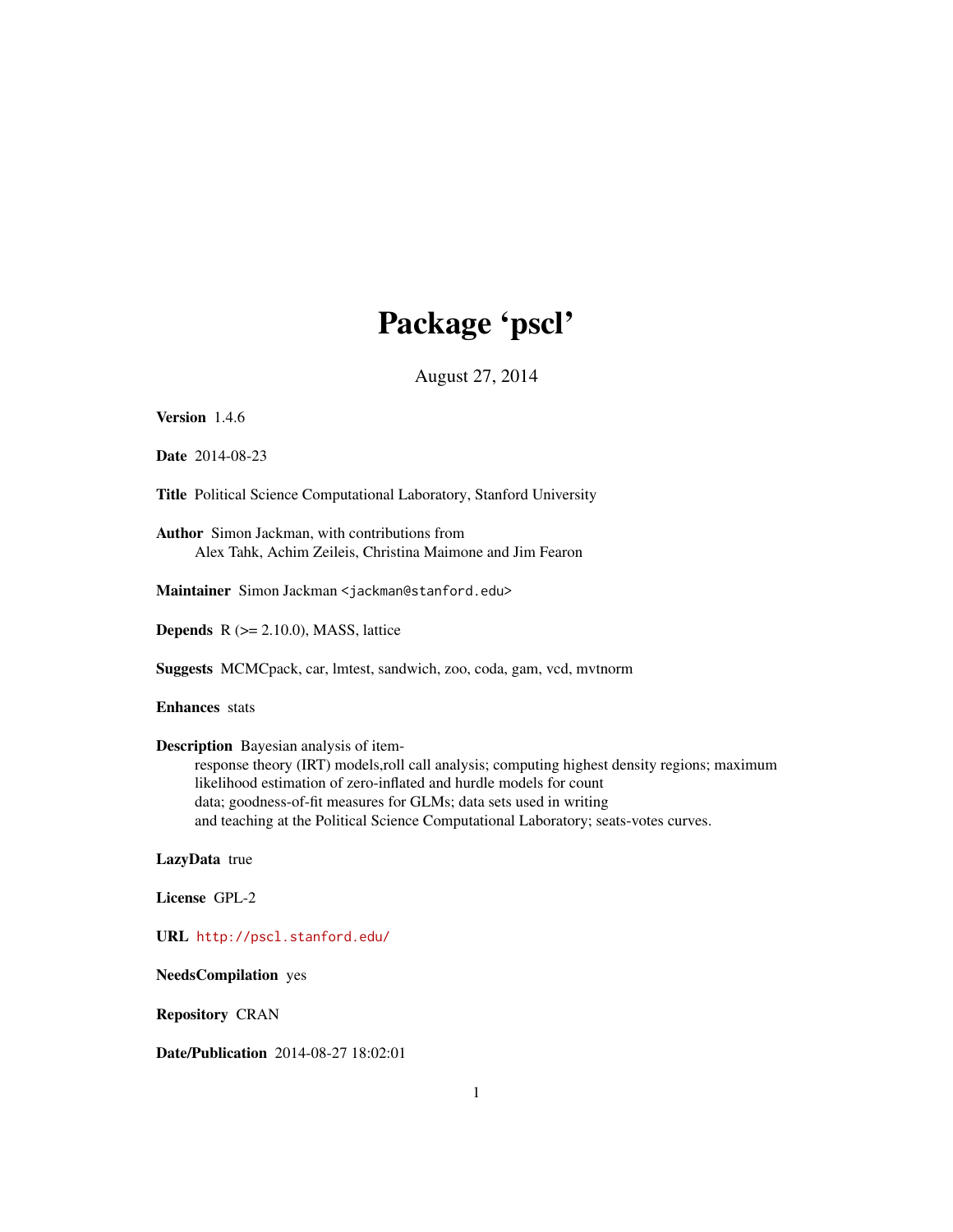# R topics documented:

|                                                                                                       | 3        |
|-------------------------------------------------------------------------------------------------------|----------|
| admit                                                                                                 | 5        |
|                                                                                                       | 6        |
|                                                                                                       | 8        |
|                                                                                                       | 9        |
|                                                                                                       | 11       |
|                                                                                                       | 12       |
|                                                                                                       | 13       |
|                                                                                                       | 15       |
|                                                                                                       | 17       |
|                                                                                                       | 19       |
|                                                                                                       | 20       |
|                                                                                                       | 22       |
|                                                                                                       | 24       |
|                                                                                                       | 25       |
|                                                                                                       |          |
|                                                                                                       |          |
|                                                                                                       | -31      |
|                                                                                                       |          |
|                                                                                                       |          |
|                                                                                                       |          |
|                                                                                                       |          |
|                                                                                                       |          |
|                                                                                                       | 43       |
|                                                                                                       | 44       |
|                                                                                                       | 45       |
|                                                                                                       | 46       |
|                                                                                                       | 47       |
|                                                                                                       | 49       |
|                                                                                                       | 50       |
|                                                                                                       | 51       |
|                                                                                                       | 53       |
|                                                                                                       | 55       |
|                                                                                                       | 57       |
|                                                                                                       | 59       |
|                                                                                                       | 61       |
|                                                                                                       | 63       |
| predprob.glm                                                                                          | 64       |
| $predprob. ideal \dots \dots \dots \dots \dots \dots \dots \dots \dots \dots \dots \dots \dots \dots$ | 65       |
| presidentialElections                                                                                 | 66       |
|                                                                                                       | 67       |
| readKH                                                                                                |          |
| <b>RockTheVote</b>                                                                                    | 68       |
|                                                                                                       | 71<br>73 |
|                                                                                                       |          |
|                                                                                                       | 75       |
|                                                                                                       | 77       |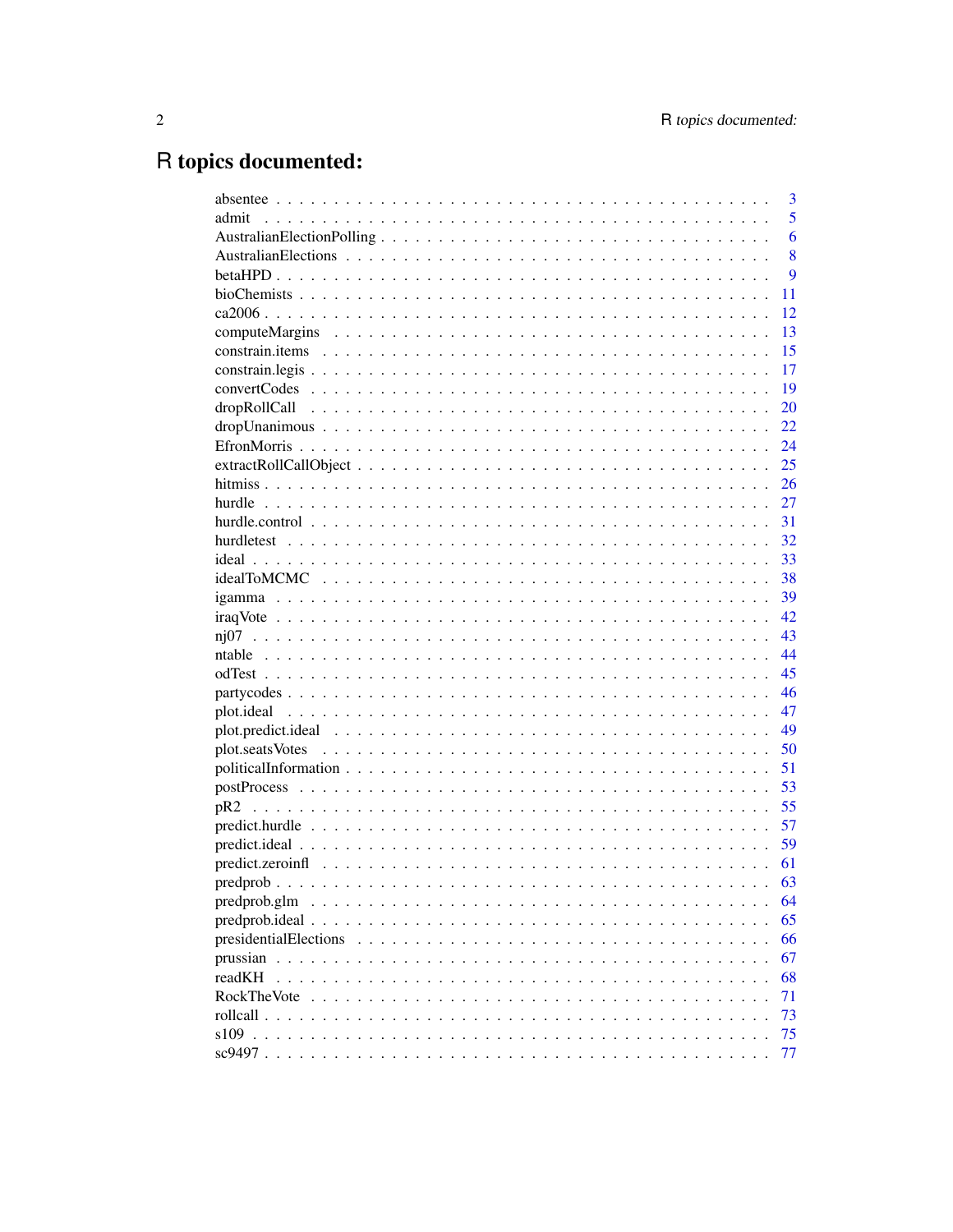#### <span id="page-2-0"></span>absentee 3

| Index | 99 |
|-------|----|
|       |    |
|       |    |
|       |    |
|       |    |
|       |    |
|       |    |
|       |    |
|       |    |
|       |    |
|       |    |
|       |    |
|       |    |
|       |    |

absentee *Absentee and Machine Ballots in Pennsylvania State Senate Races*

#### Description

Absentee ballot outcomes contrasted with machine ballots, cast in Pennsylvania State Senate elections, selected districts, 1982-1993.

#### Usage

data(absentee)

### Format

A data frame with 22 observations on the following 8 variables.

year a numeric vector, year of election, 19xx

district a numeric vector, Pennsylvania State Senate district

absdem a numeric vector, absentee ballots cast for the Democratic candidate

absrep a numeric vector, absentee ballots cast for the Republican candidate

machdem a numeric vector, votes cast on voting machines for the Democratic candidate

machrep a numeric vector, votes cast on voting machines for the Republican candidate

dabs a numeric vector, Democratic margin among absentee ballots

dmach a numeric vector, Democratic margin among ballots case on voting machines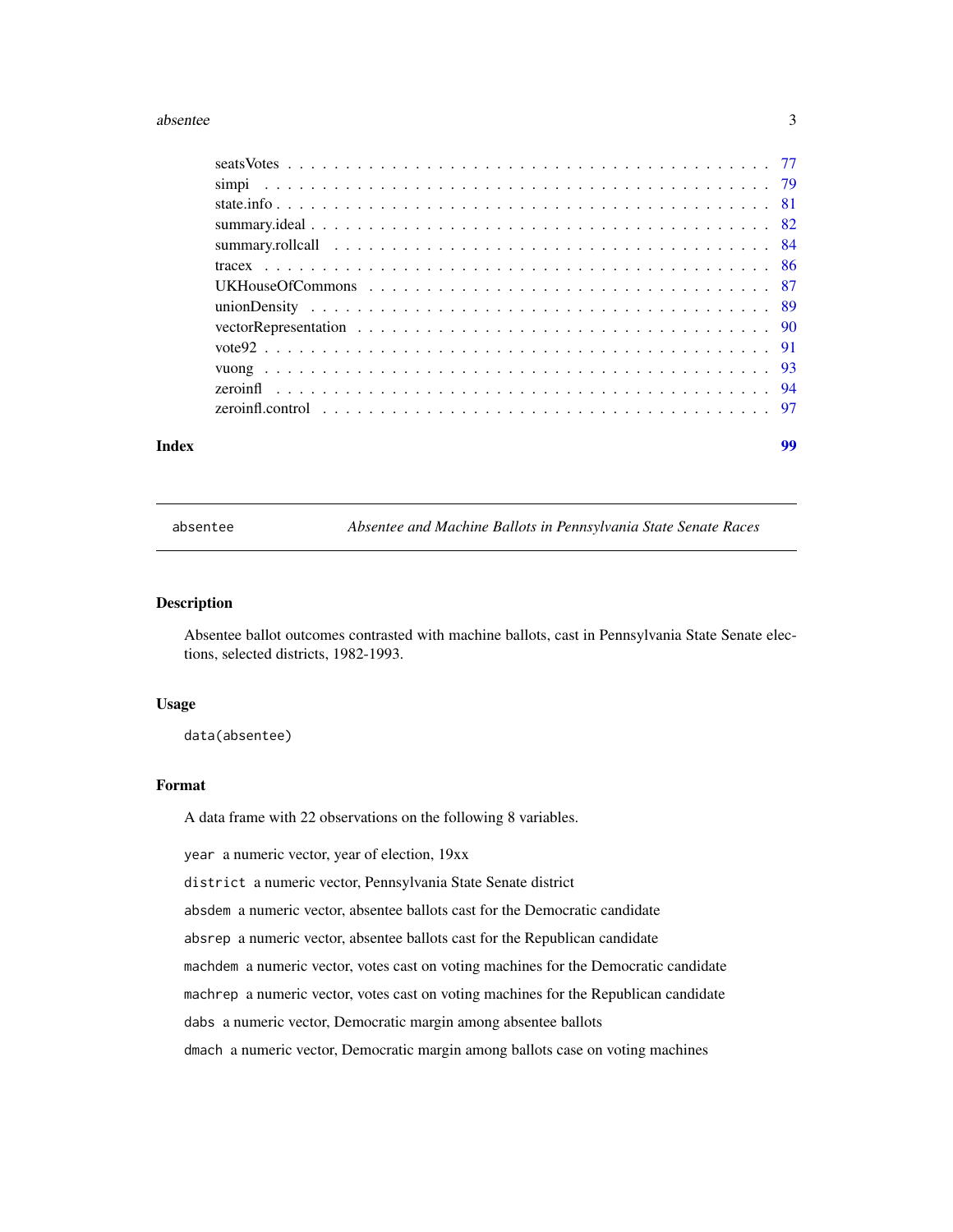#### 4 absentee

#### Details

In November 1993, the state of Pennsylvania conducted elections for its state legislature. The result in the Senate election in the 2nd district (based in Philadelphia) was challenged in court, and ultimately overturned. The Democratic candidate won 19,127 of the votes cast by voting machine, while the Republican won 19,691 votes cast by voting machine, giving the Republican a lead of 564 votes. However, the Democrat won 1,396 absentee ballots, while the Republican won just 371 absentee ballots, more than offsetting the Republican lead based on the votes recorded by machines on election day. The Republican candidate sued, claiming that many of the absentee ballots were fraudulent. The judge in the case solicited expert analysis from Orley Ashenfelter, an economist at Princeton University. Ashenfelter examined the relationship between absentee vote margins and machine vote margins in 21 previous Pennsylvania Senate elections in seven districts in the Philadelphia area over the preceding decade.

#### Source

Ashenfelter, Orley. 1994. Report on Expected Asbentee Ballots. Typescript. Department of Economics, Princeton University.

### References

Ashenfelter, Orley, Phillip Levine and David Zimmerman. 2003. *Statistics and Econometrics: Methods and Applications*. New York: John Wiley and Sons.

Jackman, Simon. 2009. *Bayesian Analysis for the Social Sciences*. Wiley: Hoboken, New Jersey. Examples 2.13, 2.14, 2.15.

```
data(absentee)
summary(absentee)
denom <- absentee$absdem + absentee$absrep
y <- (absentee$absdem - absentee$absrep)/denom * 100
denom <- absentee$machdem + absentee$machrep
x <- (absentee$machdem - absentee$machrep)/denom *100
ols \le - lm(y \sim x,subset=c(rep(TRUE,21),FALSE) ## drop data point 22
          )
## predictions for disputed absentee point
yhat22 <- predict(ols,
                  newdata=list(x=x[22]),
                  se.fit=TRUE,
                  interval="prediction")
tstat <- (y[22]-yhat22$fit[,"fit"])/yhat22$se.fit
cat("tstat on actual outcome for obs 22:",tstat,"\n")
cat(paste("Pr(t>",round(tstat,2),") i.e., one-sided:\n",sep=""))
cat(1-pt(tstat,df=yhat22$df),"\n")
## make a picture
```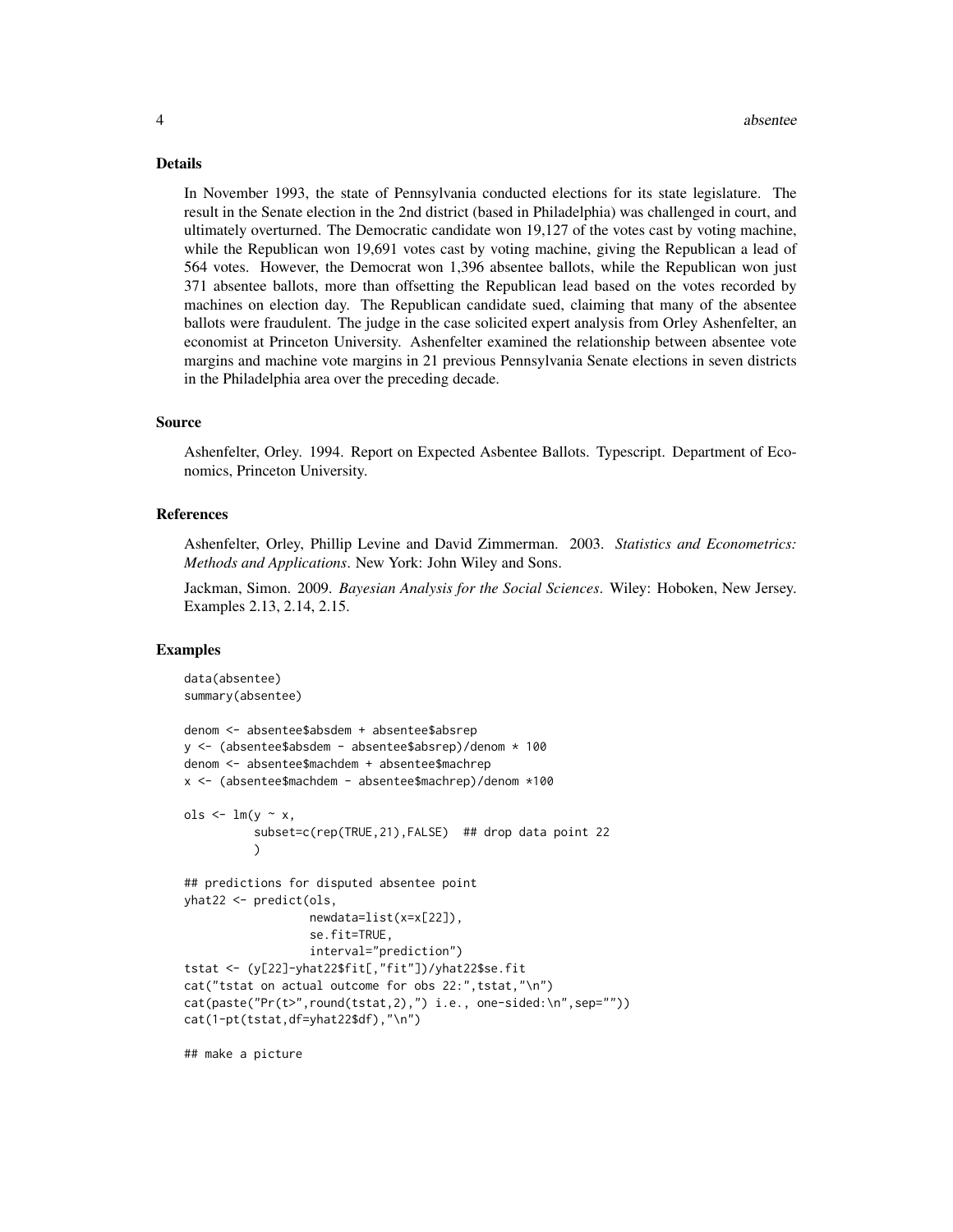<span id="page-4-0"></span>admit 5 and 5 and 5 and 5 and 5 and 5 and 5 and 5 and 5 and 5 and 5 and 5 and 5 and 5 and 5 and 5 and 5 and 5 and 5 and 5 and 5 and 5 and 5 and 5 and 5 and 5 and 5 and 5 and 5 and 5 and 5 and 5 and 5 and 5 and 5 and 5 and

```
xseq \leftarrow seq(min(x) - .1*diff(range(x)),
            max(x)+.1*diff(range(x)),
            length=100)
yhat <- predict(ols,interval="prediction",
                newdata=list(x=xseq))
plot(y~x,
    type="n",
     axes=FALSE,
    ylim=range(yhat,y),
    xlim=range(xseq),xaxs="i",
    xlab="Democratic Margin, Machine Ballots (Percentage Points)",
    ylab="Democratic Margin, Absentee Ballots (Percentage Points)")
polygon(x=c(xseq,rev(xseq)), ## overlay 95% prediction CI
        y=c(yhat[,"lwr"],rev(yhat[,"upr"])),
        border=FALSE,
        col=gray(.85))
abline(ols,lwd=2) ## overlay ols
points(x[-22],y[-22],pch=1) ## data
points(x[22],y[22],pch=16) ## disputed data point
text(x[22],y[22],
     "Disputed\nElection",
     cex=.75,
     adj=1.25)
axis(1)
axis(2)
```
admit *Applications to a Political Science PhD Program*

# Description

Ordinal ratings (faculty evaluations) of applicants to a Political Science PhD Program.

# Usage

data(admit)

#### Format

A data frame with 106 observations on the following 6 variables.

score an ordered factor with levels  $1 < 2 < 3 < 4 < 5$ 

gre.quant applicant's score on the quantitative section of the GRE; the maximum score is 800

gre.verbal applicant's score on the verbal section of the GRE; the maximum score is 800

ap 1 if the applicant indicated an interest in American politics; 0 otherwise

pt 1 if the applicant indicated an interest in Political Theory; 0 otherwise

female 1 for female applicants; 0 otherwise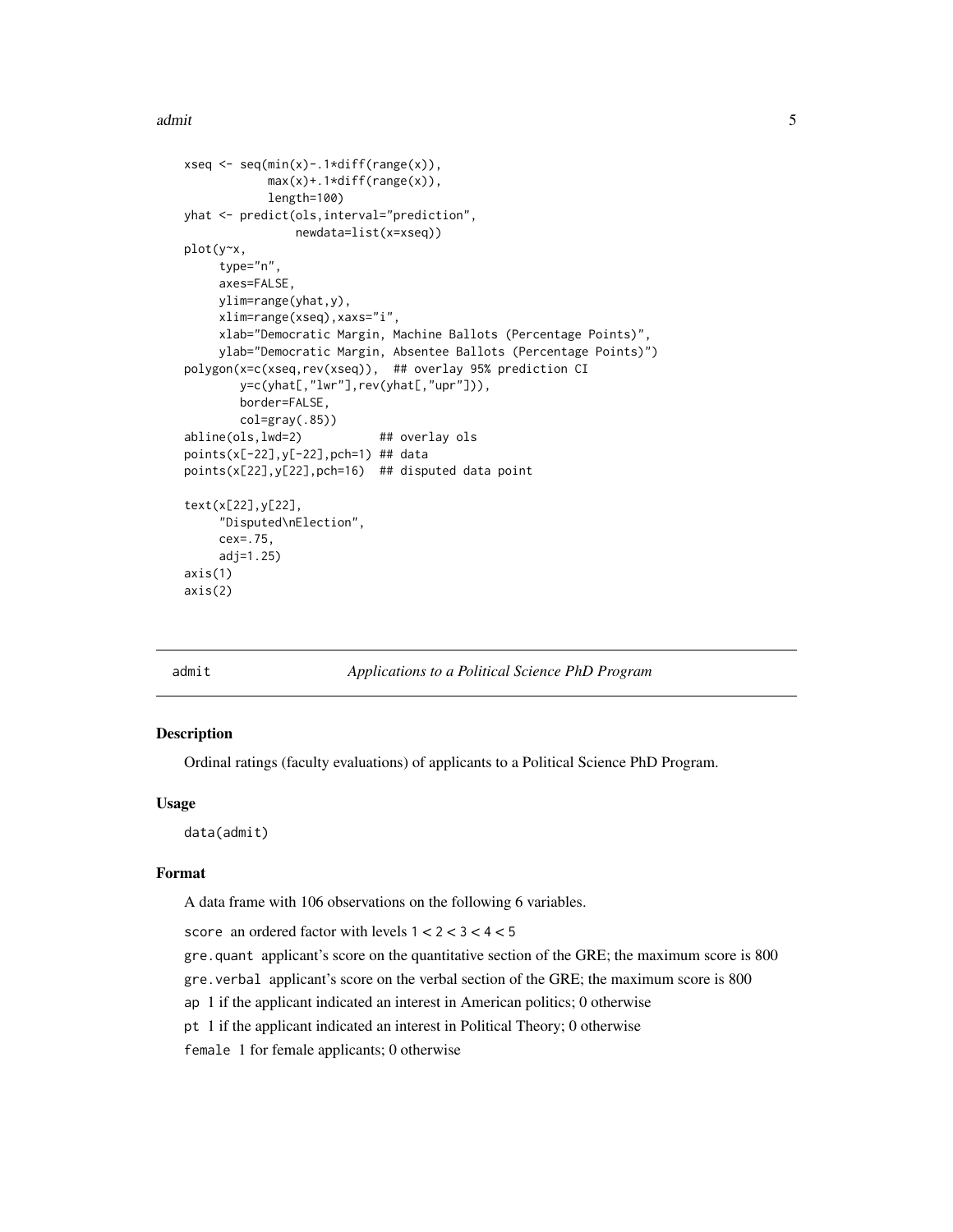#### <span id="page-5-0"></span>References

Jackman, Simon. 2004. "What Do We Learn From Graduate Admissions Committees?: A Multiple-Rater, Latent Variable Model, with Incomplete Discrete and Continuous Indicators." *Political Analysis*. 12(4):400-424.

#### Examples

```
data(admit)
summary(admit)
## ordered probit model
op1 <- polr(score ~ gre.quant + gre.verbal + ap + pt + female,
            Hess=TRUE,
            data=admit,
            method="probit")
summary(op1)
hitmiss(op1)
logLik(op1)
pR2(op1)
```
AustralianElectionPolling

*Political opinion polls in Australia, 2004-07*

### Description

The results of 239 published opinion polls measuring vote intentions (1st preference vote intention in a House of Representatives election) between the 2004 and 2007 Australian Federal elections, from 4 survey houses.

# Usage

```
data(AustralianElectionPolling)
```
#### Format

A data frame with 239 observations on the following 14 variables.

- ALP a numeric vector, percentage of respondents reported as intending to vote for the Australian Labor Party
- Lib a numeric vector, percentage of respondents reported as intending to vote for the Liberal Party

Nat a numeric vector, percentage of respondents reported as intending to vote for the National Party

- Green a numeric vector, percentage of respondents reported as intending to vote for the Greens
- FamilyFirst a numeric vector, percentage of respondents reported as intending to vote for the Family First party
- Dems a numeric vector, percentage of respondents reported as intending to vote for the Australian Democrats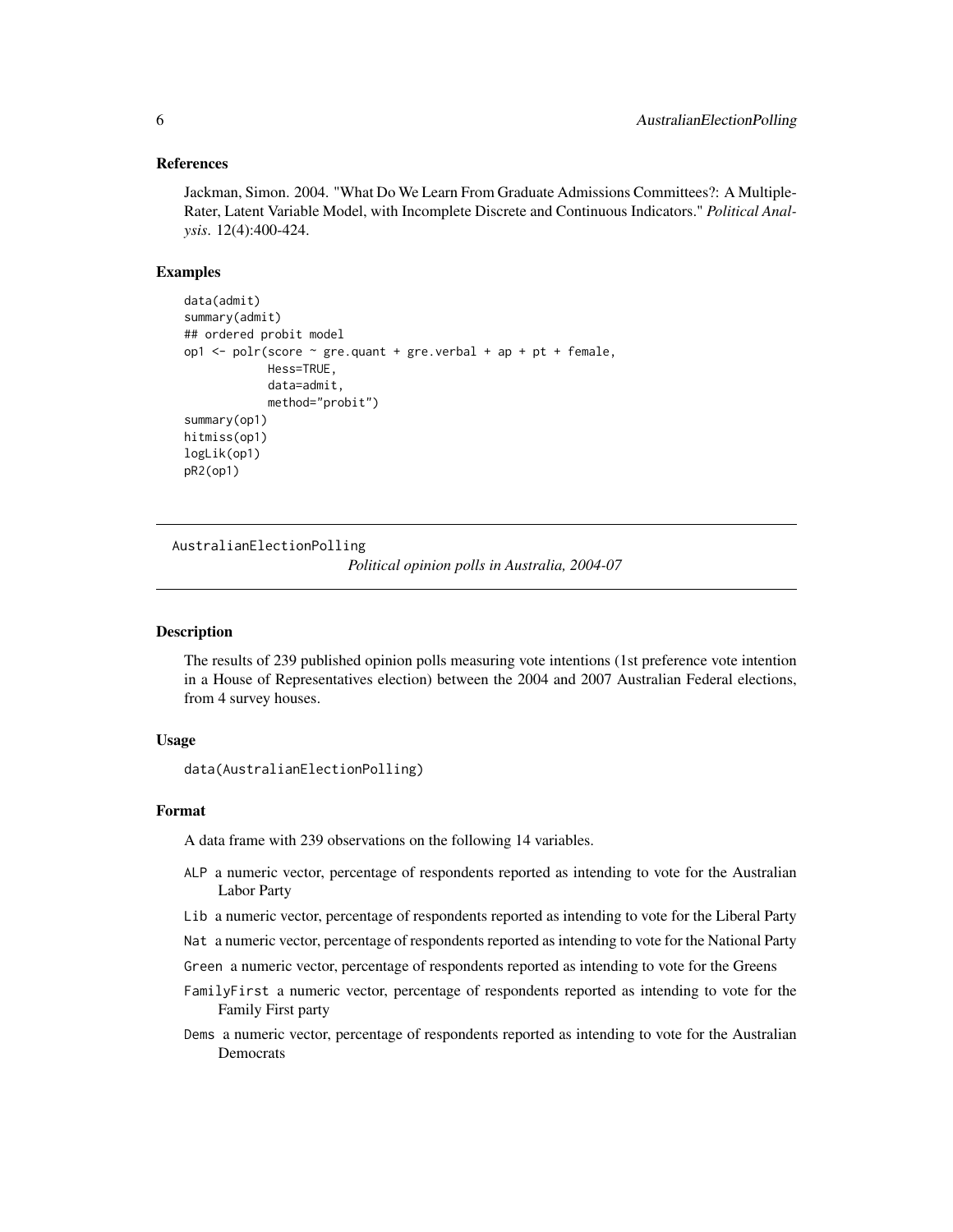- OneNation a numeric vector, percentage of respondents reported as intending to vote for One Nation
- DK a numeric vector, percentage of respondents reported as expressing no preference or a "don't know" response
- sampleSize a numeric vector, reported sample size of the poll
- org a factor with levels Galaxy, Morgan, F2F, Newspoll, Nielsen and Morgan, Phone, indicating the survey house and/or mode of the poll

startDate a Date, reported start of the field period

endDate a Date, reported end of the field period

source a character vector, source of the poll report

remark a character vector, remarks noted by author and/or research assistant coders

# **Details**

Morgan uses two modes: phone and face-to-face.

The 2004 Australian election was on October 9; the ALP won 37.6% of the 1st preferences cast in elections for the House of Representatives. The ALP won the 2007 election (November 24) with 43.4% of 1st preferences.

The ALP changed leaders twice in the 2004-07 inter-election period spanned by these data: (1) Mark Latham resigned the ALP leadership on January 18 2005 and was replaced by Kim Beazley; (2) Beazley lost the ALP leadership to Kevin Rudd on December 4, 2006.

The then Prime Minister, John Howard, announced the November 2007 election on October 14, 2007.

#### Source

See the source variable. Andrea Abel assisted with the data collection.

#### References

Jackman, Simon. 2009. *Bayesian Analysis for the Social Sciences*. Wiley: Hoboken, New Jersey. Example 9.3.

#### Examples

```
data(AustralianElectionPolling)
xyplot(ALP \sim startDate \mid org,data=AustralianElectionPolling,
       layout=c(1,5),
       type="b",
       xlab="Start Date",
       ylab="ALP")
## test for house effects
library(gam)
y <- AustralianElectionPolling$ALP/100
```
v <- y\*(1-y)/AustralianElectionPolling\$sampleSize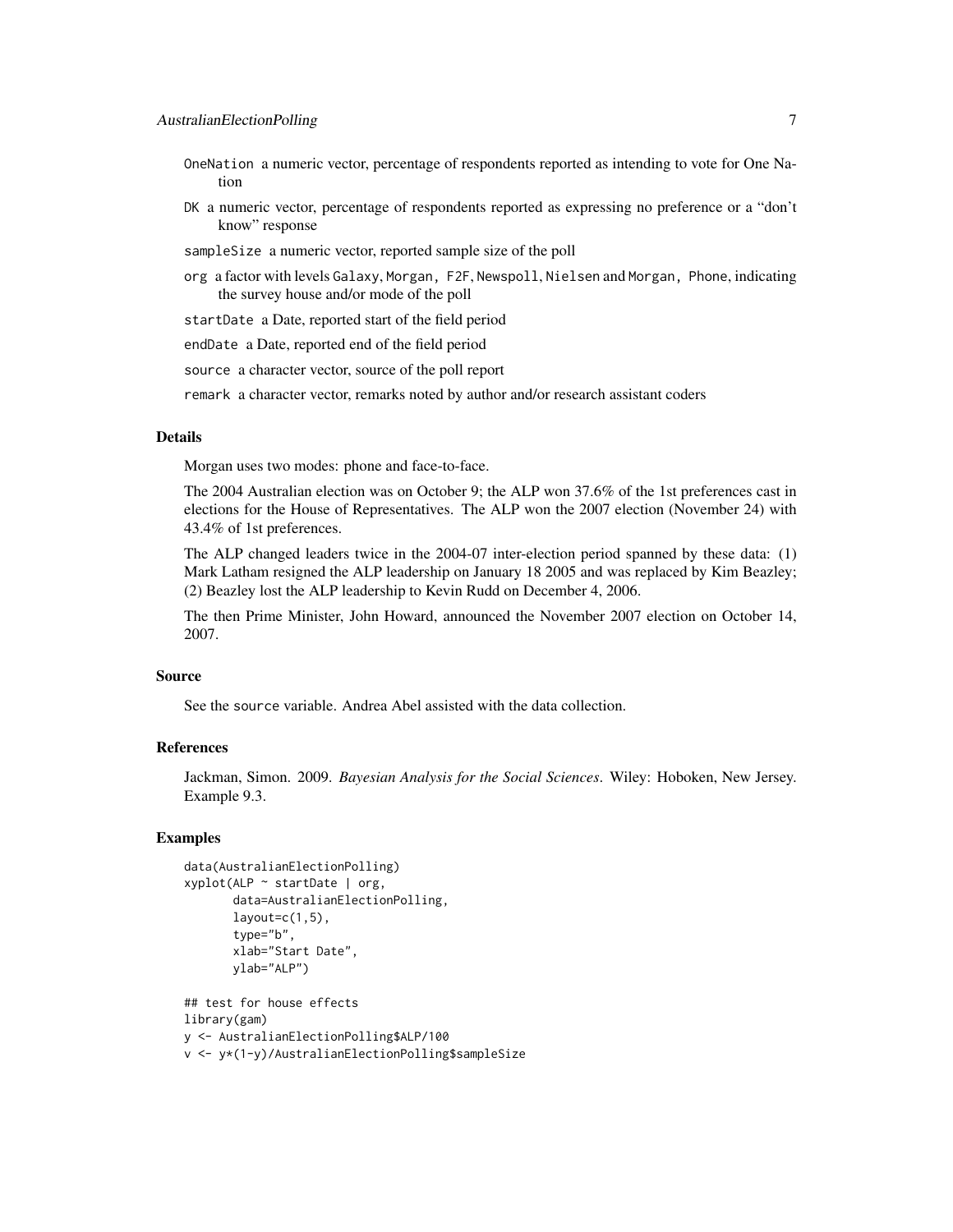```
w < -1/vm1 < - gam(y \sim lo(startDate, span=1/10),
          weight=w,
          data=AustralianElectionPolling)
m2 \leq update(m1, \sim . + org)
anova(m1,m2)
```
AustralianElections *elections to Australian House of Representatives, 1949-2007*

#### **Description**

Aggregate data on the 24 elections to Australia's House of Representatives, 1949 to 2007.

## Usage

data(AustralianElections)

#### Format

A data frame with the following variables:

date date of election, stored using the [Date](#page-0-0) class

Seats numeric, number of seats in the House of Representatives

Uncontested numeric, number of uncontested seats

ALPSeats numeric, number of seats won by the Australian Labor Party

LPSeats numeric, number of seats won by the Liberal Party

- NPSeats numeric, number of seats won by the National Party (previously known as the Country Party)
- OtherSeats numeric, number of seats won by other parties and/or independent candidates
- ALP numeric, percentage of first preference votes cast for Australian Labor Party candidates

ALP2PP numeric, percentage of the two-party preferred vote won by Australian Labor Party candidates

LP numeric, percent of first preference votes cast for Liberal Party candidates

NP numeric, percent of first preference votes cast for National Party (Country Party) candidates

DLP numeric, percent of first preference votes cast for Democratic Labor Party candidates

Dem numeric, percent of first preference votes cast for Australian Democrat candidates

Green numeric, percent of first preference votes cast for Green Party candidates

- Hanson numeric, percent of first preference votes cast for candidates from Pauline Hanson's One Nation party
- Com numeric, percent of first preference votes cast for Communist Party candidates

AP numeric, percent of first preference votes cast for Australia Party candidates

Informal numeric, percent of ballots cast that are spoiled, blank, or otherwise uncountable (usually because of errors in enumerating preferences)

Turnout numeric, percent of enrolled voters recorded as having turned out to vote (Australia has compulsory voting)

<span id="page-7-0"></span>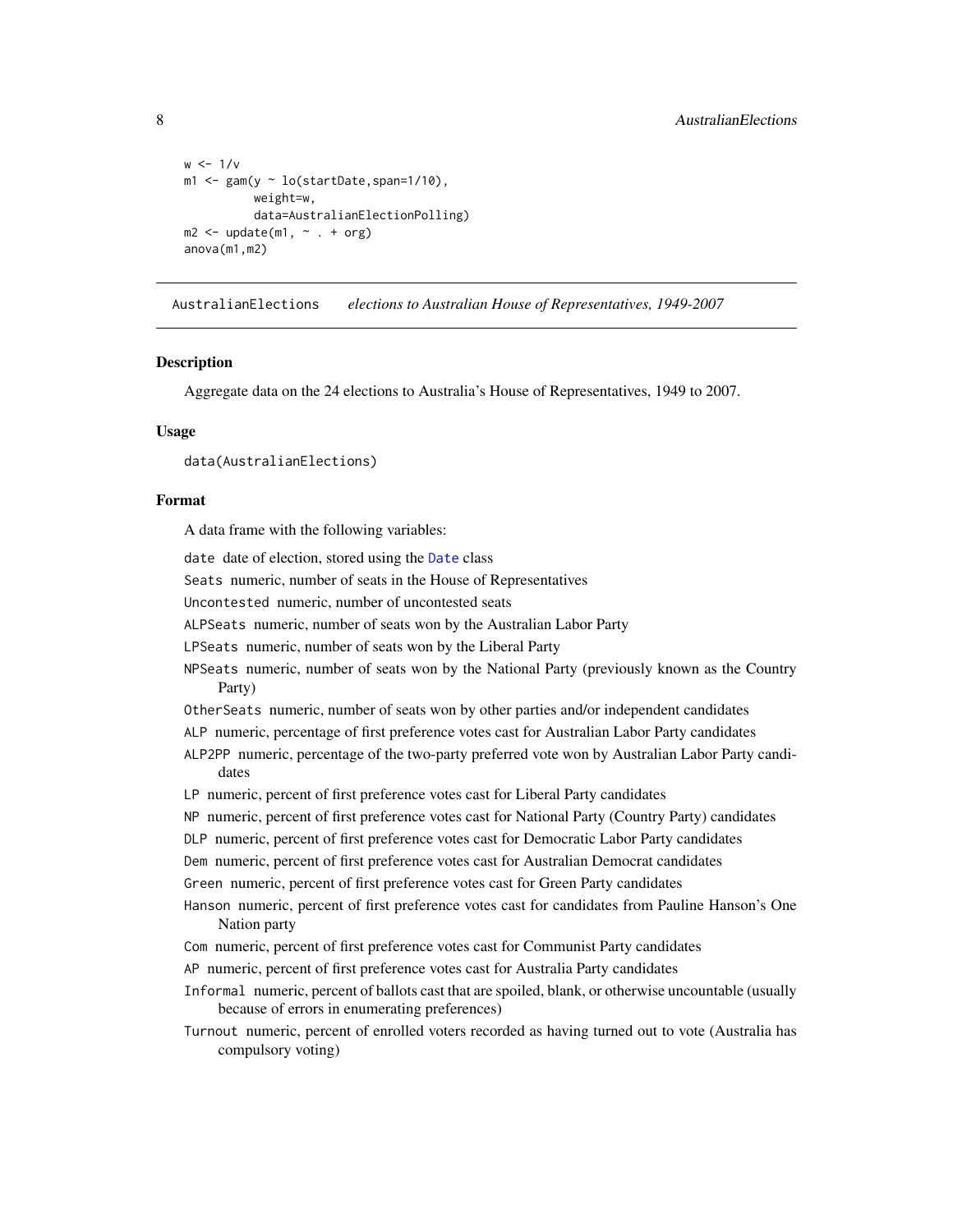#### <span id="page-8-0"></span>betaHPD 9

# Source

Australian Electoral Commission. <http://www.aec.gov.au>.

# References

Jackman, Simon. 2009. *Bayesian Analysis for the Social Sciences*. Wiley: Hoboken, New Jersey. Example 3.5.

# Examples

```
data(AustralianElections)
attach(AustralianElections)
alpSeatShare <- ALPSeats/Seats
alpVoteShare <- ALP2PP/100
## log-odds transforms
x <- log(alpVoteShare/(1-alpVoteShare))
y <- log(alpSeatShare/(1-alpSeatShare))
ols <- lm(y~x) ## Tufte-style seats-votes regression
xseq <- seq(-4.5,4.5,length=500)
yhat <- coef(ols)[1] + coef(ols)[2]*xseq
yhat <- exp(yhat)/(1+exp(yhat))
xseq <- exp(xseq)/(1+exp(xseq))
## seats vote curve
plot(x=alpVoteShare,
     y=alpSeatShare,
     xlab="ALP Vote Share",
    ylab="ALP Seat Share")
lines(xseq,yhat,lwd=2)
abline(h=.5,lty=2)
abline(v=.5,lty=2)
```
betaHPD *compute and optionally plot beta HDRs*

#### Description

Compute and optionally plot highest density regions for the Beta distribution.

# Usage

```
betaHPD(alpha,beta,p=.95,plot=FALSE,xlim=NULL,debug=FALSE)
```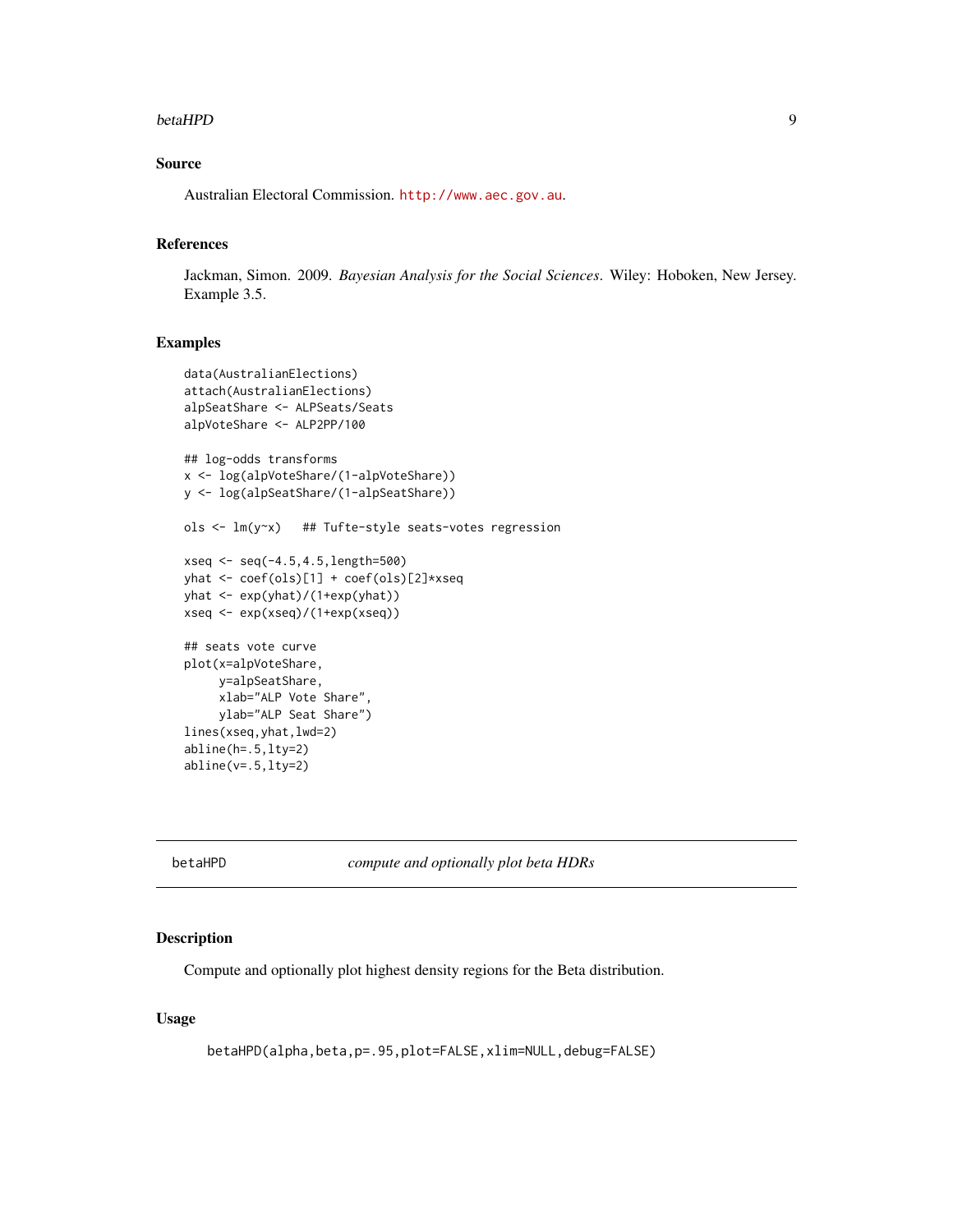#### Arguments

| alpha | scalar, first shape parameter of the Beta density. Must be greater than 1, see<br>details                                                                                                                |
|-------|----------------------------------------------------------------------------------------------------------------------------------------------------------------------------------------------------------|
| beta  | scalar, second shape parameter of the Beta density. Must be greater than 1, see<br>details                                                                                                               |
| p     | scalar, content of HPD, must lie between 0 and 1                                                                                                                                                         |
| plot  | logical flag, if TRUE then plot the density and show the HDR                                                                                                                                             |
| xlim  | numeric vector of length 2, the limits of the density's support to show when<br>plotting; the default is NULL, in which case the function will confine plotting to<br>where the density is non-neglible. |
| debug | logical flag, if TRUE produce messages to the console                                                                                                                                                    |

#### Details

The Beta density arises frequently in Bayesian models of binary events, rates, and proportions, which take on values in the open unit interval. For instance, the Beta density is a conjugate prior for the unknown success probability in binomial trials. With shape parameters  $\alpha > 1$  and  $\beta > 1$ , the Beta density is unimodal.

In general, suppose  $\theta \in \Theta \subseteq R^k$  is a random variable with density  $f(\theta)$ . A highest density region (HDR) of  $f(\theta)$  with content  $p \in (0, 1]$  is a set  $\mathcal{Q} \subseteq \Theta$  with the following properties:

$$
\int_{\mathcal{Q}} f(\theta) d\theta = p
$$

and

$$
f(\theta) > f(\theta^*) \,\forall \,\theta \in \mathcal{Q}, \theta^* \notin \mathcal{Q}.
$$

For a unimodal Beta density (the class of Beta densities handled by this function), a HDR of content  $0 < p < 1$  is simply an interval  $Q \in (0, 1)$ .

This function uses numerical methods to solve for the end points of a HDR for a Beta density with user-specified shape parameters, via repeated calls to the functions [dbeta](#page-0-0), [pbeta](#page-0-0) and [qbeta](#page-0-0). The function [optimize](#page-0-0) is used to find points  $v$  and  $w$  such that

$$
f(v) = f(w)
$$

subject to the constraint

$$
\int_v^wf(\theta;\alpha,\beta)d\theta=p,
$$

where  $f(\theta; \alpha, \beta)$  is a Beta density with shape parameters  $\alpha$  and  $\beta$ .

In the special case of  $\alpha = \beta > 1$ , the end points of a HDR with content p are given by the  $(1 \pm p)/2$ quantiles of the Beta density, and are computed with the [qbeta](#page-0-0) function.

Again note that the function will only compute a HDR for a unimodal Beta density, and exit with an error if alpha $\leq 1$  | beta  $\leq 1$ . Note that the uniform density results with  $\alpha = \beta = 1$ , which does not have a unique HDR with content  $0 < p < 1$ . With shape parameters  $\alpha < 1$  and  $\beta > 1$ (or vice-versa, respectively), the Beta density is infinite at 0 (or 1, respectively), but still integrates to one, and so a HDR is still well-defined (but not implemented here, at least not yet). Similarly, with  $0 < \alpha, \beta < 1$  the Beta density is infinite at both 0 and 1, but integrates to one, and again a HDR of content  $p < 1$  is well-defined in this case, but will be a set of two disjoint intervals (again, at present, this function does not cover this case).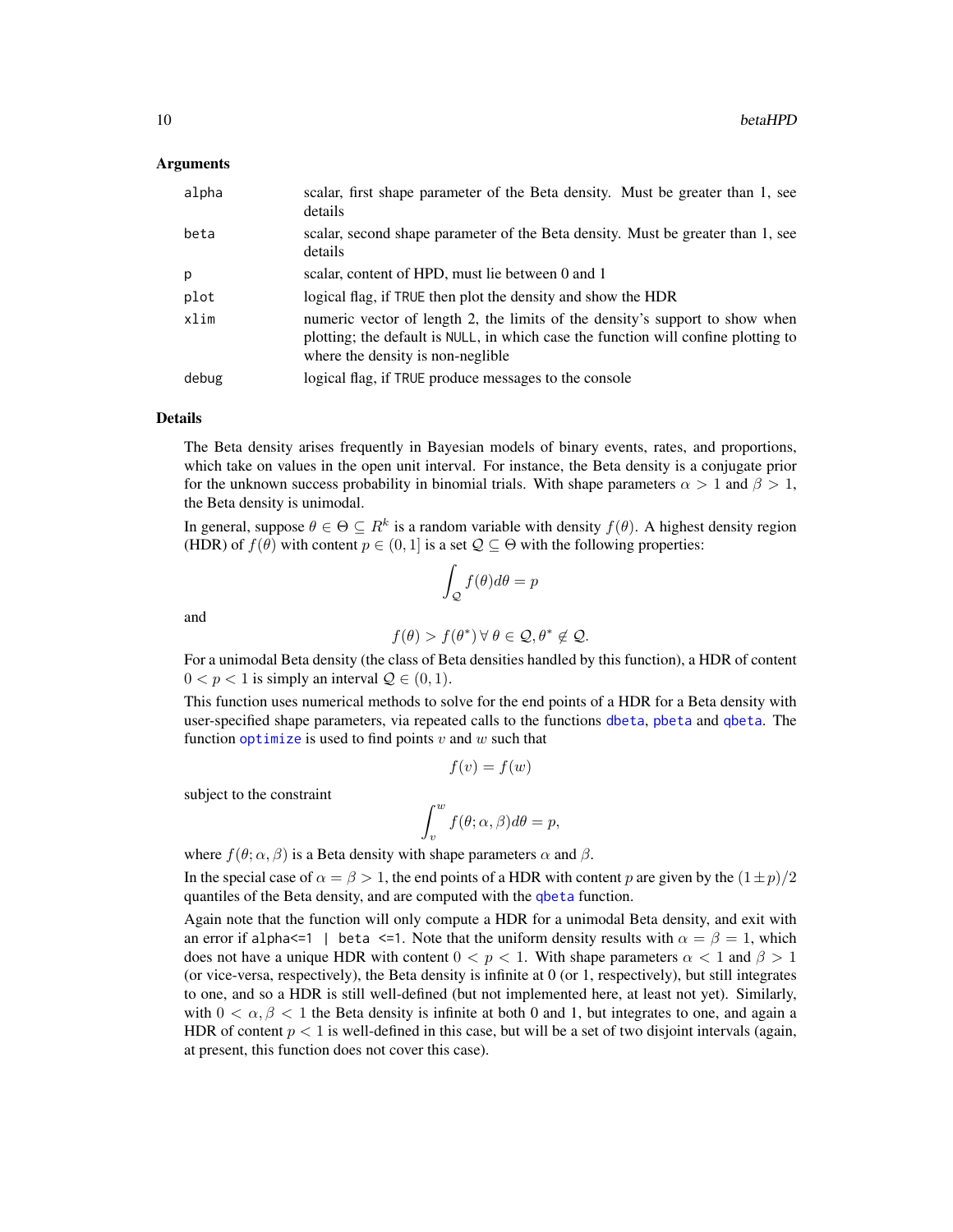#### <span id="page-10-0"></span>bioChemists 11

## Value

If the numerical optimization is successful an vector of length 2, containing  $v$  and  $w$ , defined above. If the optimization fails for whatever reason, a vector of NAs is returned.

The function will also produce a plot of the density with area under the density supported by the HDR shaded, if the user calls the function with plot=TRUE; the plot will appear on the current graphics device.

Debugging messages are printed to the console if the debug logical flag is set to TRUE.

#### Author(s)

Simon Jackman <jackman@stanford.edu>. Thanks to John Bullock who discovered a bug in an earlier version.

# See Also

[pbeta](#page-0-0), [qbeta](#page-0-0), [dbeta](#page-0-0), [uniroot](#page-0-0)

# Examples

```
betaHPD(4,5)
betaHPD(2,120)
betaHPD(120,45,p=.75,xlim=c(0,1))
```

| bioChemists | article production by graduate students in biochemistry Ph.D. pro- |
|-------------|--------------------------------------------------------------------|
|             | grams                                                              |

# Description

A sample of 915 biochemistry graduate students.

#### Usage

data(bioChemists)

#### Format

art count of articles produced during last 3 years of Ph.D.

fem factor indicating gender of student, with levels Men and Women

mar factor indicating marital status of student, with levels Single and Married

kid5 number of children aged 5 or younger

phd prestige of Ph.D. department

ment count of articles produced by Ph.D. mentor during last 3 years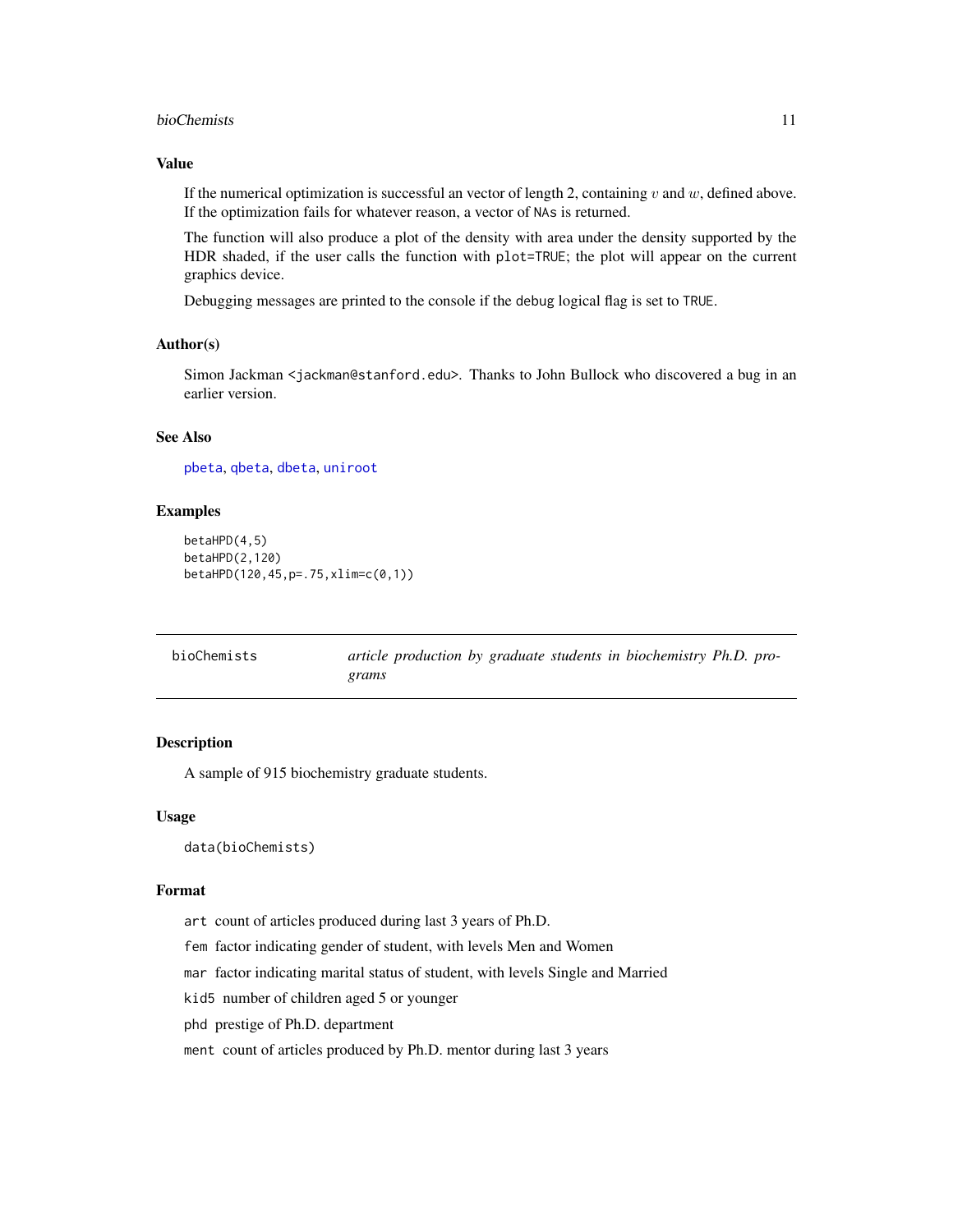#### <span id="page-11-0"></span>Source

found in Stata format at <http://www.indiana.edu/~jslsoc/stata/socdata/couart2.dta>

#### References

Long, J. Scott. 1990. The origins of sex differences in science. *Social Forces*. 68(3):1297-1316.

Long, J. Scott. 1997. *Regression Models for Categorical and Limited Dependent Variables*. Thousand Oaks, California: Sage.

ca2006 *California Congressional Districts in 2006*

### Description

Election returns and identifying information, California's 53 congressional districts in the 2006 Congresisonal elections.

#### Usage

data(ca2006)

#### Format

A data frame with 53 observations on the following 11 variables.

district numeric, number of Congressional district D numeric, number of votes for the Democratic candidate R numeric, votes for the Republican candidate Other numeric, votes for other candidates IncParty character, party of the incumbent (or retiring member), D or R IncName character, last name of the incumbent, character NA if no incumbent running open logical, TRUE if no incumbent running contested logical, TRUE if both major parties ran candidates Bush2004 numeric, votes for George W. Bush (R) in the district in the 2004 presidential election Kerry2004 numeric, votes for John Kerry (D) in 2004 Other2004 numeric votes for other candidates in 2004 Bush2000 numeric, votes for George W. Bush in 2000 Gore2000 numeric, votes for Al Gore (D) in 2000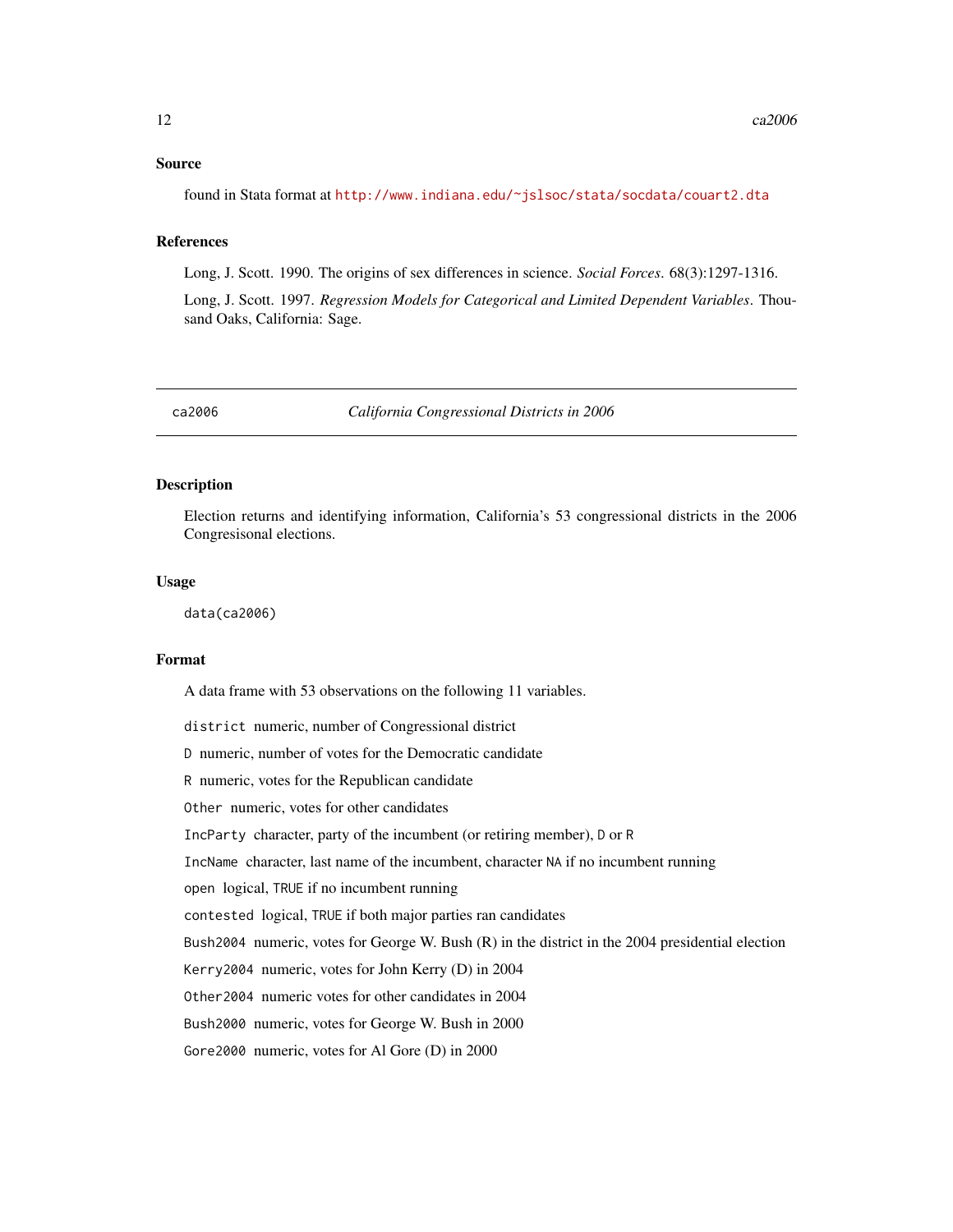# <span id="page-12-0"></span>computeMargins 13

#### Source

2006 data from the California Secretary of State's web site, [http://vote2006.sos.ca.gov/Return](http://vote2006.sos.ca.gov/Returns/usrep/all.htm)s/ [usrep/all.htm](http://vote2006.sos.ca.gov/Returns/usrep/all.htm); Excel data at [http://www.sos.ca.gov/elections/sov/2006\\_general/congre](http://www.sos.ca.gov/elections/sov/2006_general/congress.xls)ss. [xls](http://www.sos.ca.gov/elections/sov/2006_general/congress.xls). 2004 and 2000 presidential vote in congressional districts from the 2006 *Almanac of American Politics*.

Thanks to Arthur Aguirre for the updated links, above.

#### References

Michael Baraon and Richard E. Cohen. 2006. *The Almanac of American Politics, 2006.* National Journal Group: Washington, D.C.

#### Examples

data(ca2006)

```
## 2006 CA congressional vote against 2004 pvote
y <- ca2006$D/(ca2006$D+ca2006$R)
x <- ca2006$Kerry2004/(ca2006$Kerry2004+ca2006$Bush2004)
pch \leq rep(19, length(y))
pch[ca2006$open] <- 1
col <- rep("black",length(y))
col[11] <- "red" ## Pembo (R) loses to McNerney (D)
plot(y~x,pch=pch,
     col=col,
     xlim=range(x,y,na.rm=TRUE),
     ylim=range(x,y,na.rm=TRUE),
     xlab="Kerry Two-Party Vote, 2004",
     ylab="Democratic Two-Party Vote Share, 2006")
abline(0,1)
abline(h=.5,lty=2)
abline(v=.5,lty=2)
legend(x="topleft",
       bty="n",
       col=c("red","black","black"),
       pch=c(19,19,1),
       legend=c("Seat Changing Hands",
         "Seat Retained by Incumbent Party",
         "Open Seat (no incumbent running)")
       \lambda
```
computeMargins *add information about voting outcomes to a rollcall object*

#### **Description**

Add summaries of each roll call vote to a [rollcall](#page-72-1) object.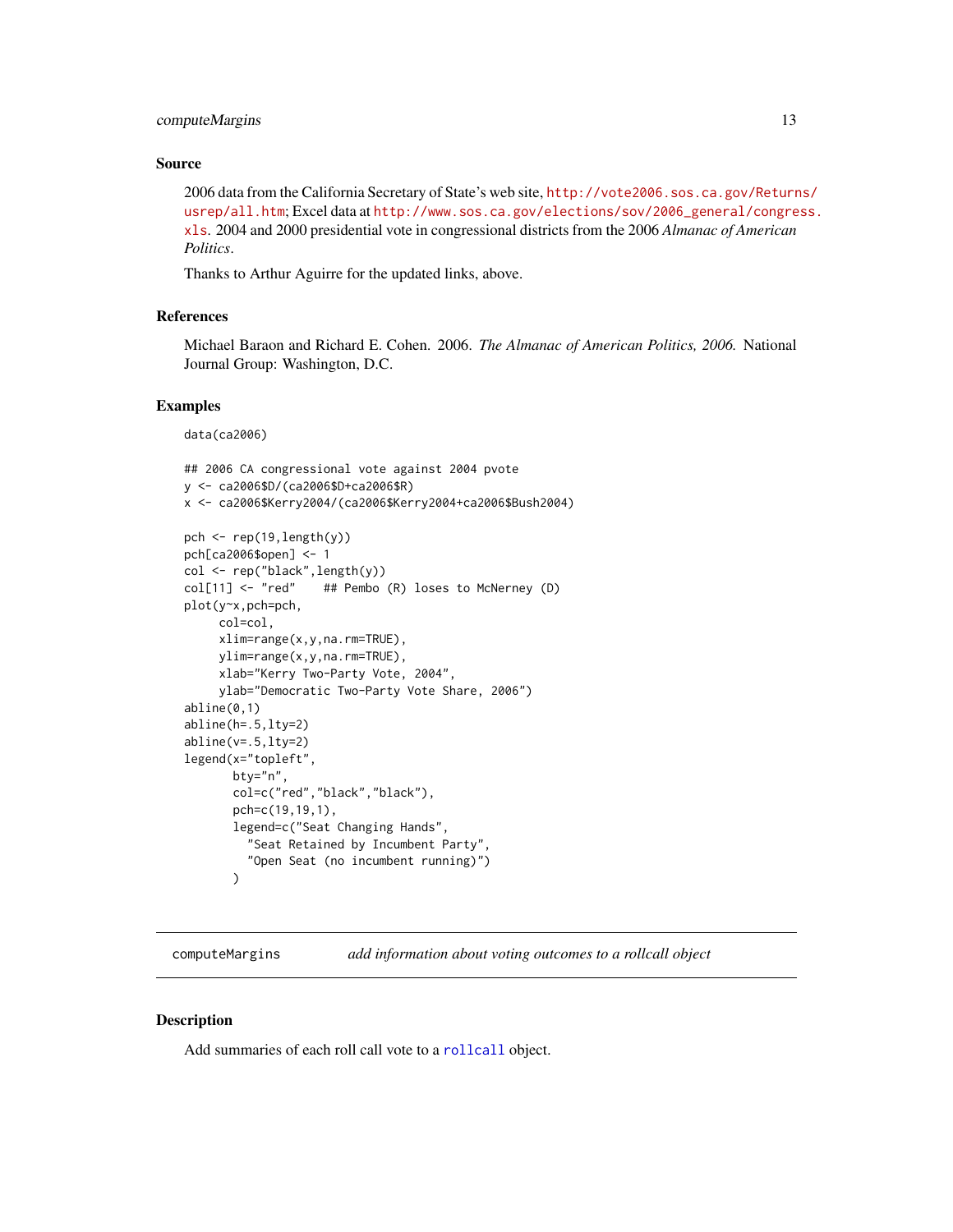#### Usage

computeMargins(object, dropList = NULL)

#### Arguments

| object   | an object of class rollcall                                                                                                            |
|----------|----------------------------------------------------------------------------------------------------------------------------------------|
| dropList | a list (or alist) listing voting decisions, legislators and/or votes to be dropped<br>from the analysis; see dropRollCall for details. |

#### Details

The subseting implied by the dropList is first applied to the [rollcall](#page-72-1) object, via [dropRollCall](#page-19-1). Then, for each remaining roll call vote, the number of legislators voting "Yea", "Nay", and not voting are computed, using the encoding information in the codes component of the [rollcall](#page-72-1) object via the [convertCodes](#page-18-1) function. The matrix of vote counts are added to the [rollcall](#page-72-1) object as a component voteMargins.

# Value

An object of class [rollcall](#page-72-1), with a component voteMargins that is a matrix with four columns:

| Yea | number of legislators voting "Yea"                                   |
|-----|----------------------------------------------------------------------|
| Nav | number of legislators voting "Nay"                                   |
| NΑ  | number of legislators not voting "Nay"                               |
| Min | the number of legislators voting on the losing side of the roll call |

## Author(s)

Simon Jackman <jackman@stanford.edu>

# See Also

[dropRollCall](#page-19-1) on specifying a dropList. The vote-specific marginals produced by theis function are used by as [dropRollCall](#page-19-1), [summary.ideal](#page-81-1) and [predict.ideal](#page-58-1).

```
data(s109)
tmp <- computeMargins(s109)
dim(tmp$voteMargins) ## 645 by 4
tmp <- computeMargins(s109,
                    dropList=list(codes="notInLegis",lop=0))
dim(tmp$voteMargins) ## 544 by 4
```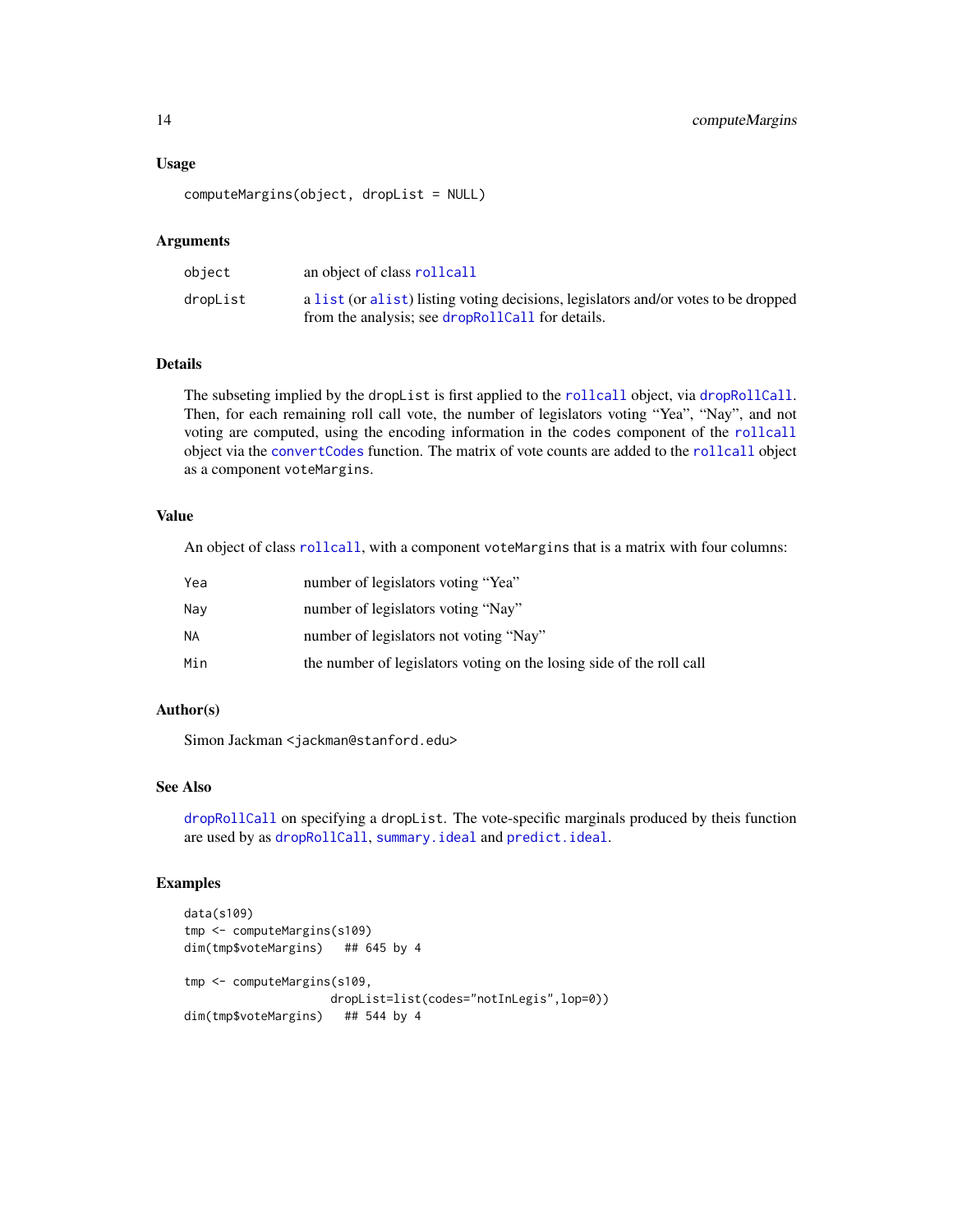<span id="page-14-1"></span><span id="page-14-0"></span>constrain.items *constrain item parameters in analysis of roll call data*

# Description

Sets constraints on specified item parameters in Bayesian analysis of roll call data by generating appropriate priors and start values for Markov chain Monte Carlo iterations.

# Usage

```
constrain.items(obj, dropList = list(codes = "notInLegis", lop = 0),
               x, d = 1
```
#### Arguments

| obj      | an object of class rollcall.                                                                                                                                                                                                                                                                                                                                                                                            |
|----------|-------------------------------------------------------------------------------------------------------------------------------------------------------------------------------------------------------------------------------------------------------------------------------------------------------------------------------------------------------------------------------------------------------------------------|
| dropList | a list (or alist) indicating which voting decisions, legislators and/or roll calls<br>are to be excluded from the subsequent analysis; see dropRollCall for details.                                                                                                                                                                                                                                                    |
| x        | a list containing elements with names matching votes found in dimnames (object \$votes) [[2]]<br>(but after any subsetting specified by droplet). Each component of the list<br>must be a vector containing d elements, specifying the value to which the item<br>discrimination parameters should be constrained, in each of the d dimensions.<br>The intercept or item difficultly parameter will not be constrained. |
| d        | numeric, positive integer, the number of dimensions for which to set up the<br>priors and start values.                                                                                                                                                                                                                                                                                                                 |

#### Details

constrain.items and its cousin, [constrain.legis](#page-16-1) are usefully thougt of as "pre-processor" functions, generating priors *and* start values for both the item parameters and the ideal points. For the items specified in x, the prior mean for each dimension is set to the value given in x, and the prior precision for each dimension is set to 1e12 (i.e., a near-degenerate "spike" prior). For the other items, the priors are set to a mean of 0 and precision 0.01. All of the ideal points are given normal priors with mean 0, precision 1.

Start values are also generated for both ideal points and item parameters. The start values for the items specified in x are set to the values specified in x. The list resulting from constrain.items can then be given as the value for the parameters priors and startvals when [ideal](#page-32-1) is run. The user is responsible for ensuring that a sufficient number of items are constrained such that when [ideal](#page-32-1) is run, the model parameters are identified.

[dropRollCall](#page-19-1) is first called to generate the desired roll call matrix. The entries of the roll call matrix are mapped to  $c(0,1,NA)$  using the codes component of the [rollcall](#page-72-1) object. See the discussion in the documentation of [ideal](#page-32-1) for details on the generation of start values.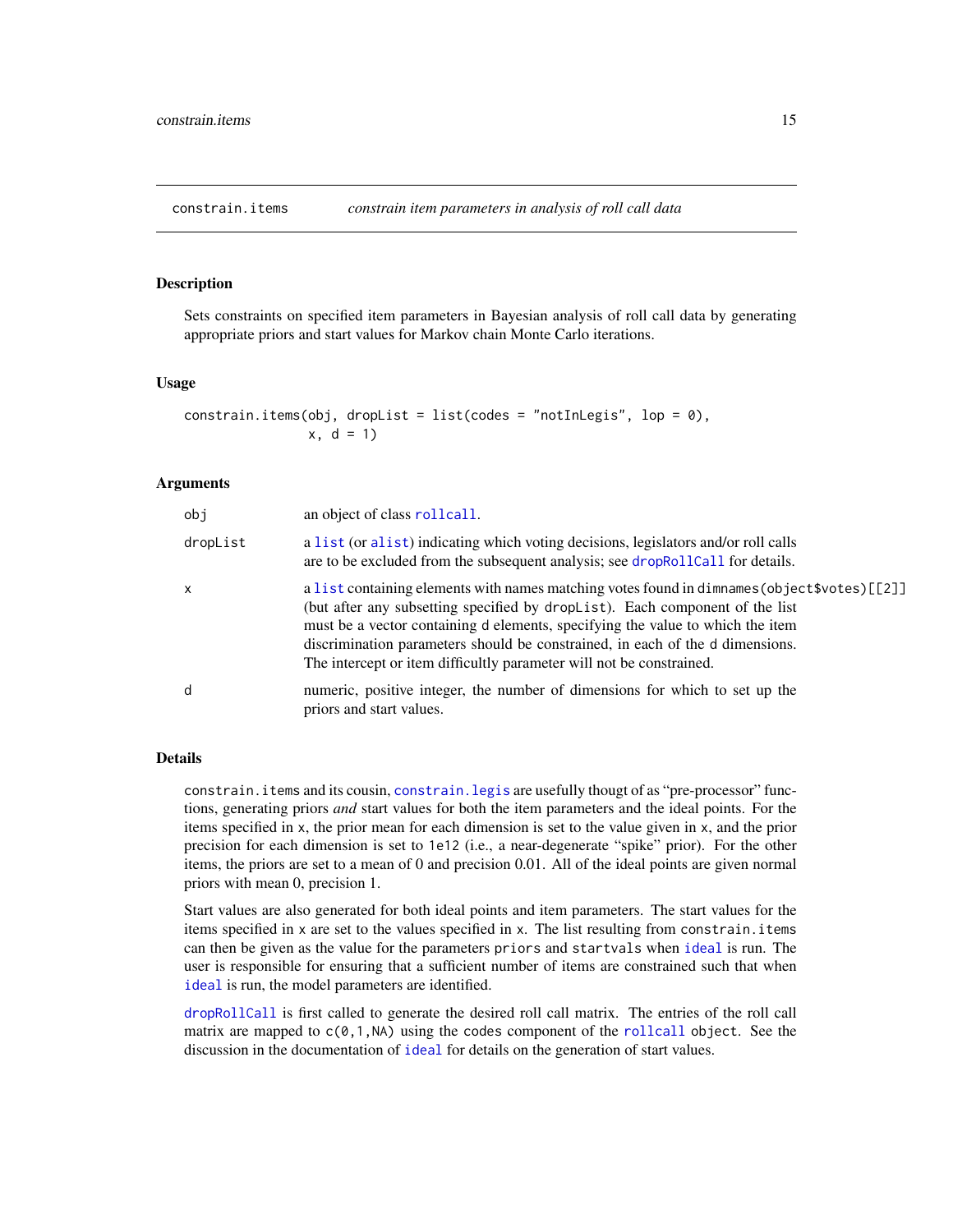# Value

a list with elements:

| xp         | prior means for ideal points. A matrix of dimensions number of legislators in<br>obj by d.                   |
|------------|--------------------------------------------------------------------------------------------------------------|
| <b>XDV</b> | prior meansprecisions for ideal points. A matrix of dimensions number of leg-<br>islators in obj by d.       |
| bp         | prior means for item parameters. A matrix of dimensions number of items or<br>votes in obj by d+1.           |
| bpv        | prior meansprecisions for item parameters. A matrix of dimensions number of<br>items or votes in obj by d+1. |
| xstart     | start values for ideal points. A matrix of dimensions number of legislators in<br>obj by d.                  |
| bstart     | start values for ideal points. A matrix of dimensions number of items or votes<br>in $obj$ by $d+1$ .        |

# See Also

[rollcall](#page-72-1), [ideal](#page-32-1), [constrain.legis](#page-16-1)

```
## Not run:
data(s109)
f <- system.file("extdata","id1.Rdata",package="pscl")
load(f)
id1sum <- summary(id1,include.beta=TRUE)
suspect1 <- id1sum$bSig[[1]]=="95
close60 <- id1sum$bResults[[1]][,"Yea"] < 60
close40 <- id1sum$bResults[[1]][,"Yea"] > 40
suspect <- suspect1 & close60 & close40
id1sum$bResults[[1]][suspect,]
suspectVotes <- dimnames(id1sum$bResults[[1]][suspect,])[[1]]
## constraints on 2d model,
## close rollcall poorly fit by 1d model
## serves as reference item for 2nd dimension
cl <- constrain.items(s109,
                      x=list("2-150"=c(0,7),
                        "2-169"=c(7,0)),
                      d=2)
id1Constrained <- ideal(s109,
                        d=2,
                        meanzero=TRUE,
                        priors=cl,
                        startvals=cl,
                        maxiter=1e5,
```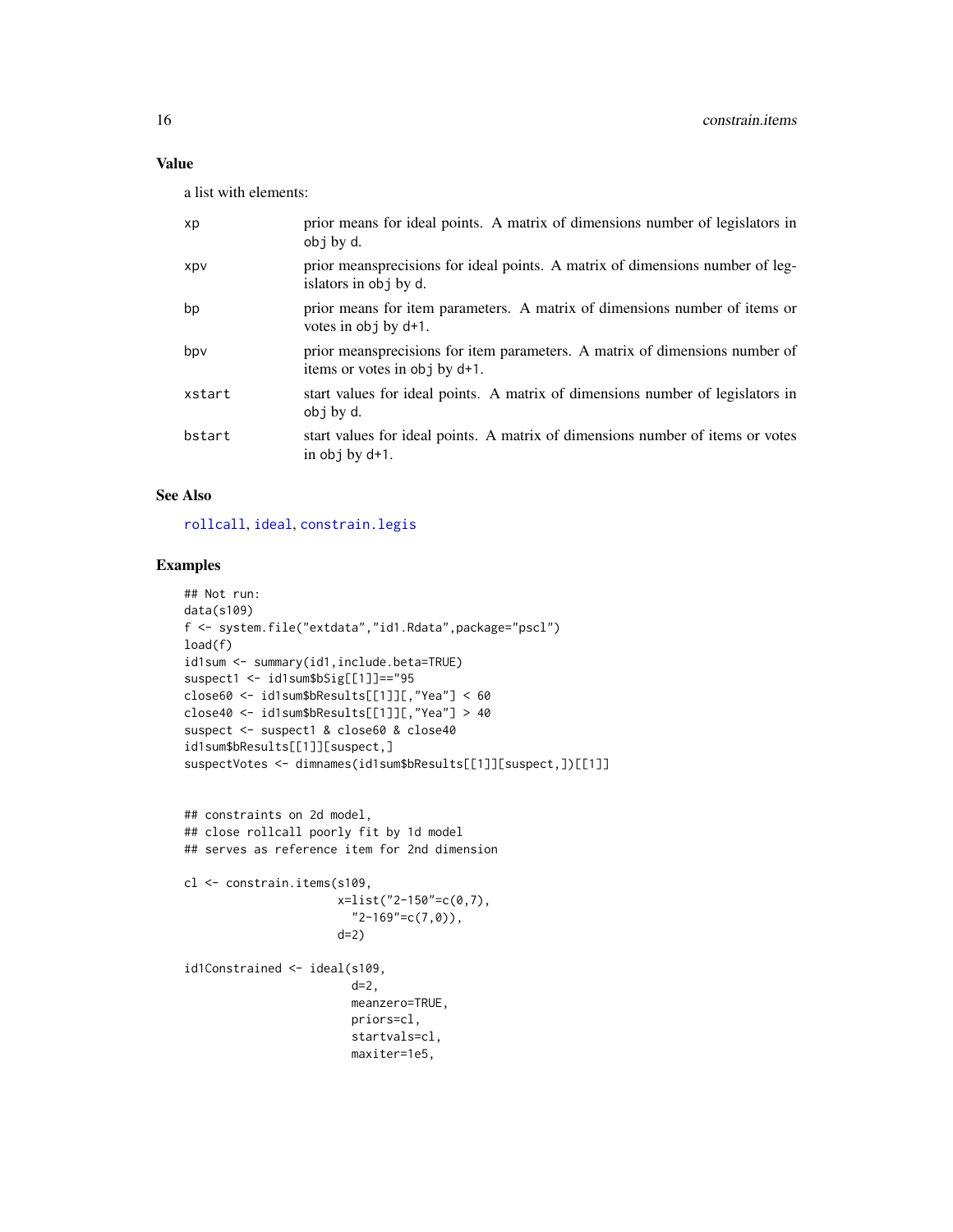# <span id="page-16-0"></span>constrain.legis 17

burnin=1e3, thin=1e2) summary(id1Constrained,include.beta=TRUE)

## End(Not run)

<span id="page-16-1"></span>constrain.legis *constrain legislators' ideal points in analysis of roll call data*

#### Description

Sets constraints on specified legislators for ideal point estimation by generating appropriate priors and start values.

# Usage

```
constrain.legis(obj, dropList = list(codes = "notInLegis", lop = 0),
                x, d = 1
```
#### Arguments

| obi          | an object of class rollcall.                                                                                                                                                                                                                                                                                                                                                                                                                                                                                                                |
|--------------|---------------------------------------------------------------------------------------------------------------------------------------------------------------------------------------------------------------------------------------------------------------------------------------------------------------------------------------------------------------------------------------------------------------------------------------------------------------------------------------------------------------------------------------------|
| dropList     | a list (or alist) indicating which voting decisions, legislators and/or roll calls<br>are to be excluded from the subsequent analysis; see dropRollCall for details.                                                                                                                                                                                                                                                                                                                                                                        |
| $\mathsf{x}$ | a list containing elements with names partially matching legislators found in<br>dimnames(object\$votes)[[1]] (but after any sub-setting specified by dropList).<br>Each element must be a vector containing d elements, specifying the value to<br>which the ideal point should be constrained in each of d dimensions. x must<br>have at least d+1 components; i.e., supplying a necessary (but not sufficient)<br>set of constraints for global identification of the parameters of a d-dimensional<br>item-response model, see Details. |
| d            | the number of dimensions for which to set up the priors and start values.                                                                                                                                                                                                                                                                                                                                                                                                                                                                   |
|              |                                                                                                                                                                                                                                                                                                                                                                                                                                                                                                                                             |

#### Details

constrain.items and its cousin, [constrain.legis](#page-16-1) are usefully thought of as "pre-processor" functions, implementing identification constraints for the ideal point model by generating priors *and* start values for both the item parameters and the ideal points.

For the legislators specified in x, the prior mean for each dimension is set to the specified value and the prior precision for each dimension is set to 1e12 (i.e., a near-degenerate "spike" prior, and, for all practical purposes, constraining that parameter to a fixed value). For the other legislators, the priors on their ideal points are set to a mean of 0 and a small precision of .01, corresponding to a prior variance of 100, or a prior 95 percent confidence interval of -20 to 20. All of the item parameter priors are set to mean 0, precision 0.01.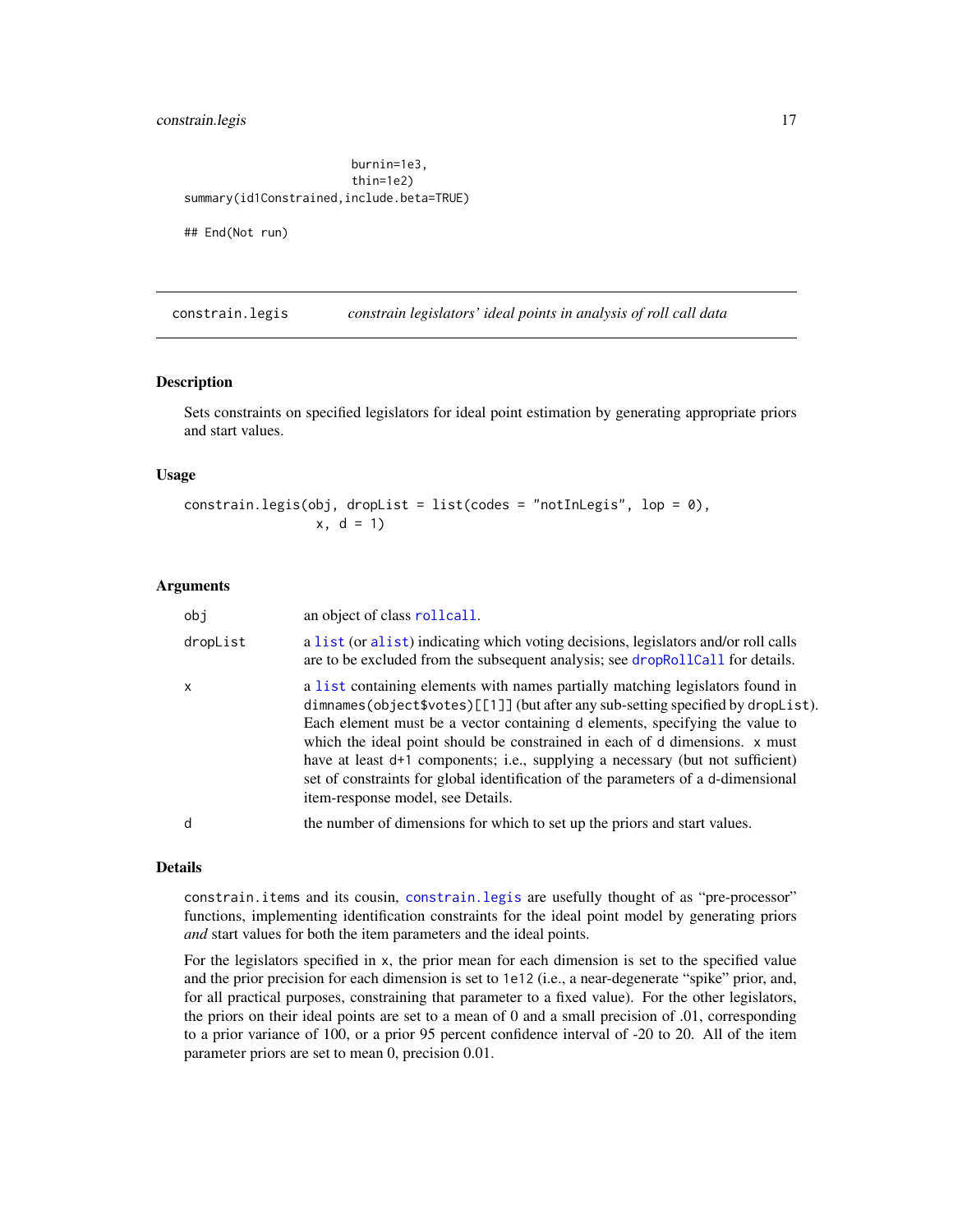Start values are also generated for both ideal points and item parameters. The start values for the legislators named in x are set to the values specified in x. The list resulting from constrain.legis can then be given as the value for the parameters priors and startvals when [ideal](#page-32-1) is run. constrain.legis requires that d+1 constraints be specified; if the constrained ideal points points are linearly independent, then the parameters of the item-response model are (at least locally) identified. For instance, when fitting a 1 dimensional model, constraining the ideal points of two legislators is sufficient to globally identify the model parameters.

[dropRollCall](#page-19-1) is first called to generate the desired roll call matrix. The entries of the roll call matrix are mapped to  $c(0,1,NA)$  using the codes component of the [rollcall](#page-72-1) object. See the discussion in the documentation of [ideal](#page-32-1) for details on the generation of start values.

#### Value

a list with elements:

| xp         | prior means for ideal points. A matrix of dimensions number of legislators in rc<br>by d.                   |
|------------|-------------------------------------------------------------------------------------------------------------|
| <b>XDV</b> | prior meansprecisions for ideal points. A matrix of dimensions number of leg-<br>islators in rc by d.       |
| bp         | prior means for item parameters. A matrix of dimensions number of items or<br>votes in rc by d+1.           |
| bpv        | prior meansprecisions for item parameters. A matrix of dimensions number of<br>items or votes in rc by d+1. |
| X          | start values for ideal points. A matrix of dimensions number of legislators in rc<br>by d.                  |
| b          | start values for ideal points. A matrix of dimensions number of items or votes<br>in $rc$ by $d+1$ .        |

#### See Also

[rollcall](#page-72-1), [ideal](#page-32-1), [constrain.items](#page-14-1). See [pmatch](#page-0-0) on how supplied names are matched against the names in the [rollcall](#page-72-1) object.

```
data(s109)
cl <- constrain.legis(s109,
                     x=list("KENNEDY"=-1,
                       "ENZI"=1),
                     d=1)
## Not run:
## too long for examples
id1Constrained <- ideal(s109,
                      d=1,
                      priors=cl, ## use cl
                      startvals=cl, ## use cl
                      maxiter=5000,
                      burnin=500,
```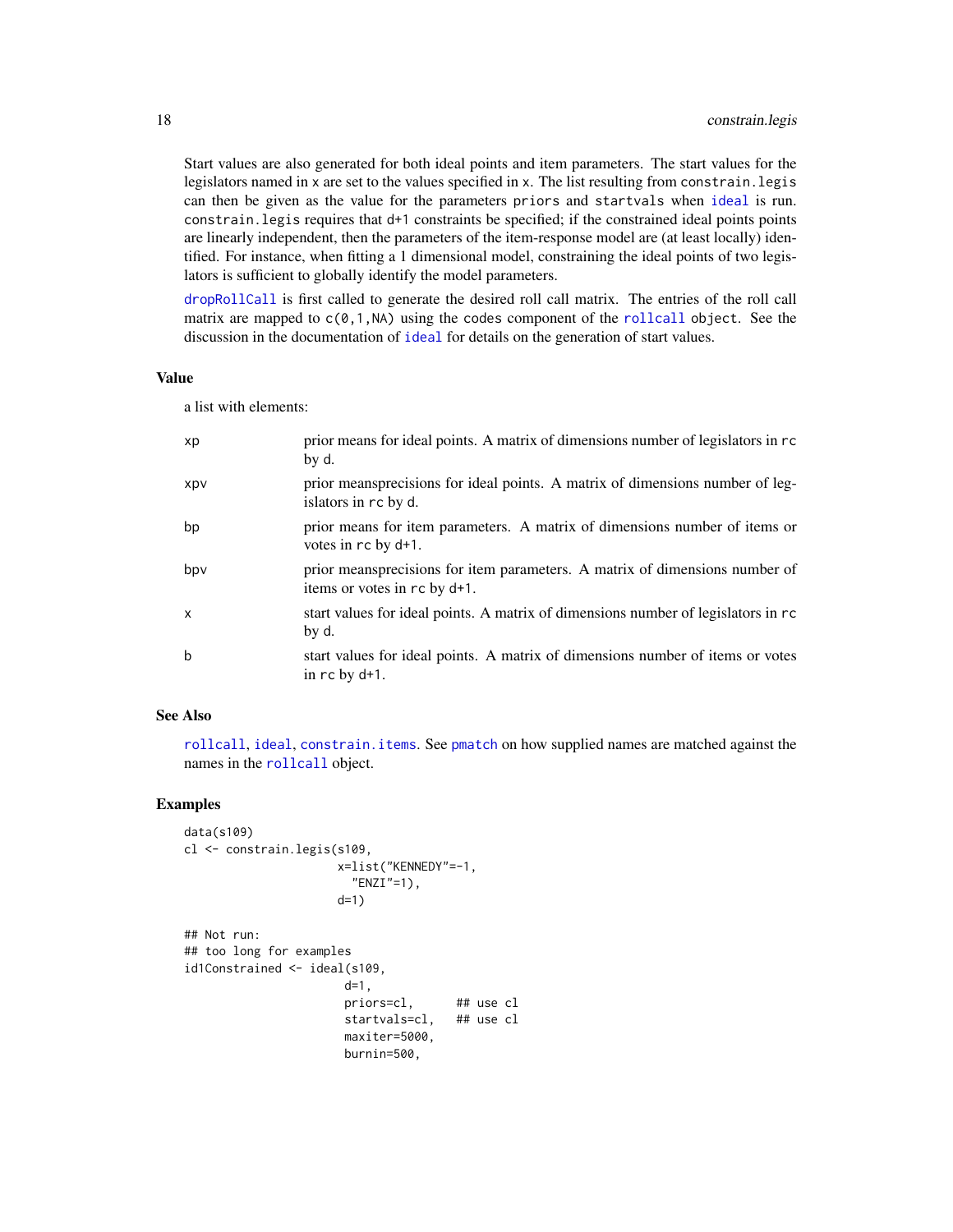```
thin=25)
summary(id1Constrained)
cl2 <- constrain.legis(s109,
                       x=list("KENNEDY"=c(-1,0),
                        "ENZI"=c(1,0),
                         "CHAFEE"=c(0, -.5)),
                       d=2)
id2Constrained <- ideal(s109,
                        d=2,
                        priors=cl2, ## priors (w constraints)
                        startvals=cl2, ## start value (w constraints)
                        store.item=TRUE,
                        maxiter=5000,
                       burnin=500,
                        thin=25)
summary(id2Constrained,include.items=TRUE)
## End(Not run)
```
<span id="page-18-1"></span>convertCodes *convert entries in a rollcall matrix to binary form*

# Description

Convert roll call matrix to binary form using encoding information.

# Usage

```
convertCodes(object, codes = object$codes)
```
# Arguments

| object | rollcall object                                                                                                                                                                             |
|--------|---------------------------------------------------------------------------------------------------------------------------------------------------------------------------------------------|
| codes  | list, mapping entries in the votes component of rollcall object to $0$ ('Nay'),<br>1 ('Yea') and NA (missing, abstentions, etc). Defaults to the codes component<br>of the rollcall object. |

#### Details

See [rollcall](#page-72-1) for details on the form of the codes list.

# Value

a [matrix](#page-0-0) with dimensions equal to the dimensions of the votes component of the rollcall object.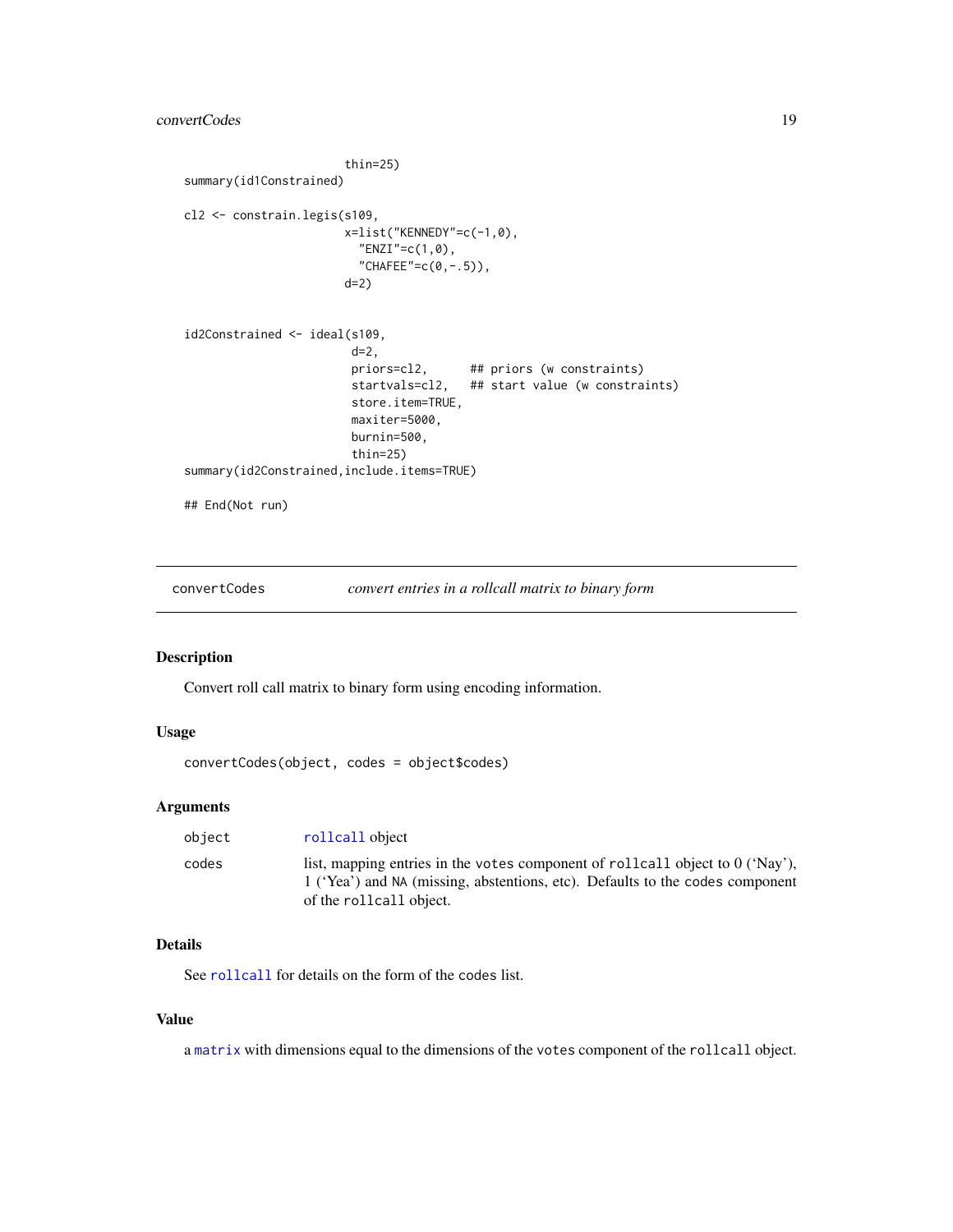<span id="page-19-0"></span>Any entries in the votes matrix that can not be mapped into  $c(0,1,N)$  using the information in codes are mapped to NA, with an informative message sent to the console.

# Author(s)

Simon Jackman <jackman@stanford.edu>

# See Also

[rollcall](#page-72-1)

# Examples

```
data(s109)
mat <- convertCodes(s109)
table(mat,exclude=NULL)
```
<span id="page-19-1"></span>dropRollCall *drop user-specified elements from a rollcall object*

# Description

Drop user-specified elements of rollcall object, returning a roll call object.

### Usage

dropRollCall(object, dropList,debug=FALSE)

# Arguments

| a list (or alist) with some (or all) of the following components:<br>dropList<br>that will be set to NA.<br>are dropped.<br>for whom the expression evaluates to TRUE are dropped. | object | an object of class rollcall                                                                                                                                                                                                                     |
|------------------------------------------------------------------------------------------------------------------------------------------------------------------------------------|--------|-------------------------------------------------------------------------------------------------------------------------------------------------------------------------------------------------------------------------------------------------|
|                                                                                                                                                                                    |        |                                                                                                                                                                                                                                                 |
|                                                                                                                                                                                    |        | codes character or numeric, possibly a vector. If character, it should match the<br>names of object \$codes, indicating the set of entries in object \$votes to<br>be set to NA. If numeric, then codes indicates the entries in object \$votes |
|                                                                                                                                                                                    |        | <b>lop</b> numeric, non-negative integer, less than number of legislators represented<br>in object. Roll calls with lop or fewer legislators voting in the minority                                                                             |
|                                                                                                                                                                                    |        | <b>legisMin</b> numeric, non-negative integer, less than number of roll calls repre-<br>sented in object. Legislators with legisMin or fewer votes are dropped.                                                                                 |
|                                                                                                                                                                                    |        | dropLegis an expression that evaluates to mode logical, vector of length<br>equal to the number of legislators represented in object. The expression is<br>evaluated in the legis. data component of the rollcall object. Legislators           |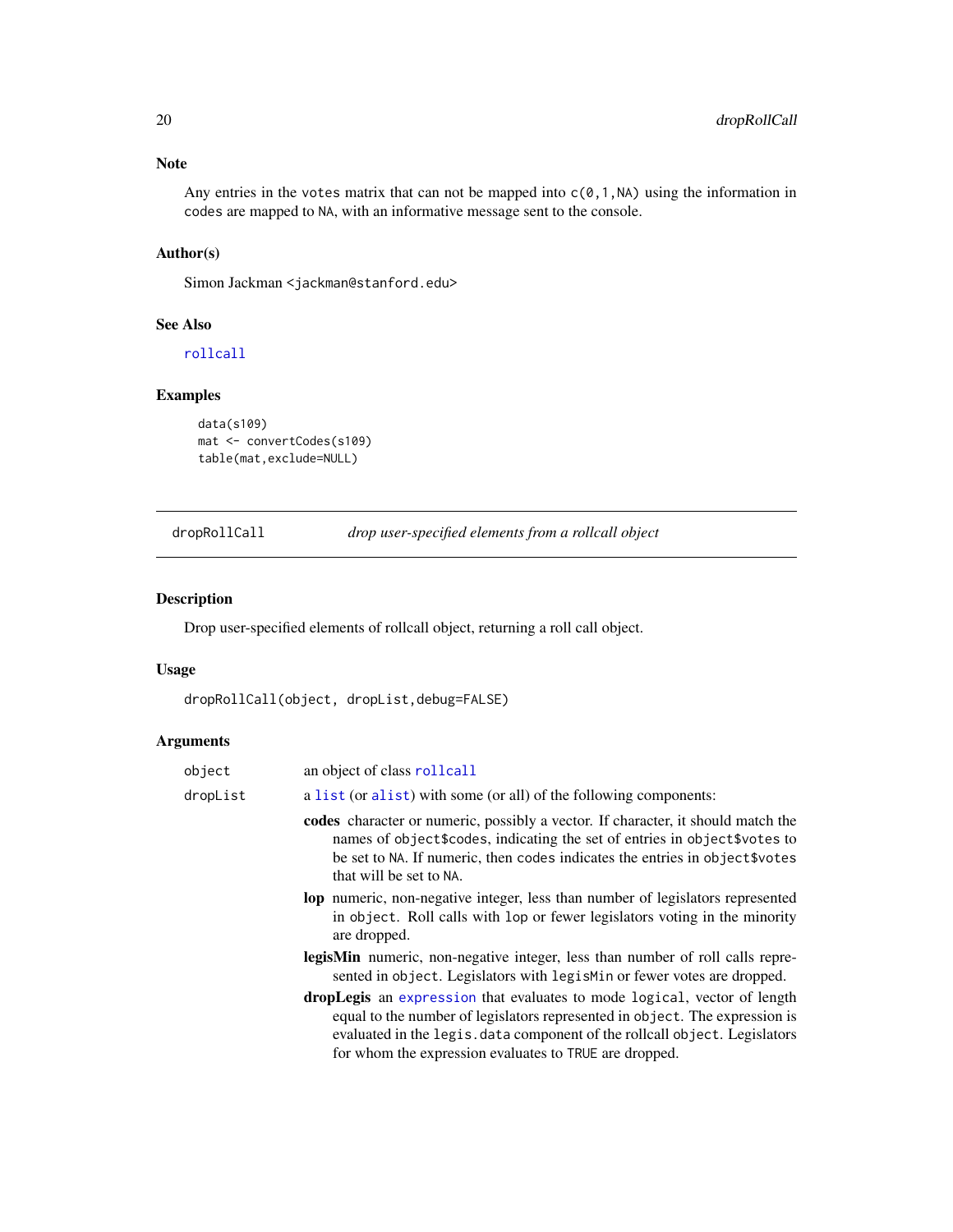|       | <b>dropVotes</b> an expression that evaluates to mode logical, vector of length                                                    |
|-------|------------------------------------------------------------------------------------------------------------------------------------|
|       | equal to the number of rollcalls represented in object. The expression is                                                          |
|       | evaluated in the vote, data component of the rollcall object. Rollcalls for<br>which the expression evaluates to TRUE are dropped. |
| debug | logical, set to TRUE to see messages printed to the console as inspection and                                                      |
|       | subsetting of the rollcall object takes place                                                                                      |

#### Details

It is often desirable to restrict the analysis of roll call data in various ways. For one thing, unanimous votes provide no information discriminating among legislators: hence, summary and analysis should almost always use dropList=list(lop=0). See the examples for other possibilities, limited only by the information supplied in legis.data and votes.data.

# Value

An object of class [rollcall](#page-72-1) with components modified/added by the subsetting indicated in the dropList.

#### Note

With the exception of codes, each component of dropList generates a vector of mode [logical](#page-0-0), either with respect to legislators or votes. These logical vectors are then combined element-wise, such that if any one of the subseting restrictions is TRUE for a particular legislator or vote, then that legislator or vote is dropped. Some summaries are reported to the console along the way if debug=TRUE.

dropRollCall adds a component named dropInfo to the rollcall object it returns. This component is itself a list containing named components

- legislators a vector of mode logical, with each element TRUE if the legislator is retained in the returned rollcall object.
- votes a vector of mode logical, with each element TRUE if the corresponding is retained in the returned rollcall object.
- dropList the dropList supplied as input to dropRollCall.

If the input rollcall object is itself the product of a call to dropRollCall, the dropInfo component on output is a list with named components

previous the dropInfo component of the input rollcall object.

new the dropInfo list created by the current call to dropRollCall.

Functions like summary.rollcall try to handle this information sensibly.

When dropList uses the dropLegis or dropVotes components then dropList should be constructed via the [alist](#page-0-0) command; this ensures that the dropLegis and dropVotes components of dropList are objects of mode [expression](#page-0-0), and [eval](#page-0-0)uated to mode [logical](#page-0-0) in the legis.data and vote.data [environments](#page-0-0) by the function, if possible (rather than being evaluated immediately in the environment calling dropRollCall or constructing dropList). See the examples. This is not entirely satisfactory, and behavior more like the subset argument in function  $\text{lm}$  $\text{lm}$  $\text{lm}$  would be preferable.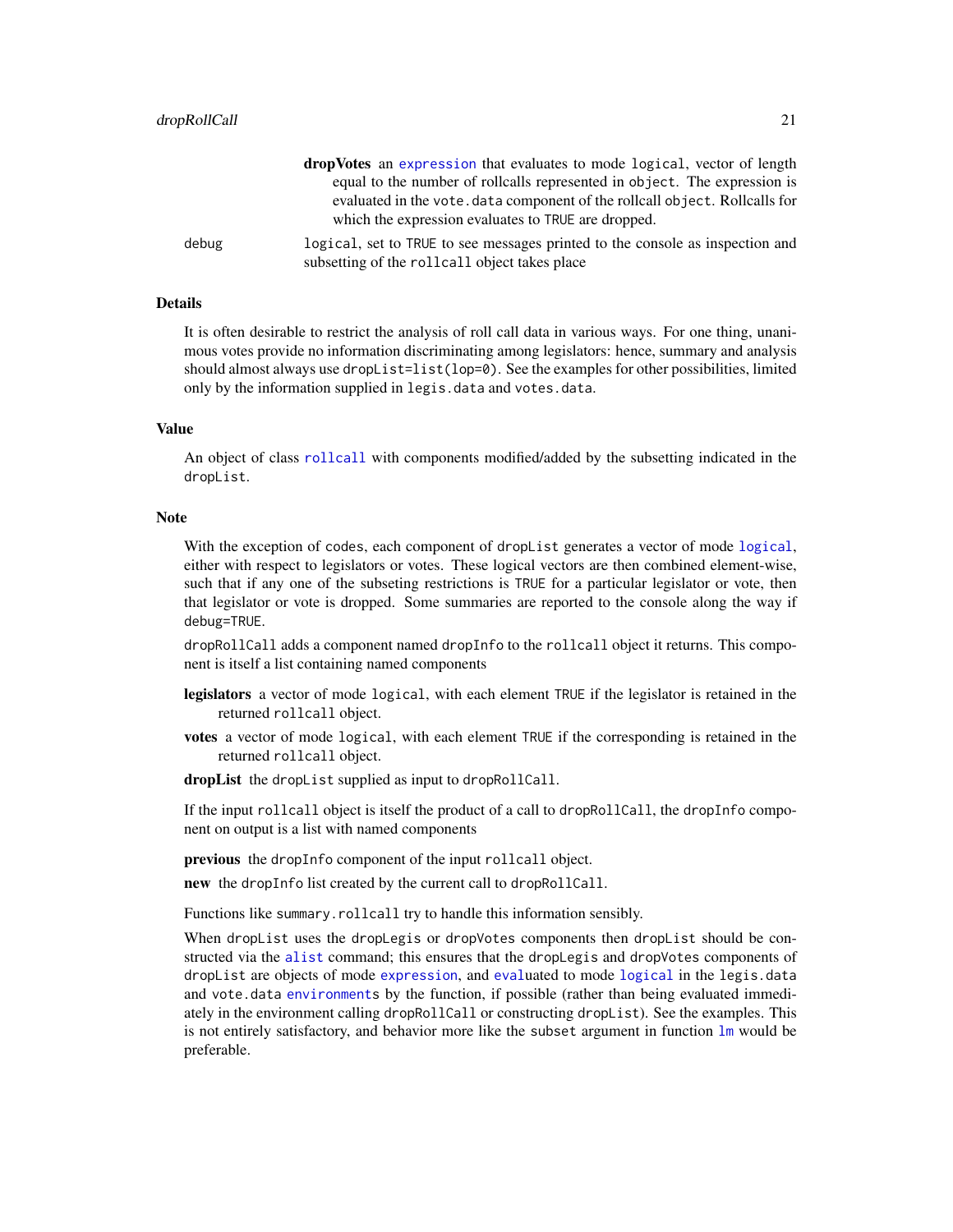#### <span id="page-21-0"></span>Author(s)

Simon Jackman <jackman@stanford.edu>

## See Also

[dropUnanimous](#page-21-1), [summary.rollcall](#page-83-1), [ideal](#page-32-1), [alist](#page-0-0).

#### Examples

```
data(s109)
s109.working <- dropRollCall(s109,
                             dropList=list(lop=0))
summary(s109.working)
s109.working <- dropRollCall(s109,
                             dropList=list(lop=0,
                               code="notInLegis"))
summary(s109.working)
s109.working <- dropRollCall(s109,
                             dropList=list(lop=3,
                               code="notInLegis"))
summary(s109.working)
## note use of alist, since dropLegis is an expression
dropList <- alist(lop=3,
                 dropLegis=party!="D",
                 code="notInLegis")
s109.working <- dropRollCall(s109,dropList=dropList,debug=TRUE)
summary(s109.working)
s109.working <- dropRollCall(s109.working,dropList=list(legisMin=25))
summary(s109.working)
## Not run:
## read 102nd House from Poole web site
h102 <- readKH("ftp://voteview.ucsd.edu/dtaord/hou102kh.ord")
## drop President from roll call matrix
h102 <- dropRollCall(h102,
                     dropList=alist(dropLegis=state=="USA"))
summary(h102)
## End(Not run)
```
<span id="page-21-1"></span>dropUnanimous *drop unanimous votes from rollcall objects and matrices*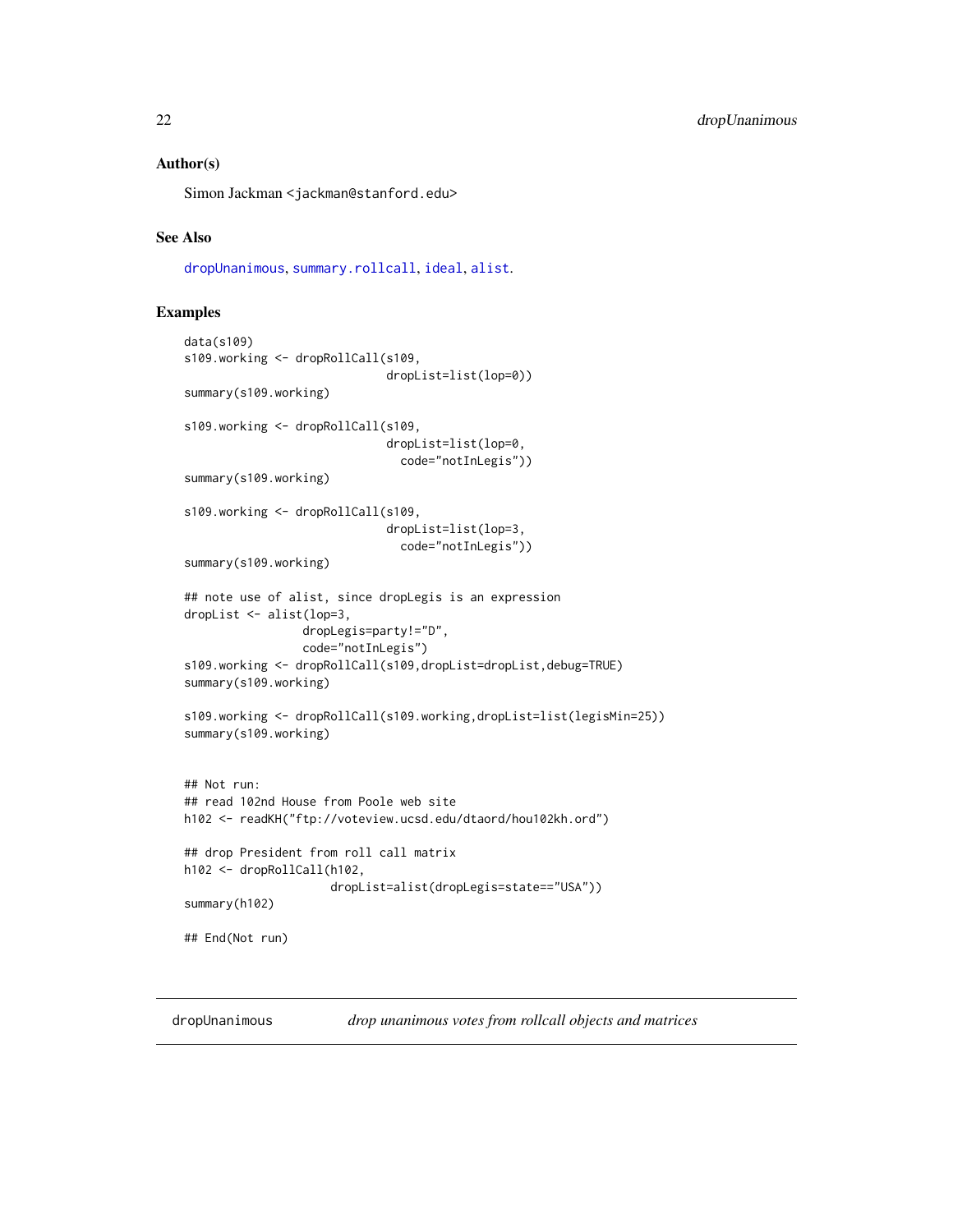# dropUnanimous 23

# Description

Drop unanimous votes from rollcall objects and rollcall matrices.

#### Usage

```
dropUnanimous(obj, lop = 0)
```
#### Arguments

| obi | object, either of class rollcall or matrix                                                                                                                         |
|-----|--------------------------------------------------------------------------------------------------------------------------------------------------------------------|
| lop | numeric, non-negative integer, less than number of legislators represented in<br>obj. Roll calls with lop or fewer legislators voting in the minority are dropped. |
|     | Default is 0, meaning that unanimous votes are dropped.                                                                                                            |

# Details

Unanimous votes are the equivalent of test items that all subjects score "correct" (or all subjects scores "incorrect"); since there is no variation among the legislators/subjects, these votes/items provide no information as to latent traits (ideology, preferences, ability). A reasonably large number of rollcalls in any contemporary U.S. Congress are unanimous.

Specific methods are provided for objects of class [rollcall](#page-72-1) or [matrix](#page-0-0).

# Value

A [rollcall](#page-72-1) object or a [matrix](#page-0-0) depending on the class of object.

#### Author(s)

Simon Jackman <jackman@stanford.edu>

# See Also

[dropRollCall](#page-19-1), [rollcall](#page-72-1), [summary.rollcall](#page-83-1), [ideal](#page-32-1)

```
data(s109)
s109.working <- dropUnanimous(s109)
summary(s109.working)
```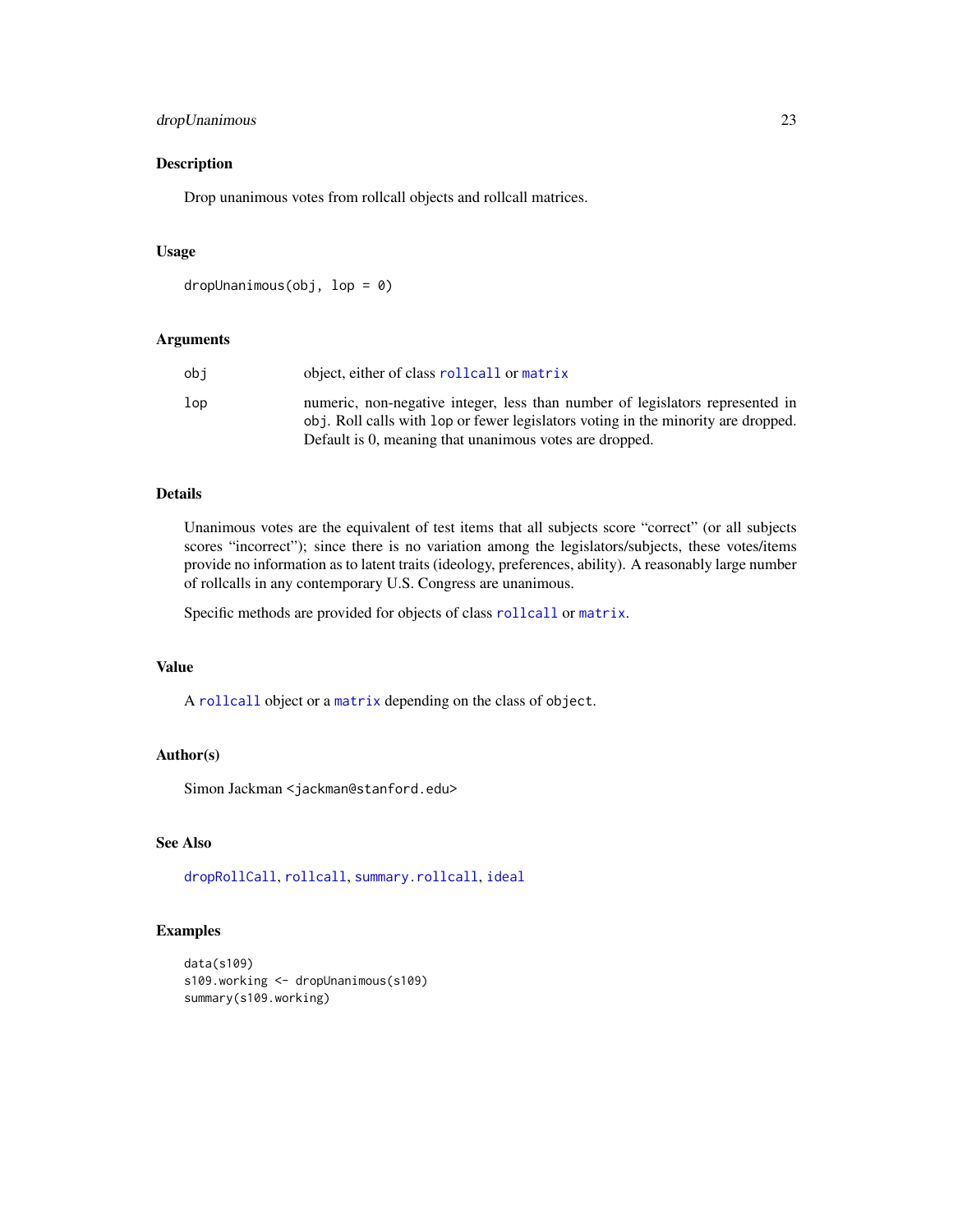<span id="page-23-0"></span>

#### Description

Batting averages for 18 major league baseball players, first 45 at bats of the 1970 season.

## Usage

data(EfronMorris)

# Format

name character, name of player

team character, team of player, abbreviated

league character, National League or American League

r numeric, hits in 1st 45 at bats

y numeric, r/45, batting average over 1st 45 at bats

n numeric, number of at bats, remainder of 1970 season

p numeric, batting average over remainder of 1970 season

#### Source

Efron, Bradley and Carl Morris. 1975. Data Analysis Using Stein's Estimator and Its Generalizations. *Journal of the American Statistical Association*. 70:311-319.

```
data(EfronMorris)
attach(EfronMorris)
plot(p~y,
    xlim=range(p,y),
    ylim=range(p,y),
    xlab="Batting Average, 1st 45 at bats",
    ylab="Batting Average, Remainder of Season")
abline(0,1)
```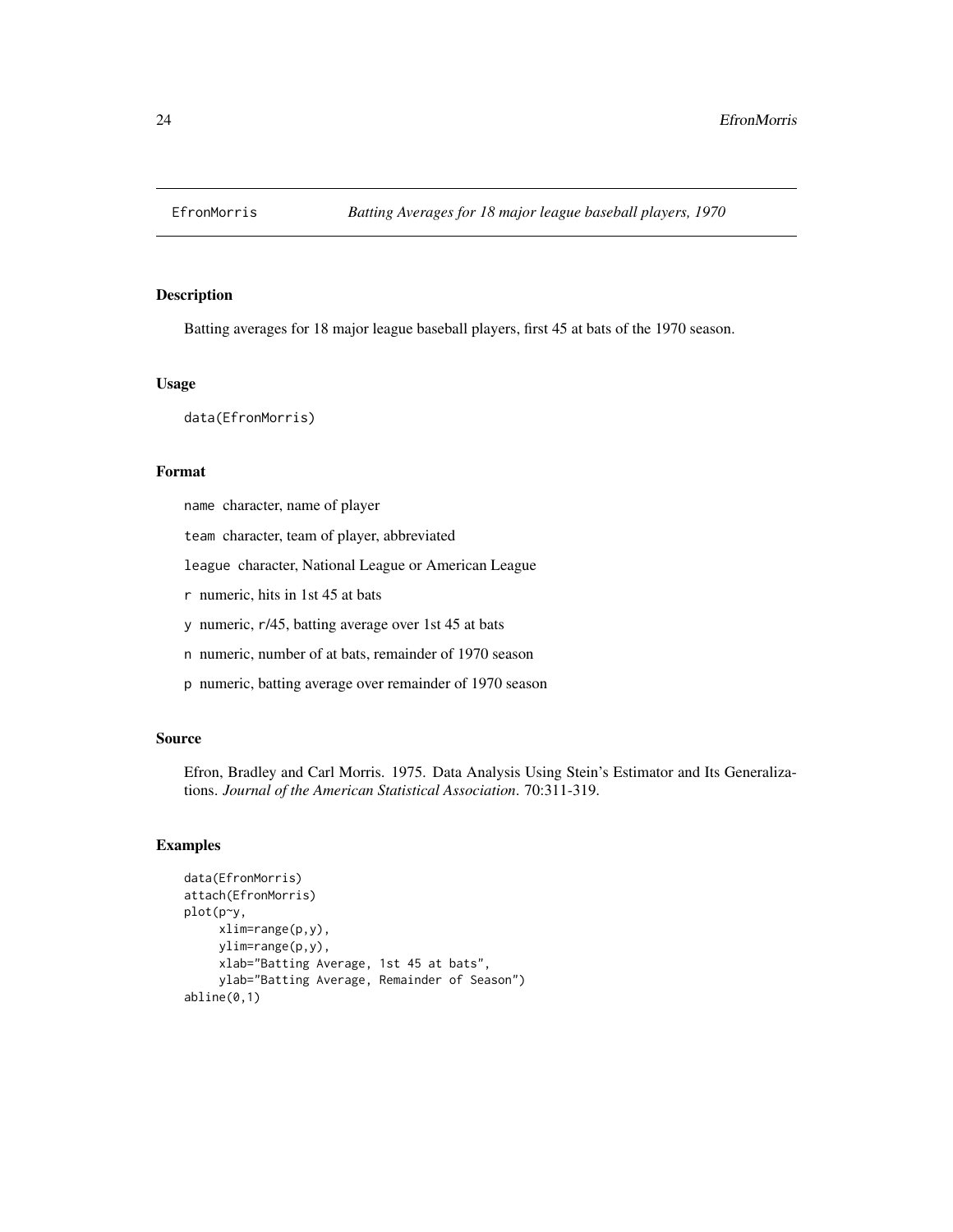<span id="page-24-0"></span>extractRollCallObject *return the roll call object used in fitting an ideal model*

# Description

Given a fitted model of class [ideal](#page-32-1), return the [rollcall](#page-72-1) object that was used in the model fitting (i.e., apply all subseting and recoding implied by the dropList passed to [ideal](#page-32-1)).

#### Usage

```
extractRollCallObject(object)
```
# Arguments

object an object of class [ideal](#page-32-1)

# Details

This function is used by many post-estimation commands that operate on objects of class [ideal](#page-32-1). The function inspects the call attribute of the [ideal](#page-32-1) object, extracting the name of the [rollcall](#page-72-1) object and the dropList, then hands them over to [dropRollCall](#page-19-1).

# Value

An object of class [rollcall](#page-72-1)

# Author(s)

Simon Jackman <jackman@stanford.edu>

#### See Also

[rollcall](#page-72-1); see [dropRollCall](#page-19-1) for details on the form of a dropList.

```
data(s109)
f = system.file("extdata","id1.RData",package="pscl")
load(f)
tmp <- extractRollCallObject(id1)
summary(tmp)
v <- convertCodes(tmp) ## roll call matrix per se
```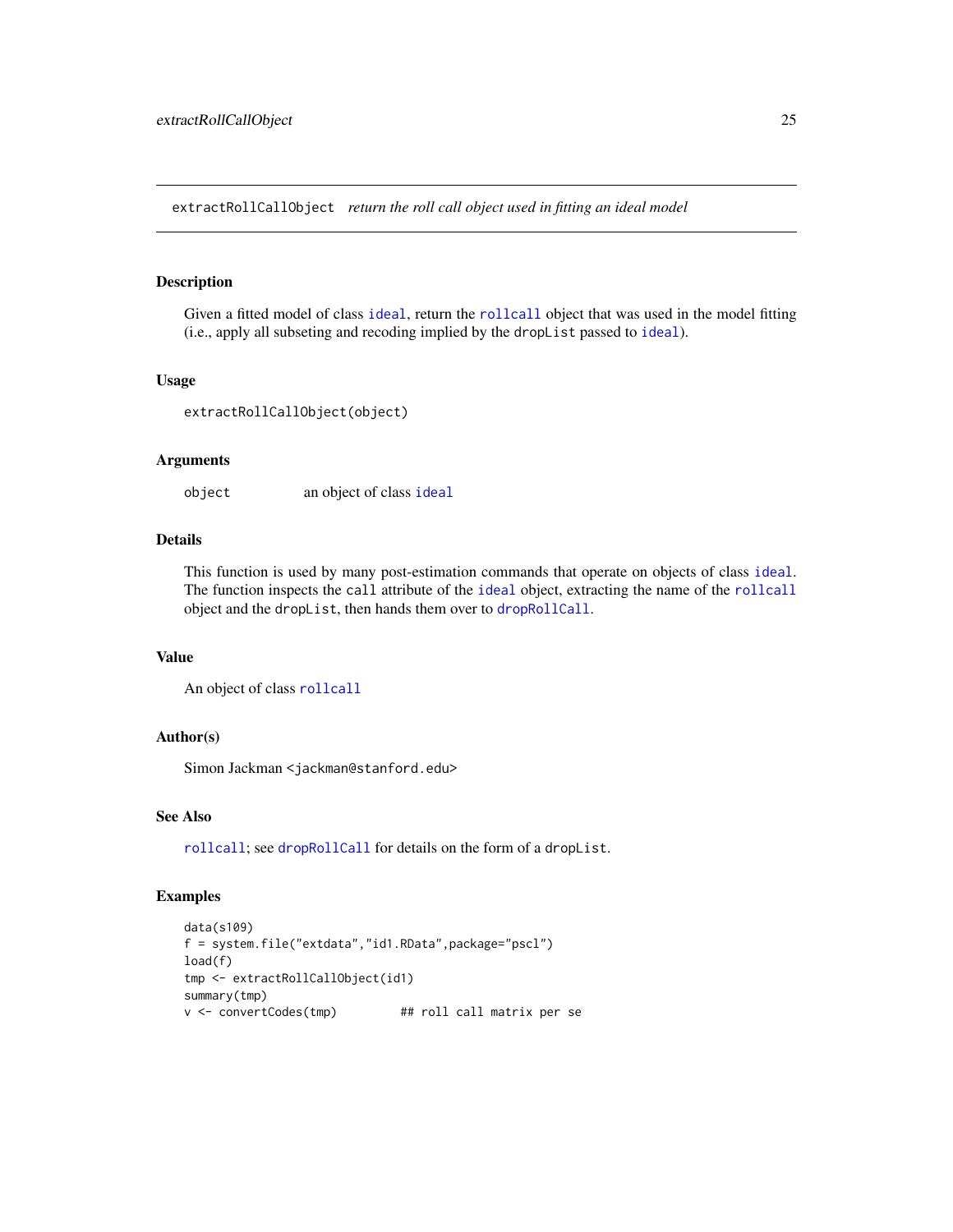<span id="page-25-0"></span>hitmiss *Table of Actual Outcomes against Predicted Outcomes for discrete data models*

# Description

Cross-tabulations of actual outcomes against predicted outcomes for discrete data models, with summary statistics such as percent correctly predicted (PCP) under fitted and null models. For models with binary responses (generalized linear models with family=binomial), the user can specific a classification threshold for the predicted probabilities.

#### Usage

```
hitmiss(obj, digits = max(3, getOption("digits") - 3), ...)
## S3 method for class 'glm'
hitmiss(obj,digits=max(3,getOption("digits")-3),
            ...,
```

```
k = .5
```
# Arguments

| obi      | a fitted model object, such as a glm with family=binomial, a polr model for<br>ordinal responses, or a multinom model for unordered/multinomial outcomes |
|----------|----------------------------------------------------------------------------------------------------------------------------------------------------------|
| digits   | number of digits to display in on-screen output                                                                                                          |
| $\cdots$ | additional arguments passed to or from other functions                                                                                                   |
| k        | classification threshold for binary models                                                                                                               |

# Details

For models with binary responses, the user can specify a parameter  $0 < k < 1$ ; if the predicted probabilities exceed this threshold then the model is deemed to have predicted  $y=1$ , and otherwise to have predicted y=0. Measures like percent correctly predicted are crude summaries of model fit; the cross-tabulation of actual against predicted is somewhat more informative, providing a little more insight as to where the model fits less well.

# Value

For hitmiss.glm, a vector of length 3:

| рср  | <b>Percent Correctly Predicted</b>    |
|------|---------------------------------------|
| pcp0 | Percent Correctly Predicted among y=0 |
| pcp1 | Percent Correctly Predicted among y=1 |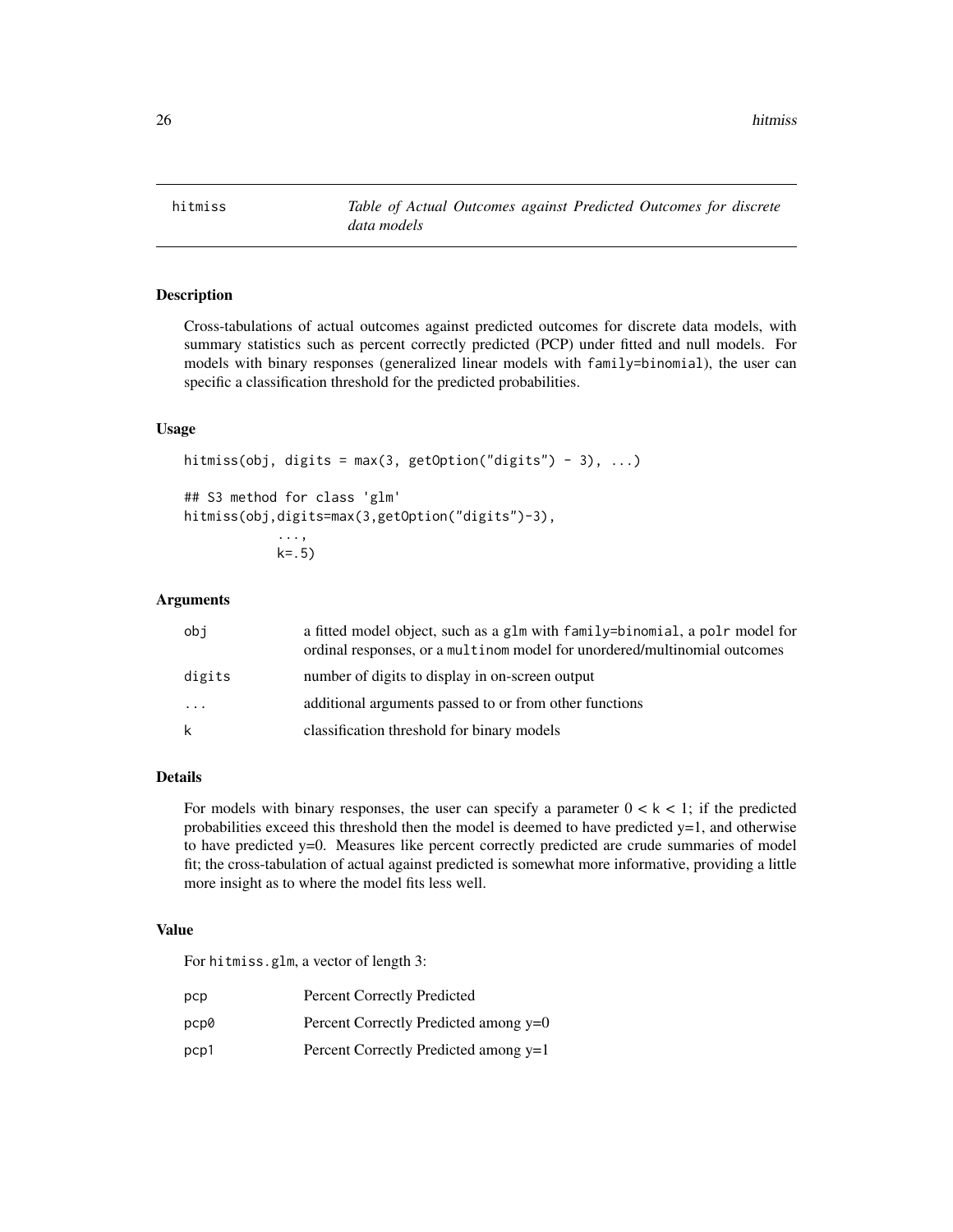#### <span id="page-26-0"></span>hurdle 27 and 27 and 27 and 27 and 27 and 27 and 27 and 27 and 27 and 27 and 27 and 27 and 27 and 27 and 27 and 27

# Note

To-do: The glm method should also handle binomial data presented as two-vector success/failures counts; and count data with family=poisson, the glm.nb models and zeroinfl and hurdle etc. We should also make the output a class with prettier print methods, i.e., save the cross-tabulation in the returned object etc.

# Author(s)

Simon Jackman <jackman@stanford.edu>

#### See Also

[pR2](#page-54-1) for pseudo r-squared; [predict](#page-0-0); [extractAIC](#page-0-0). See also the ROCR package and the lroc function in the epicalc package for ROC computations for assessing binary classifications.

# Examples

```
data(admit)
## ordered probit model
op1 \le polr(score \le gre.quant + gre.verbal + ap + pt + female,
            Hess=TRUE,
            data=admit,
            method="probit")
hitmiss(op1)
```
<span id="page-26-1"></span>hurdle *Hurdle Models for Count Data Regression*

#### Description

Fit hurdle regression models for count data via maximum likelihood.

# Usage

```
hurdle(formula, data, subset, na.action, weights, offset,
  dist = c("poisson", "negbin", "geometric"),
  zero.dist = c("binomial", "poisson", "negbin", "geometric"),
  link = c("logit", "probit", "cloglog", "cauchit", "log"),
  control = \text{hurdle}.\text{control}(\ldots),model = TRUE, y = TRUE, x = FALSE, ...)
```
# Arguments

| formula                 | symbolic description of the model, see details.            |
|-------------------------|------------------------------------------------------------|
| data, subset, na.action |                                                            |
|                         | arguments controlling formula processing via model. frame. |
| weights                 | optional numeric vector of weights.                        |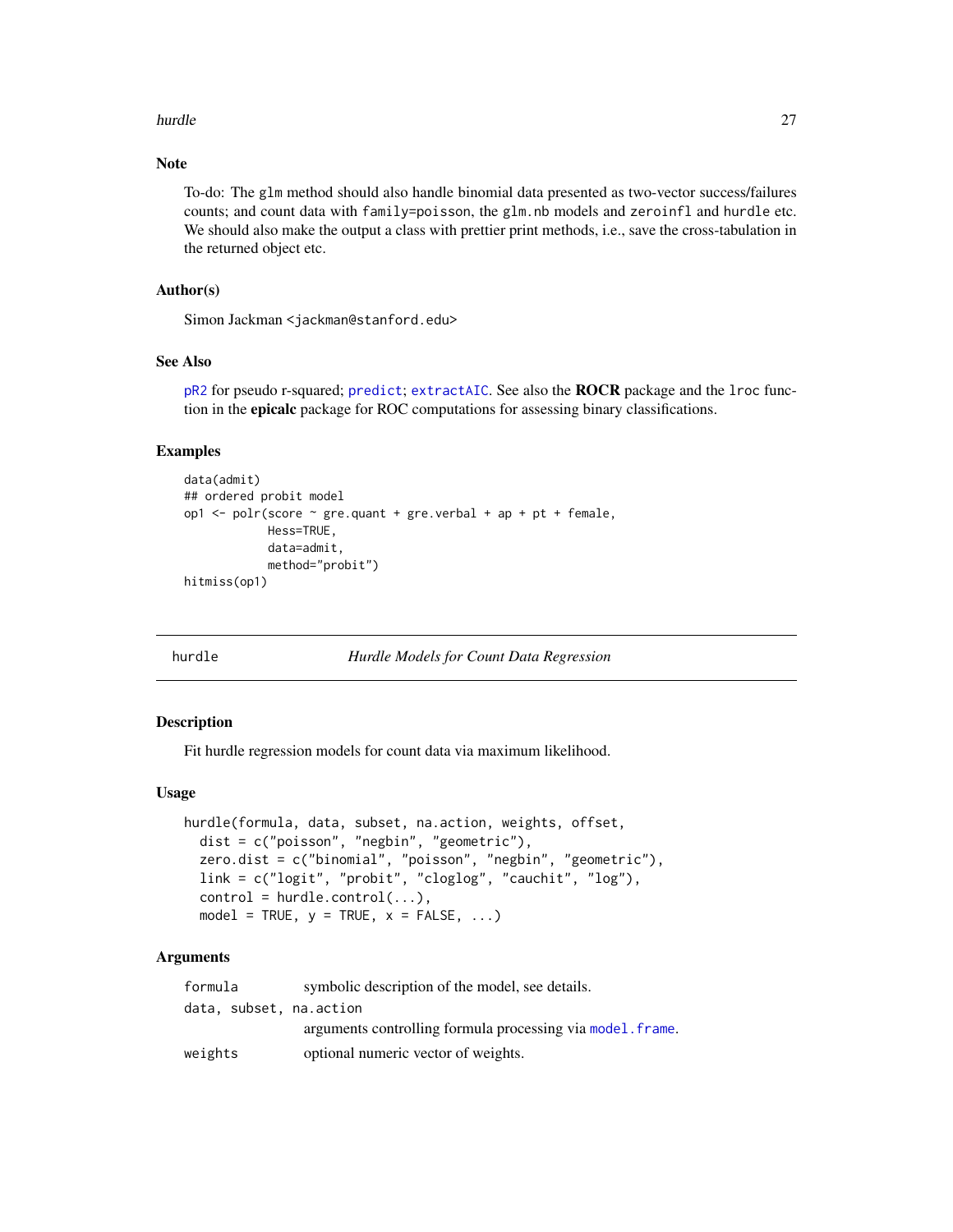| offset      | optional numeric vector with an a priori known component to be included in the<br>linear predictor of the count model. See below for more information on offsets. |
|-------------|-------------------------------------------------------------------------------------------------------------------------------------------------------------------|
| dist        | character specification of count model family.                                                                                                                    |
| zero.dist   | character specification of the zero hurdle model family.                                                                                                          |
| link        | character specification of link function in the binomial zero hurdle (only used if<br>$zero.dist = "binomial".$                                                   |
| control     | a list of control arguments specified via hurdle.control.                                                                                                         |
| model, y, x | logicals. If TRUE the corresponding components of the fit (model frame, re-<br>sponse, model matrix) are returned.                                                |
| $\ddots$    | arguments passed to hurdle.control in the default setup.                                                                                                          |

#### Details

Hurdle count models are two-component models with a truncated count component for positive counts and a hurdle component that models the zero counts. Thus, unlike zero-inflation models, there are *not* two sources of zeros: the count model is only employed if the hurdle for modeling the occurence of zeros is exceeded. The count model is typically a truncated Poisson or negative binomial regression (with log link). The geometric distribution is a special case of the negative binomial with size parameter equal to 1. For modeling the hurdle (occurence of positive counts) either a binomial model can be employed or a censored count distribution. Binomial logit and censored geometric models as the hurdle part both lead to the same likelihood function and thus to the same coefficient estimates. A censored negative binomial model for the zero hurdle is only identified if there is at least one non-constant regressor with (true) coefficient different from zero (and if all coefficients are close to zero the model can be poorly conditioned).

The formula can be used to specify both components of the model: If a formula of type  $y \sim x1 + x2$ is supplied, then the same regressors are employed in both components. This is equivalent to  $y \sim x1 + x2$  | x1 + x2. Of course, a different set of regressors could be specified for the zero hurdle component, e.g.,  $y \sim x1 + x2$  | z1 + z2 + z3 giving the count data model  $y \sim x1 + x2$  conditional on (1) the zero hurdle model  $y \sim z1 + z2 + z3$ .

Offsets can be specified in both parts of the model pertaining to count and zero hurdle model:  $y \sim x1 + \text{offset}(x2)$  | z1 + z2 + offset(z3), where x2 is used as an offset (i.e., with coefficient fixed to 1) in the count part and z3 analogously in the zero hurdle part. By the rule stated above y ~ x1 + offset(x2) is expanded to y ~ x1 + offset(x2) | x1 + offset(x2). Instead of using the offset() wrapper within the formula, the offset argument can also be employed which sets an offset only for the count model. Thus, formula =  $y \sim x1$  and offset =  $x2$  is equivalent to formula =  $y \sim x1 + \text{offset}(x2)$  | x1.

All parameters are estimated by maximum likelihood using [optim](#page-0-0), with control options set in [hurdle.control](#page-30-1). Starting values can be supplied, otherwise they are estimated by [glm.fit](#page-0-0) (the default). By default, the two components of the model are estimated separately using two optim calls. Standard errors are derived numerically using the Hessian matrix returned by [optim](#page-0-0). See [hurdle.control](#page-30-1) for details.

The returned fitted model object is of class "hurdle" and is similar to fitted "glm" objects. For elements such as "coefficients" or "terms" a list is returned with elements for the zero and count components, respectively. For details see below.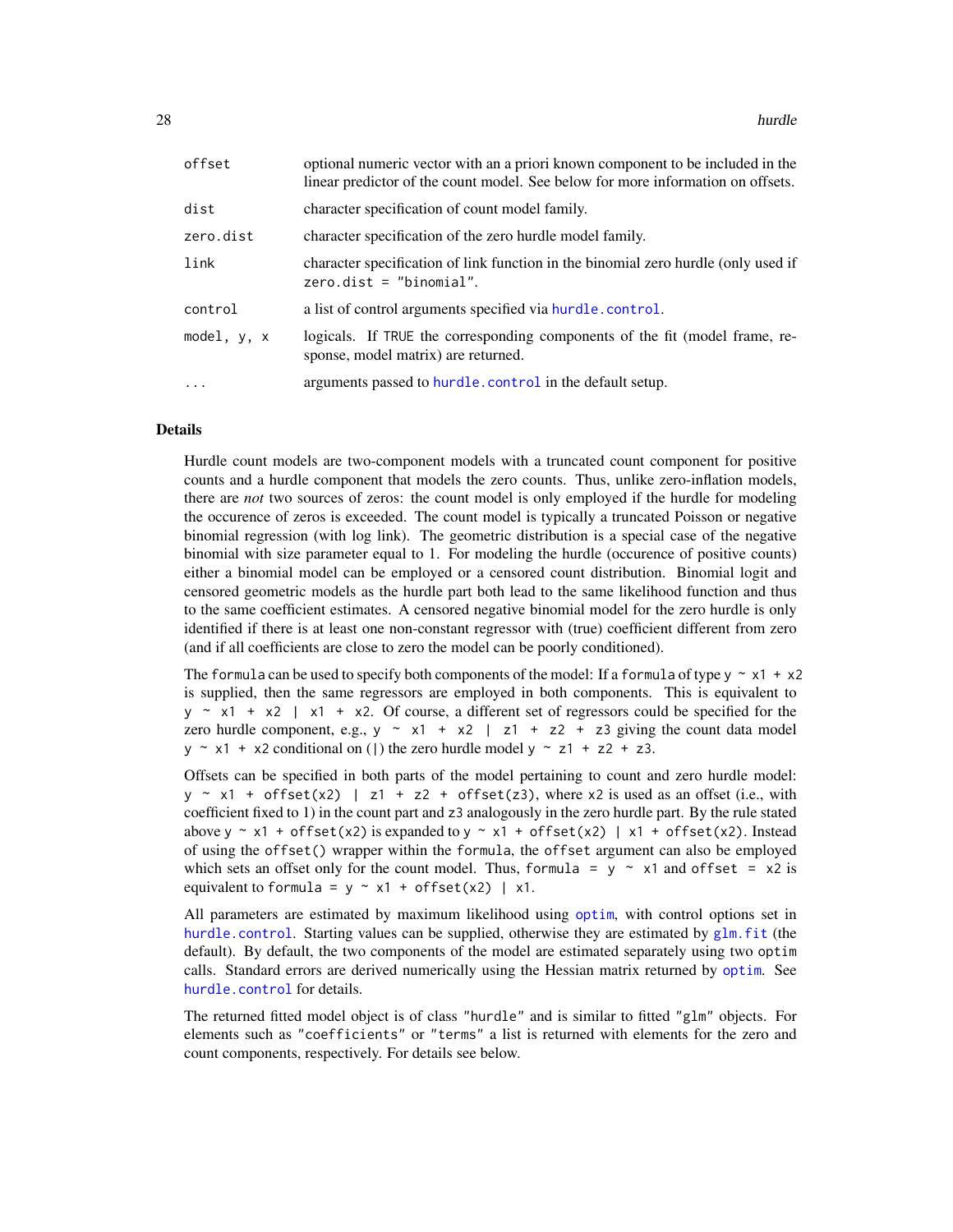#### hurdle 29

A set of standard extractor functions for fitted model objects is available for objects of class "hurdle", including methods to the generic functions [print](#page-0-0), [summary](#page-0-0), [coef](#page-0-0), [vcov](#page-0-0), [logLik](#page-0-0), [residuals](#page-0-0), [predict](#page-0-0), [fitted](#page-0-0), [terms](#page-0-0), [model.matrix](#page-0-0). See [predict.hurdle](#page-56-1) for more details on all methods.

# Value

An object of class "hurdle", i.e., a list with components including

| coefficients  | a list with elements "count" and "zero" containing the coefficients from the<br>respective models,                             |  |  |
|---------------|--------------------------------------------------------------------------------------------------------------------------------|--|--|
| residuals     | a vector of raw residuals (observed - fitted),                                                                                 |  |  |
| fitted.values | a vector of fitted means,                                                                                                      |  |  |
| optim         | a list (of lists) with the output(s) from the optim call(s) for minimizing the neg-<br>ative log-likelihood(s),                |  |  |
| control       | the control arguments passed to the optim call,                                                                                |  |  |
| start         | the starting values for the parameters passed to the optim call(s),                                                            |  |  |
| weights       | the case weights used,                                                                                                         |  |  |
| offset        | a list with elements "count" and "zero" containing the offset vectors (if any)<br>from the respective models,                  |  |  |
| n             | number of observations (with weights $> 0$ ),                                                                                  |  |  |
| df.null       | residual degrees of freedom for the null model $(= n - 2)$ ,                                                                   |  |  |
| df.residual   | residual degrees of freedom for fitted model,                                                                                  |  |  |
| terms         | a list with elements "count", "zero" and "full" containing the terms objects<br>for the respective models,                     |  |  |
| theta         | estimate of the additional $\theta$ parameter of the negative binomial model(s) (if neg-<br>ative binomial component is used), |  |  |
| SE.logtheta   | standard error(s) for $log(\theta)$ ,                                                                                          |  |  |
| loglik        | log-likelihood of the fitted model,                                                                                            |  |  |
| <b>VCOV</b>   | covariance matrix of all coefficients in the model (derived from the Hessian of<br>the optim output $(s)$ ),                   |  |  |
| dist          | a list with elements "count" and "zero" with character strings describing the<br>respective distributions used,                |  |  |
| link          | character string describing the link if a binomial zero hurdle model is used,                                                  |  |  |
| linkinv       | the inverse link function corresponding to link,                                                                               |  |  |
| converged     | logical indicating successful convergence of optim,                                                                            |  |  |
| call          | the original function call,                                                                                                    |  |  |
| formula       | the original formula,                                                                                                          |  |  |
| levels        | levels of the categorical regressors,                                                                                          |  |  |
| contrasts     | a list with elements "count" and "zero" containing the contrasts corresponding<br>to levels from the respective models,        |  |  |
| model         | the full model frame (if model $=$ TRUE),                                                                                      |  |  |
| у             | the response count vector (if $y = TRUE$ ),                                                                                    |  |  |
| х             | a list with elements "count" and "zero" containing the model matrices from<br>the respective models (if $x = TRUE$ ).          |  |  |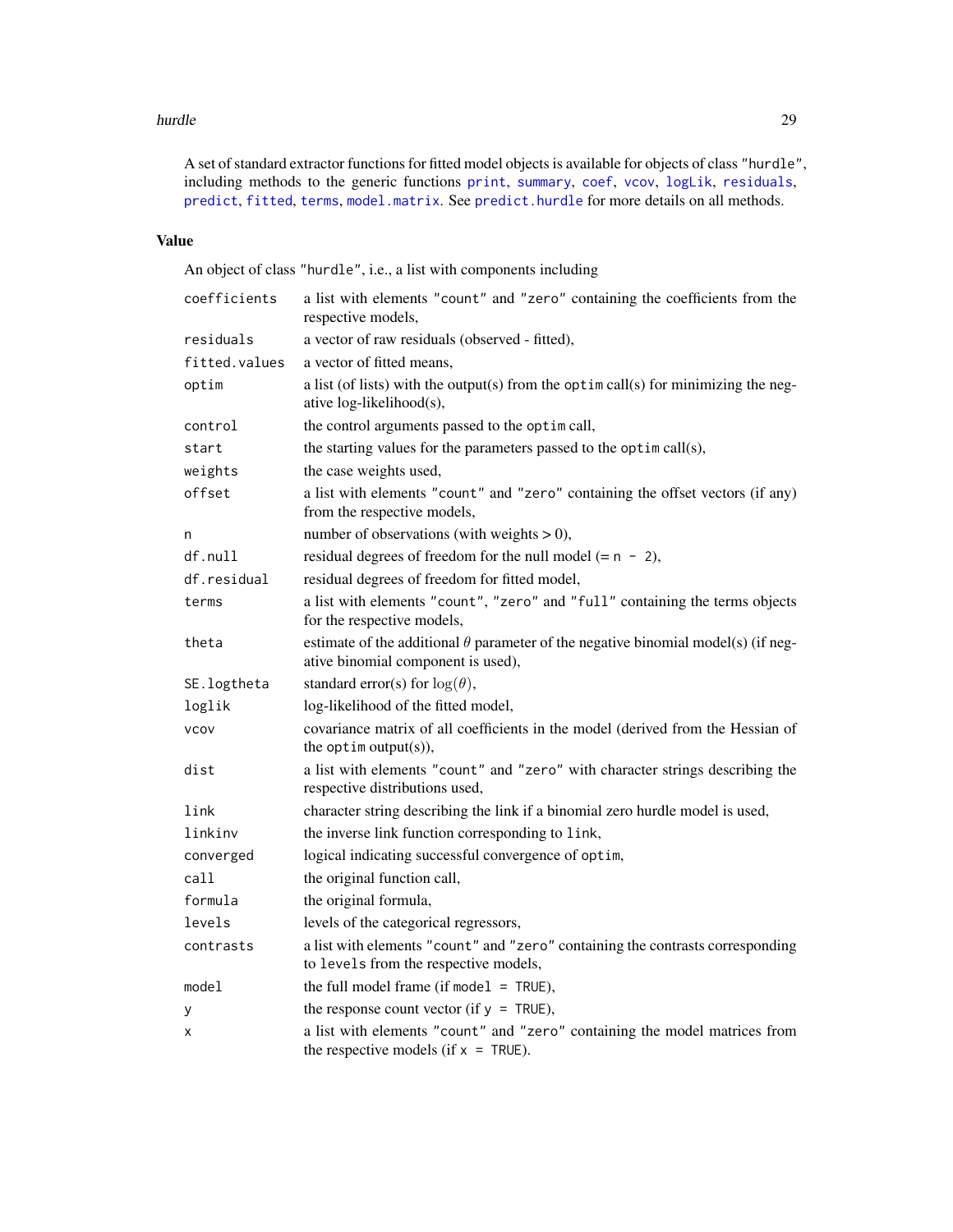#### Author(s)

Achim Zeileis <Achim.Zeileis@R-project.org>

# References

Cameron, A. Colin and Pravin K. Trivedi. 1998. *Regression Analysis of Count Data*. New York: Cambridge University Press.

Cameron, A. Colin and Pravin K. Trivedi 2005. *Microeconometrics: Methods and Applications*. Cambridge: Cambridge University Press.

Mullahy, J. 1986. Specification and Testing of Some Modified Count Data Models. *Journal of Econometrics*. 33:341–365.

Zeileis, Achim, Christian Kleiber and Simon Jackman 2008. "Regression Models for Count Data in R." *Journal of Statistical Software*, 27(8). URL <http://www.jstatsoft.org/v27/i08/>.

#### See Also

[hurdle.control](#page-30-1), [glm](#page-0-0), [glm.fit](#page-0-0), [glm.nb](#page-0-0), [zeroinfl](#page-93-1)

```
## data
data("bioChemists", package = "pscl")
## logit-poisson
## "art \sim ." is the same as "art \sim . | .", i.e.
## "art ~ fem + mar + kid5 + phd + ment | fem + mar + kid5 + phd + ment"
fm_hp1 \leftarrow \text{hurdle}(\text{art} \sim ., \text{ data = bioChemists})summary(fm_hp1)
## geometric-poisson
fm_hp2 \leq -hurdle(art \sim ., data = bioChemists, zero = "geometric")summary(fm_hp2)
## logit and geometric model are equivalent
coef(fm_hp1, model = "zero") - coef(fm_hp2, model = "zero")## logit-negbin
fm_{nhb1} <- hurdle(art \sim ., data = bioChemists, dist = "negbin")
summary(fm_hnb1)
## negbin-negbin
## (poorly conditioned zero hurdle, note the standard errors)
fm_hnb2 <- hurdle(art ~ ., data = bioChemists, dist = "negbin", zero = "negbin")
summary(fm_hnb2)
```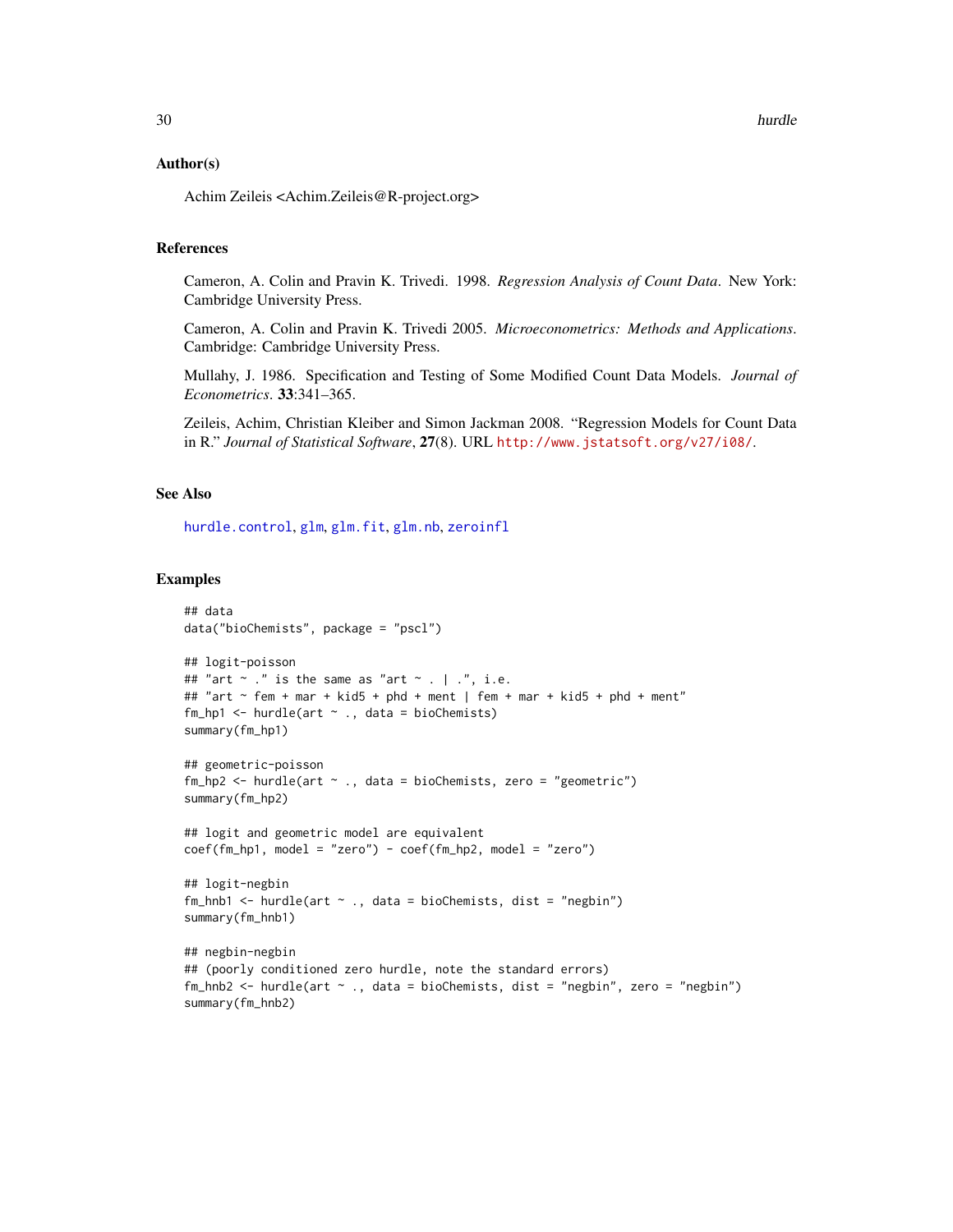<span id="page-30-1"></span><span id="page-30-0"></span>

#### Description

Various parameters that control fitting of hurdle regression models using [hurdle](#page-26-1).

# Usage

```
hurdle.control(method = "BFGS", maxit = 10000, trace = FALSE,
 separate = TRUE, start = NULL, ...)
```
#### Arguments

| method   | characters string specifying the method argument passed to optim.                                                                                        |
|----------|----------------------------------------------------------------------------------------------------------------------------------------------------------|
| maxit    | integer specifying the maxit argument (maximal number of iterations) passed<br>to optim.                                                                 |
| trace    | logical or integer controlling whether tracing information on the progress of the<br>optimization should be produced (passed to optim).                  |
| separate | logical. Should the estimation of the parameters in the truncated count compo-<br>nent and hurdle zero component be carried out separately? See details. |
| start    | an optional list with elements "count" and "zero" (and potentially "theta")<br>containing the coefficients for the corresponding component.              |
| $\cdots$ | arguments passed to optim.                                                                                                                               |

# Details

All parameters in [hurdle](#page-26-1) are estimated by maximum likelihood using [optim](#page-0-0) with control options set in [hurdle.control](#page-30-1). Most arguments are passed on directly to optim, only trace is also used within hurdle and separate/start control how optim is called.

Starting values can be supplied via start or estimated by  $glm$ . fit (default). If separate = TRUE (default) the likelihoods of the truncated count component and the hurdle zero component will be maximized separately, otherwise the joint likelihood is set up and maximized. Standard errors are derived numerically using the Hessian matrix returned by [optim](#page-0-0). To supply starting values, start should be a list with elements "count" and "zero" and potentially "theta" (a named vector, for models with negative binomial components only) containing the starting values for the coefficients of the corresponding component of the model.

# Value

A list with the arguments specified.

#### Author(s)

Achim Zeileis <Achim.Zeileis@R-project.org>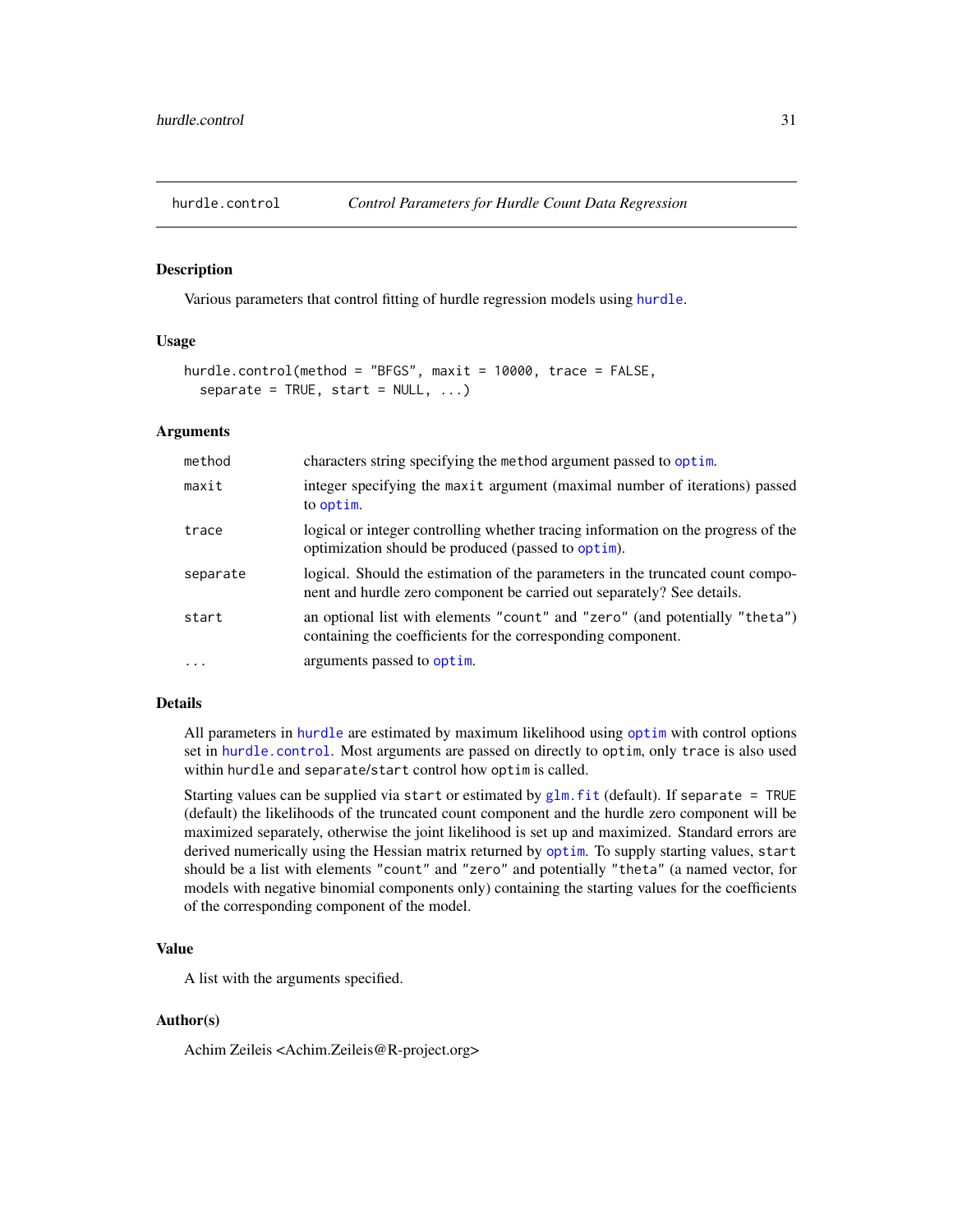# See Also

[hurdle](#page-26-1)

## Examples

```
data("bioChemists", package = "pscl")
## default start values
fm1 \leftarrow hurdle(art \sim fem + ment, data = bioChemists,
              dist = "negbin", zero = "negbin")
## user-supplied start values and other options
fm2 \leq -hurdle (art \sim fem + ment, data = bioChemists,
              dist = "negbin",zero = "negbin",
              trace=TRUE,
              separate=FALSE,
              start = list(count = c(0.3, -0.2, 0),
                            zero = c(4, -2, 0.8),
                            theta = c(count = 2, zero = (0.1)))
```
hurdletest *Testing for the Presence of a Zero Hurdle*

# Description

Wald test of the null hypothesis that no zero hurdle is required in hurdle regression models for count data.

# Usage

```
hurdletest(object, ...)
```
# Arguments

| object   | A fitted model object of class "hurdle" as returned by hurdle, see details for<br>more information. |
|----------|-----------------------------------------------------------------------------------------------------|
| $\cdots$ | arguments passed to linearHypothesis.                                                               |

# Details

If the same count distribution and the same set of regressors is used in the hurdle model for both, the count component and the zero hurdle component, then a test of pairwise equality between all coefficients from the two components assesses the null hypothesis that no hurdle is needed in the model.

The function hurdletest is a simple convenience interface to the function [linearHypothesis](#page-0-0) from the car packages that can be employed to carry out a Wald test for this hypothesis.

<span id="page-31-0"></span>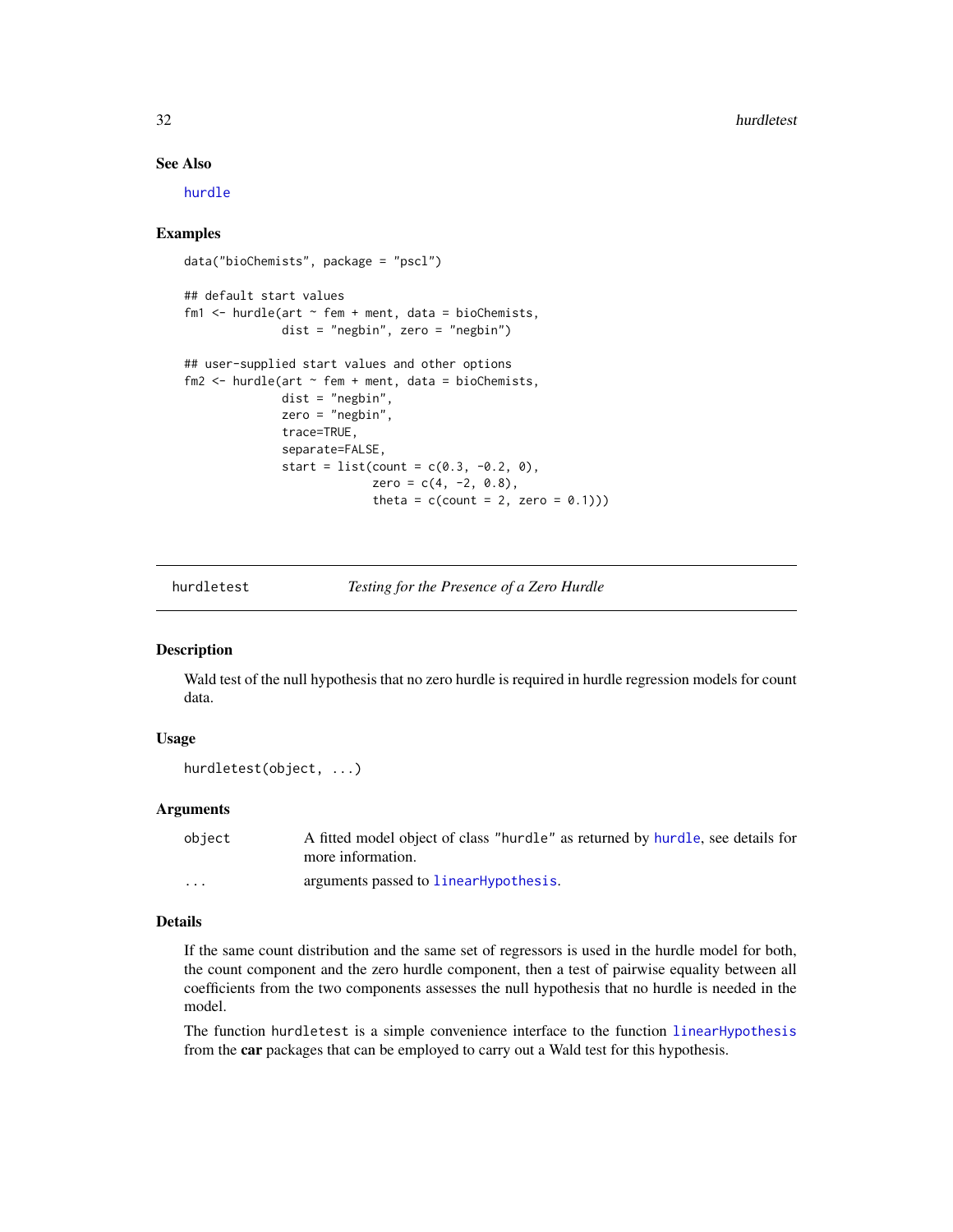#### <span id="page-32-0"></span>ideal 33

# Value

An object of class "anova" as returned by [linearHypothesis](#page-0-0).

# Author(s)

Achim Zeileis <Achim.Zeileis@R-project.org>

# References

Cameron, A. Colin and Pravin K. Trivedi. 1998. *Regression Analysis of Count Data*. New York: Cambridge University Press.

Cameron, A. Colin and Pravin K. Trivedi 2005. *Microeconometrics: Methods and Applications*. Cambridge: Cambridge University Press.

# See Also

[hurdle](#page-26-1), [linearHypothesis](#page-0-0)

#### Examples

```
data("bioChemists", package = "pscl")
fm <- hurdle(art ~ ., data = bioChemists, dist = "negbin", zero = "negbin")
hurdletest(fm)
```
<span id="page-32-1"></span>

analysis of educational testing data and roll call data with IRT models, *via Markov chain Monte Carlo methods*

#### Description

Analysis of rollcall data via the spatial voting model; equivalent to a 2 parameter item-response model to educational testing data. Model fitting via Markov chain Monte Carlo (MCMC).

# Usage

```
ideal(object, codes = object$codes,
      dropList = list(codes = "notInLegis", lop = \emptyset),
      d = 1, maxiter = 10000, thin = 100, burnin = 5000,
      impute = FALSE,
      normalize = FALSE,
      meanzero = normalize,
      priors = NULL, startvals = "eigen",
      store.item = FALSE, file = NULL,
      verbose=FALSE)
```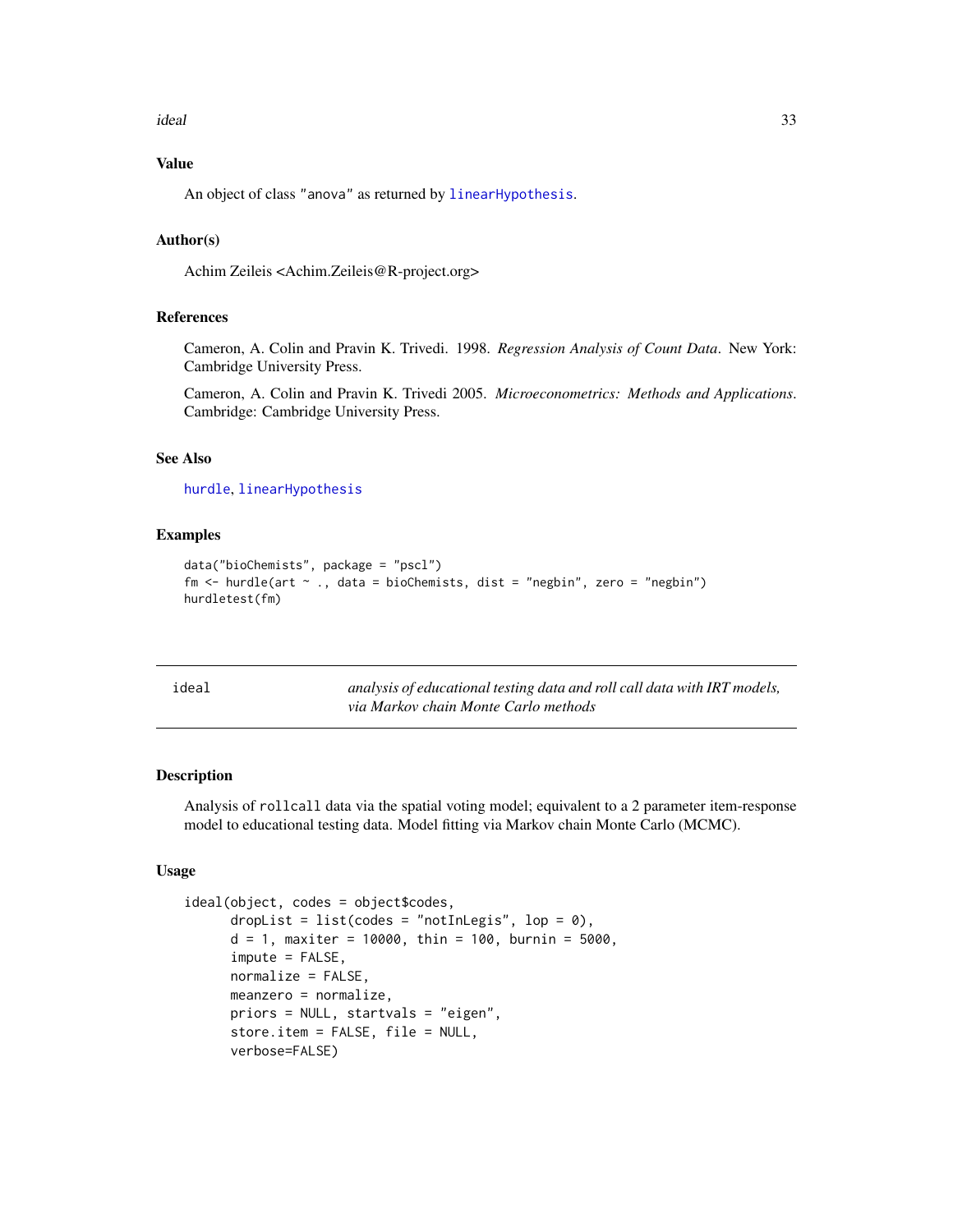# Arguments

| object    | an object of class rollcall                                                                                                                                                                                                                                                                                                                                                                                                                                                     |  |
|-----------|---------------------------------------------------------------------------------------------------------------------------------------------------------------------------------------------------------------------------------------------------------------------------------------------------------------------------------------------------------------------------------------------------------------------------------------------------------------------------------|--|
| codes     | a list describing the types of voting decisions in the roll call matrix (the votes<br>component of the rollcall object); defaults to object \$codes, the codes in<br>the rollcall object.                                                                                                                                                                                                                                                                                       |  |
| dropList  | a list (or alist) listing voting decisions, legislators and/or votes to be dropped<br>from the analysis; see dropRollCall for details.                                                                                                                                                                                                                                                                                                                                          |  |
| d         | numeric, (small) positive integer (default $= 1$ ), dimensionality of the ability<br>space (or "policy space" in the rollcall context).                                                                                                                                                                                                                                                                                                                                         |  |
| maxiter   | numeric, positive integer, multiple of thin, number of MCMC iterations                                                                                                                                                                                                                                                                                                                                                                                                          |  |
| thin      | numeric, positive integer, thinning interval used for recording MCMC iterations.                                                                                                                                                                                                                                                                                                                                                                                                |  |
| burnin    | number of MCMC iterations to run before recording. The iteration numbered<br>burnin will be recorded. Must be a multiple of thin.                                                                                                                                                                                                                                                                                                                                               |  |
| impute    | logical, whether to treat missing entries of the rollcall matrix as missing at<br>random, sampling from the predictive density of the missing entries at each<br>MCMC iteration.                                                                                                                                                                                                                                                                                                |  |
| normalize | logical, impose identification with the constraint that the ideal points have<br>mean zero and standard deviation one, in each dimension. For one dimensional<br>models this option is sufficient to locally identify the model parameters. See<br>Details.                                                                                                                                                                                                                     |  |
| meanzero  | to be deprecated/ignored; use normalize instead.                                                                                                                                                                                                                                                                                                                                                                                                                                |  |
| priors    | a list of parameters (means and variances) specifying normal priors for the<br>legislators' ideal points. The default is NULL, in which case the normal priors<br>used have mean zero and precision 1 for the ideal points (ability parameters)<br>and mean zero and precision .04 (variance 25) for the bill parameters (item dis-<br>crimination and difficulty parameters). If not NULL, priors must be a list with<br>as many as four named components xp, xpv, bp,<br>bpv: |  |
|           | xp a n by d matrix of prior <i>means</i> for the legislators' ideal points; or alterna-<br>tively, a scalar, which will be replicated to fill a n by d matrix.                                                                                                                                                                                                                                                                                                                  |  |
|           | xpv a n by d matrix of prior <i>precisions</i> (inverse variances); or alternatively, a<br>scalar, which will be replicated to fill a n by d matrix.                                                                                                                                                                                                                                                                                                                            |  |
|           | bp a m by d+1 matrix of prior means for the item parameters (with the item<br>difficulty parameter coming last); or alternatively, a scalar, which will be<br>replicated to fill a m by d+1 matrix.                                                                                                                                                                                                                                                                             |  |
|           | bpv a m by d+1 matrix of prior precisions for the item parameters; or alterna-<br>tively, a scalar, which will be replicated to fill a m by d+1 matrix.                                                                                                                                                                                                                                                                                                                         |  |
|           | None of the components should contain NA. If any of the four possible compo-<br>nents are not provided, then the corresponding component of priors is assigned<br>using the default values described above.                                                                                                                                                                                                                                                                     |  |
| startvals | either a string naming a method for generating start values, valid options are<br>"eigen" (the default), "random" or a list containing start values for legisla-<br>tors' ideal points and item parameters. See Details.                                                                                                                                                                                                                                                        |  |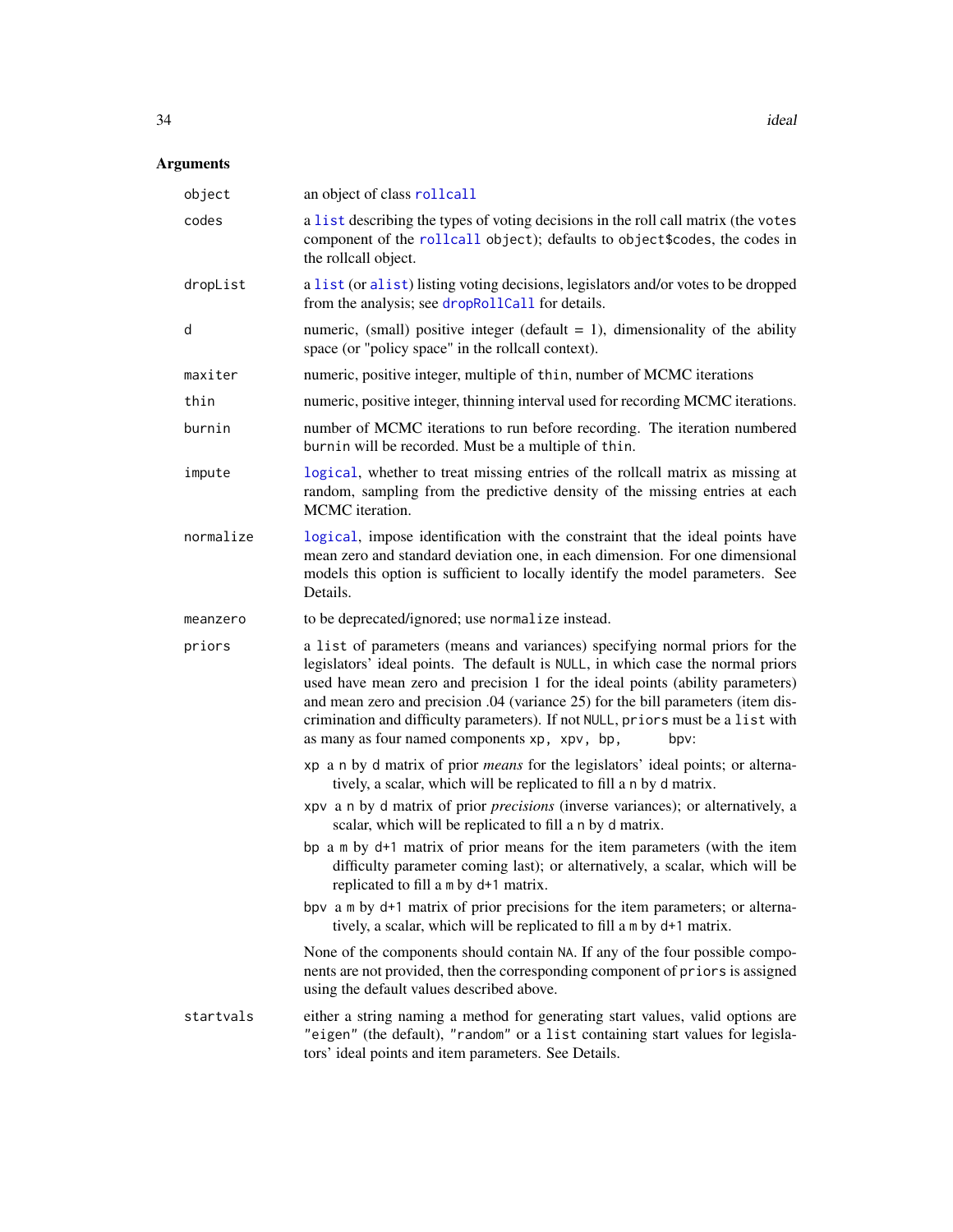#### ideal 35

| store.item | logical, whether item discrimination parameters should be stored. Storing item<br>discrimination parameters can consume a large amount of memory. These need<br>to be stored for prediction; see predict. ideal. |
|------------|------------------------------------------------------------------------------------------------------------------------------------------------------------------------------------------------------------------|
| file       | string, file to write MCMC output. Default is NULL, in which case MCMC output<br>is stored in memory. Note that post-estimation commands like plot will not<br>work unless MCMC output is stored in memory.      |
| verbose    | logical, default is FALSE, which generates relatively little output to the R console<br>during execution.                                                                                                        |

#### Details

The function fits a d+1 parameter item-response model to the roll call data object, so in one dimension the model reduces to the two-parameter item-response model popular in educational testing. See References.

**Identification**: The model parameters are **not identified** without the user supplying some restrictions on the model parameters; i.e., translations, rotations and re-scalings of the ideal points are observationally equivalent, via offsetting transformations of the item parameters. It is the user's responsibility to impose these identifying restrictions if desired. The following brief discussion provides some guidance.

For one-dimensional models (i.e., d=1), a simple route to identification is the normalize option, by imposing the restriction that the means of the posterior densities of the ideal points (ability parameters) have mean zero and standard deviation one, across legislators (test-takers). This normalization supplies *local* identification (identification up to a 180 rotation of the recovered dimension).

Near-degenerate "spike" priors (priors with arbitrarily large precisions) or the constrain.legis option on any two legislators' ideal points ensures *global* identification in one dimension.

Identification in higher dimensions can be obtained by supplying fixed values for d+1 legislators' ideal points, provided the supplied points span a d-dimensional space (e.g., three supplied ideal points form a triangle in d=2 dimensions), via the [constrain.legis](#page-16-1) option. In this case the function defaults to vague normal priors, but at each iteration the sampled ideal points are transformed back into the space of identified parameters, applying the linear transformation that maps the d+1 fixed ideal points from their sampled values to their fixed values. Alternatively, one can impose restrictions on the item parameters via constrain. items. See the examples in the documentation for the [constrain.legis](#page-16-1) and [constrain.items](#page-14-1).

Another route to identification is via *post-processing*. That is, the user can run ideal without any identification constraints (which does not pose any formal/technical problem in a Bayesian analysis – the posterior density is still well defined and can be explored via MCMC methods) – but then use the function [postProcess](#page-52-1) to map the MCMC output from the space of unidentified parameters into the subspace of identified parameters. See the example in the documentation for the [postProcess](#page-52-1) function.

When the normalize option is set to TRUE, an unidentified model is run, and the ideal object is post-processed with the normalize option, and then returned to the user (but again, note that the normalize option is only implemented for unidimensional models).

Start values. Start values can be supplied by the user, or generated by the function itself.

The default method, corresponding to startvals="eigen", first forms a n-by-n correlation matrix from the double-centered roll call matrix (subtracting row means, and column means, adding in the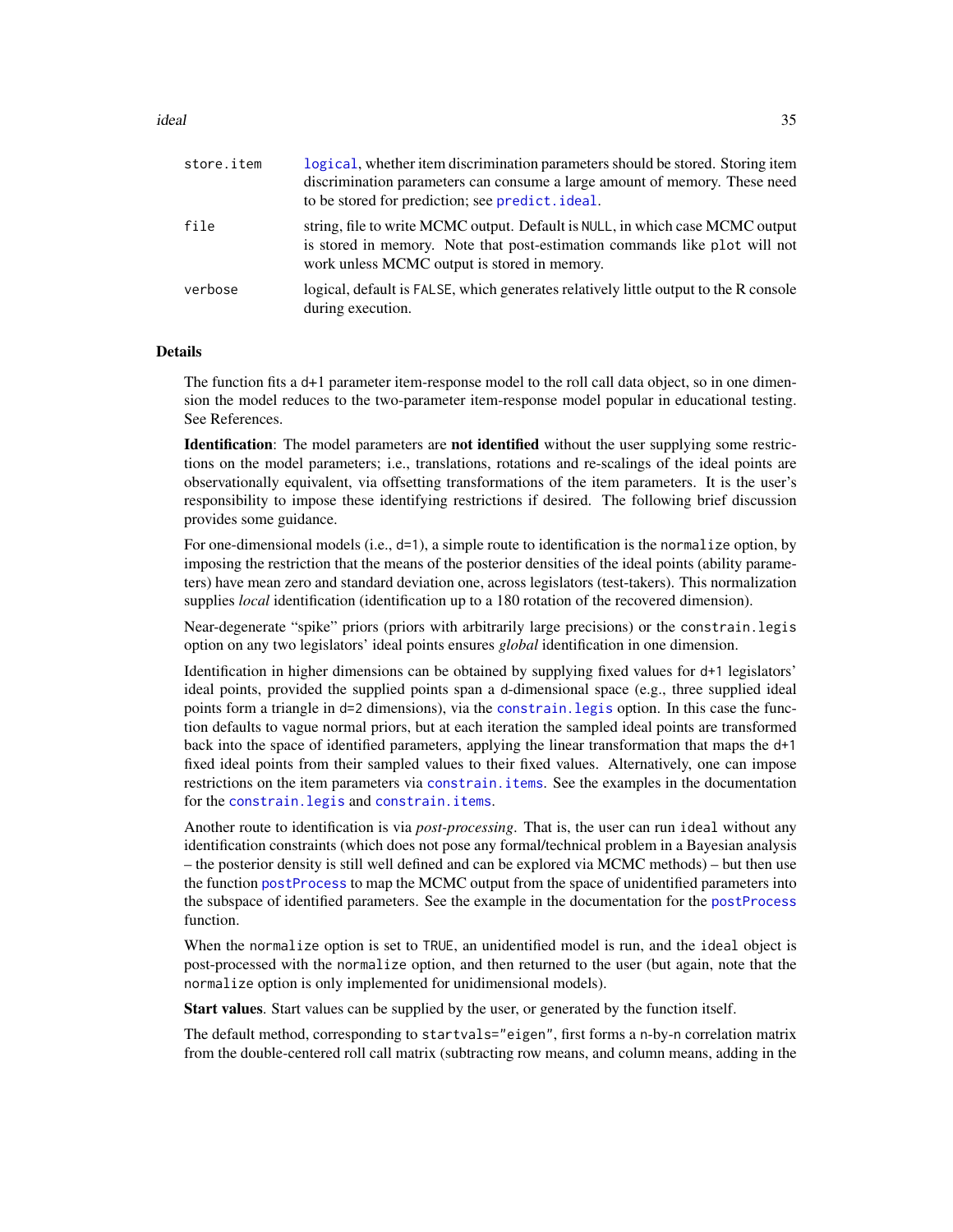grand mean), and then extracts the first d principal components (eigenvectors), scaling the eigenvectors by the square root of their corresponding eigenvector. If the user is imposing constraints on ideal points (via [constrain.legis](#page-16-1)), these constraints are applied to the corresponding elements of the start values generated from the eigen-decomposition. Then, to generate start values for the rollcall/item parameters, a series of [binomial](#page-0-0) [glms](#page-0-0) are estimated (with a probit [link](#page-0-0)), one for each rollcall/item,  $j = 1, \ldots, m$ . The votes on the j-th rollcall/item are binary responses (presumed to be conditionally independent given each legislator's latent preference), and the (constrained or unconstrained) start values for legislators are used as predictors. The estimated coefficients from these probit models are stored to serve as start values for the item discrimination and difficulty parameters (with the intercepts from the probit GLMs multiplied by -1 so as to make those coefficients difficulty parameters).

The default eigen method generates extremely good start values for low-dimensional models fit to recent U.S. congresses (where high rates of party line voting result in excellent fits from low dimensional models). The eigen method may be computationally expensive or even impossible to implement for rollcall objects with large numbers of legislators.

The random method generates start values via iid sampling from a  $N(0,1)$  density, via [rnorm](#page-0-0), imposes any constraints that may have been supplied via [constrain.legis](#page-16-1), and then uses the probit method described above to get start values for the rollcall/item parameters.

If startvals is a list, it must contain the named components x and/or b, or named components that (uniquely) begin with the letters x and/or b. The component x must be a vector or a matrix of dimensions equal to the number of individuals (legislators) by d. If supplied, startvals\$b must be a matrix with dimension number of items (votes) by d+1. The x and b components cannot contain NA. If x is not supplied when startvals is a list, then start values are generated using the default eiegn method described above, and start values for the rollcall/item parameters are regenerated using the probit method, ignoring any user-supplied values in startvals\$b. That is, user-supplied values in startvals\$b are only used when accompanied by a valid set of start values for the ideal points in startvals\$x.

Implementation via Data Augmentation. The MCMC algorithm for this problem consists of a Gibbs sampler for the ideal points (latent traits) and item parameters, conditional on latent data  $y^*$ , generated via a data augmentation (DA) step. That is, following Albert (1992) and Albert and Chib (1993), if  $y_{ij} = 1$  we sample from the truncated normal density

$$
y_{ij}^* \sim N(x_i'\beta_j - \alpha_j, 1)\mathcal{I}(y_{ij}^* \ge 0)
$$

and for  $y_{ij} = 0$  we sample

$$
y_{ij}^* \sim N(x_i'\beta_j - \alpha_j, 1)\mathcal{I}(y_{ij}^* < 0)
$$

where  $\mathcal I$  is an indicator function evaluating to one if its argument is true and zero otherwise. Given the latent  $y^*$ , the conditional distributions for x and  $(\beta, \alpha)$  are extremely simple to sample from; see the references for details.

This data-augmented Gibbs sampling strategy is easily implemented, but can sometimes require many thousands of samples in order to generate tolerable explorations of the posterior densities of the latent traits, particularly for legislators with short and/or extreme voting histories (the equivalent in the educational testing setting is a test-taker who gets many items right or wrong).

#### Value

a [list](#page-0-0) of class ideal with named components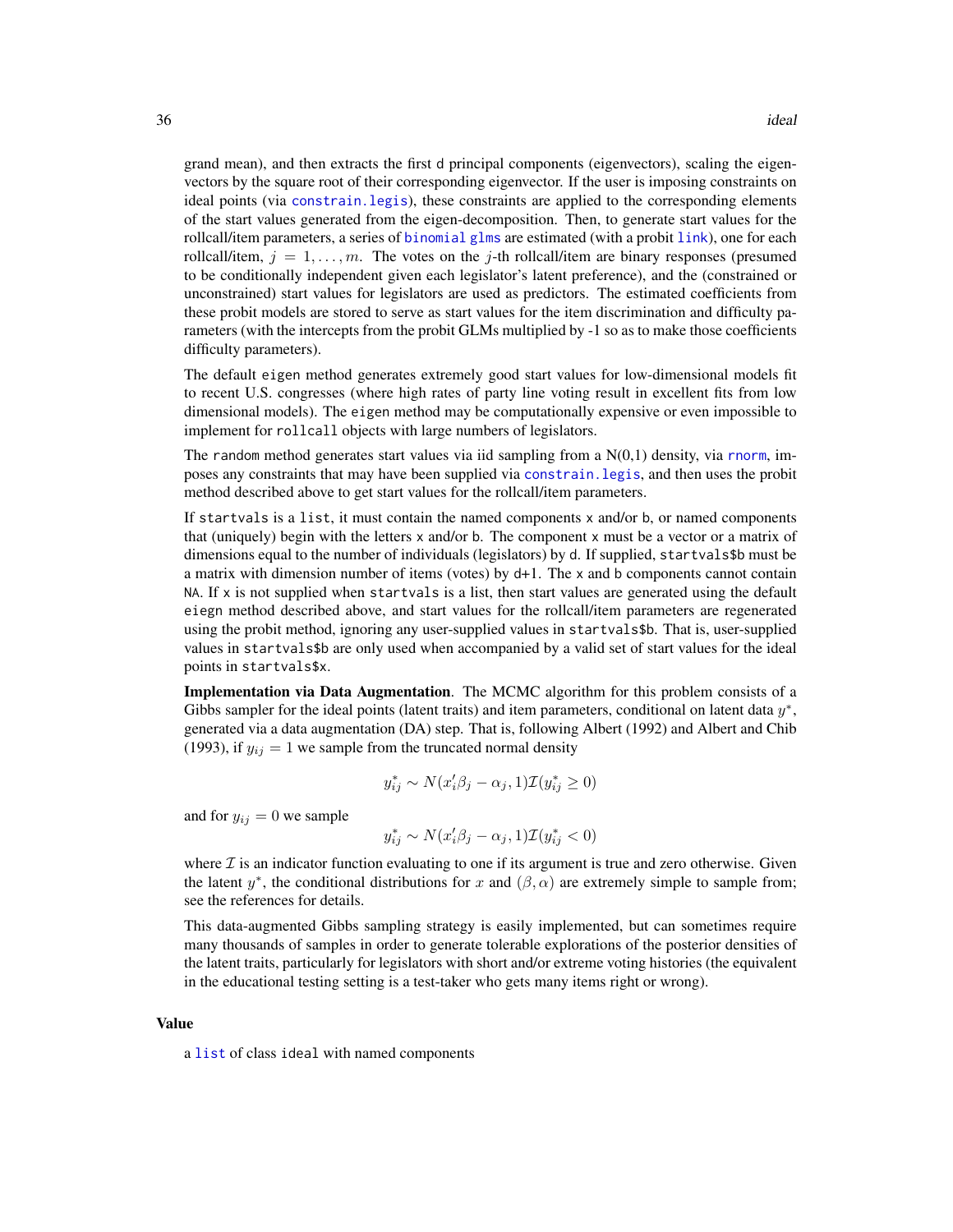### ideal 37

| n       | numeric, integer, number of legislators in the analysis, after any subseting via<br>processing the dropList.                                                                                                                                                                                                                                                                                                                                                                                                  |
|---------|---------------------------------------------------------------------------------------------------------------------------------------------------------------------------------------------------------------------------------------------------------------------------------------------------------------------------------------------------------------------------------------------------------------------------------------------------------------------------------------------------------------|
| m       | numeric, integer, number of rollcalls in roll call matrix, after any subseting via<br>processing the dropList.                                                                                                                                                                                                                                                                                                                                                                                                |
| d       | numeric, integer, number of dimensions fitted.                                                                                                                                                                                                                                                                                                                                                                                                                                                                |
| X       | a three-dimensional array containing the MCMC output with respect to the the<br>ideal point of each legislator in each dimension. The three-dimensional array<br>is in iteration-legislator-dimension order. The iterations run from burnin to<br>maxiter, at an interval of thin.                                                                                                                                                                                                                            |
| beta    | a three-dimensional array containing the MCMC output for the item parame-<br>ters. The three-dimensional array is in iteration-rollcall-parameter order. The<br>iterations run from burnin to maxiter, at an interval of thin. Each rollcall<br>has d+1 parameters, with the item-discrimination parameters stored first, in the<br>first d components of the 3rd dimension of the beta array; the item-difficulty<br>parameter follows in the final d+1 component of the 3rd dimension of the beta<br>array. |
| xbar    | a n by d matrix containing the means of the MCMC samples for the ideal point<br>of each legislator in each dimension, using iterations burnin to maxiter, at an<br>interval of thin.                                                                                                                                                                                                                                                                                                                          |
| betabar | a m by d+1 matrix containing the means of the MCMC samples for the item-<br>specific parameters, using iterations burnin to maxiter, at an interval of thin.                                                                                                                                                                                                                                                                                                                                                  |
| args    | calling arguments, evaluated in the frame calling ideal.                                                                                                                                                                                                                                                                                                                                                                                                                                                      |
| call    | an object of class call, containing the arguments passed to ideal as unevalu-<br>ated expressions or values (for functions arguments that evaluate to scalar integer<br>or logical such as maxiter, burnin, etc).                                                                                                                                                                                                                                                                                             |

### Author(s)

Simon Jackman <jackman@stanford.edu>, with help from Christina Maimone and Alex Tahk.

#### References

Albert, James. 1992. Bayesian Estimation of normal ogive item response curves using Gibbs sampling. *Journal of Educational Statistics*. 17:251-269.

Albert, James H. and Siddhartha Chib. 1993. Bayesian Analysis of Binary and Polychotomous Response Data. *Journal of the American Statistical Association*. 88:669-679.

Clinton, Joshua, Simon Jackman and Douglas Rivers. 2004. The Statistical Analysis of Roll Call Data. *American Political Science Review*. 98:335-370.

Jackman, Simon. 2009. *Bayesian Analysis for the Social Sciences*. Wiley: Hoboken, New Jersey.

Patz, Richard J. and Brian W. Junker. 1999. A Straightforward Approach to Markov Chain Monte Carlo Methods for Item Response Models. *Journal of Education and Behavioral Statistics*. 24:146- 178.

Rivers, Douglas. 2003. "Identification of Multidimensional Item-Response Models." Typescript. Department of Political Science, Stanford University.

van Dyk, David A and Xiao-Li Meng. 2001. The art of data augmentation (with discussion). *Journal of Computational and Graphical Statistics*. 10(1):1-111.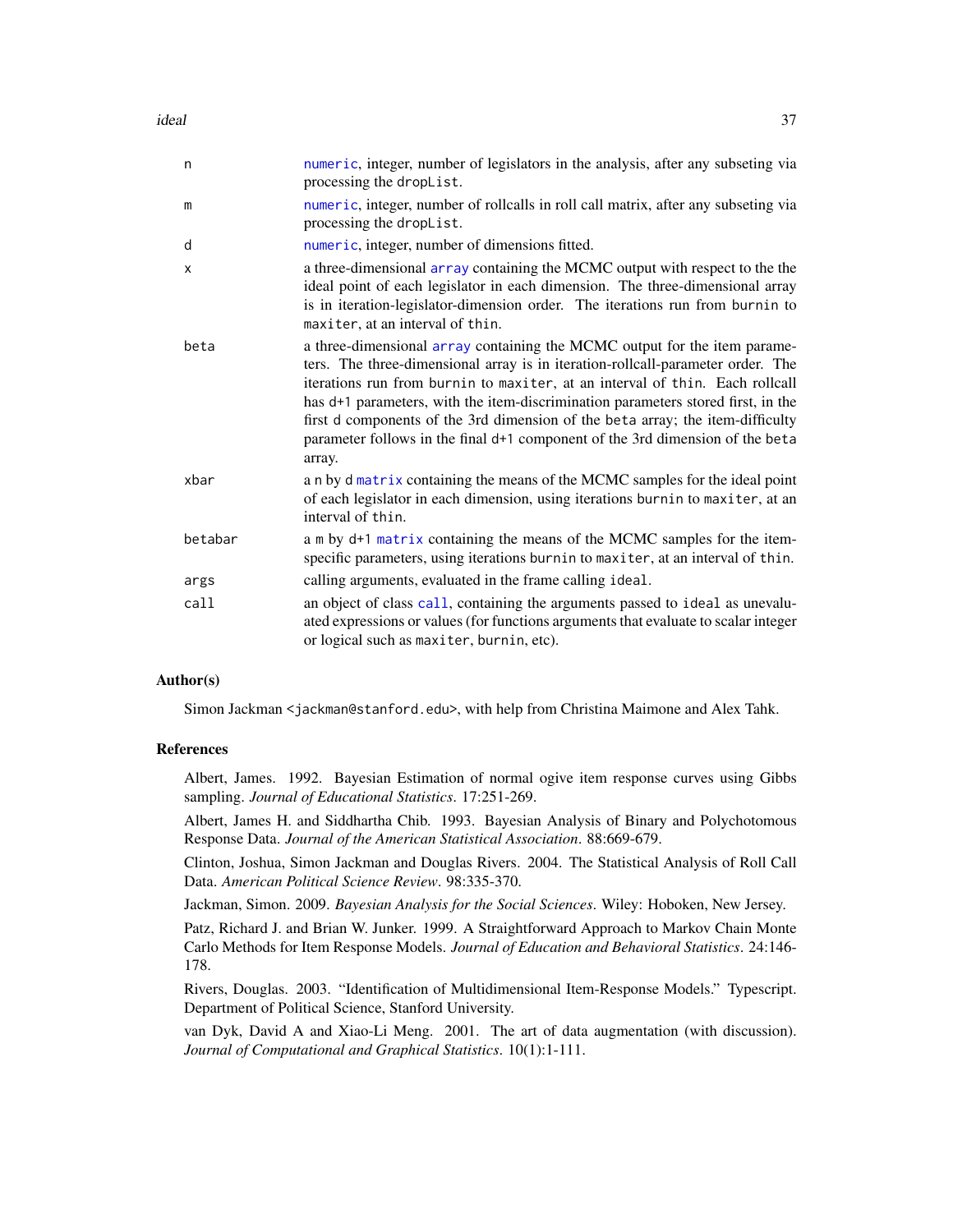# See Also

[rollcall](#page-72-0), [summary.ideal](#page-81-0), [plot.ideal](#page-46-0), [predict.ideal](#page-58-0). [tracex](#page-85-0) for graphical display of MCMC iterative history.

[idealToMCMC](#page-37-0) converts the MCMC iterates in an ideal object to a form that can be used by the coda library.

[constrain.items](#page-14-0) and [constrain.legis](#page-16-0) for implementing identifying restrictions.

[postProcess](#page-52-0) for imposing identifying restrictions *ex post*.

[MCMCirt1d](#page-0-0) and [MCMCirtKd](#page-0-0) in the MCMCpack package provide similar functionality to ideal.

### Examples

```
## Not run:
## long run, many iterations
data(s109)
n <- dim(s109$legis.data)[1]
x0 \leftarrow rep(0,n)x0[s109$legis.data$party=="D"] <- -1
x0[s109$legis.data$party=="R"] <- 1
id1 <- ideal(s109,
             d=1,
             startvals=list(x=x0),
             normalize=TRUE,
             store.item=TRUE,
             maxiter=260E3,
             burnin=10E3,
             thin=100)
```
## End(Not run)

<span id="page-37-0"></span>idealToMCMC *convert an object of class ideal to a coda MCMC object*

# Description

Converts the x element of an ideal object to an MCMC object, as used in the coda package.

## Usage

```
idealToMCMC(object, burnin=NULL)
```
## Arguments

| object | an object of class ideal.                                               |
|--------|-------------------------------------------------------------------------|
| burnin | of the recorded MCMC samples, how many to discard as burnin? Default is |
|        | NULL, in which case the value of burnin in the ideal object is used.    |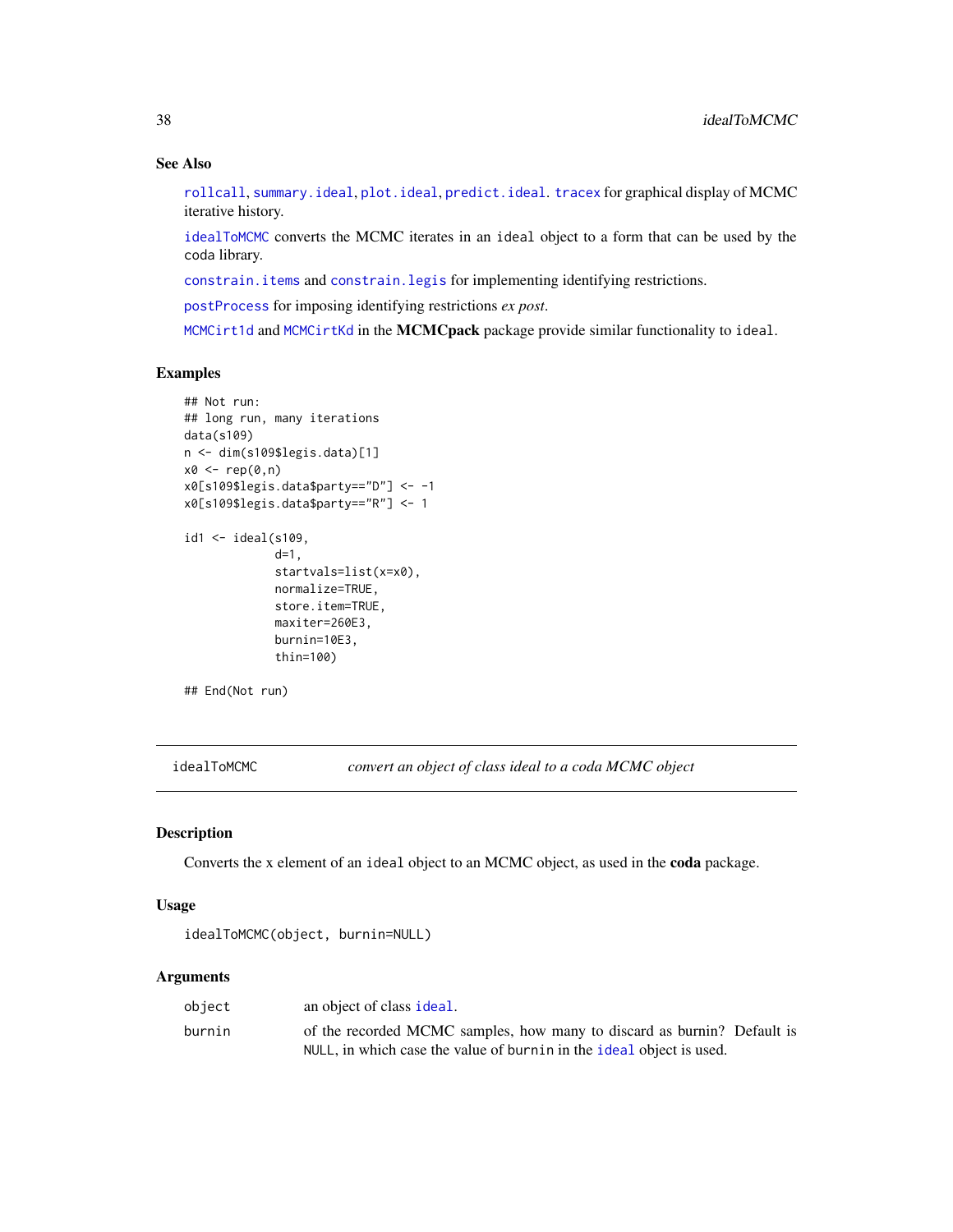#### igamma 39

## Value

A [mcmc](#page-0-0) object as used by the coda package, starting at iteration start, drawn from the x component of the [ideal](#page-32-0) object.

### Note

When specifying a value of burnin different from that used in fitting the [ideal](#page-32-0) object, note a distinction between the iteration numbers of the stored iterations, and the number of stored iterations. That is, the n-th iteration stored in an [ideal](#page-32-0) object will not be iteration n if the user specified thin>1 in the call to [ideal](#page-32-0). Here, iterations are tagged with their iteration number. Thus, if the user called [ideal](#page-32-0) with thin=10 and burnin=100 then the stored iterations are numbered 100, 110, 120, .... Any future subsetting via a burnin refers to this iteration number.

#### See Also

[ideal](#page-32-0), [mcmc](#page-0-0)

# Examples

```
data(s109)
f = system.file("extdata",package="pscl","id1.RData")
load(f)
id1coda <- idealToMCMC(id1)
summary(id1coda)
```
igamma *inverse-Gamma distribution*

## **Description**

Density, distribution function, quantile function, and highest density region calculation for the inverse-Gamma distribution with parameters alpha and beta.

#### Usage

```
densigamma(x,alpha,beta)
   pigamma(q,alpha,beta)
qigamma(p,alpha,beta)
rigamma(n,alpha,beta)
igammaHDR(alpha,beta,content=.95,debug=FALSE)
```
# Arguments

| x,q        | vector of quantiles                                                   |
|------------|-----------------------------------------------------------------------|
| Ŋ          | vector of probabilities                                               |
| n          | number of random samples in rigamma                                   |
| alpha,beta | rate and shape parameters of the inverse-Gamma density, both positive |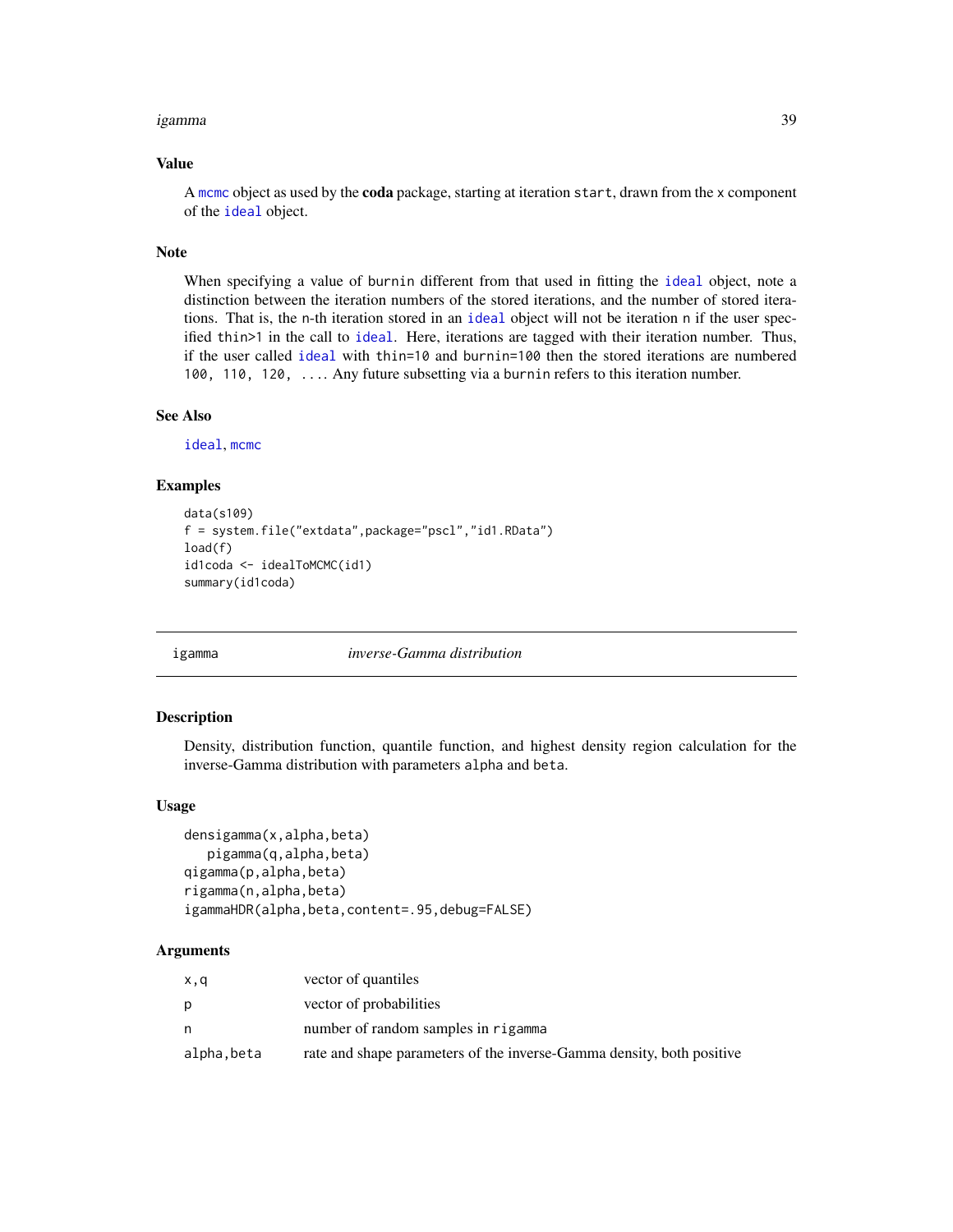40 igamma

| content | scalar, $0 <$ content $< 1$ , volume of highest density region                 |
|---------|--------------------------------------------------------------------------------|
| debug   | logical; if TRUE, debugging information from the search for the HDR is printed |

Details

The inverse-Gamma density arises frequently in Bayesian analysis of normal data, as the (marginal) conjugate prior for the unknown variance parameter. The inverse-Gamma density for  $x > 0$  with parameters  $\alpha > 0$  and  $\beta > 0$  is

$$
f(x) = \frac{\beta^{\alpha}}{\Gamma(\alpha)} x^{-\alpha - 1} \exp(-\beta/x)
$$

where  $\Gamma(x)$  is the [gamma](#page-0-0) function

$$
\Gamma(a) = \int_0^\infty t^{a-1} \exp(-t) dt
$$

and so ensures  $f(x)$  integrates to one. The inverse-Gamma density has a mean at  $\beta/(\alpha - 1)$  for  $\alpha > 1$  and has variance  $\beta^2/((\alpha - 1)^2(\alpha - 2))$  for  $\alpha > 2$ . The inverse-Gamma density has a unique mode at  $\beta/(\alpha + 1)$ .

The evaluation of the density, cumulative distribution function and quantiles is done by calls to the dgamma, pgamma and igamma functions, with the arguments appropriately transformed. That is, note that if  $x \sim IG(\alpha, \beta)$  then  $1/x \sim G(\alpha, \beta)$ .

*Highest Density Regions*. In general, suppose x has a density  $f(x)$ , where  $x \in \Theta$ . Then a highest density region (HDR) for x with content  $p \in (0, 1]$  is a region (or set of regions)  $\mathcal{Q} \subseteq \Theta$  such that:

$$
\int_{\mathcal{Q}} f(x)dx = p
$$

and

$$
f(x) > f(x^*) \,\forall \, x \in \mathcal{Q}, x^* \notin \mathcal{Q}.
$$

For a continuous, unimodal density defined with respect to a single parameter (like the inverse-Gamma case considered here with parameters  $0 < \alpha < \infty$ ,  $0 < \beta < \infty$ ), a HDR region Q of content p (with  $0 < p < 1$ ) is a unique, closed interval on the real half-line.

This function uses numerical methods to solve for the boundaries of a HDR with content  $p$  for the inverse-Gamma density, via repeated calls the functions densigamma, pigamma and qigamma. In particular, the function [uniroot](#page-0-0) is used to find points  $v$  and  $w$  such that

$$
f(v) = f(w)
$$

subject to the constraint

$$
\int_v^w f(x; \alpha, \beta) d\theta = p.
$$

## Value

densigamma gives the density, pigamma the distribution function, qigamma the quantile function, rigamma generates random samples, and igammaHDR gives the lower and upper limits of the HDR, as defined above (NAs if the optimization is not successful).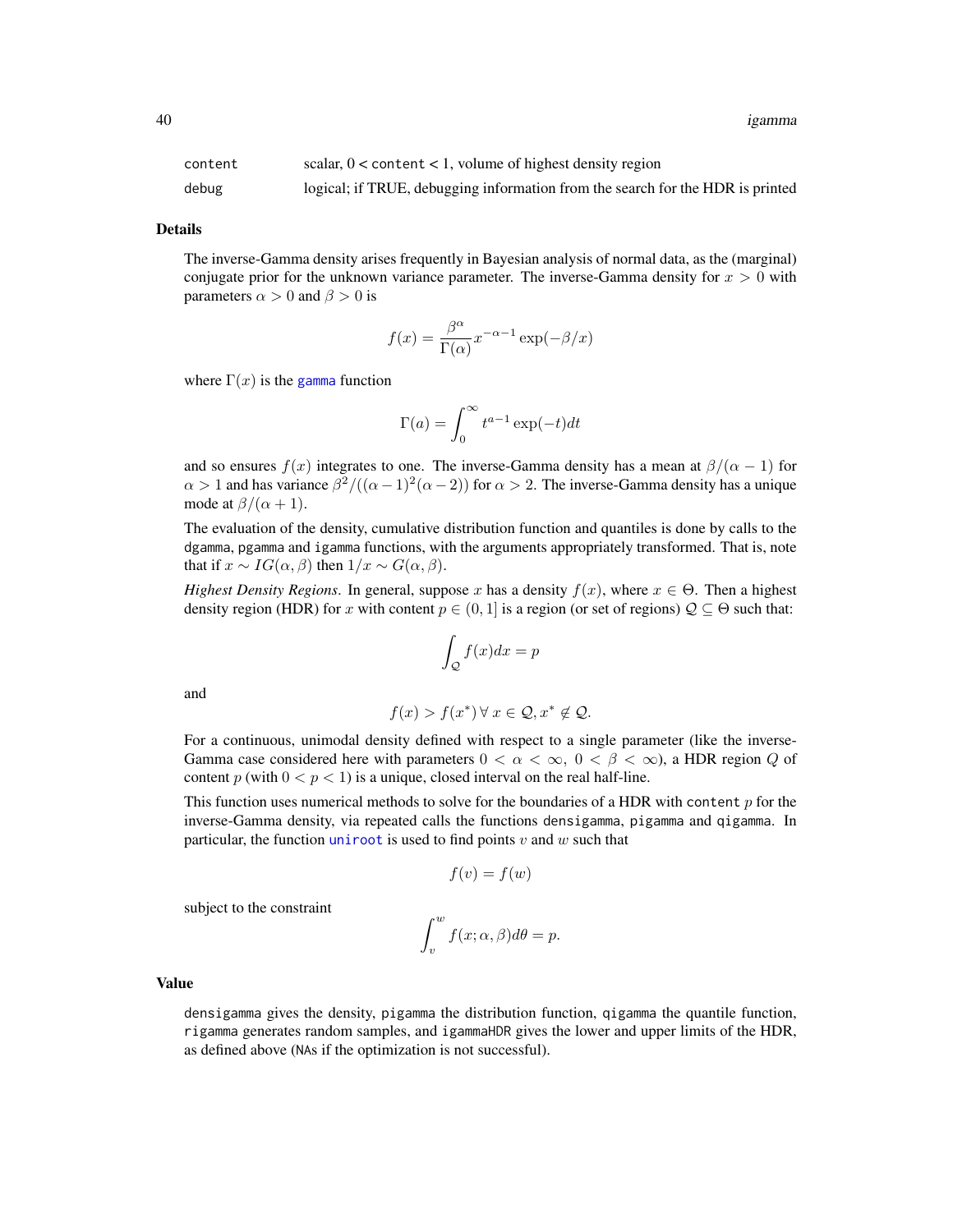#### igamma 41

## Note

The densigamma is named so as not to conflict with the [digamma](#page-0-0) function in the R [base](#page-0-0) package (the derivative of the gamma function).

## Author(s)

Simon Jackman <jackman@stanford.edu>

# See Also

[gamma](#page-0-0), [dgamma](#page-0-0), [pgamma](#page-0-0), [qgamma](#page-0-0), [uniroot](#page-0-0)

## Examples

```
alpha <-4beta <-30summary(rigamma(n=1000,alpha,beta))
xseq \leftarrow seq(.1, 30, by=.1)fx <- densigamma(xseq,alpha,beta)
plot(xseq,fx,type="n",
     xlab="x",
     vlab="f(x)".
     ylim=c(0,1.01*max(fx)),
     yaxs="i",
     axes=FALSE)
axis(1)
title(substitute(list(alpha==a,beta==b),list(a=alpha,b=beta)))
q <- igammaHDR(alpha,beta,debug=TRUE)
xlo <- which.min(abs(q[1]-xseq))
xup <- which.min(abs(q[2]-xseq))
plotZero <- par()$usr[3]
polygon(x=xseq[c(xlo,xlo:xup,xup:xlo)],
        y=c(plotZero,
          fx[xlo:xup],
          rep(plotZero,length(xlo:xup))),
        border=FALSE,
        col=gray(.45))
lines(xseq,fx,lwd=1.25)
## Not run:
alpha \leq- beta \leq- .1
xseq <- exp(seq(-7,30,length=1001))
fx <- densigamma(xseq,alpha,beta)
plot(xseq,fx,
     log="xy",
     type="l",
     ylim=c(min(fx),1.01*max(fx)),
```
yaxs="i", xlab="x, log scale", ylab="f(x), log scale",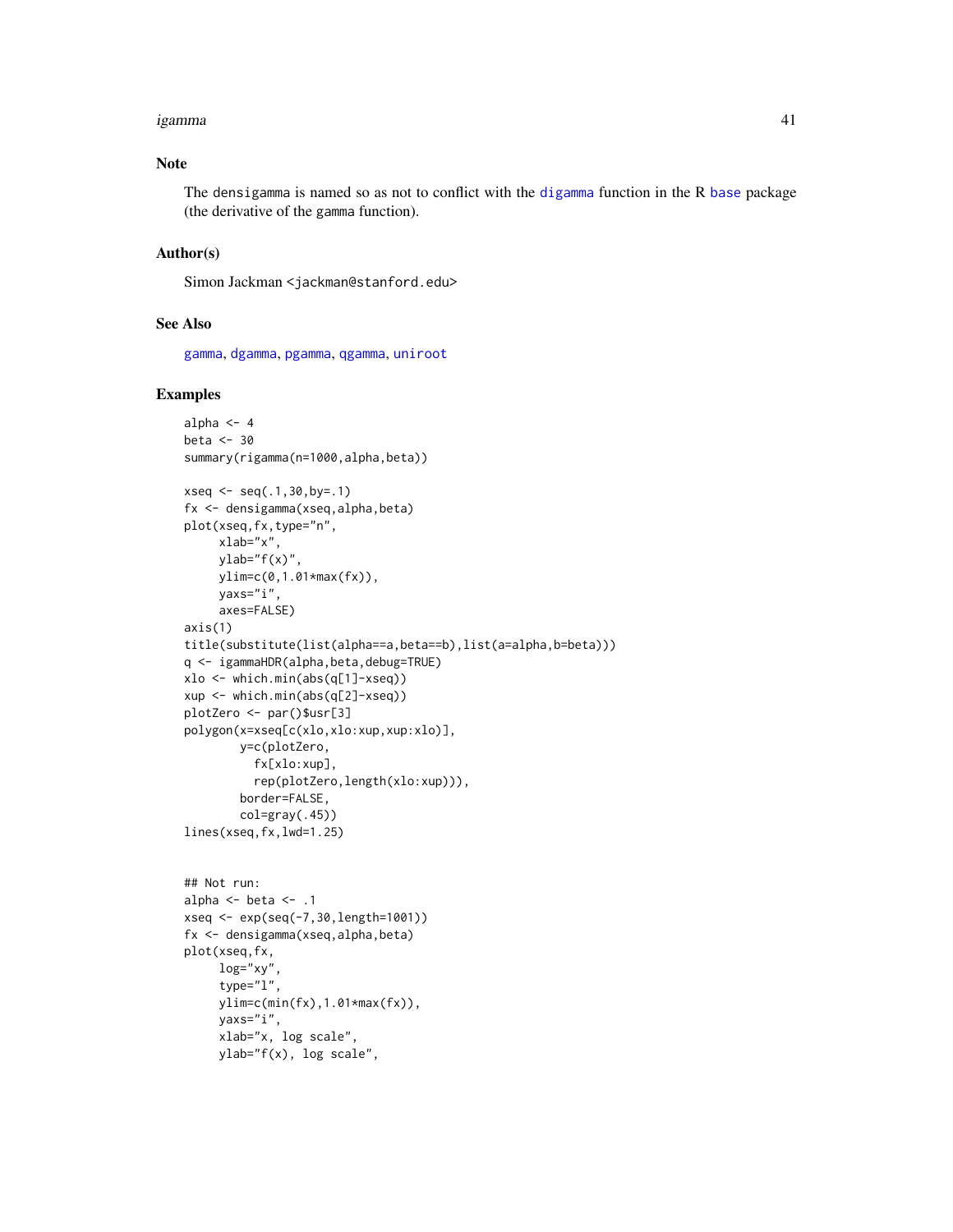#### 42 **installation** and the contract of the contract of the contract of the contract of the contract of the contract of the contract of the contract of the contract of the contract of the contract of the contract of the cont

```
axes=FALSE)
axis(1)
title(substitute(list(alpha==a,beta==b),list(a=alpha,b=beta)))
q <- igammaHDR(alpha,beta,debug=TRUE)
xlo <- which.min(abs(q[1]-xseq))
xup <- which.min(abs(q[2]-xseq))
plotZero <- min(fx)
polygon(x=xseq[c(xlo,xlo:xup,xup:xlo)],
       y=c(plotZero,
          fx[xlo:xup],
          rep(plotZero,length(xlo:xup))),
        border=FALSE,
        col=gray(.45))
lines(xseq,fx,lwd=1.25)
## End(Not run)
```
iraqVote *U.S. Senate vote on the use of force against Iraq, 2002.*

## **Description**

On October 11, 2002, the United States Senate voted 77-23 to authorize the use of military force against Iraq. This data set lists the "Ayes" and "Nays" for each Senator and some covariates.

#### Usage

data(iraqVote)

## Format

A data frame with 100 observations on the following 6 variables.

y a numeric vector, the recorded vote (1 if Aye, 0 if Nay)

state.abb two letter abbreviation for each state

name senator name, party and state, e.g., AKAKA (D HI)

rep logical, TRUE for Republican senators

state.name name of state

gorevote numeric, the vote share recorded by Al Gore in the corresponding state in the 2000 Presidential election

#### Details

The only Republican to vote against the resolution was Lincoln Chafee (Rhode Island); Democrats split 29-22 in favor of the resolution.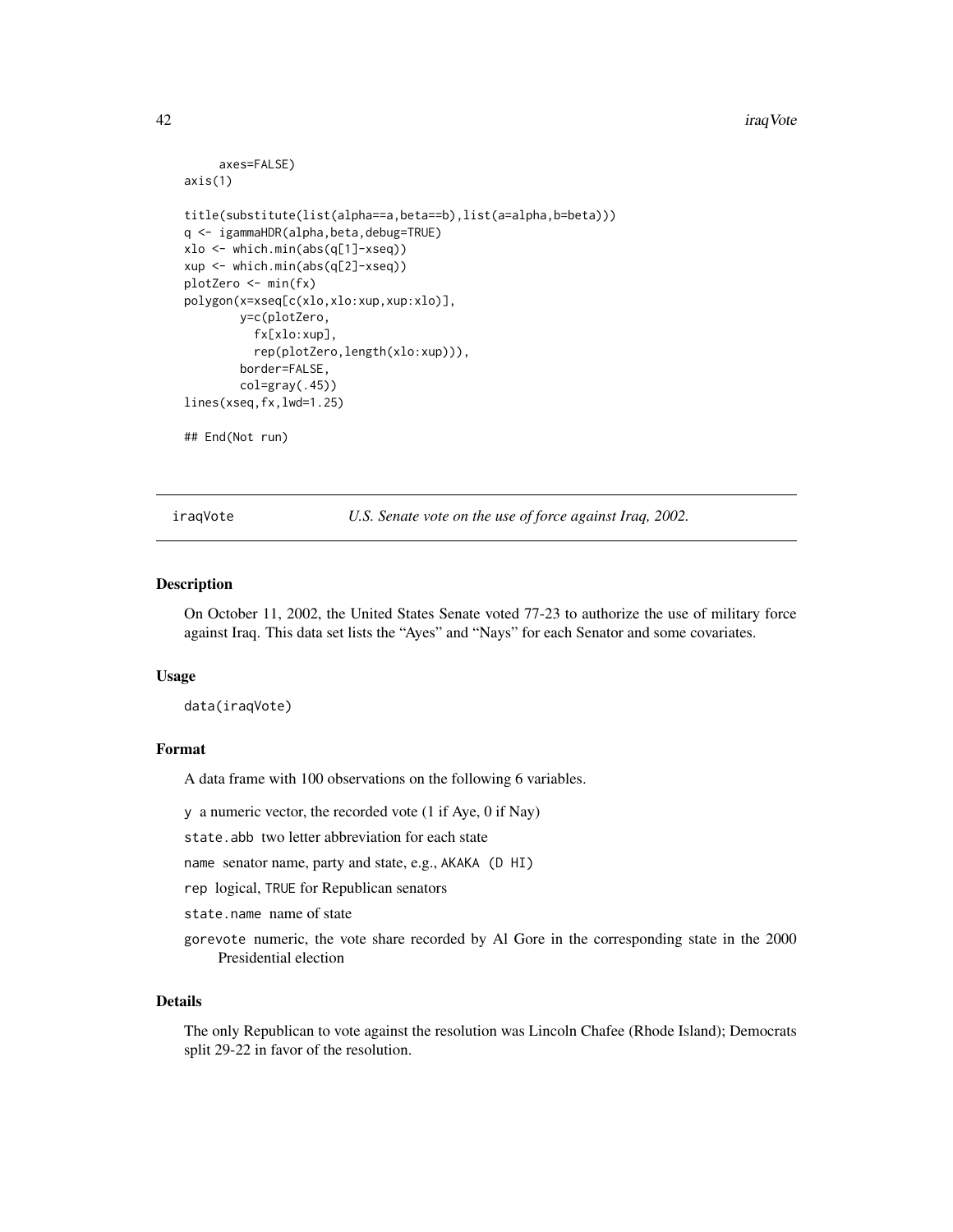nj07 **a** 43

## Source

Keith Poole, 107th Senate Roll Call Data. <ftp://voteview.com/sen107kh.ord> The Iraq vote is vote number 617.

David Leip's Atlas of U.S. Presidential Elections. <http://uselectionatlas.org>

## References

Jackman, Simon. 2009. *Bayesian Analysis for the Social Sciences*. Wiley: Chichester. Example 8.3.

## Examples

```
data(iraqVote)
## probit model
glm1 <- glm(y ~ gorevote + rep,
            data=iraqVote,
            family=binomial(link=probit))
```
nj07 *rollcall object, National Journal key votes of 2007*

## Description

A rollcall object containing 99 rollcalls from the 2nd session of the 110th U.S. Senate, designated by *National Journal* as the "key votes" of 2007. These data were used to by *National Journal* to rate (then Senator) Barack Obama was the "most liberal senator" in 2007.

### Usage

data(nj07)

## Format

A [rollcall](#page-72-0) object containing the recorded votes, plus information identifying the legislators and the rollcalls.

### Details

Note the coding scheme used by Poole and Rosenthal; Yea (1,2,3), Nay (4,5,6) etc.

### Source

Keith Poole's web site: <http://voteview.com/senate110.htm>

Originally scraped from the Senate's web site by Jeff Lewis: see [http://adric.sscnet.ucla.](http://adric.sscnet.ucla.edu/rollcall/static/S110.ord) [edu/rollcall/static/S110.ord](http://adric.sscnet.ucla.edu/rollcall/static/S110.ord)

Josh Clinton compiled the list of *National Journal* key votes.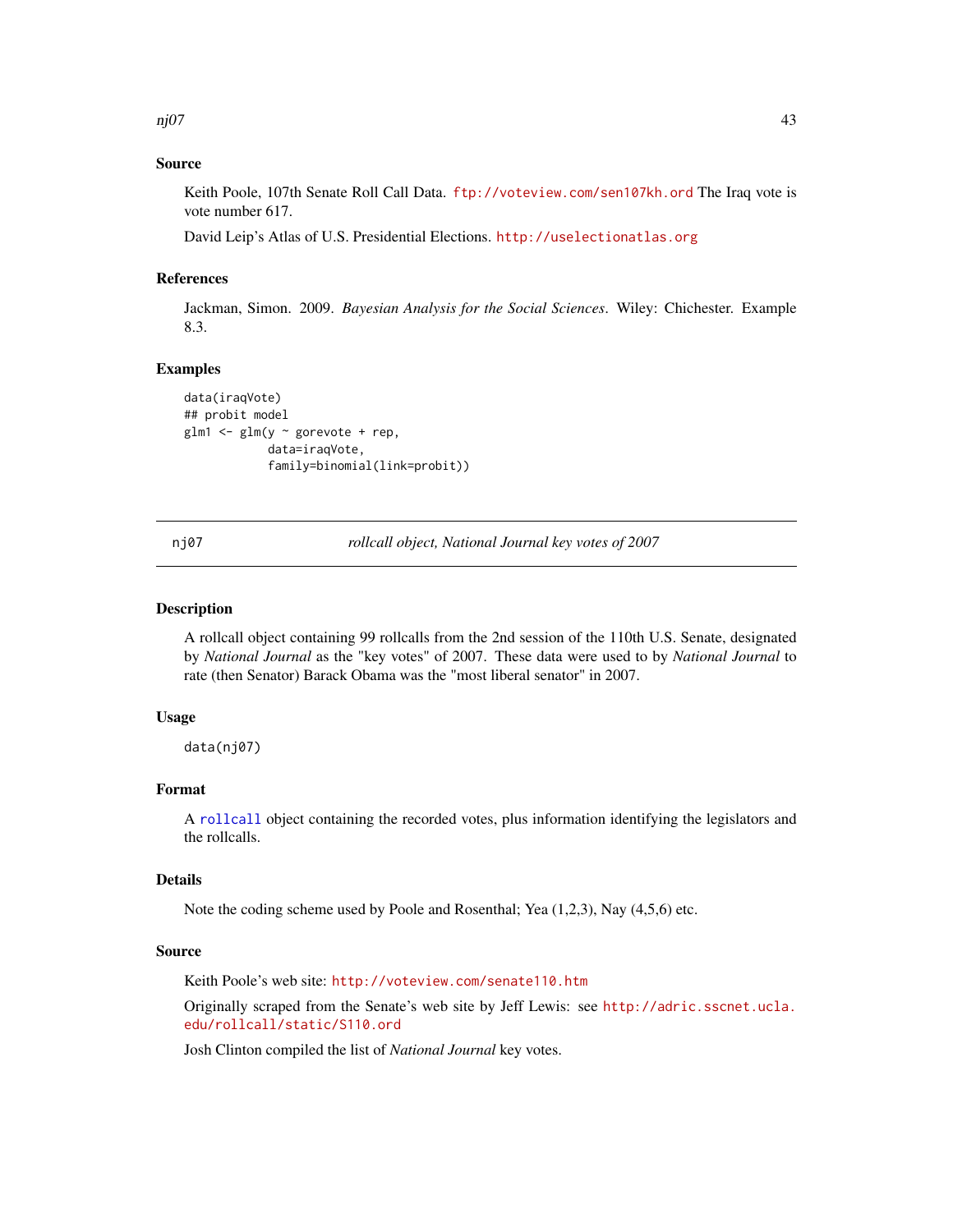### References

Clinton, Joshua and Simon Jackman. 2009. To Simulate or NOMINATE? *Legislative Studies Quarterly*. V34(4):593-621.

Jackman, Simon. 2009. *Bayesian Analysis for the Social Sciences*. Wiley: Hoboken, New Jersey. Example 9.2.

## Examples

```
require(pscl)
data(nj07)
is(nj07,"rollcall") ## TRUE
nj07 ## print method for class rollcall
names(nj07)
names(nj07$vote.data)
table(nj07$vote.data$policyArea)
summary(nj07) ## summary method
summary(nj07,verbose=TRUE)
```
ntable *nicely formatted tables*

#### Description

Nicely formatted tables, with row or column marginals etc.

### Usage

```
ntable(x,y=NULL,
       percent=1,digits=2,
       row=FALSE,col=FALSE)
```
### Arguments

| $\mathsf{x}$ | vector or factor                                                   |
|--------------|--------------------------------------------------------------------|
|              | vector of factor                                                   |
| percent      | integer, 1 for row percentages (default), 2 for column percentages |
| digits       | integer, digits to print after decimal place (default is 2)        |
| row          | logical, if TRUE, print row marginals                              |
| col          | logical, if TRUE, print column marginals                           |

# Details

A wrapper function to [prop.table](#page-0-0) that produces prettier looking results.

## Value

nothing returned; the function prints the table and exits silently.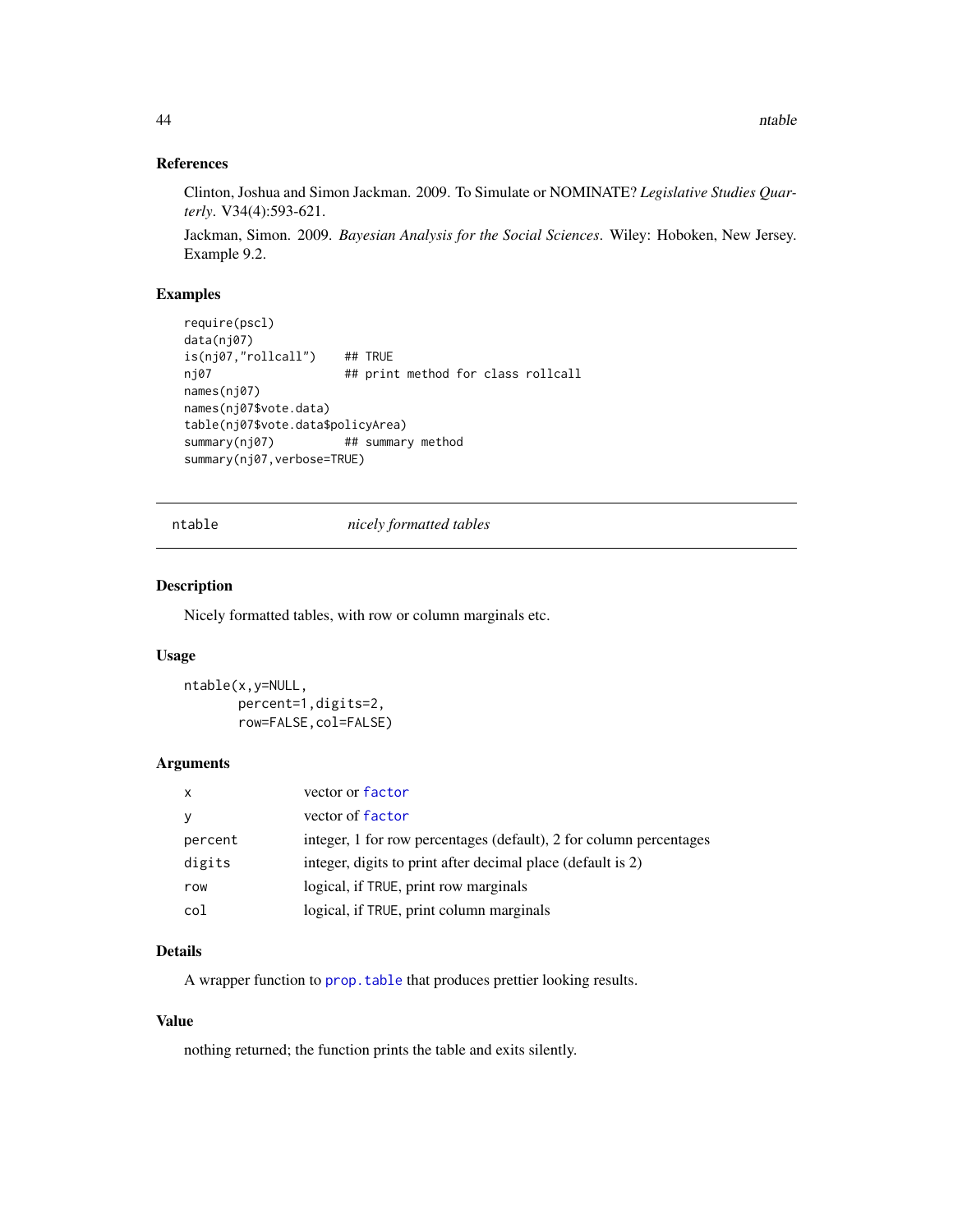#### odTest 45

## Author(s)

Jim Fearon <jfearon@stanford.edu>

### See Also

[prop.table](#page-0-0), [table](#page-0-0)

### Examples

```
data(bioChemists)
attach(bioChemists)
ntable(fem)
ntable(fem,mar,row=TRUE)
ntable(fem,mar,per=2,col=TRUE)
ntable(fem,mar,per=2,row=TRUE,col=TRUE)
```
odTest *likelihood ratio test for over-dispersion in count data*

### Description

Compares the log-likelihoods of a negative binomial regression model and a Poisson regression model.

#### Usage

```
odTest(glmobj, alpha=.05, digits = max(3, getOption("digits") - 3))
```
### Arguments

| glmobj | an object of class negbin produced by glm, nb |
|--------|-----------------------------------------------|
| alpha  | significance level of over-dispersion test    |
| digits | number of digits in printed output            |

## Details

The negative binomial model relaxes the assumption in the Poisson model that the (conditional) variance equals the (conditional) mean, by estimating one extra parameter. A likelihood ratio (LR) test can be used to test the null hypothesis that the restriction implicit in the Poisson model is true. The LR test-statistic has a non-standard distribution, even asymptotically, since the negative binomial over-dispersion parameter (called theta in glm.nb) is restricted to be positive. The asymptotic distribution of the LR (likelihood ratio) test-statistic has probability mass of one half at zero, and a half  $\chi_1^2$  distribution above zero. This means that if testing at the  $\alpha$  = .05 level, one should not reject the null unless the LR test statistic exceeds the critical value associated with the  $2\alpha = .10$  level; this LR test involves just one parameter restriction, so the critical value of the test statistic at the  $p =$ .05 level is 2.7, instead of the usual 3.8 (i.e., the .90 quantile of the  $\chi^2$  distribution, versus the .95 quantile).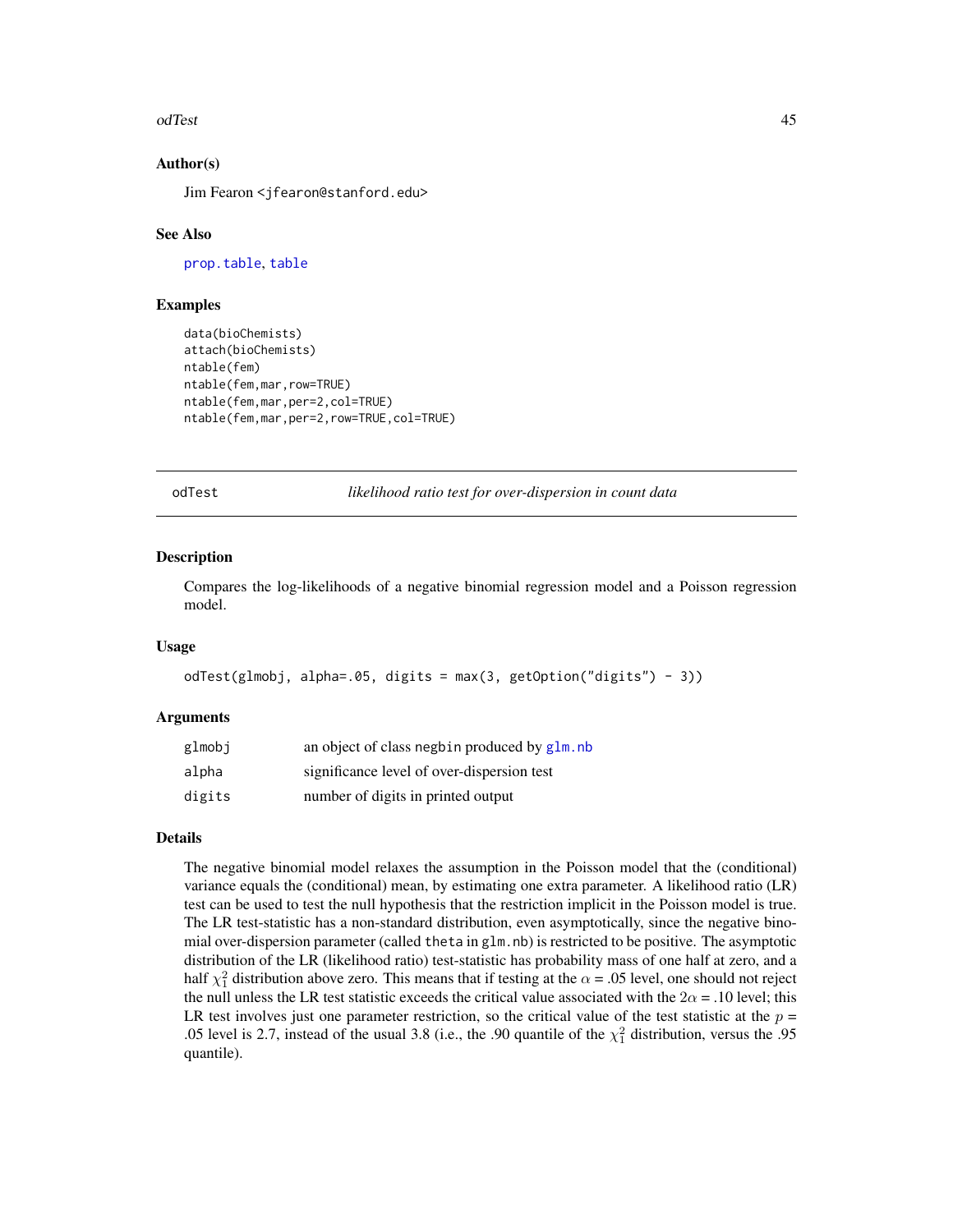# 46 partycodes

A Poisson model is run using [glm](#page-0-0) with family set to link{poisson}, using the [formula](#page-0-0) in the negbin model object passed as input. The [logLik](#page-0-0) functions are used to extract the log-likelihood for each model.

## Value

None; prints results and returns silently

## Author(s)

Simon Jackman < jackman@stanford.edu>. John Fox noted an error in an earlier version.

## References

A. Colin Cameron and Pravin K. Trivedi (1998) *Regression analysis of count data*. New York: Cambridge University Press.

Lawless, J. F. (1987) Negative Binomial and Mixed Poisson Regressions. *The Canadian Journal of Statistics*. 15:209-225.

## See Also

[glm.nb](#page-0-0), [logLik](#page-0-0)

#### Examples

```
data(bioChemists)
modelnb \leq glm.nb(art \sim .,
                  data=bioChemists,
                  trace=TRUE)
odTest(modelnb)
```
partycodes *political parties appearing in the U.S. Congress*

#### Description

Numeric codes and names of 85 political parties appearing in Poole and Rosenthal's collection of U.S. Congressional roll calls.

## Usage

```
data(partycodes)
```
# Format

- codeinteger, numeric code for legislatorappearing in Poole and Rosenthal rollcall data files
- partycharacter, name of party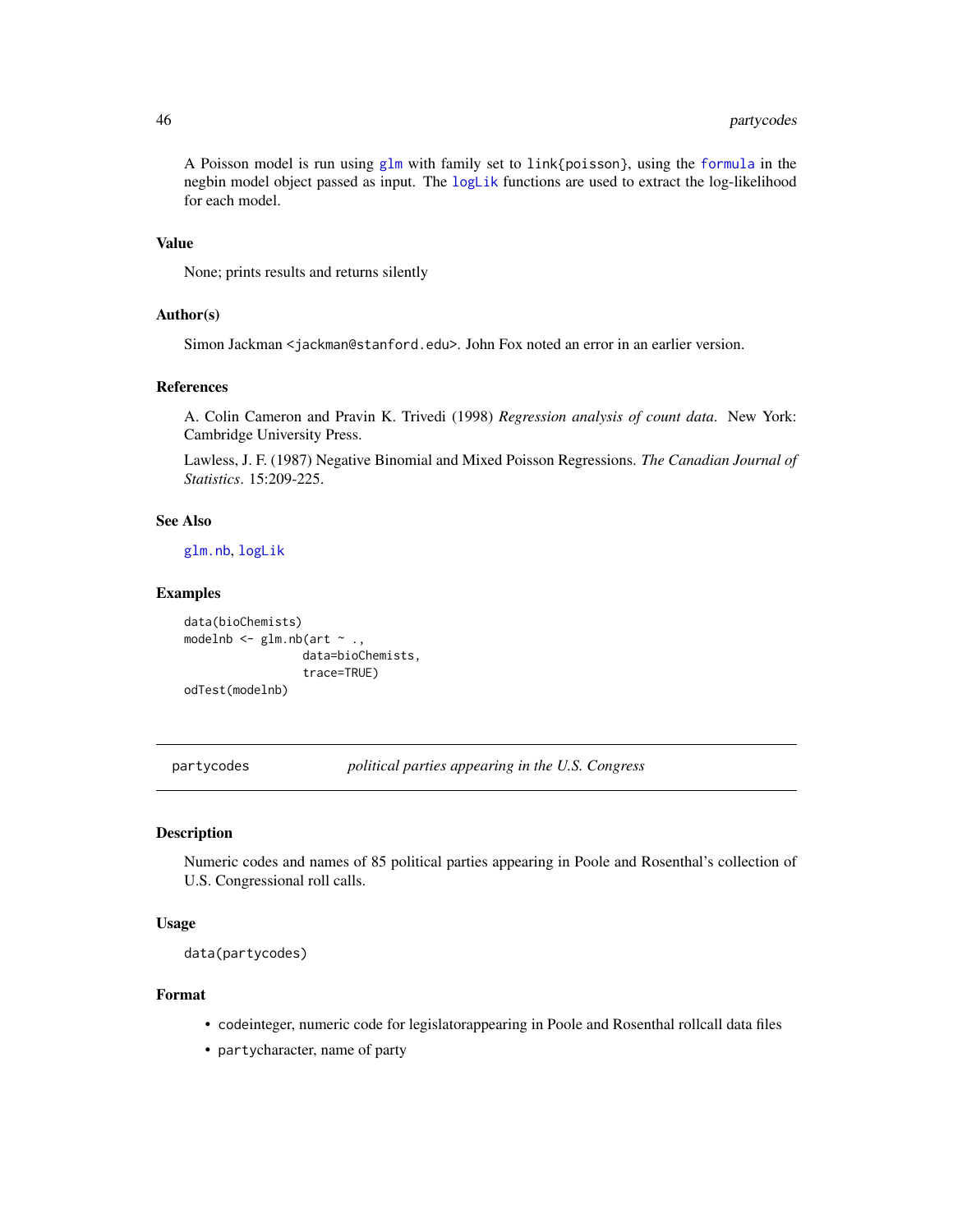#### plot.ideal 47

# Details

The function [readKH](#page-67-0) converts the integer codes into strings, via a table lookup in this data frame.

#### Source

Keith Poole's website: <http://voteview.com/party3.dat>

## See Also

[readKH](#page-67-0)

<span id="page-46-0"></span>plot.ideal *plots an ideal object*

## <span id="page-46-1"></span>Description

Plot of the results of an ideal point estimation contained in an object of class ideal.

# Usage

```
## S3 method for class 'ideal'
plot(x, conf.int=0.95, burnin=NULL, ...)
plot1d(x, d=1, conf.int=0.95, burnin=NULL,
       showAllNames = FALSE, ...)
plot2d(x, d1=1, d2=2, burnin=NULL,
       overlayCuttingPlanes=FALSE, ...)
```
# Arguments

| X            | an object of class ideal                                                                                                                                                                                          |
|--------------|-------------------------------------------------------------------------------------------------------------------------------------------------------------------------------------------------------------------|
| conf.int     | for "ideal" objects with 1 dimension estimated, the level of the confidence inter-<br>val to plot around the posterior mean for each legislator. If 2 or more dimensions<br>were estimated, conf. int is ignored. |
| d            | integer, which dimension to display in a 1d plot, if the object is a multidimen-<br>sional ideal object.                                                                                                          |
| burnin       | of the recorded MCMC samples, how many to discard as burnin? Default is<br>NULL, in which case the value of burnin in the ideal object is used.                                                                   |
| showAllNames | logical, if TRUE, the vertical axis will the names of all legislators. Default is<br>FALSE to reduce clutter on typical-sized graph.                                                                              |
| d1           | integer, the number of the first dimension to plot when plotting multi-dimensional<br>ideal objects. This dimension will appear on the horizontal $(x)$ axis.                                                     |
| d2           | integer, the number of the second dimension to plot when plotting multi-dimensional<br>ideal objects. This dimension will appear on the vertical (y) axis.                                                        |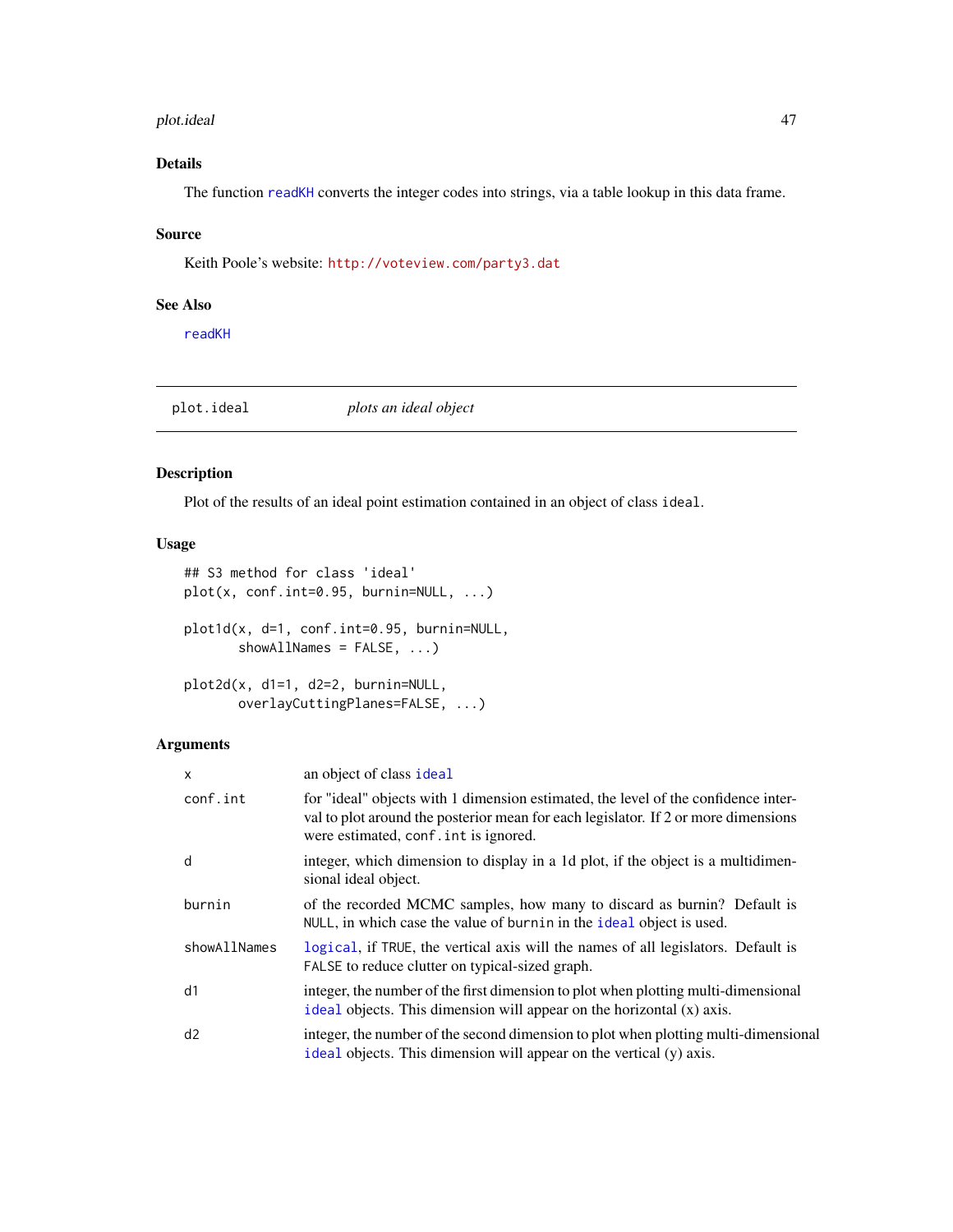48 plot.ideal

```
overlayCuttingPlanes
```
logical, if TRUE, overlay the estimated bill-specific cutting planes ... other parameters to be passed through to plotting functions.

## Details

If the ideal object comes from fitting a  $d=1$  dimensional model, then plot.ideal plots the mean of the posterior density over each legislator's ideal point, accompanied by a conf.int confidence interval. In this case, plot. ideal is simply a wrapper function to [plot1d](#page-46-1).

If the ideal object has d=2 dimensions, then [plot2d](#page-46-1) is called, which plots the (estimated) mean of the posterior density of each legislator's ideal point (i.e., the ideal point/latent trait is a point in 2-dimensional Euclidean space, and the posterior density for each ideal point is a bivariate density). Single dimension summaries of the estimated ideal points (latent traits) can be obtained for multidimensional [ideal](#page-32-0) objects by passing the [ideal](#page-32-0) object directly to plot1d with d set appropriately.

If the [ideal](#page-32-0) object has d>2 dimensions, a scatterplot matrix is produced via [pairs](#page-0-0), with the posterior means of the ideal points (latent traits) plotted against one another, dimension by dimension.

For unidimensional and two-dimensional models, if party information is available in the rollcall object contained in the ideal object, legislators from different parties are plotted in different colors. If the ideal object has more than 2 dimensions, plot.ideal() produces a matrix of plots of the mean ideal points of each dimension against the posterior mean ideal points of the other dimensions.

#### **Note**

When specifying a value of burnin different from that used in fitting the [ideal](#page-32-0) object, note a distinction between the iteration numbers of the stored iterations, and the number of stored iterations. That is, the n-th iteration stored in an [ideal](#page-32-0) object will not be iteration n if the user specified thin>1 in the call to [ideal](#page-32-0). Here, iterations are tagged with their iteration number. Thus, if the user called [ideal](#page-32-0) with thin=10 and burnin=100 then the stored iterations are numbered 100, 110, 120, .... Any future subsetting via a burnin refers to this iteration number.

#### See Also

[ideal](#page-32-0); [tracex](#page-85-0) for trace plots, a graphical aid useful in diagnosing convergence of the MCMC algorithms.

### Examples

```
data(s109)
id1 \leftarrow ideal(s109,d=1,
             normalize=TRUE,
             store.item=TRUE,
             maxiter=500, ## short run for examples
             burnin=100,
             thin=10)
```
plot(id1)

## Not run: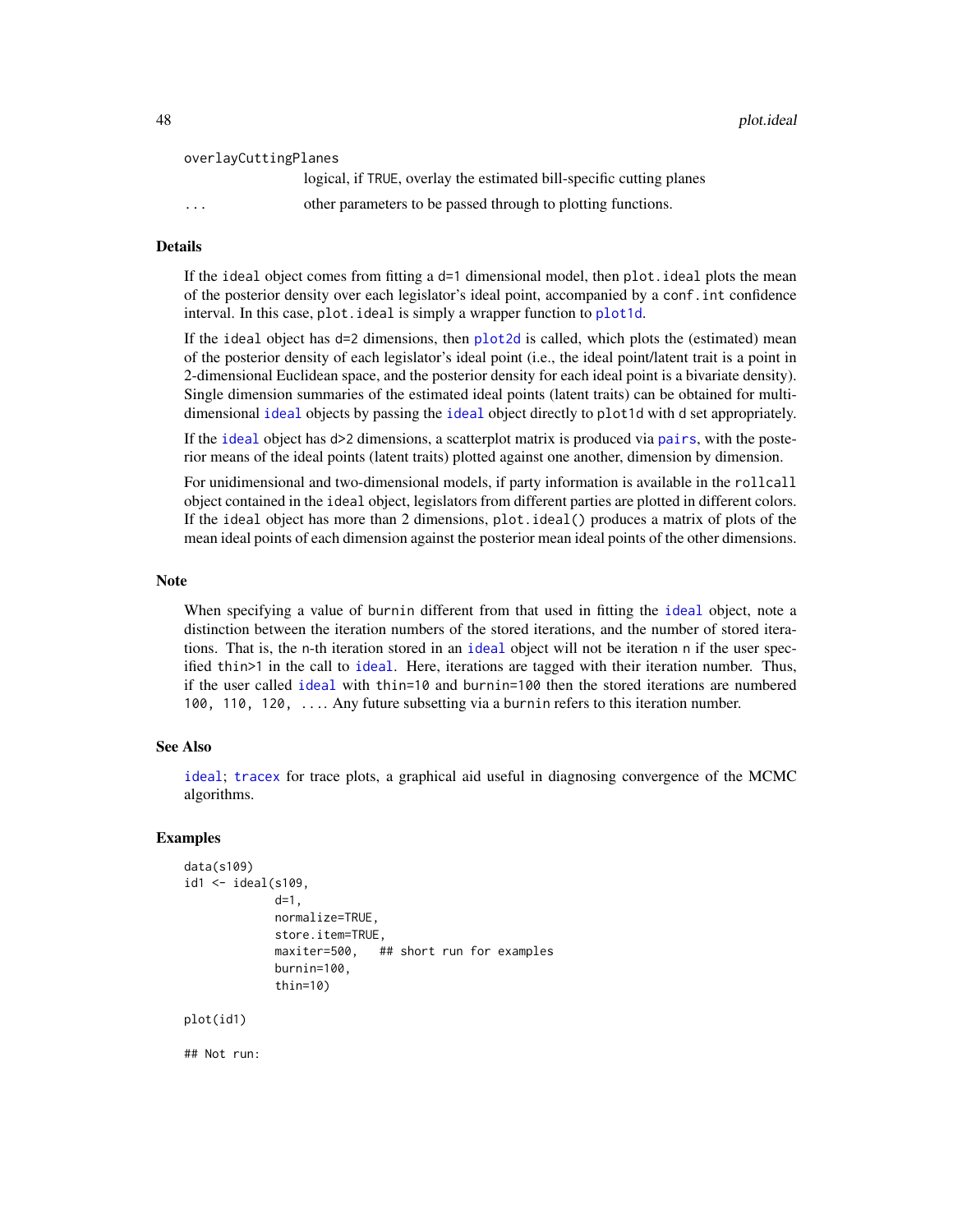# plot.predict.ideal 49

```
id2 <- ideal(s109,
             d=2,
             store.item=TRUE,
             maxiter=11e2,
             burnin=1e2,
             verbose=TRUE,
             thin=25)
plot(id2,overlayCuttingPlanes=TRUE)
id2pp <- postProcess(id2,
                     constraints=list(BOXER=c(-1,0),
                       INHOFE=c(1,0),CHAFEE=c(0,.25)))
plot(id2pp,overlayCuttingPlanes=TRUE)
## End(Not run)
```
<span id="page-48-0"></span>

plot.predict.ideal *plot methods for predictions from ideal objects*

## Description

Plot classification success rates by legislators, or by roll calls, using predictions from ideal.

### Usage

```
## S3 method for class 'predict.ideal'
plot(x, type = c("legis", "votes"),...)
```
#### Arguments

| $\mathsf{x}$            | an object of class predict. ideal.                 |
|-------------------------|----------------------------------------------------|
| type                    | string; one of legis or votes.                     |
| $\cdot$ $\cdot$ $\cdot$ | further arguments passed to or from other methods. |

## Details

type="legis" produces a plot of the "percent correctly predicted" for each legislator/subject (using the classification threshold set in [predict.ideal](#page-58-0)) against the estimated ideal point of each legislator/subject (the estimated mean of the posterior density of the ideal point), dimension at a time. If the legislators' party affiliations are availble in the [rollcall](#page-72-0) object that was passed to [ideal](#page-32-0), then legislators from the same party are plotted with a unique color.

type="votes" produces a plot of classification rates for each roll call, by the percentage of legislators voting for the losing side. The x-ordinate is jittered for clarity.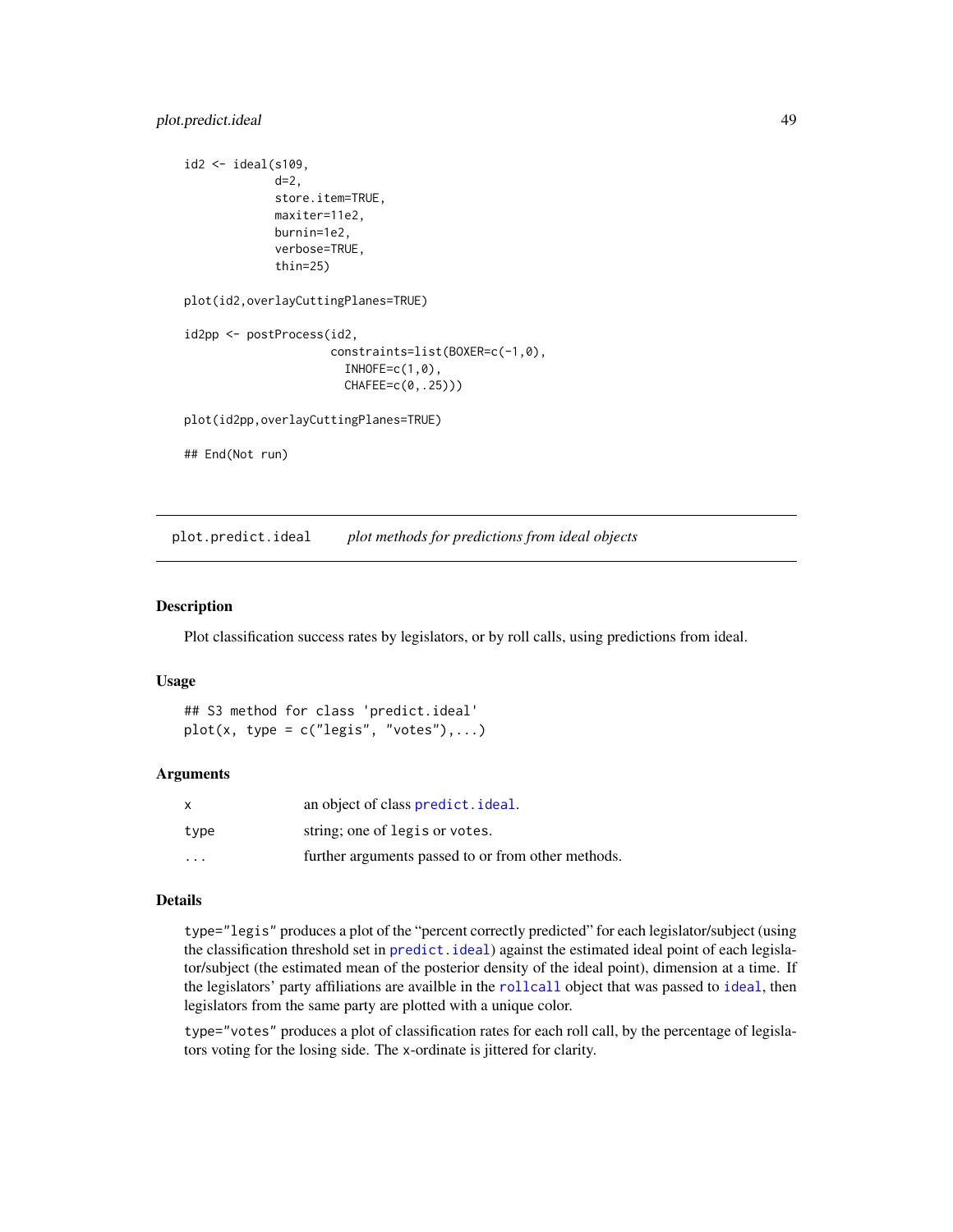# Value

After drawing plots on the current device, exits silently returning invisible(NULL).

# Author(s)

Simon Jackman <jackman@stanford.edu>

# See Also

[predict.ideal](#page-58-0) [ideal](#page-32-0)

# Examples

```
data(s109)
f = system.file("extdata","id1.RData",package="pscl")
load(f)
phat <- predict(id1)
plot(phat,type="legis")
plot(phat,type="votes")
```
plot.seatsVotes *plot seats-votes curves*

# Description

Plot seats-votes curves produced by seatsVotes

## Usage

```
## S3 method for class 'seatsVotes'
plot(x, type = c("seatsVotes", "density"),
                legend = "bottomright", transform=FALSE, ...)
```
# Arguments

| x         | an object of class seats Votes                                                                                 |
|-----------|----------------------------------------------------------------------------------------------------------------|
| type      | character, partially matching the options above; see details                                                   |
| legend    | where to put the legend when plotting with type="seats Votes"                                                  |
| transform | logical, whether to transform the vote shares for type="density"; see Details                                  |
| $\cdots$  | arguments passed to or from other functions (e.g., options for the density func-<br>tion, when type="density") |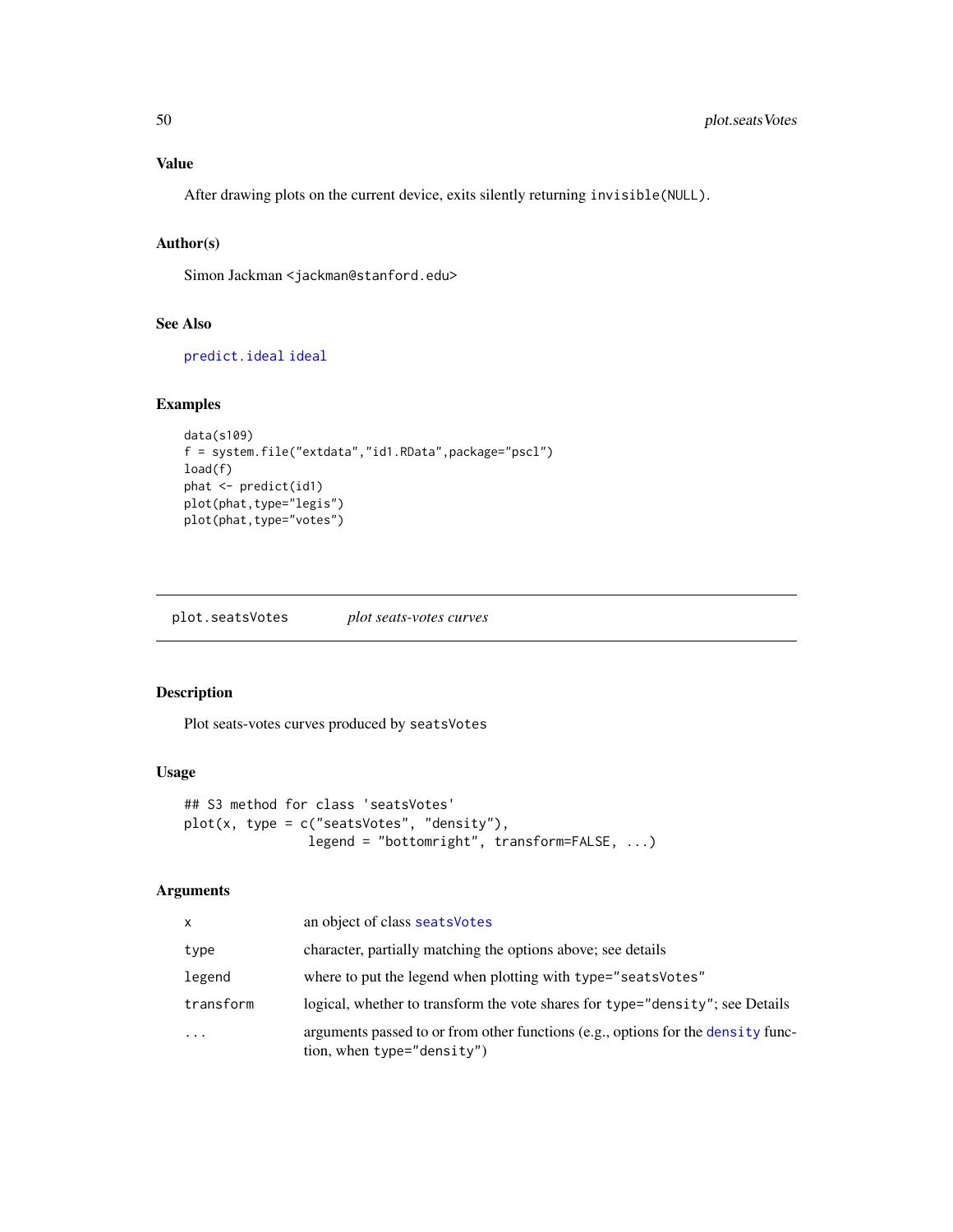#### politicalInformation 51

#### Details

A seats-votes curve (with various annotations) is produced with option type="seatsVotes".

A density plot of the vote shares is produced with type="density". A bimodal density corresponds to an electoral system with a proliferation of safe seats for both parties, and a seats-votes curve that is relatively flat (or "unresponsive") in the neighborhood of average district-level vote shares of 50 percent. The density is fitted using the defaults in the [density](#page-0-0) function, but with the density constrained to fall to zero at the extremes of the data, via the from and to options to density. A [rug](#page-0-0) is added to the density plot.

If transform=TRUE, the vote shares are transformed prior to plotting, so as to reduce the extent to which extreme vote shares close to zero or 1 determine the shape of the density (i.e., this option is available only for plots of type="density"). The transformation is a sinusoidal function, a scaled "log-odds/inverse-log-odds" function mapping from (0,1) to (0,1): i.e.,  $f(x) = g(k \cdot h(x))$ where  $h(x)$  is the log-odds transformation  $h(x) = \log(x/(1-x))$ , k is a scaling parameter set to  $\sqrt{3}$ , and  $g(x)$  is the inverse-log-odds transformation  $g(x) = \exp(x)/(1 + \exp(x))$ . Note that this transformation is cosmetic, with the effect of assigning more of the graphing region to be devoted to marginal seats.

# Value

The function performs the requested plots and exits silently with invisible{NULL}.

#### Author(s)

Simon Jackman <jackman@stanford.edu>

#### See Also

[density](#page-0-0), [rug](#page-0-0)

### Examples

```
data(ca2006)
x <- ca2006$D/(ca2006$D+ca2006$R)
sv <- seatsVotes(x,
                 desc="Democratic Vote Shares, California 2006 congressional elections")
```

```
plot(sv)
plot(sv,type="density")
plot(sv,type="density",transform=TRUE)
```
politicalInformation *Interviewer ratings of respondent levels of political information*

## Description

Interviewers administering the 2000 American National Election Studies assigned an ordinal rating to each respondent's "general level of information" about politics and public affairs.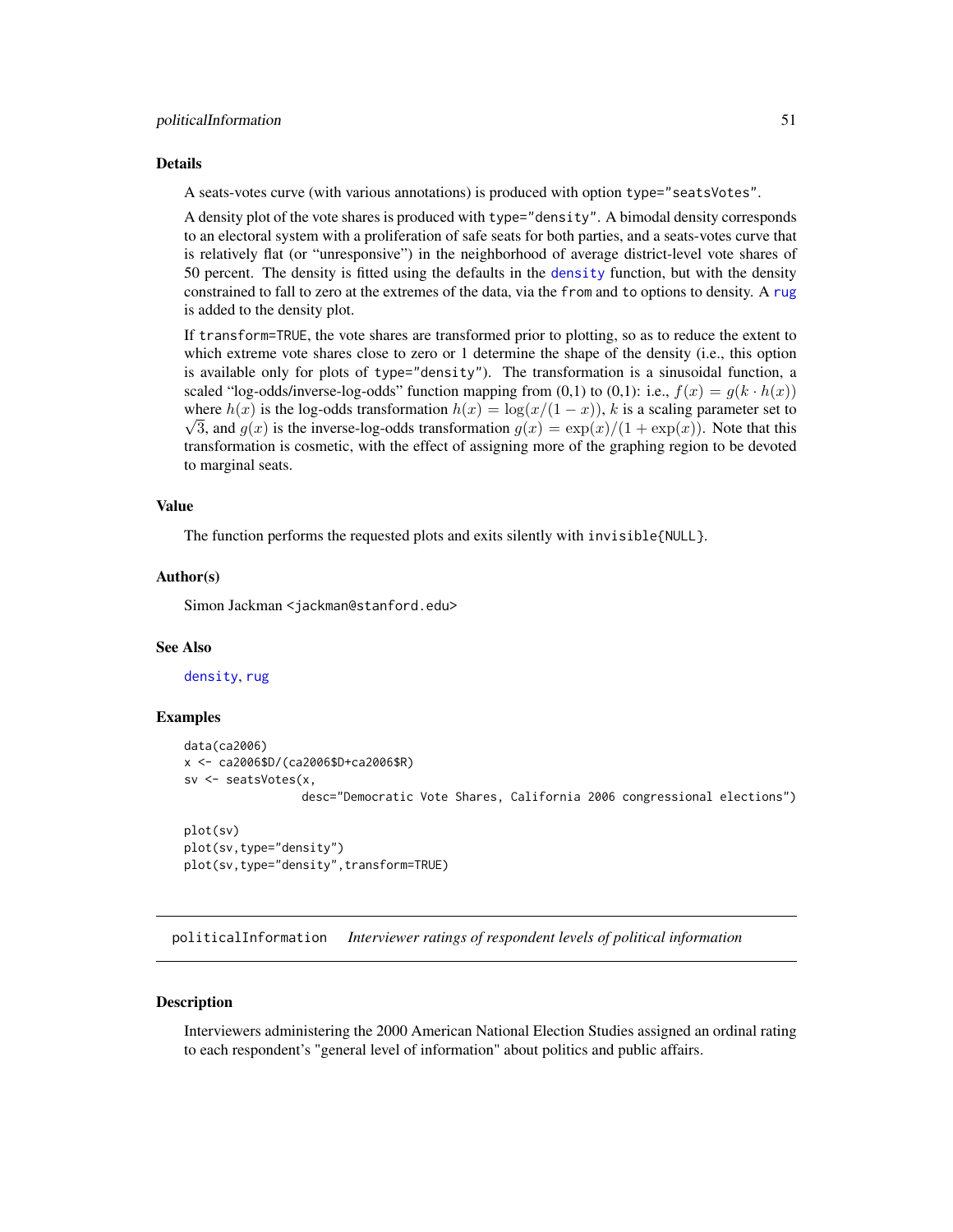### Usage

```
data(politicalInformation)
```
## Format

A data frame with 1807 observations on the following 8 variables.

y interviewer rating, a factor with levels Very Low Fairly Low Average Fairly High Very High

collegeDegree a factor with levels No Yes

female a factor with levels No Yes

age a numeric vector, respondent age in years

homeOwn a factor with levels No Yes

govt a factor with levels No Yes

length a numeric vector, length of ANES pre-election interview in minutes

id a factor, unique identifier for each interviewer

### Details

Seven respondents have missing data on the ordinal interviewer rating. The covariates age and length also have some missing data.

# Source

The National Election Studies (www.electionstudies.org). THE 2000 NATIONAL ELECTION STUDY [dataset]. Ann Arbor, MI: University of Michigan, Center for Political Studies [producer and distributor].

## References

Jackman, Simon. 2009. *Bayesian Analysis for the Social Sciences*. Wiley: Hoboken, New Jersey.

## Examples

```
data(politicalInformation)
```
table(politicalInformation\$y,exclude=NULL)

op <- polr(y ~ collegeDegree + female + log(age) + homeOwn + govt + log(length), data=politicalInformation, Hess=TRUE, method="probit")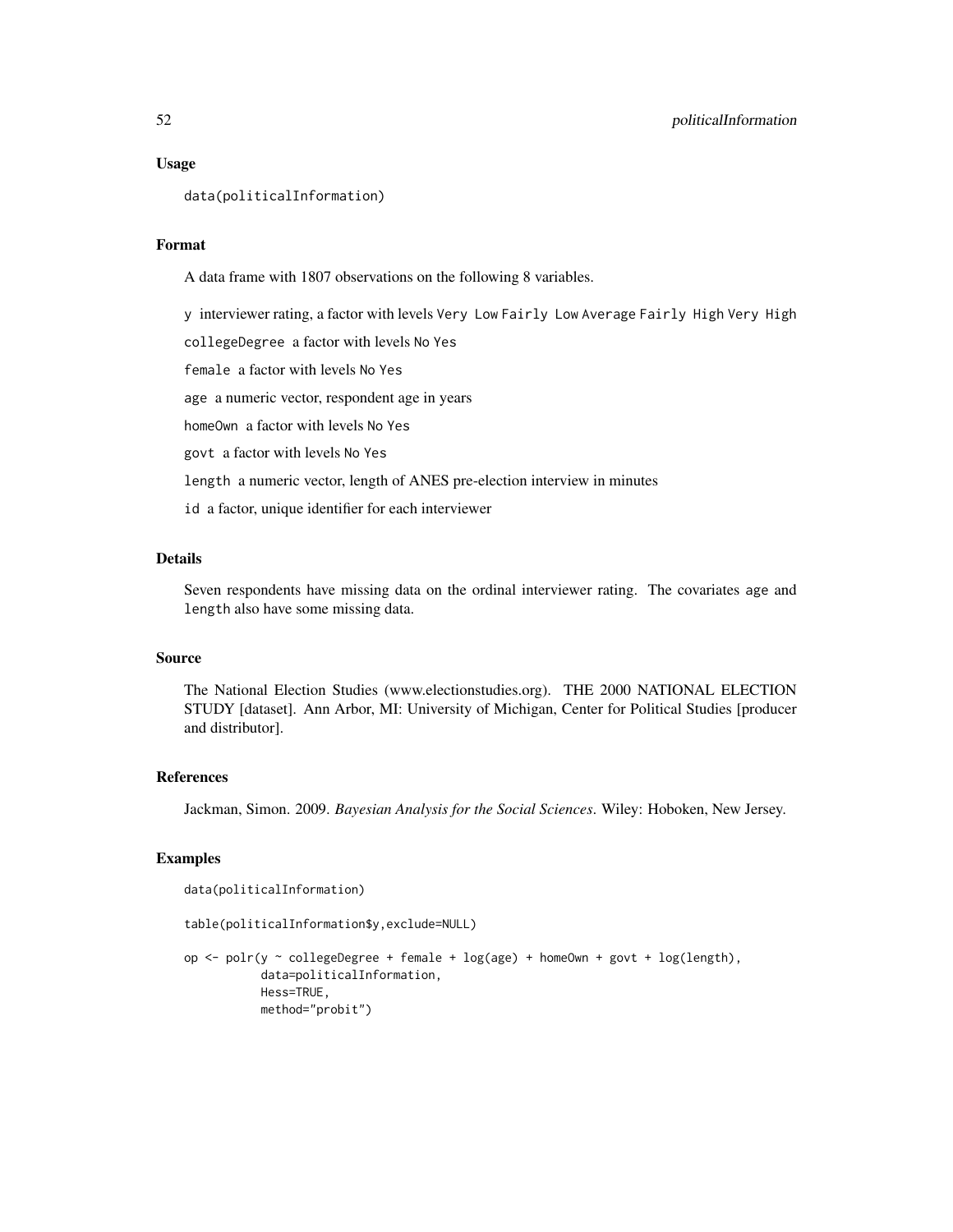### <span id="page-52-0"></span>Description

Remap the MCMC iterates in an [ideal](#page-32-0) object via an affine transformation, imposing identifying restrictions ex post (aka post-processing).

## Usage

```
postProcess(object, constraints="normalize", debug = FALSE)
```
### Arguments

| object      | an object of class ideal                                                                                                                                                                                                                                                                |
|-------------|-----------------------------------------------------------------------------------------------------------------------------------------------------------------------------------------------------------------------------------------------------------------------------------------|
| constraints | list of length d+1, each component providing a set of d restrictions, where d<br>is the dimension of the fitted ideal model; or the character string normalize<br>(default). If a list, the name of each component should uniquely match a legis-<br>lator/subject's name. See Details. |
| debug       | logical flag for verbose output, used for debugging                                                                                                                                                                                                                                     |

#### Details

Item-response models are unidentified without restrictions on the underlying parameters. Consider the d=1 dimensional case. The model is

$$
P(y_{ij} = 1) = F(x_i \beta_j - \alpha_j)
$$

Any linear transformation of the latent traits, say,

$$
x^* = mx + c
$$

can be exactly offset by applying the appropriate linear transformations to the item/bill parameters, meaning that there is no unique set of values for the model parameters that will maximize the likelihood function. In higher dimensions, the latent traits can also be transformed via any arbitrary rotation, dilation and translation, with offsetting transformations applied to the item/bill parameters.

One strategy in MCMC is to ignore the lack of identification at run time, but apply identifying restrictions ex post, "post-processing" the MCMC output, iteration-by-iteration. In a d-dimensional IRT model, a sufficient condition for global identification is to fix d+1 latent traits, provided the constrained latent traits span the d dimensional latent space. This function implements this strategy. The user supplies a set of constrained ideal points in the constraints list. The function then processes the MCMC output in the [ideal](#page-32-0) object, finding the transformation that maps the current iteration's sampled values for x (latent traits/ideal points) into the sub-space of identified parameters defined by the fixed points in constraints; i.e., what is the affine transformation that maps the unconstrained ideal points into the constraints? Aside from miniscule numerical inaccuracies resulting from matrix inversion etc, this transformation is exact: after post-processing, the d+1 constrained points do not vary over the MCMC iterations. The remaining  $n-d-1$  ideal points are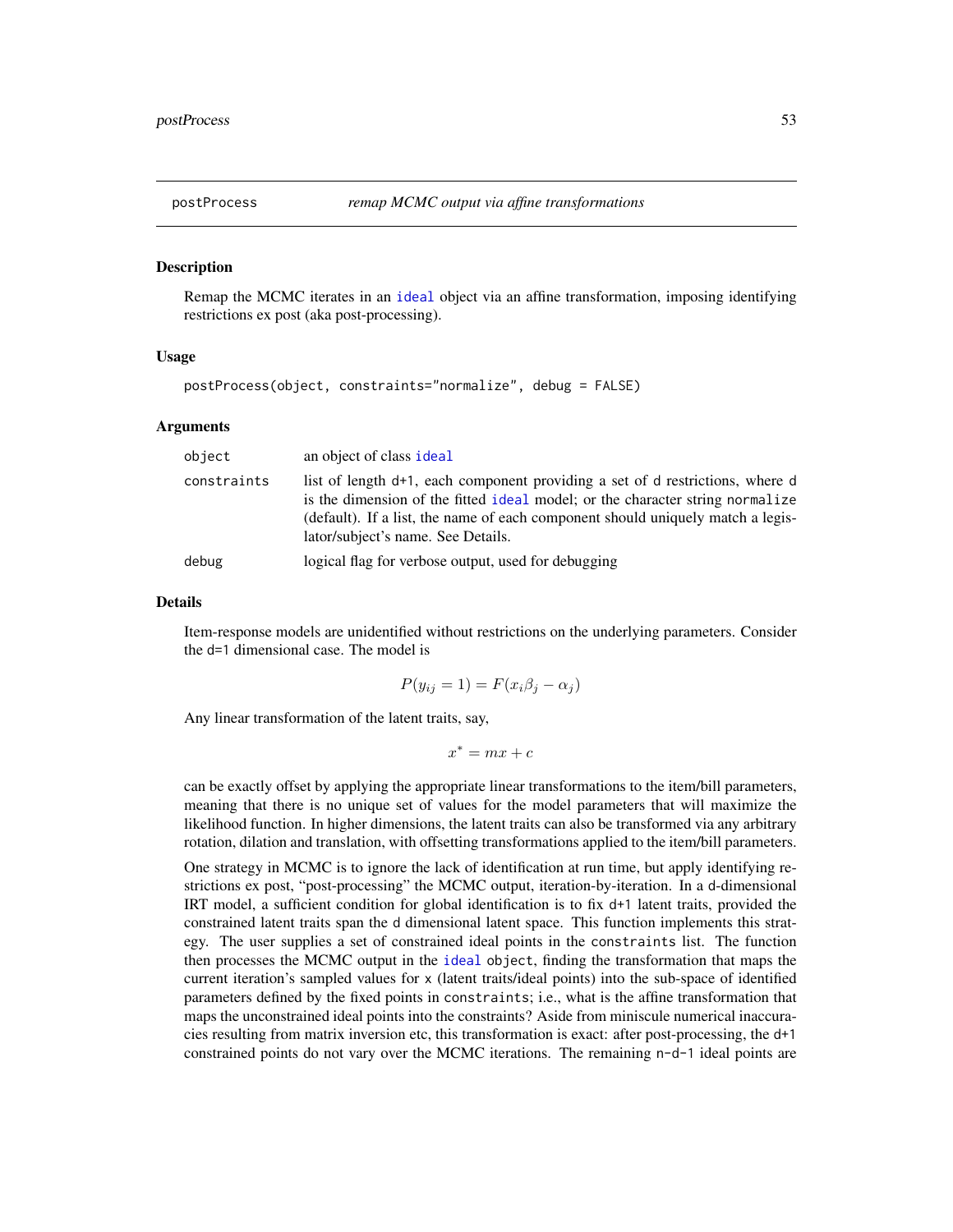subject to (posterior) uncertainty; the "random tour" of the joint parameter space of these parameters produced by the MCMC algorithm has been mapped into a subspace in which the parameters are globally identified.

If the [ideal](#page-32-0) object was produced with store.item set to TRUE, then the item parameters are also post-processed, applying the inverse transformation. Specifically, recall that the IRT model is

$$
P(y_{ij} = 1) = F(x_i' \beta_j)
$$

where in this formulation  $x_i$  is a vector of length d+1, including a -1 to put a constant term into the model (i.e., the intercept or difficulty parameter is part of  $\beta_i$ ). Let A denote the non-singular, d+1by-d+1 matrix that maps the x into the space of identified parameters. Recall that this transformation is computed iteration by iteration. Then each  $x_i$  is transformed to  $x_i^* = Ax_i$  and  $\beta_j$  is transformed to  $\beta_j^* = A^{-1} \beta_j, i = 1, \dots, n; j = 1, \dots, m$ .

Local identification can be obtained for a one-dimensional model by simply imposing a normalizing restriction on the ideal points: this normalization (mean zero, standard deviation one) is the default behavior, but (a) is only sufficient for local identification when the rollcall object was fit with d=1; (b) is not sufficient for even local identification when d>1, with further restrictions required so as to rule out other forms of invariance (e.g., translation, or "dimension-switching", a phenomenon akin to label-switching in mixture modeling).

The default is to impose dimension-by-dimension normalization with respect to the means of the marginal posterior densities of the ideal points, such that the these means (the usual Bayes estimates of the ideal points) have mean zero and standard deviation one across legislators. An offsetting transformation is applied to the items parameters as well, if they are saved in the ideal object.

Specifically, in one-dimension, the two-parameter IRT model is

$$
P(y_{ij} = 1) = F(x_i \beta_j - \alpha_j).
$$

If we normalize the  $x_i$  to  $x*_i = (x_i - c)/m$  then the offsetting transformations for the item/bill parameters are  $\beta_j^* = \beta_j m$  and  $\alpha_j^* = \alpha_j - c\beta_j$ .

## Value

An object of class [ideal](#page-32-0), with components suitably transformed and recomputed (i.e., x is transformed and xbar recomputed, and if the [ideal](#page-32-0) object was fit with store.item=TRUE, beta is transformed and betabar is recomputed).

#### Note

Applying transformations to obtain identification can sometimes lead to surprising results. Each data point makes the same likelihood contributions with either the identified or unidentified parameters. But, in general, predictions generated with the parameters set to their posterior means will differ depending on whether one uses the identified subset of parameters or the unidentified parameters. For this reason, caution should be used when using a function such as [predict](#page-0-0) after post-processing output from [ideal](#page-32-0). A better strategy is to compute the estimand of interest at each iteration and then take averages over iterations.

When specifying a value of burnin different from that used in fitting the [ideal](#page-32-0) object, note a distinction between the iteration numbers of the stored iterations, and the number of stored iterations. That is, the n-th iteration stored in an [ideal](#page-32-0) object will not be iteration n if the user specified thin>1 in the call to [ideal](#page-32-0). Here, iterations are tagged with their iteration number. Thus,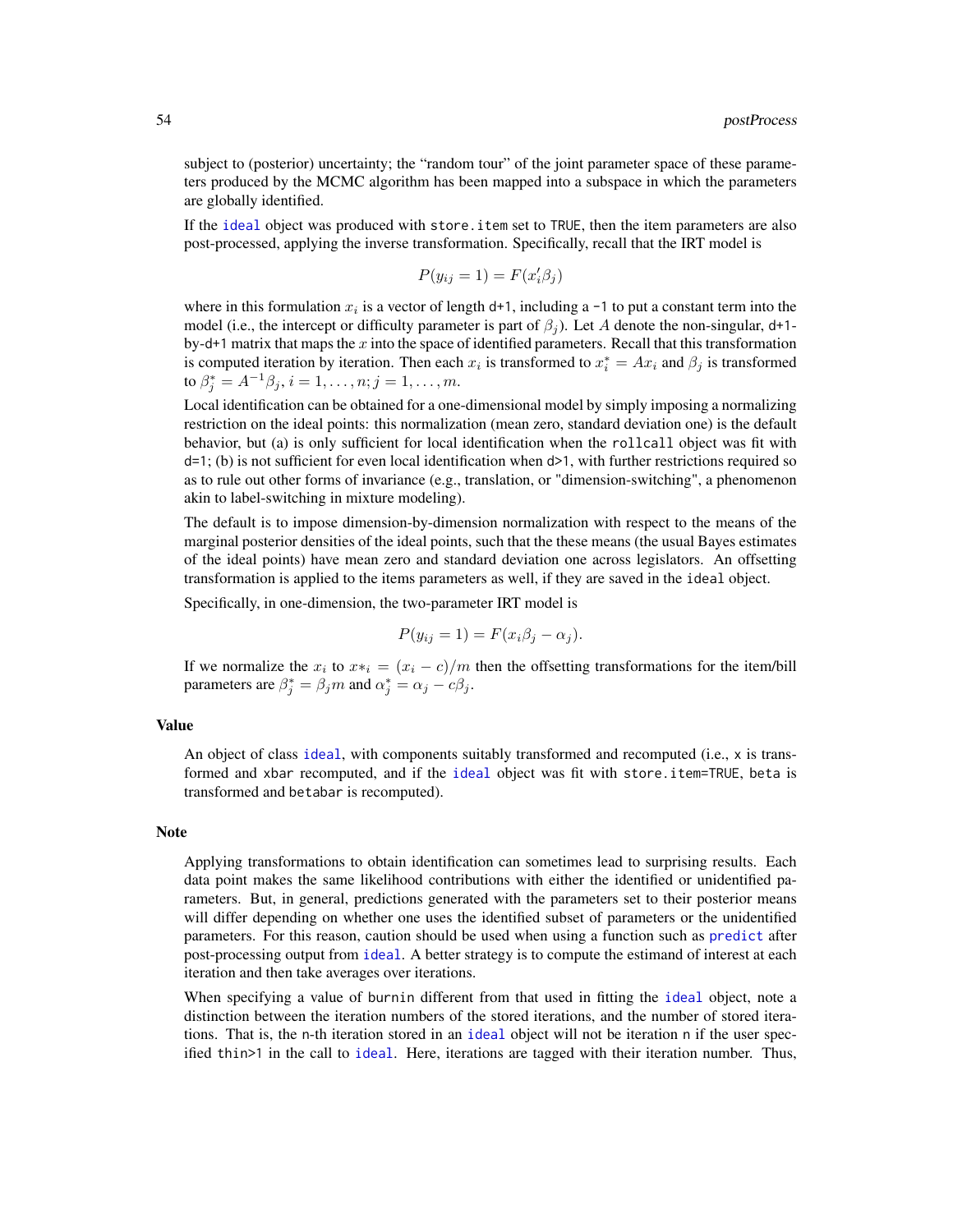if the user called [ideal](#page-32-0) with thin=10 and burnin=100 then the stored iterations are numbered 100, 110, 120, .... Any future subsetting via a burnin refers to this iteration number.

### Author(s)

Simon Jackman <jackman@stanford.edu>

## References

Hoff, Peter, Adrian E. Raftery and Mark S. Handcock. 2002. Latent Space Approaches to Social Network Analysis. *Journal of the American Statistical Association* 97:1090–1098.

Edwards, Yancy D. and Greg M. Allenby. 2003. Multivariate Analysis of Mulitple Response Data. *Journal of Marketing Research* 40:321–334.

Rivers, Douglas. 2003. "Identification of Multidimensional Item-Response Models." Typescript. Department of Political Science, Stanford University.

# Examples

```
data(s109)
f = system.file("extdata",package="pscl","id1.RData")
load(f)
id1Local <- postProcess(id1) ## default is to normalize
summary(id1Local)
id1pp <- postProcess(id1,
                     constraints=list(BOXER=-1,INHOFE=1))
summary(id1pp)
## two-dimensional fit
f = system.file("extdata",package="pscl","id2.RData")
load(f)
id2pp <- postProcess(id2,
                     constraints=list(BOXER=c(-1,0),
                       INHOFE=c(1,0),
                       CHAFEE=c(0,.25)))
tracex(id2pp,d=1:2,
      legis=c("BOXER","INHOFE","COLLINS","FEINGOLD","COLEMAN",
         "CHAFEE","MCCAIN","KYL"))
```
pR2 *compute various pseudo-R2 measures*

#### **Description**

compute various pseudo-R2 measures for various GLMs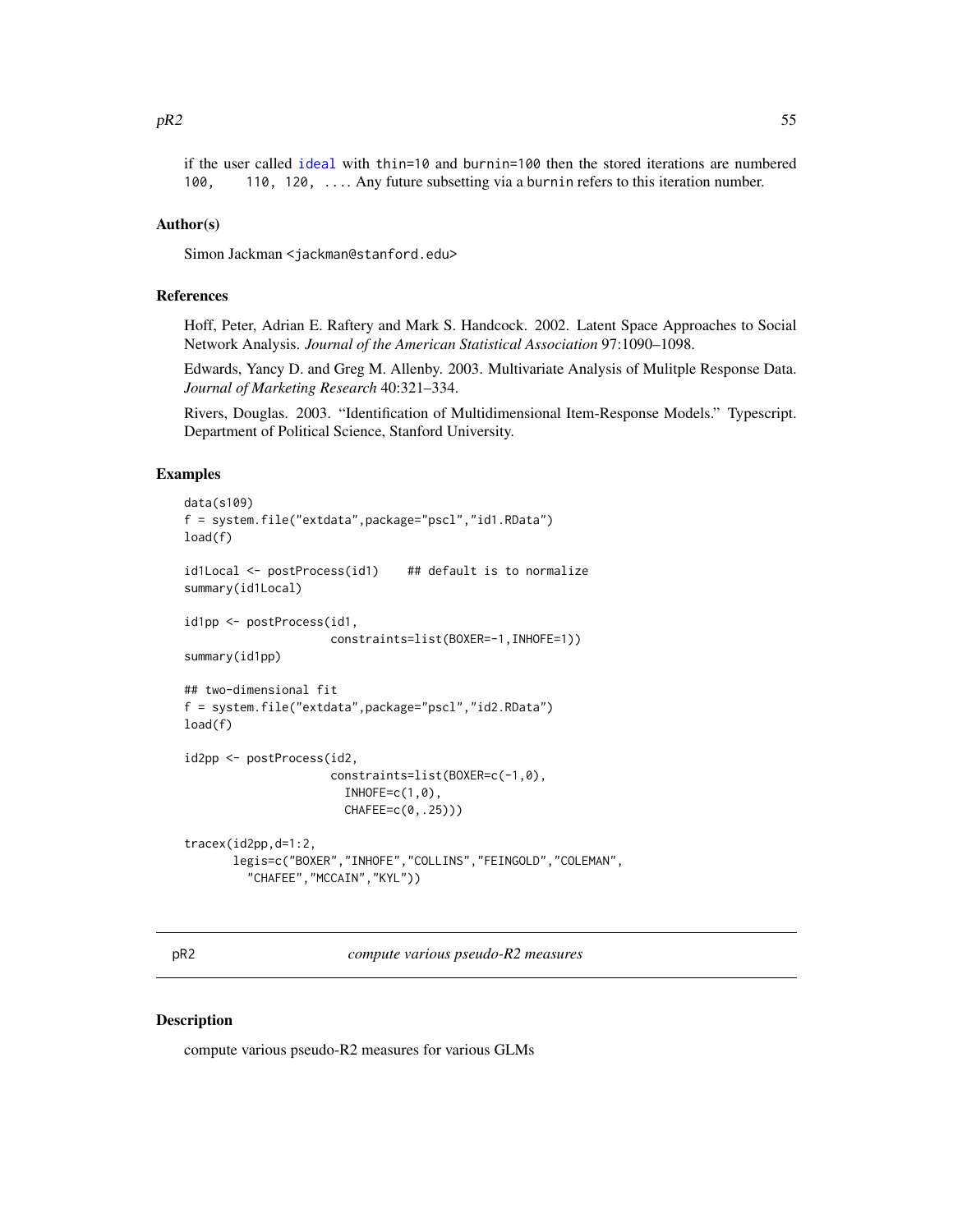### Usage

pR2(object, ...)

### Arguments

| object   | a fitted model object, for now of class glm, polr, or mulitnom |
|----------|----------------------------------------------------------------|
| $\cdots$ | additional arguments to be passed to or from functions         |

## Details

Numerous pseudo r-squared measures have been proposed for generalized linear models, involving a comparison of the log-likelihood for the fitted model against the log-likelihood of a null/restricted model with no predictors, normalized to run from zero to one as the fitted model provides a better fit to the data (providing a rough analogue to the computation of r-squared in a linear regression).

## Value

A vector of length 6 containing

| llh               | The log-likelihood from the fitted model                    |
|-------------------|-------------------------------------------------------------|
| llhNull           | The log-likelihood from the intercept-only restricted model |
| G <sub>2</sub>    | Minus two times the difference in the log-likelihoods       |
| McFadden          | McFadden's pseudo r-squared                                 |
| r <sub>2ML</sub>  | Maximum likelihood pseudo r-squared                         |
| r <sub>2</sub> CU | Cragg and Uhler's pseudo r-squared                          |

## Author(s)

Simon Jackman <jackman@stanford.edu>

## References

Long, J. Scott. 1997. *Regression Models for Categorical and Limited Dependent Variables*. Sage. pp104-106.

# See Also

[extractAIC](#page-0-0), [logLik](#page-0-0)

# Examples

```
data(admit)
## ordered probit model
op1 <- polr(score ~ gre.quant + gre.verbal + ap + pt + female,
           Hess=TRUE,
            data=admit,
           method="probit")
pR2(op1)
```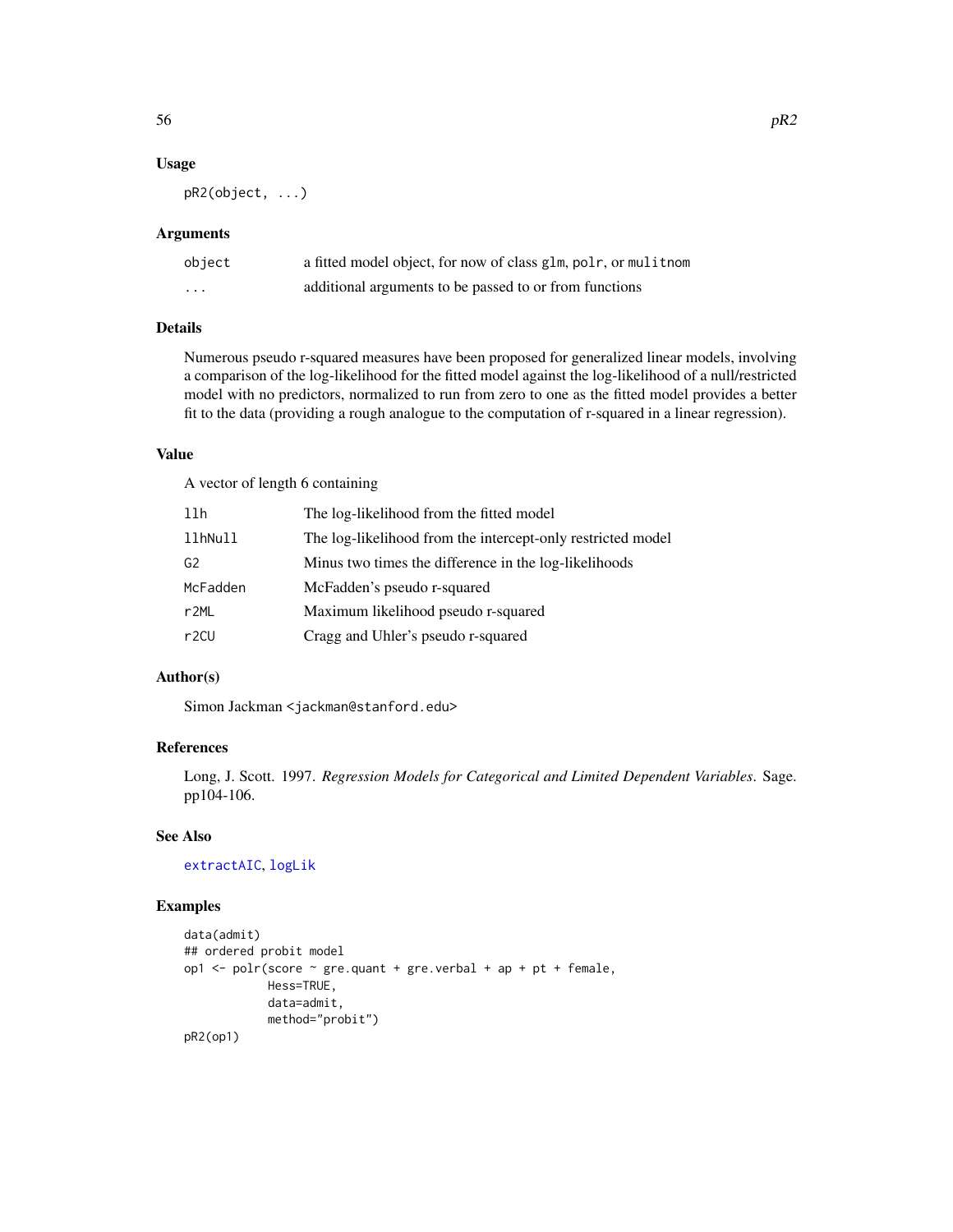## Description

Methods for extracting information from fitted hurdle regression model objects of class "hurdle".

## Usage

```
## S3 method for class 'hurdle'
predict(object, newdata,
  type = c("response", "prob", "count", "zero"), na.action = na.pass,
  at = NULL, ...)## S3 method for class 'hurdle'
residuals(object, type = c("pearson", "response"), ...)
## S3 method for class 'hurdle'
coef(object, model = c("full", "count", "zero"), ...)## S3 method for class 'hurdle'
vcov(object, model = c("full", "count", "zero"), ...)## S3 method for class 'hurdle'
terms(x, model = c("count", "zero"), ...)## S3 method for class 'hurdle'
model.matrix(object, model = c("count", "zero"), ...)
```
# Arguments

| object, x | an object of class "hurdle" as returned by hurdle.                                                                                                                               |
|-----------|----------------------------------------------------------------------------------------------------------------------------------------------------------------------------------|
| newdata   | optionally, a data frame in which to look for variables with which to predict. If<br>omitted, the original observations are used.                                                |
| type      | character specifying the type of predictions or residuals, respectively. For details<br>see below.                                                                               |
| na.action | function determining what should be done with missing values in newdata. The<br>default is to predict NA.                                                                        |
| at        | optionally, if type = "prob", a numeric vector at which the probabilities are<br>evaluated. By default $\theta$ : max(y) is used where y is the original observed re-<br>sponse. |
| mode1     | character specifying for which component of the model the terms or model ma-<br>trix should be extracted.                                                                        |
| $\cdots$  | currently not used.                                                                                                                                                              |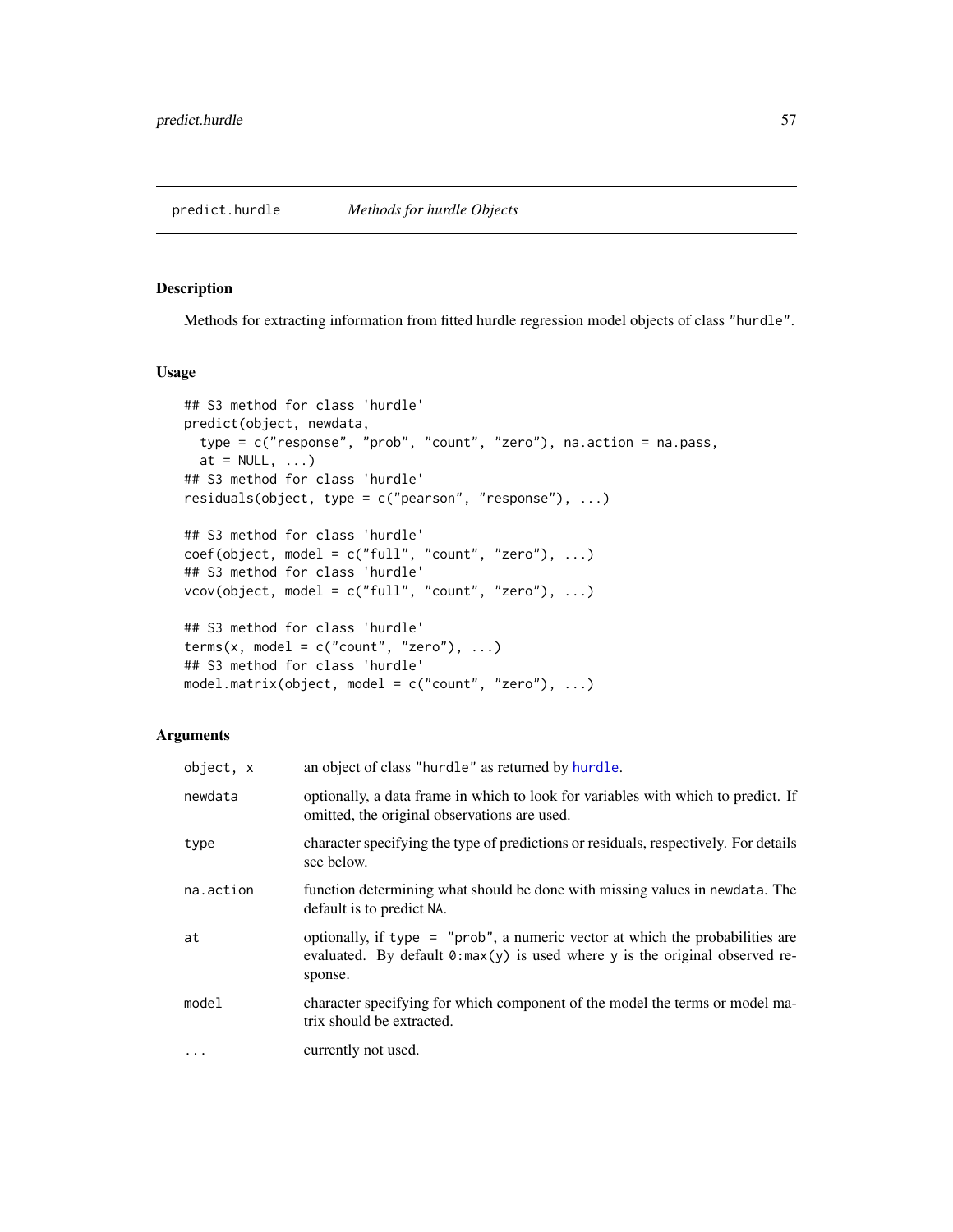### Details

A set of standard extractor functions for fitted model objects is available for objects of class "hurdle", including methods to the generic functions [print](#page-0-0) and [summary](#page-0-0) which print the estimated coefficients along with some further information. The summary in particular supplies partial Wald tests based on the coefficients and the covariance matrix (estimated from the Hessian in the numerical optimization of the log-likelihood). As usual, the summary method returns an object of class "summary.hurdle" containing the relevant summary statistics which can subsequently be printed using the associated print method.

The methods for [coef](#page-0-0) and [vcov](#page-0-0) by default return a single vector of coefficients and their associated covariance matrix, respectively, i.e., all coefficients are concatenated. By setting the model argument, the estimates for the corresponding model component can be extracted.

Both the [fitted](#page-0-0) and [predict](#page-0-0) methods can compute fitted responses. The latter additionally provides the predicted density (i.e., probabilities for the observed counts), the predicted mean from the count component (without zero hurdle) and the predicted ratio of probabilities for observing a non-zero count. The latter is the ratio of probabilities for a non-zero implied by the zero hurdle component and a non-zero count in the non-truncated count distribution. See also Appendix C in Zeileis et al. (2008).

The [residuals](#page-0-0) method can compute raw residuals (observed - fitted) and Pearson residuals (raw residuals scaled by square root of variance function).

The [terms](#page-0-0) and [model.matrix](#page-0-0) extractors can be used to extract the relevant information for either component of the model.

A [logLik](#page-0-0) method is provided, hence [AIC](#page-0-0) can be called to compute information criteria.

## Author(s)

Achim Zeileis <Achim.Zeileis@R-project.org>

### References

Zeileis, Achim, Christian Kleiber and Simon Jackman 2008. "Regression Models for Count Data in R." *Journal of Statistical Software*, 27(8). URL <http://www.jstatsoft.org/v27/i08/>.

### See Also

[hurdle](#page-26-0)

## Examples

```
data("bioChemists", package = "pscl")
fm \leq hurdle(art \sim ., data = bioChemists)
```

```
plot(residuals(fm) ~ fitted(fm))
```

```
coef(fm)
coef(fm, model = "zero")
```
summary(fm) logLik(fm)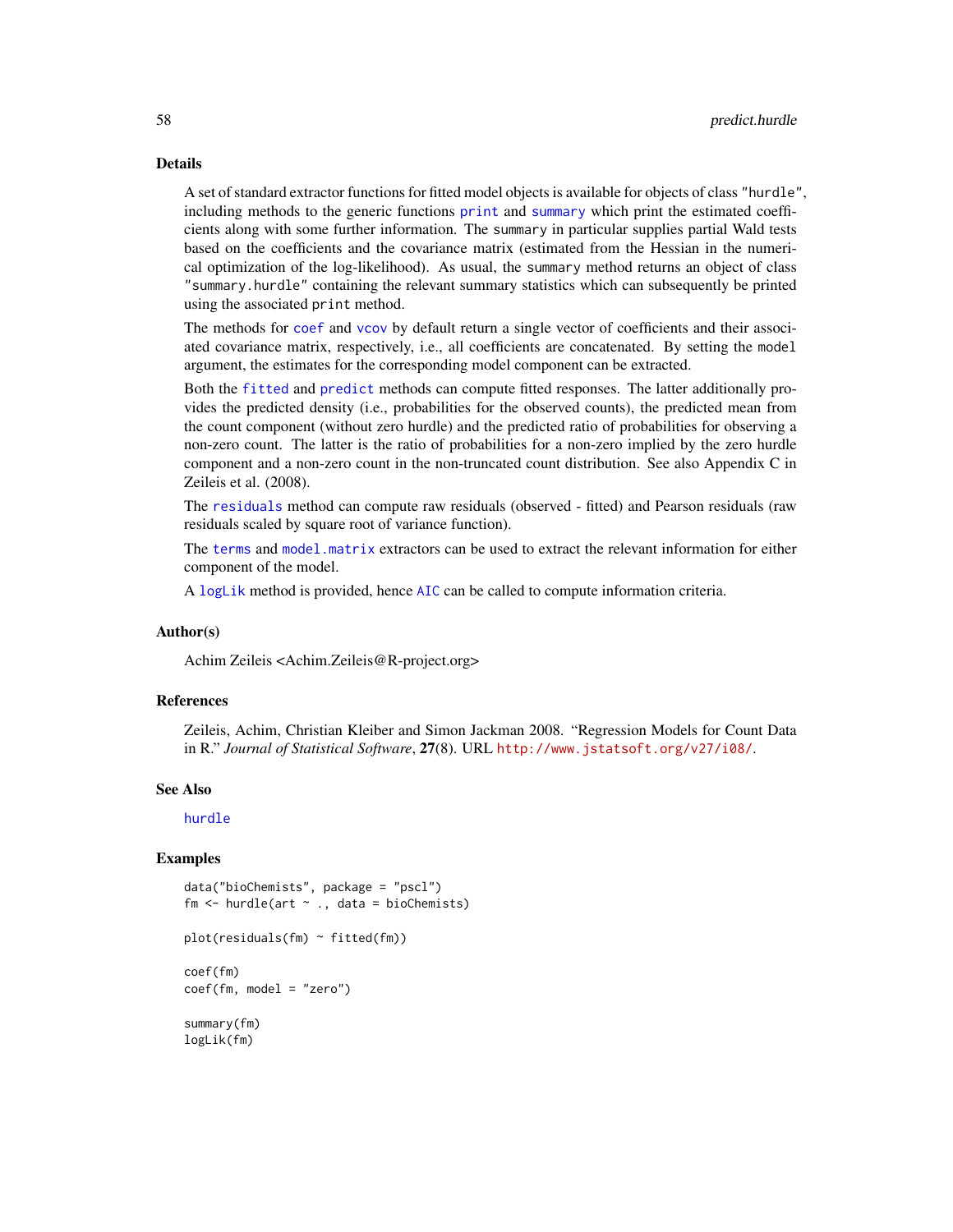<span id="page-58-0"></span>

# Description

Compute predicted probabilities from an [ideal](#page-32-0) object. This predict method uses the posterior mean values of  $x$  and  $\beta$  to make predictions.

### Usage

```
## S3 method for class 'ideal'
predict(object,
                        cutoff=.5,
                        burnin=NULL,
                         ...)
## S3 method for class 'predict.ideal'
```
## print(x,digits=2,...)

# Arguments

| object       | an object of class ideal (produced by ideal) with item parameters (beta) stored;<br>i.e., store.item=TRUE was set when the ideal object was fitted     |
|--------------|--------------------------------------------------------------------------------------------------------------------------------------------------------|
| cutoff       | numeric, a value between 0 and 1, the threshold to be used for classifying pre-<br>dicted probabilities of a Yea votes as predicted Yea and Nay votes. |
| burnin       | of the recorded MCMC samples, how many to discard as burnin? Default is<br>NULL, in which case the value of burnin in the ideal object is used.        |
| $\mathsf{x}$ | object of class predict. ideal                                                                                                                         |
| digits       | number of digits in printed object                                                                                                                     |
| $\cdots$     | further arguments passed to or from other methods.                                                                                                     |

## Details

Predicted probabilities are computed using the mean of the posterior density of of  $x$  (ideal points, or latent ability) and  $\beta$  (bill or item parameters). The percentage correctly predicted are determined by counting the percentages of votes with predicted probabilities of a Yea vote greater than or equal to the cutoff as the threshold.

## Value

An object of class predict.ideal, containing:

| pred.probs | the calculated predicted probability for each legislator for each vote.          |
|------------|----------------------------------------------------------------------------------|
| prediction | the calculated prediction $(0 \text{ or } 1)$ for each legislator for each vote. |
| correct    | for each legislator for each vote, whether the prediction was correct.           |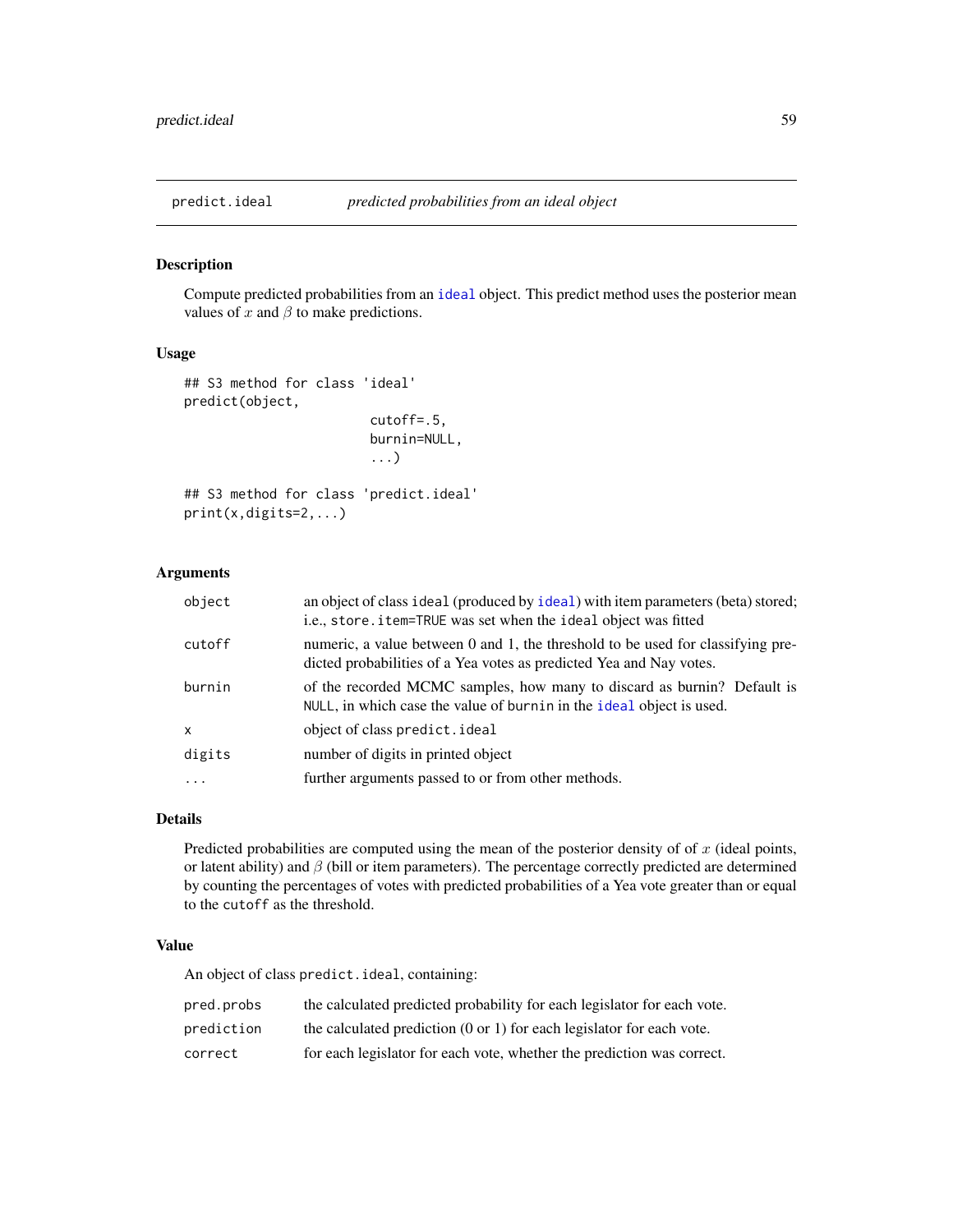| legis.percent   | for each legislator, the percent of votes correctly predicted.                                                                                                                                                               |
|-----------------|------------------------------------------------------------------------------------------------------------------------------------------------------------------------------------------------------------------------------|
| vote.percent    | for each vote, the percent correctly predicted.                                                                                                                                                                              |
| yea.percent     | the percent of yea votes correctly predicted.                                                                                                                                                                                |
| nay.percent     | the percent of nay votes correctly predicted.                                                                                                                                                                                |
| party.percent   | the average value of the percent correctly predicted by legislator, separated by<br>party, if party information exists in the rollcall object used for ideal. If no<br>party information is available, party.percent = NULL. |
| overall.percent |                                                                                                                                                                                                                              |
|                 | the total percent of votes correctly predicted.                                                                                                                                                                              |
| ideal           | the name of the ideal object, which can be later evaluated                                                                                                                                                                   |
| desc            | string, the descriptive text from the rollcall object passed to ideal                                                                                                                                                        |

### Note

When specifying a value of burnin different from that used in fitting the [ideal](#page-32-0) object, note a distinction between the iteration numbers of the stored iterations, and the number of stored iterations. That is, the n-th iteration stored in an [ideal](#page-32-0) object will not be iteration n if the user specified thin>1 in the call to [ideal](#page-32-0). Here, iterations are tagged with their iteration number. Thus, if the user called [ideal](#page-32-0) with thin=10 and burnin=100 then the stored iterations are numbered 100, 110, 120, .... Any future subsetting via a burnin refers to this iteration number.

### See Also

[ideal](#page-32-0), [summary.ideal](#page-81-0), [plot.predict.ideal](#page-48-0)

### Examples

```
data(s109)
## Not run:
id1 \leftarrow ideal(s109,normalize=TRUE,
            store.item=TRUE) ## too long for examples
## End(Not run)
id1 <- ideal(s109,
            d=1,
            normalize=TRUE,
            store.item=TRUE, ## need this to be TRUE for predict
            maxiter=500,
            burnin=100,
            thin=10)
phat <- predict(id1)
phat ## print method
```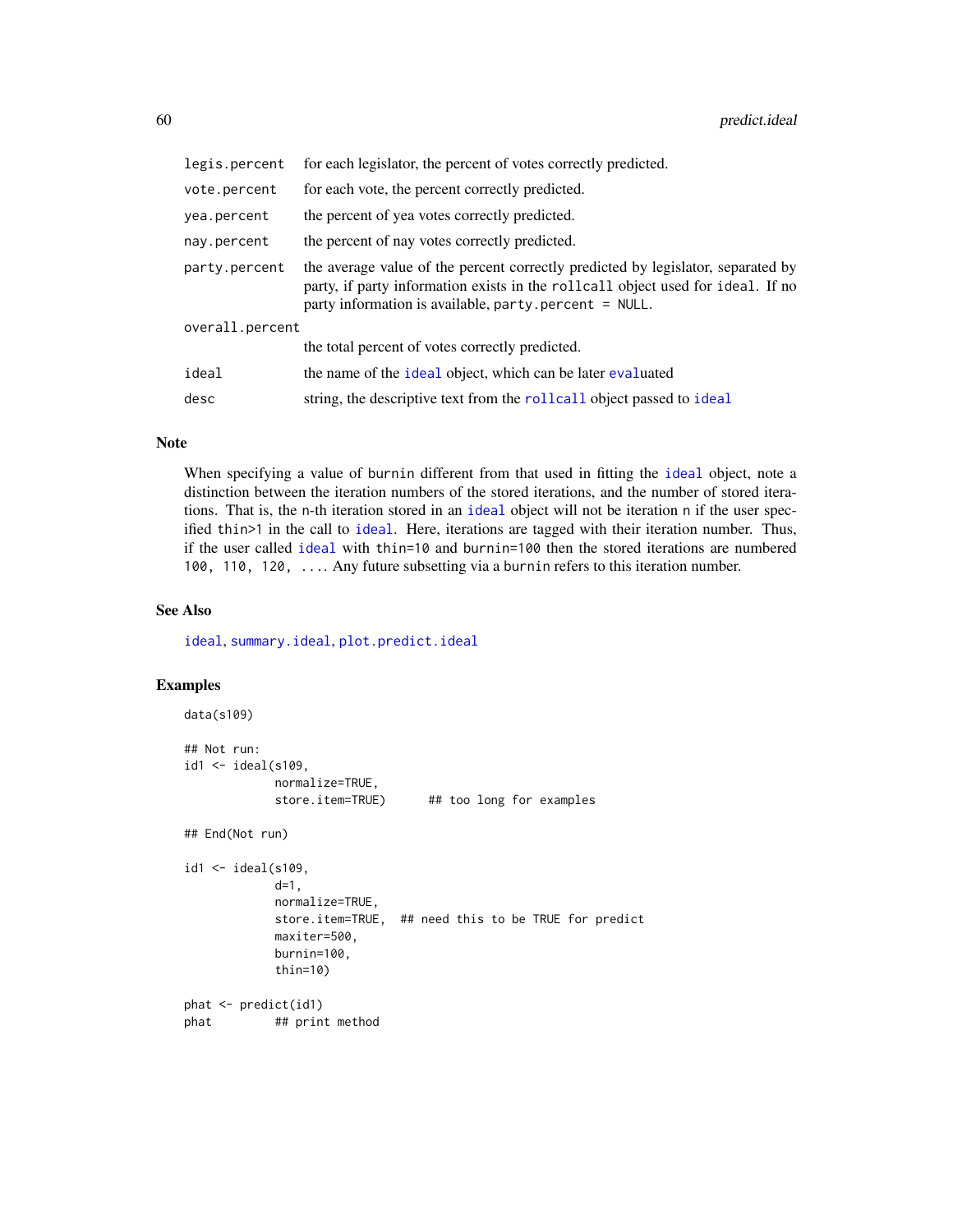## <span id="page-60-0"></span>Description

Methods for extracting information from fitted zero-inflated regression model objects of class "zeroinfl".

## Usage

```
## S3 method for class 'zeroinfl'
predict(object, newdata,
  type = c("response", "prob", "count", "zero"), na.action = na.pass,
  at = NULL, ...)## S3 method for class 'zeroinfl'
residuals(object, type = c("pearson", "response"), ...)
## S3 method for class 'zeroinfl'
coef(object, model = c("full", "count", "zero"), ...)## S3 method for class 'zeroinfl'
vcov(object, model = c("full", "count", "zero"), ...)
## S3 method for class 'zeroinfl'
terms(x, model = c("count", "zero"), ...)## S3 method for class 'zeroinfl'
model.matrix(object, model = c("count", "zero"), ...)
```
# Arguments

| object, x | an object of class "zeroinf1" as returned by zeroinf1.                                                                                                                           |
|-----------|----------------------------------------------------------------------------------------------------------------------------------------------------------------------------------|
| newdata   | optionally, a data frame in which to look for variables with which to predict. If<br>omitted, the original observations are used.                                                |
| type      | character specifying the type of predictions or residuals, respectively. For details<br>see below.                                                                               |
| na.action | function determining what should be done with missing values in newdata. The<br>default is to predict NA.                                                                        |
| at        | optionally, if type = "prob", a numeric vector at which the probabilities are<br>evaluated. By default $\theta$ : max(y) is used where y is the original observed re-<br>sponse. |
| model     | character specifying for which component of the model the terms or model ma-<br>trix should be extracted.                                                                        |
| $\cdots$  | currently not used.                                                                                                                                                              |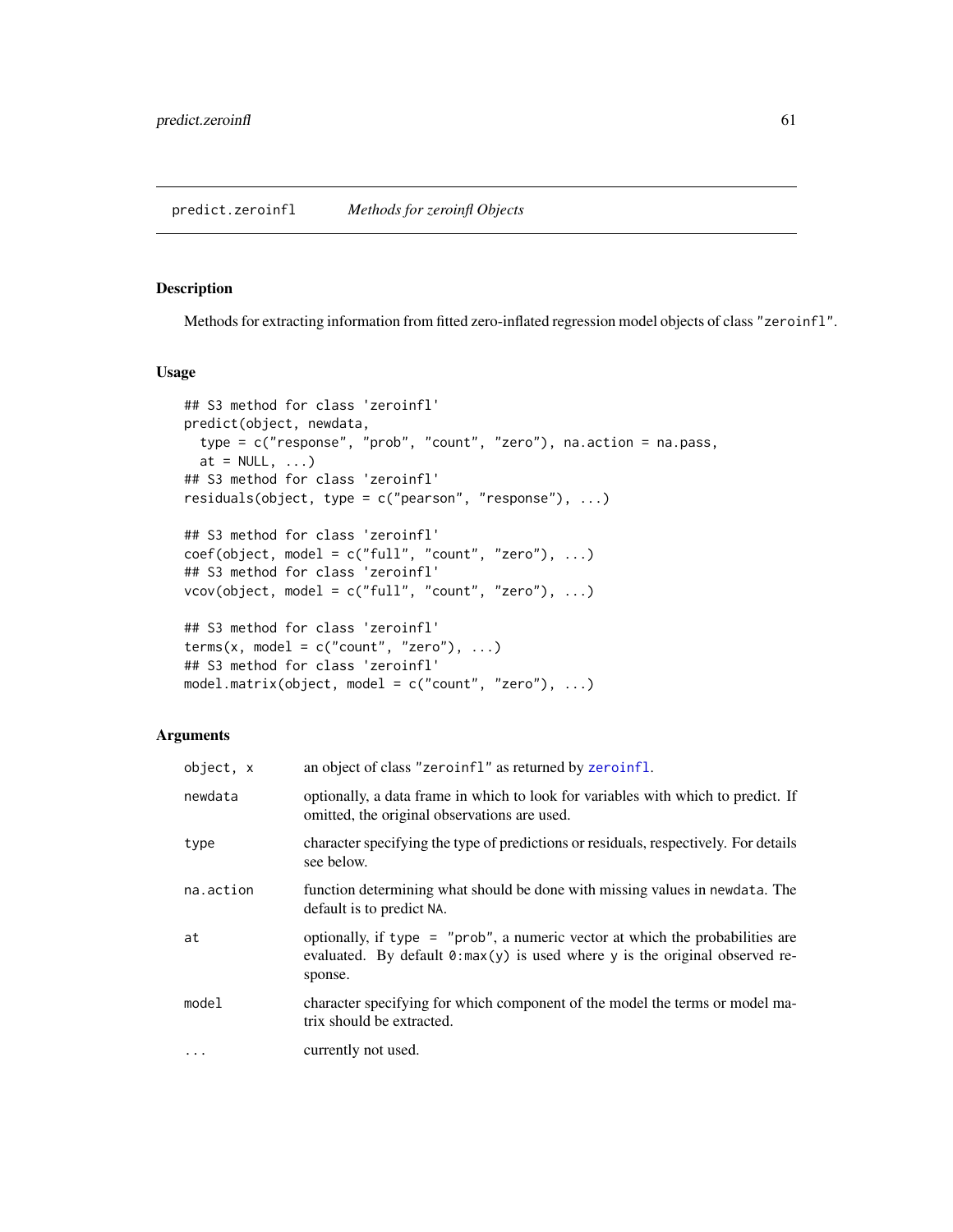# Details

A set of standard extractor functions for fitted model objects is available for objects of class "zeroinfl", including methods to the generic functions [print](#page-0-0) and [summary](#page-0-0) which print the estimated coefficients along with some further information. The summary in particular supplies partial Wald tests based on the coefficients and the covariance matrix (estimated from the Hessian in the numerical optimization of the log-likelihood). As usual, the summary method returns an object of class "summary.zeroinfl" containing the relevant summary statistics which can subsequently be printed using the associated print method.

The methods for [coef](#page-0-0) and [vcov](#page-0-0) by default return a single vector of coefficients and their associated covariance matrix, respectively, i.e., all coefficients are concatenated. By setting the model argument, the estimates for the corresponding model components can be extracted.

Both the [fitted](#page-0-0) and [predict](#page-0-0) methods can compute fitted responses. The latter additionally provides the predicted density (i.e., probabilities for the observed counts), the predicted mean from the count component (without zero inflation) and the predicted probability for the zero component. The [residuals](#page-0-0) method can compute raw residuals (observed - fitted) and Pearson residuals (raw residuals scaled by square root of variance function).

The [terms](#page-0-0) and [model.matrix](#page-0-0) extractors can be used to extract the relevant information for either component of the model.

A [logLik](#page-0-0) method is provided, hence [AIC](#page-0-0) can be called to compute information criteria.

## Author(s)

Achim Zeileis <Achim.Zeileis@R-project.org>

# See Also

[zeroinfl](#page-93-0)

### Examples

```
data("bioChemists", package = "pscl")
fm\_zip \leftarrow zeroinfl(art \sim ., data = bioChemists)plot(residuals(fm_zip) ~ fitted(fm_zip))
coef(fm_zip)
coef(fm_zip, model = "count")
```

```
summary(fm_zip)
logLik(fm_zip)
```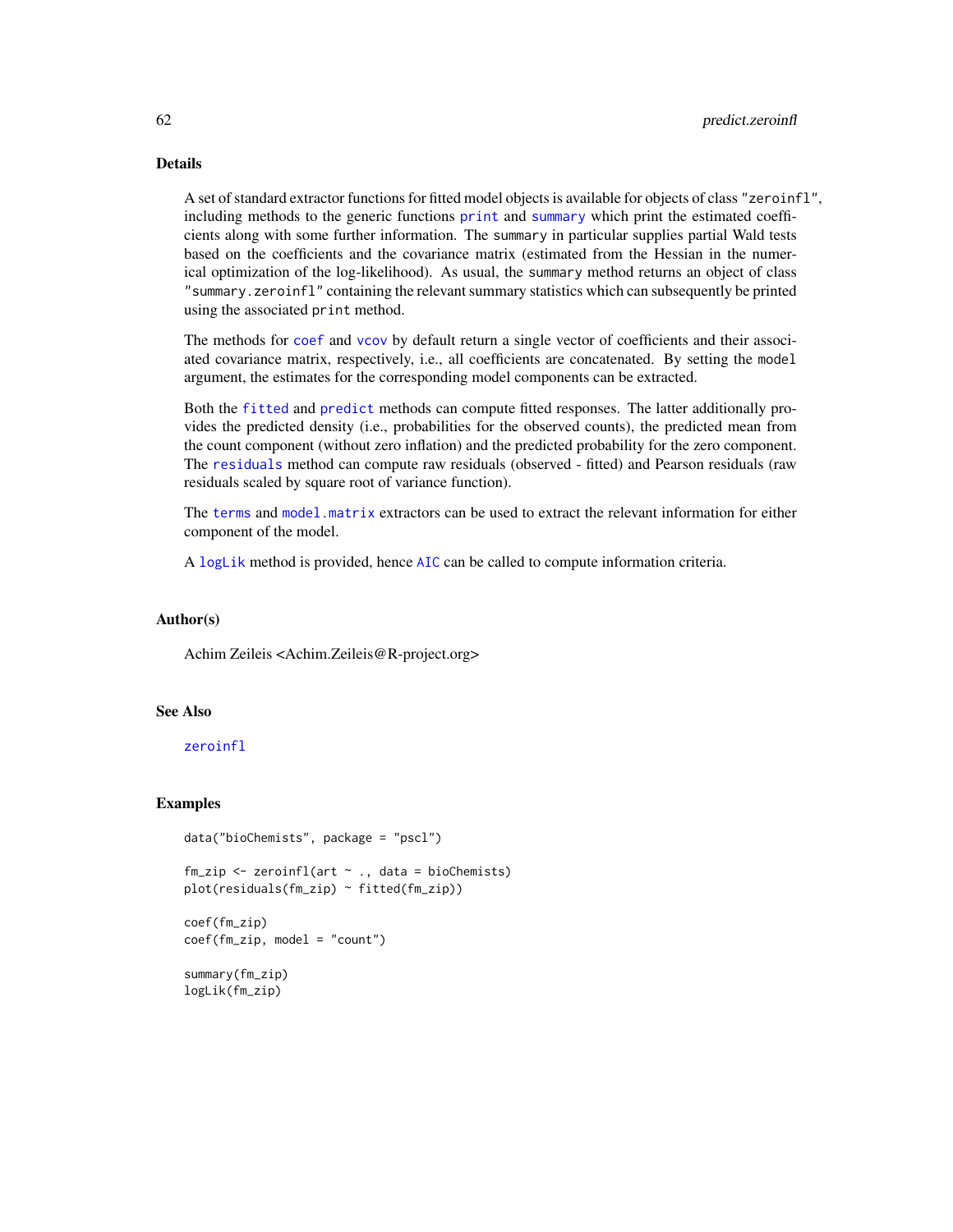<span id="page-62-0"></span>

## Description

Compute predicted probabilities from fitted models, optionally at new covariate values.

## Usage

predprob(obj, ...)

## Arguments

| obi                  | fitted model object |
|----------------------|---------------------|
| $\ddot{\phantom{0}}$ | other arguments     |

## Details

See documentation for specific methods.

## Value

A matrix of predicted probabilities, each row a vector of predicted probabilities over the range of responses seen in the data (i.e., min(y):max(y)), conditional on the values of covariates.

# Author(s)

Simon Jackman <jackman@stanford.edu>

## See Also

[predprob.glm](#page-63-0), [predprob.zeroinfl](#page-60-0)

## Examples

```
data("bioChemists")
zip <- zeroinfl(art ~ . | ., data = bioChemists, EM = TRUE)
phat <- predprob(zip)
newdata <- expand.grid(list(fem="Men",mar="Married",
                            kid5=1,phd=3.103,
                            ment=0:77))
phat <- predprob(zip, newdata = newdata)
```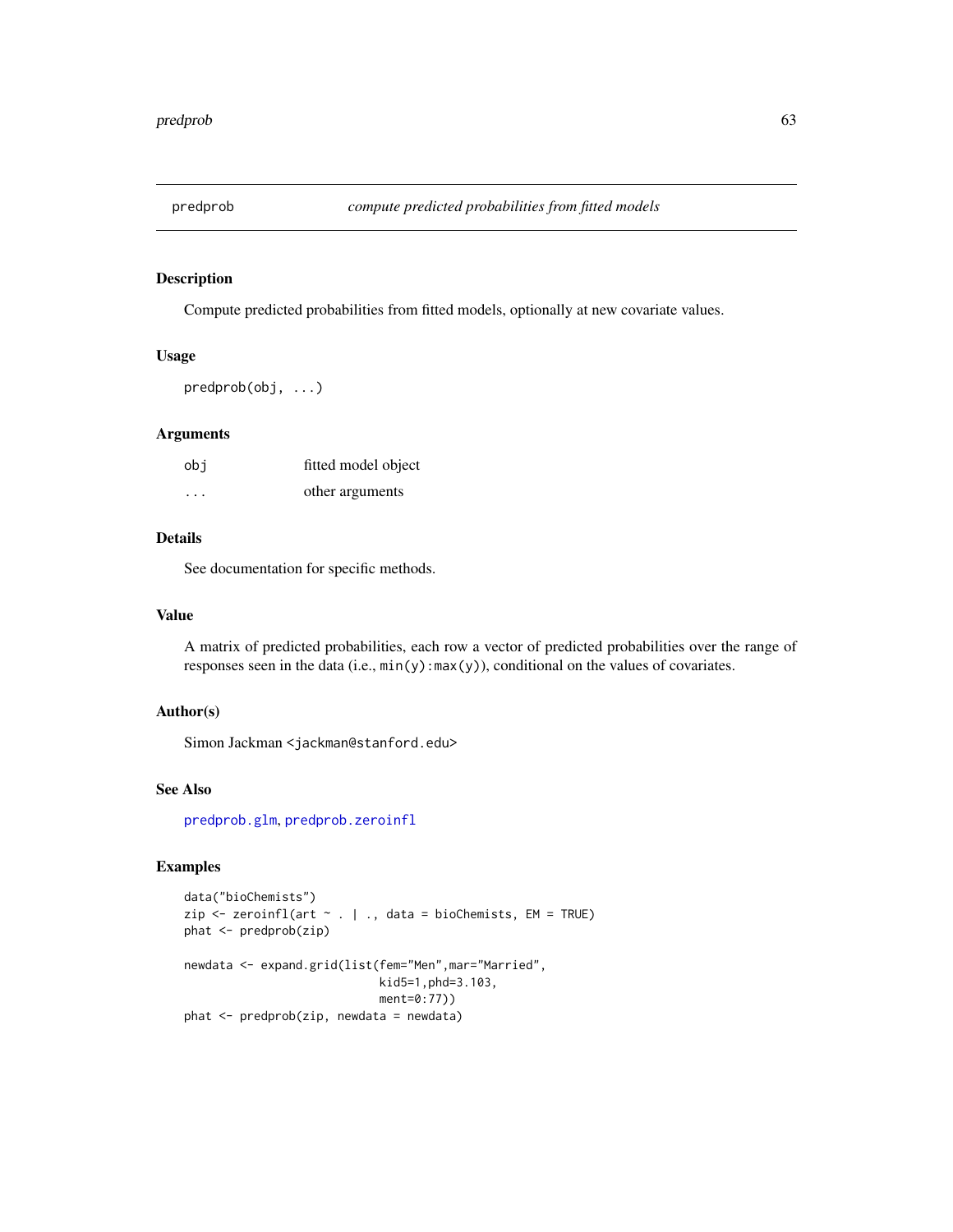<span id="page-63-0"></span>

## Description

Obtains predicted probabilities from a fitted generalized linear model object.

### Usage

```
## S3 method for class 'glm'
predprob(obj, newdata = NULL, at = NULL, ...)
```
## Arguments

| obj     | a fitted object of class inheriting from "glm"                                                                                                  |
|---------|-------------------------------------------------------------------------------------------------------------------------------------------------|
| newdata | optionally, a data frame in which to look for variables with which to predict. If<br>omitted, the fitted linear predictors are used.            |
| at      | an optional numeric vector at which the probabilities are evaluated. By default<br>$\theta$ : max(y) where y is the original observed response. |
| .       | arguments passed to or from other methods                                                                                                       |

### Details

This method is only defined for glm objects with family[=binomial](#page-0-0) or family[=poisson](#page-0-0), or negative binomial count models fit with the  $g \ln n$  function in library (MASS).

#### Value

A matrix of predicted probabilities. Each row in the matrix is a vector of probabilities, assigning predicted probabilities over the range of responses actually observed in the data. For instance, for models with family=binomial, the matrix has two columns for the "zero" (or failure) and "one" (success) outcomes, respectively, and trivially, each row in the matrix sums to 1.0. For counts fit with family=poisson or via glm.nb, the matrix has length(0:max(y)) columns. Each observation used in fitting the model generates a row to the returned matrix; alternatively, if newdata is supplied, the returned matrix will have as many rows as in newdata.

## Author(s)

Simon Jackman <jackman@stanford.edu>

## See Also

[predict.glm](#page-0-0)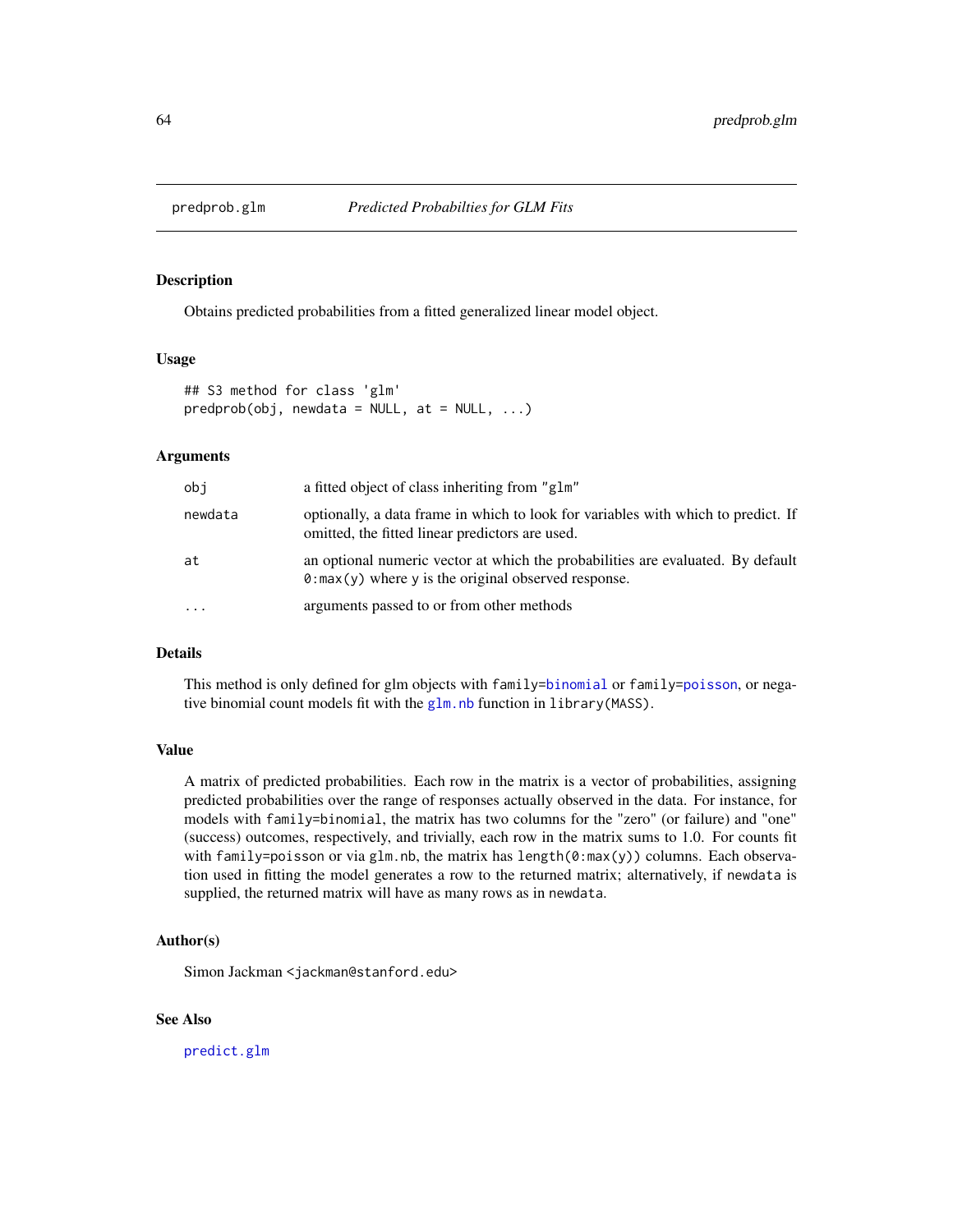# predprob.ideal 65

### Examples

```
data(bioChemists)
glm1 \leq glm(art \sim .,
           data=bioChemists,
           family=poisson,
           trace=TRUE) ## poisson GLM
phat <- predprob(glm1)
apply(phat, 1, sum) ## almost all 1.0
```
predprob.ideal *predicted probabilities from fitting ideal to rollcall data*

### Description

Computes predicted probabilities of a "Yea" vote conditional on the posterior means of the legislators' ideal points and vote-specific parameters.

### Usage

## S3 method for class 'ideal' predprob(obj, ...)

### Arguments

| obi      | An object of class ideal                  |
|----------|-------------------------------------------|
| $\cdots$ | Arguments to be passed to other functions |

## Details

This is a wrapper function to [predict.ideal](#page-58-0), extracting just the predicted probabilities component of the object returned by that function. Predicted probabilities can and are generated for each voting decision, irrespective of whether the legislator actually voted on any particular roll call.

## Value

A [matrix](#page-0-0) of dimension n (number of legislators) by m (number of roll call votes).

## Author(s)

Simon Jackman <jackman@stanford.edu>

## See Also

[ideal](#page-32-0), [predprob](#page-62-0), [predict.ideal](#page-58-0)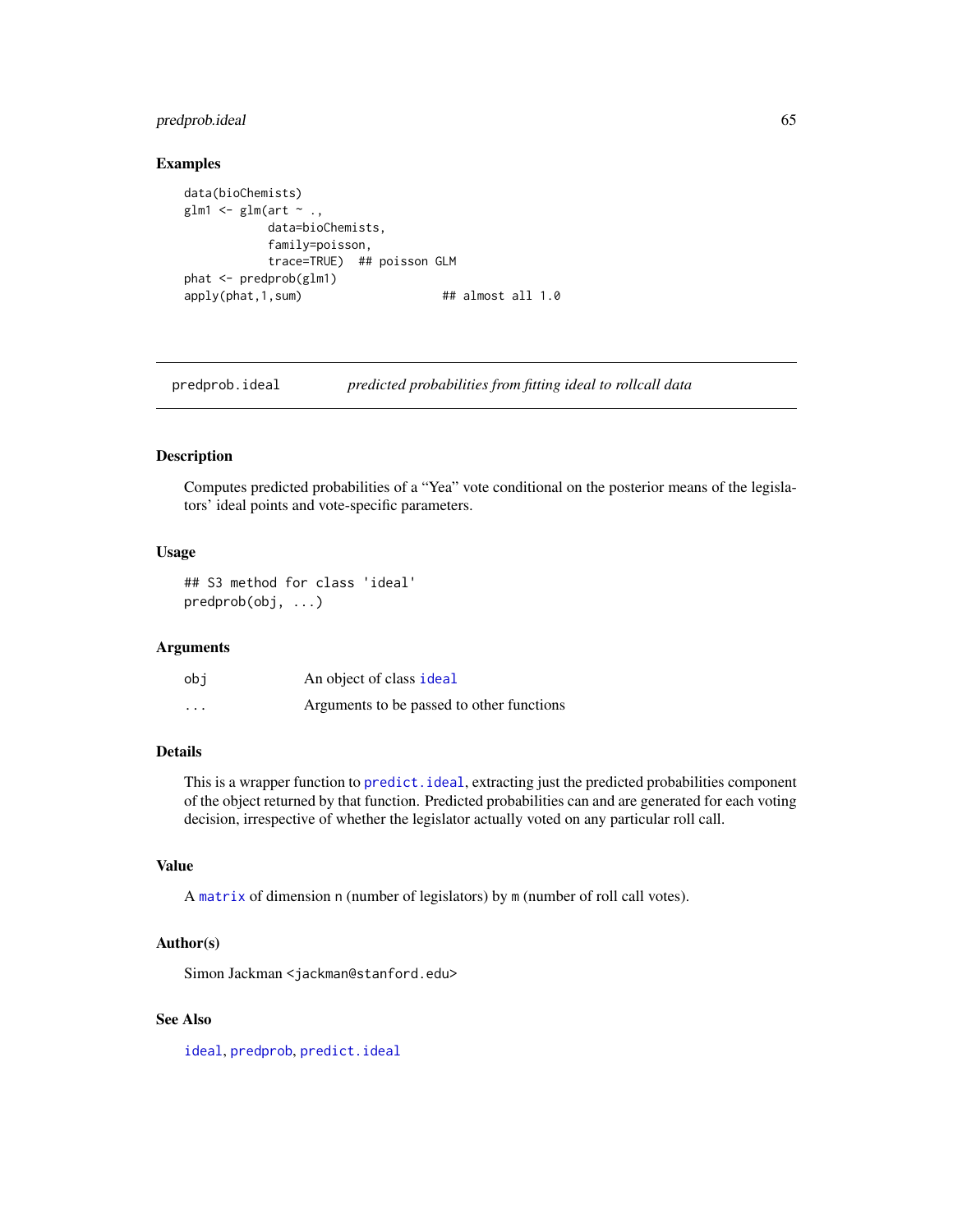### Examples

```
data(s109)
id1 \le ideal(s109,
             d=1,
             normalize=TRUE,
             store.item=TRUE,
             maxiter=500,
             burnin=100,
             thin=10)
phat <- predprob(id1)
dim(phat)
```
presidentialElections *elections for U.S. President, 1932-2012, by state*

# Description

Democratic share of the presidential vote, 1932-2012, in each state and the District of Columbia.

## Usage

data(presidentialElections)

#### Format

- statecharacter, name of state
- demVotenumeric, percent of the vote for president won by the Democratic candidate
- yearnumeric, integer
- southlogical, TRUE if state is one of the 11 states of the former Confederacy

## Note

1,047 observations, unbalanced panel data in long format. Hawaii and Alaska contribute data from 1960 onwards the District of Columbia contributes data from 1964 onward; Alabama has missing data for 1948 and 1964.

### Source

David Leip's Atlas of U.S. Presidential Elections <http://uselectionsatlas.org>

### Examples

```
data(presidentialElections)
xyplot(demVote ~ year | state,
      panel=panel.lines,
      ylab="Democratic Vote for President (percent)",
      xlab="Year",
      data=presidentialElections,
```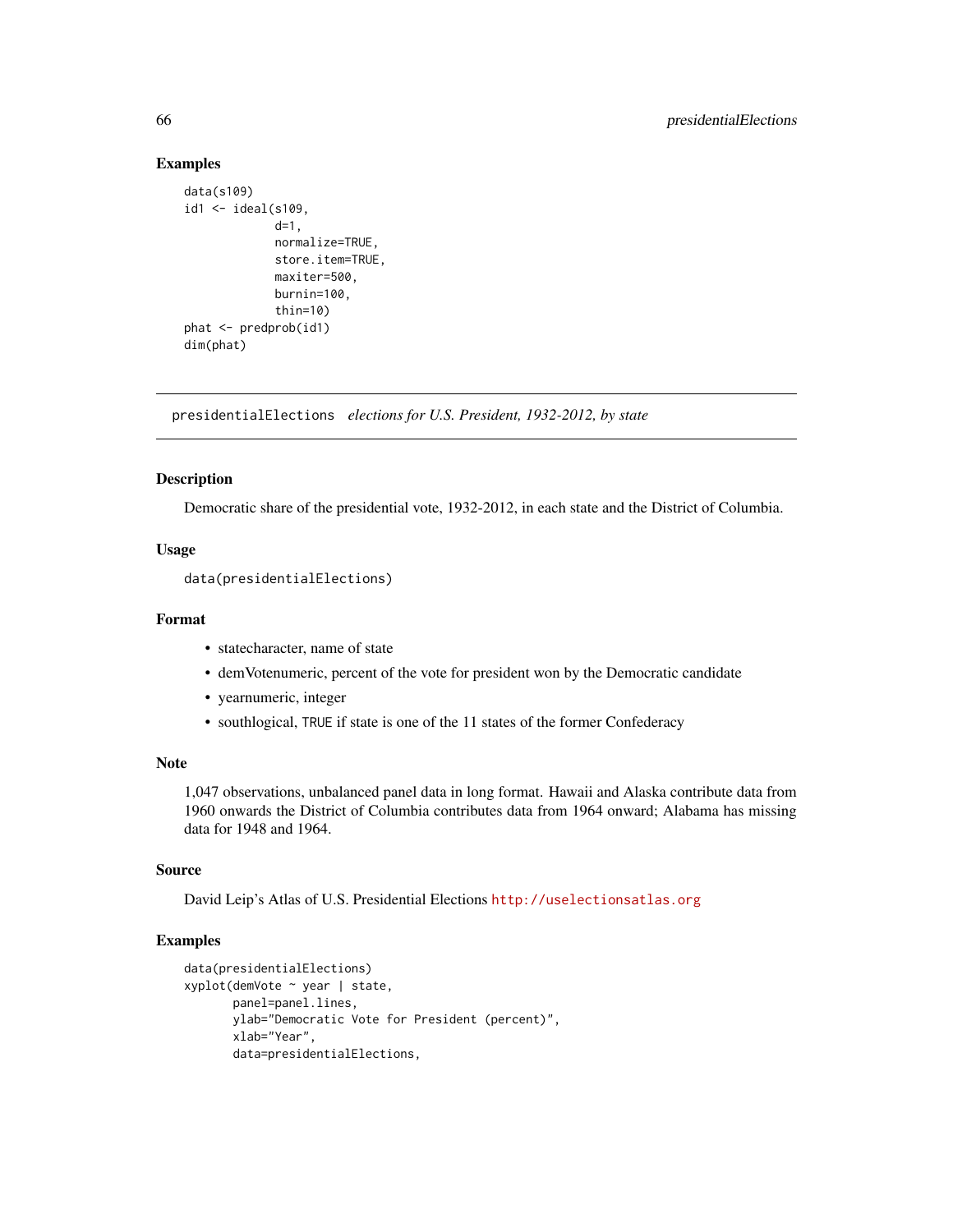#### prussian 67

```
scales=list(y=list(cex=.6),x=list(cex=.35)),
       strip=strip.custom(par.strip.text=list(cex=.6)))
## Obama vs Kerry, except DC
y08 <- presidentialElections$year==2008
y04 <- presidentialElections$year==2004
tmpData <- merge(y=presidentialElections[y08,],
         x=presidentialElections[y04,],
                 by="state")
tmpData <- tmpData[tmpData$state!="DC",]
xlim <- range(tmpData$demVote.x,tmpData$demVote.y)
col <- rep("black",dim(tmpData)[1])
col[tmpData$south.x] <- "red"
plot(demVote.y ~ demVote.x,
     xlab="Kerry Vote Share, 2004 (percent)",
    ylab="Obama Vote Share, 2008 (percent)",
    xlim=xlim,
    ylim=xlim,
     type="n",
    las=1,
     data=tmpData)
abline(0,1,lwd=2,col=gray(.65))
ols <- lm(demVote.y ~ demVote.x,
          data=tmpData)
abline(ols,lwd=2)
text(tmpData$demVote.x,
     tmpData$demVote.y,
     tmpData$state,
     col=col,
     cex=.65)
legend(x="topleft",
      bty="n",
       lwd=c(2,2),
       col=c(gray(.65),"black"),
       legend=c("No Change from 2004","Regression"))
legend(x="bottomright",
       bty="n",
       text.col=c("red","black"),
       legend=c("South","Non-South"))
```
prussian *Prussian army horse kick data*

# Description

Deaths by year, by corp, from horse kicks.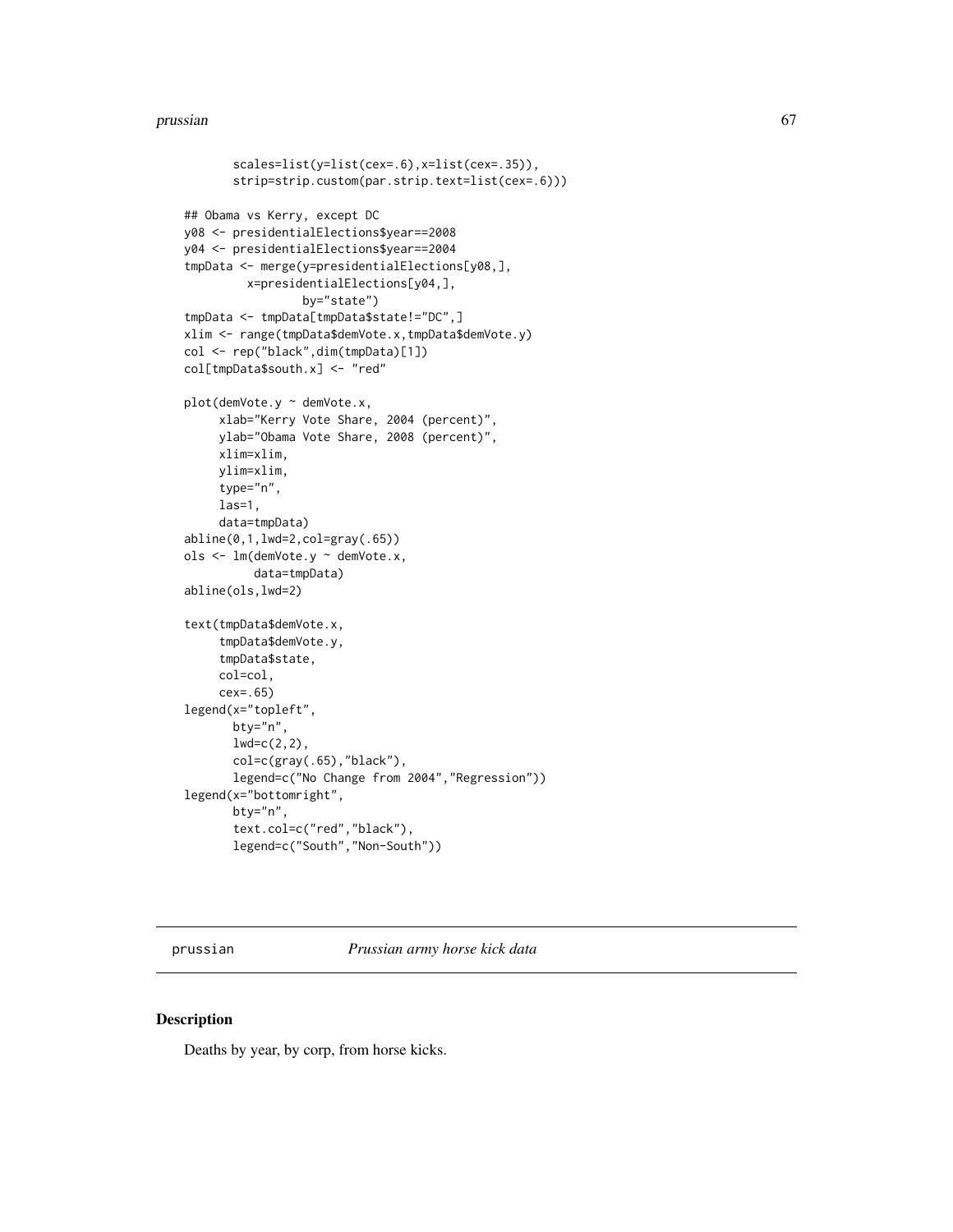## Usage

data(prussian)

## Format

A data frame with 280 observations on the following 3 variables.

y a numeric vector, count of deaths

year a numeric vector, 18XX, year of observation

corp a [factor](#page-0-0), corp of Prussian Army generating observation

# Source

von Bortkiewicz, L. 1898. *Das Gesetz der Kleinen Zahlen.* Leipzig: Teubner.

# Examples

```
data(prussian)
corpP <- glm(y ~ corp, family=poisson,data=prussian)
summary(corpP)
```
<span id="page-67-0"></span>

readKH *read roll call data in Poole-Rosenthal KH format*

## Description

Creates a rollcall object from the flat file format for roll call data used by Keith Poole and Howard Rosenthal.

#### Usage

```
readKH(file,
       dtl=NULL,
       yea=c(1,2,3),
       nay=c(4,5,6),
       missing=c(7,8,9),
       notInLegis=0,
       desc=NULL,
       debug=FALSE)
```
## Arguments

| file | string, name of a file or URL holding KH data                                                                           |
|------|-------------------------------------------------------------------------------------------------------------------------|
| dtl  | string, name of a file or URL holding KH dt1 file (information about votes);<br>default is NULL, indicating no dt1 file |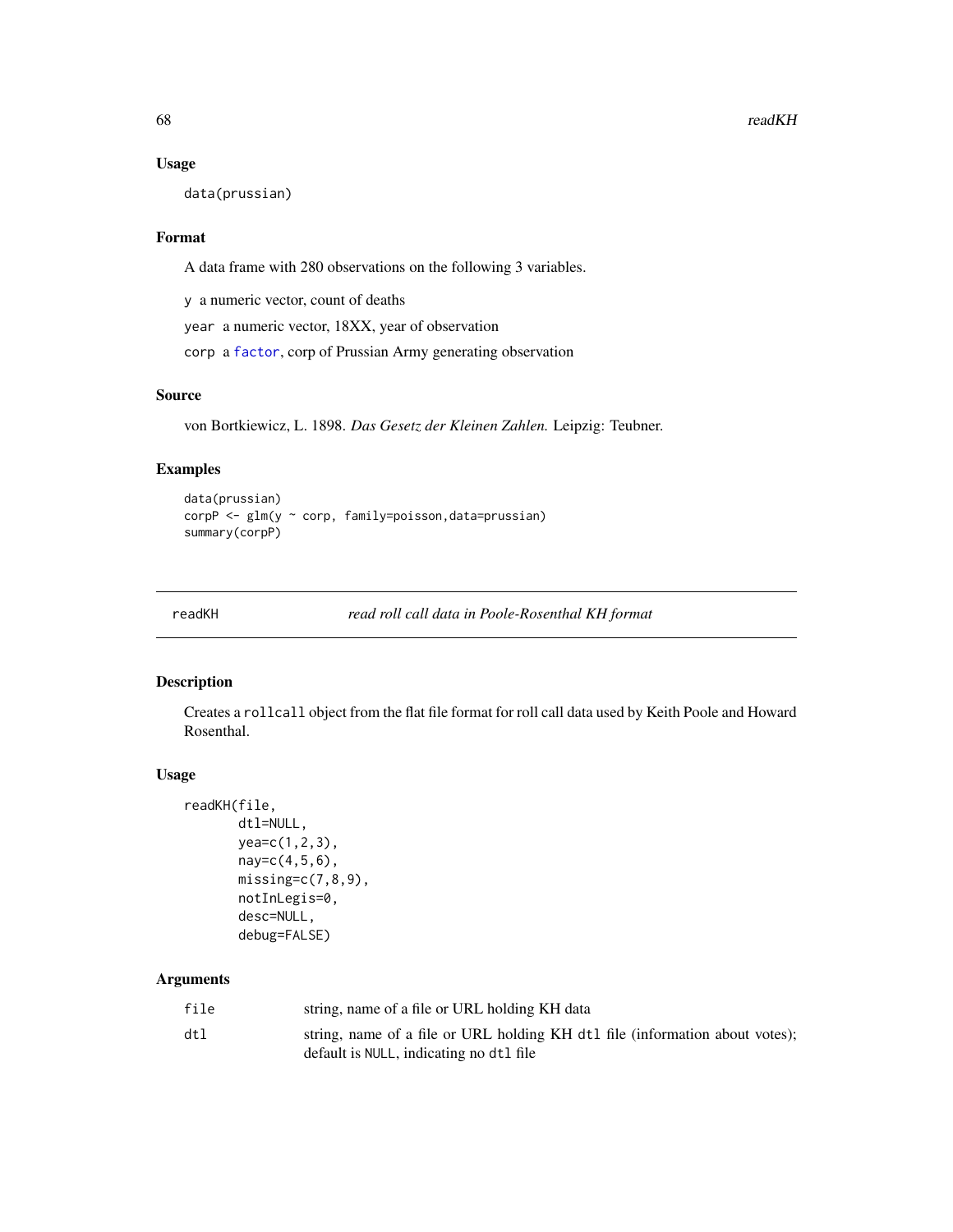#### readKH 69

| yea        | numeric, possibly a vector, code(s) for a Yea vote in the rollcall context (or a<br>correct answer in the educational testing context). Default is $c(1, 2, 3)$ , which<br>corresponds to Yea, Paired Yea, and Announced Yea in Poole/Rosenthal data<br>files.    |
|------------|-------------------------------------------------------------------------------------------------------------------------------------------------------------------------------------------------------------------------------------------------------------------|
| nay        | numeric, possibly a vector, code(s) for a Nay vote in the rollcall context (or an<br>incorrect answer in the educational testing context). Default is $c(4, 5, 6)$ , which<br>corresponds to Announced Nay, Paired Nay, and Nay in Poole/Rosenthal data<br>files. |
| missing    | numeric and/or NA, possible a vector, $code(s)$ for missing data. Default is $c(0, 7, 8, 9, NA)$ ;<br>the first four codes correspond to Not Yet a Member, Present (some Congresses),<br>Present (some Congresses), and Not Voting.                               |
| notInLegis | numeric or NA, possibly a vector, code(s) for the legislator not being in the legis-<br>lature when a particular roll call was recorded (e.g., deceased, retired, yet to be<br>elected). Default is 0 for Poole/Rosenthal data files.                             |
| desc       | string, describing the data, e.g., 82nd U.S. House<br>of Representatives;<br>default is NULL                                                                                                                                                                      |
| debug      | logical, print debugging information for net connection                                                                                                                                                                                                           |

### Details

Keith Poole and Howard Rosenthal have gathered an impressive collection of roll call data, spanning every roll call cast in the United States Congress. This effort continues now as a real-time exercise, via a collaboration with Jeff Lewis (109th Congress onwards). Nolan McCarty collaborated on the compilation of roll call data for the 102nd through 108th Congress.

This function relies on some hard-coded features of Poole-Rosenthal flat files, and assumes that the file being supplied has the following structure (variable, start-end columns):

ICPSR legislator unique ID 4-8

ICPSR state ID 9-10

Congressional District 11-12

state name 13-20

party code 21-23

legislator name 26-36

roll-call voting record 37 to end-of-record

This function reads data files in that format, and creates a [rollcall](#page-72-0), for which there are useful methods such as [summary.rollcall](#page-83-0). The legis.data component of the [rollcall](#page-72-0) object is a data. frame which contains:

state a 2-character string abbreviation of each legislator' state

- icpsrState a 2-digit numeric code for each legislator's state, as used by the Inter-university Consortium for Political and Social Research (ICPSR)
- cd numeric, the number of each legislator's congressional district within each state; this is always 0 for members of the Senate
- icpsrLegis a unique numeric identifer for each legislator assigned by the ICPSR, as corrected by Poole and Rosenthal, see <http://voteview.com/icpsr.htm>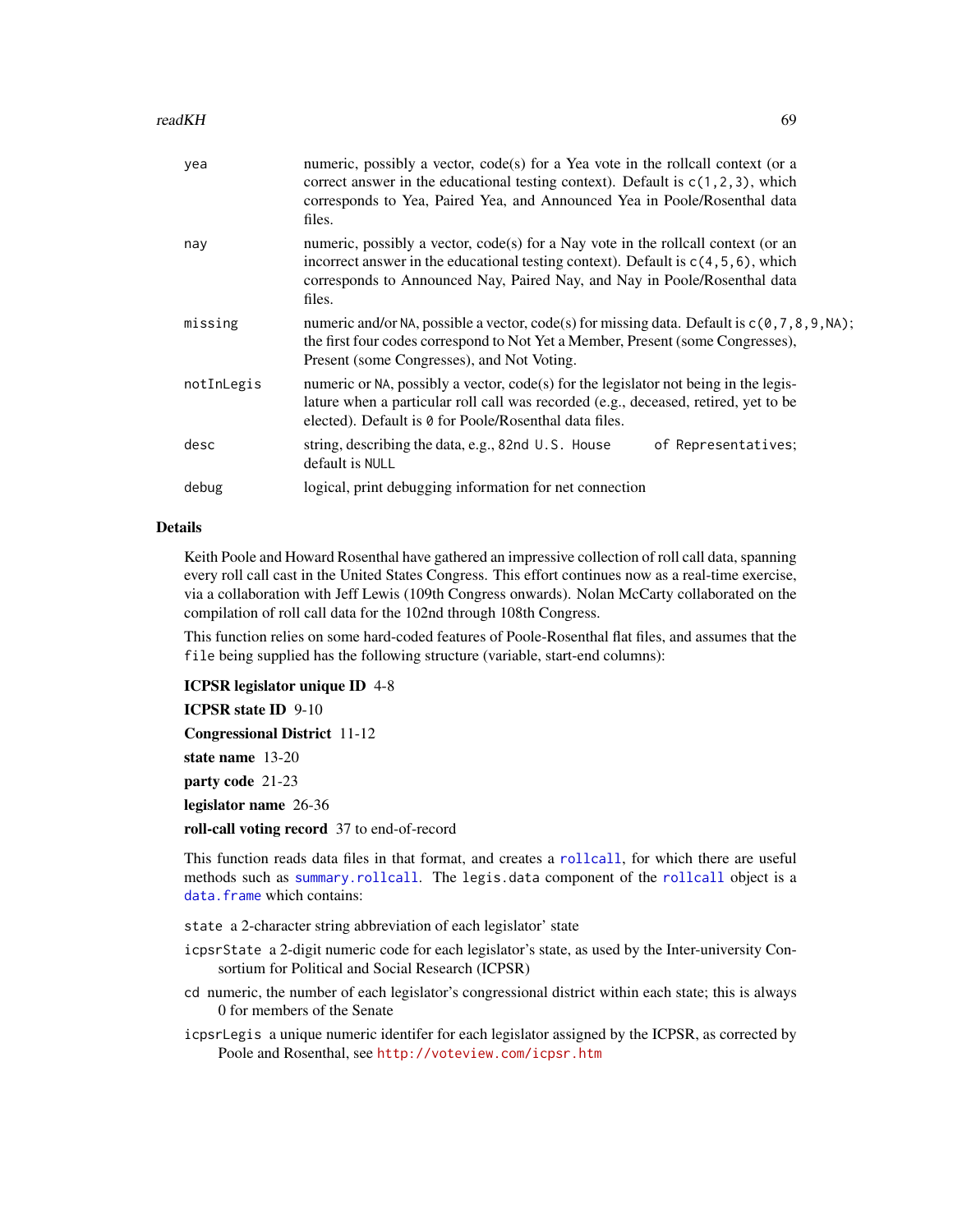partyName character string, the name of each legislator's political party

party numeric, code for each legislator's political party; see <http://voteview.com/PARTY3.HTM>

The [rownames](#page-0-0) attribute of this data frame is a concatenation of the legislators' names, party abbreviations (for Democrats and Republicans) and state, and (where appropriate), a district number; e.g., Bonner (R AL-1). This tag is also provided in the legis.name component of the returned rollcall object.

Poole and Rosenthal also make dtl files available for Congresses 1 through 106. These files contain information about the votes themselves, in a multiple-line per vote ascii format, and reside in the dtl director of Poole's web site, e.g., <ftp://pooleandrosenthal.com/dtl/102s.dtl> is the dtl file for the 102nd Senate. The default is to presume that no such file exists. When a dtl file is available, and is read, the votes.data attribute of the resulting [rollcall](#page-72-0) object is a [data.frame](#page-0-0) with one record per vote, with the following variables:

date vector of class [Date](#page-0-0), date of the rollcall, if available; otherwise NULL

description vector of mode character, descriptive text

The dtl files are presumed to have the date of the rollcall in the first line of text for each roll call, and lines 3 onwards contain descriptive text.

Finally, note also that the Poole/Rosenthal data sets often include the U.S. President as a pseudolegislator, adding the announced positions of a president or the administration to the roll call matrix. This adds an extra "legislator" to the data set and can sometimes produce suprising results (e.g., a U.S. Senate of 101 senators), and a "legislator" with a surprisingly low party loyalty score (since the President/administration only announces positions on a relatively small fraction of all Congressional roll calls).

### Value

an object of class [rollcall](#page-72-0), with components created using the identifying information in the Poole/Rosenthal files. If the function can not read the file (e.g., the user specified a URL and the machine is not connected to the Internet), the function fails with an error message (set debug=TRUE to help resolve these issues).

### Author(s)

Simon Jackman <jackman@stanford.edu>

### References

Poole, Keith and Howard Rosenthal. 1997. *Congress: A Political-Economic History of Roll Call Voting*. New York: Oxford University Press.

Poole, Keith. <http://voteview.ucsd.edu>

Rosenthal, Howard L. and Keith T. Poole. *United States Congressional Roll Call Voting Records, 1789-1990: Reformatted Data [computer file].* 2nd ICPSR release. Pittsburgh, PA: Howard L. Rosenthal and Keith T. Poole, Carnegie Mellon University, Graduate School of Industrial Administration [producers], 1991. Ann Arbor, MI: Inter-university Consortium for Political and Social Research [distributor], 2000. [http://webapp.icpsr.umich.edu/cocoon/ICPSR-STUDY/09822.](http://webapp.icpsr.umich.edu/cocoon/ICPSR-STUDY/09822.xml) [xml](http://webapp.icpsr.umich.edu/cocoon/ICPSR-STUDY/09822.xml)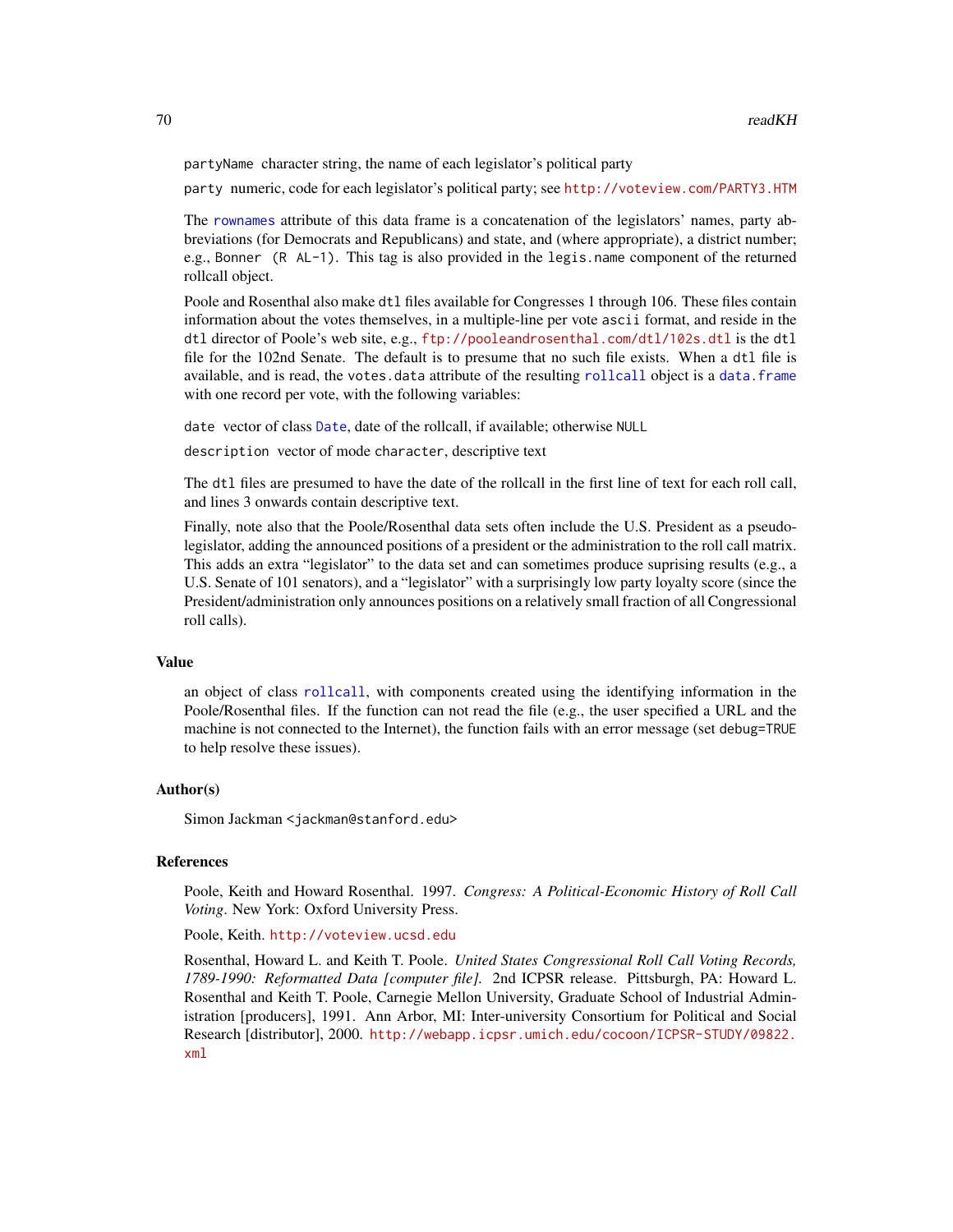## RockTheVote 71

## See Also

[rollcall](#page-72-0)

## Examples

```
## Not run:
h107 <- readKH("ftp://voteview.com/hou107kh.ord",
                desc="107th U.S. House of Representatives")
s107 <- readKH("ftp://voteview.com/sen107kh.ord",
                desc="107th U.S. Senate")
## End(Not run)
```
RockTheVote *Voter turnout experiment, using Rock The Vote ads*

### Description

Voter turnout data spanning 85 cable TV systems, randomly allocated to a voter mobilization experiment targetting 18-19 year olds with "Rock the Vote" television advertisments

## Usage

data(RockTheVote)

#### Format

A data frame with 85 observations on the following 6 variables.

strata numeric, experimental strata

treated numeric, 1 if a treated cable system, 0 otherwise

r numeric, number of 18 and 19 year olds turning out

n numeric, number of 19 and 19 year olds registered

p numeric, proportion of 18 and 19 year olds turning out

treatedIndex numeric, a counter indexing the 42 treated units

#### Details

Green and Vavreck (2008) implemented a cluster-randomized experimental design in assessing the effects of a voter mobilization treatment in the 2004 U.S. Presidential election. The clusters in this design are geographic areas served by a single cable television system. So as to facilitate analysis, the researchers restricted their attention to small cable systems whose reach is limited to a single zip code. Further, since the experiment was fielded during the last week of the presidential election, the researchers restricted their search to cable systems that were not in the 16 hotly-contested "battleground" states (as designated by the *Los Angeles Times*).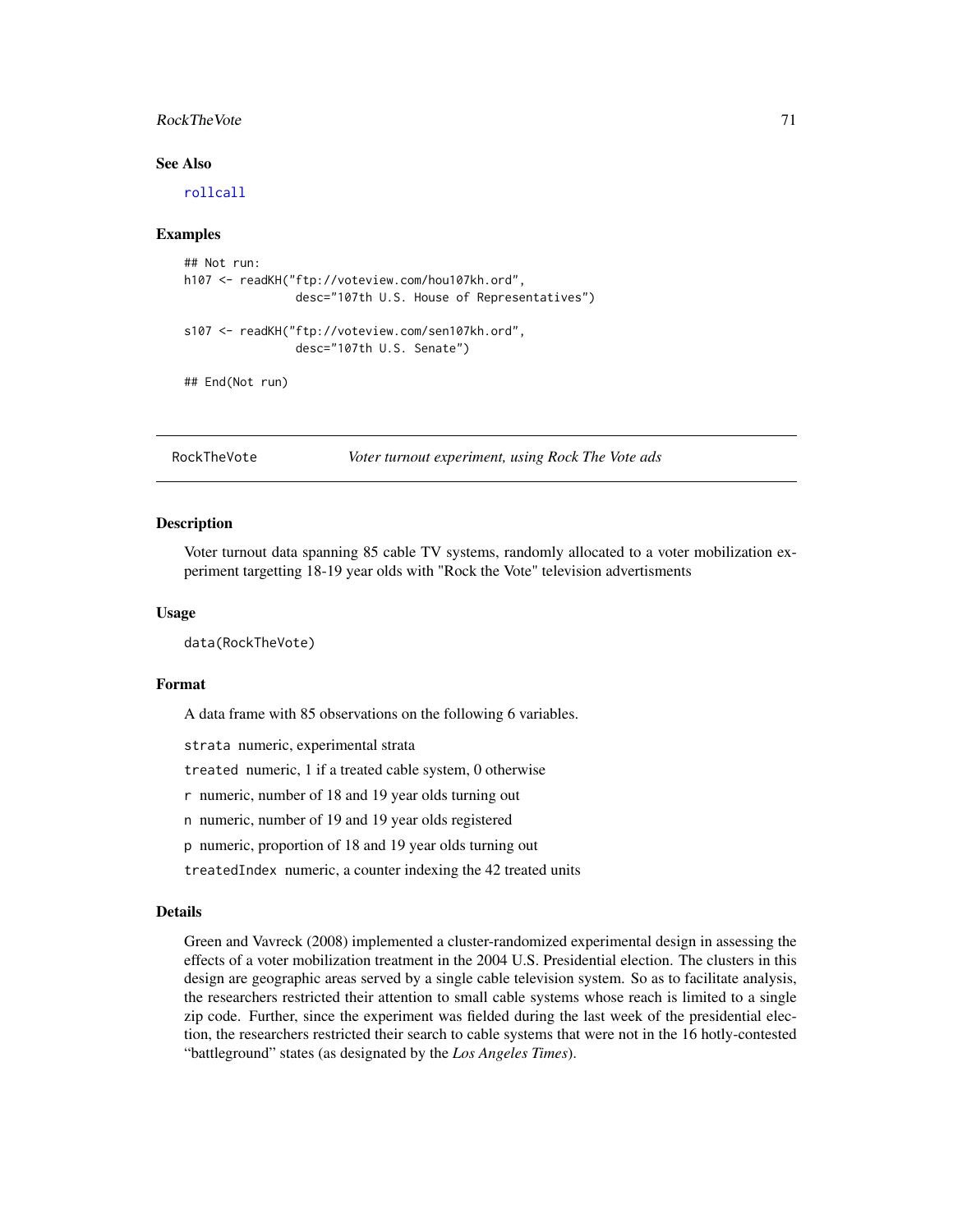Eighty-five cable systems were available for randomization and were assigned to treatment after stratification on previous turnout levels in presidential elections (as determined from analysis of the corresponding states' voter registration files). Each cable system was matched with one or sometimes two other cable systems in the same state, yielding 40 strata. Then within each strata, cable systems were randomly assigned to treatment and control conditions. Strata 3, 8 and 25 have two control cable systems and 1 treated system each, while strata 6 and 20 have two treated cable systems and one control system. The remaining 35 strata have 1 treated cable system and 1 control system. In this way there are  $38 + 4 = 42$  treated systems, spanning 40 experiment strata.

The treatment involved researchers purchasing prime-time advertising spots on four channels in the respective cable system in which the researchers aired voter mobilization ads. The ads were produced by *Rock the Vote*, targeted at younger voters, and aired four times per night, per channel, over the last eight days of the election campaign. After the election, public records were consulted to assemble data on turnout levels in the treated and control cable systems. In the analysis reported in Green and Vavreck (2008), the researchers focused on turnout among registered voters aged 18 and 19 years old.

### References

Green, Donald P. and Lynn Vavreck. 2008. Analysis of Cluster-Randomized Experiments: A Comparison of Alternative Estimation Approaches. *Political Analysis* 16:138-152.

Jackman, Simon, 2009. *Bayesian Analysis for the Social Sciences*. Wiley: Hoboken, New Jersey. Example 7.9.

### Examples

```
data(RockTheVote)
## estimate MLEs of treatment effects
deltaFunction <- function(data){
 model <- glm(cbind(r,n-r)~treated,
               data=data,
               family=binomial)
 c(coef(model)[2],
    confint(model)[2,])
}
tmp <- by(RockTheVote,
          as.factor(RockTheVote$strata),
          deltaFunction)
tmp <- matrix(unlist(tmp),ncol=3,byrow=TRUE)
indx < -</math> order(tmp[, 1])plot(y=1:40,
     x=tmp[indx,1],
     pch=16,cex=1.25,
     xlim=range(tmp),
     ylab="",
     axes=FALSE,
```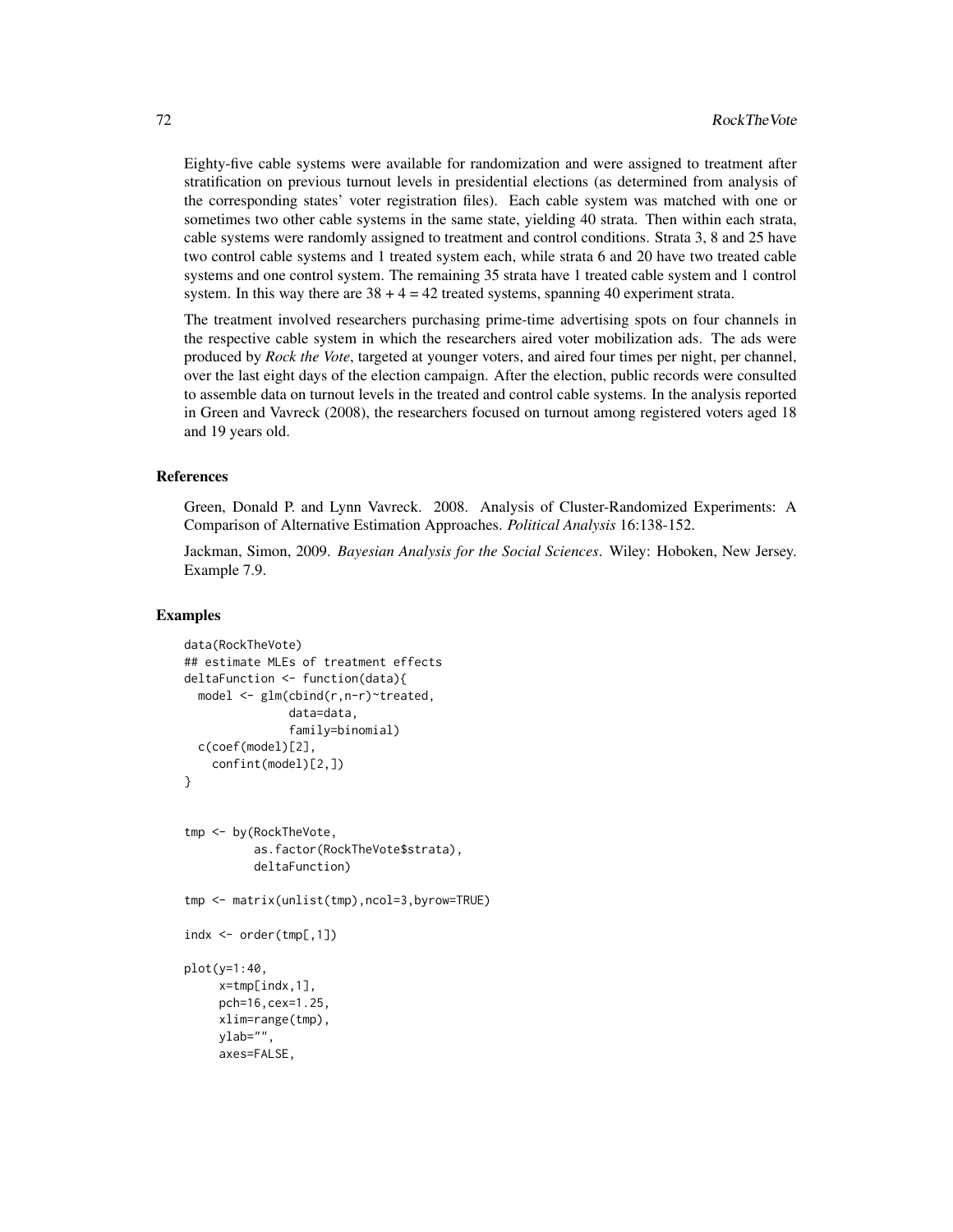#### <span id="page-72-1"></span>rollcall and the control of the control of the control of the control of the control of the control of the control of the control of the control of the control of the control of the control of the control of the control of

```
xlab="Estimated Treatment Effect (MLEs, Logit Scale)")
text(y=1:40,
    x=par()$usr[1],
    pos=4,
    as.character((1:40)[indx]),
    cex=.5)
segments(x0=tmp[indx,2],
        x1=tmp[indx,3],
        y0=1:40,
        y1=1:40)
axis(1)
axis(3)
abline(v=0)
```
<span id="page-72-0"></span>

#### rollcall *create an object of class rollcall*

#### Description

Create a rollcall object, used for the analysis of legislative voting or, equivalently, item-response modeling of binary data produced by standardized tests, etc.

#### Usage

```
rollcall(data,
        yea=1, nay=0, missing=NA, notInLegis=9,
         legis.names=NULL, vote.names=NULL,
         legis.data=NULL, vote.data=NULL,
         desc=NULL, source=NULL)
```
#### Arguments

| data        | voting decisions (for roll calls), or test results (for IRT). Can be in one of two<br>forms. First, data may be a matrix, with rows corresponding to legislators<br>(subjects) and columns to roll calls (test items). data can also be a list with an<br>element named votes containing the matrix described above. |
|-------------|----------------------------------------------------------------------------------------------------------------------------------------------------------------------------------------------------------------------------------------------------------------------------------------------------------------------|
| yea         | numeric, possibly a vector, code(s) for a Yea vote in the rollcall context, or a<br>correct answer in the educational testing context. Default is 1.                                                                                                                                                                 |
| nay         | numeric, possibly a vector, code(s) for a Nay vote in the rollcall context, or an<br>incorrect answer in the educational testing context. Default is 0.                                                                                                                                                              |
| missing     | numeric or NA, possibly a vector, code(s) for missing data. Default is NA.                                                                                                                                                                                                                                           |
| notInLegis  | numeric or NA, possibly a vector, $code(s)$ for the legislator not being in the legis-<br>lature when a particular roll call was recorded (e.g., deceased, retired, yet to be<br>elected).                                                                                                                           |
| legis.names | a vector of names of the legislators or individuals. If data is a list or data. frame<br>and has a component named legis. names, then this will be used. Names will<br>be generated if not supplied, or if there are fewer unique names supplied than<br>legislators/subjects (rows of the roll call matrix).        |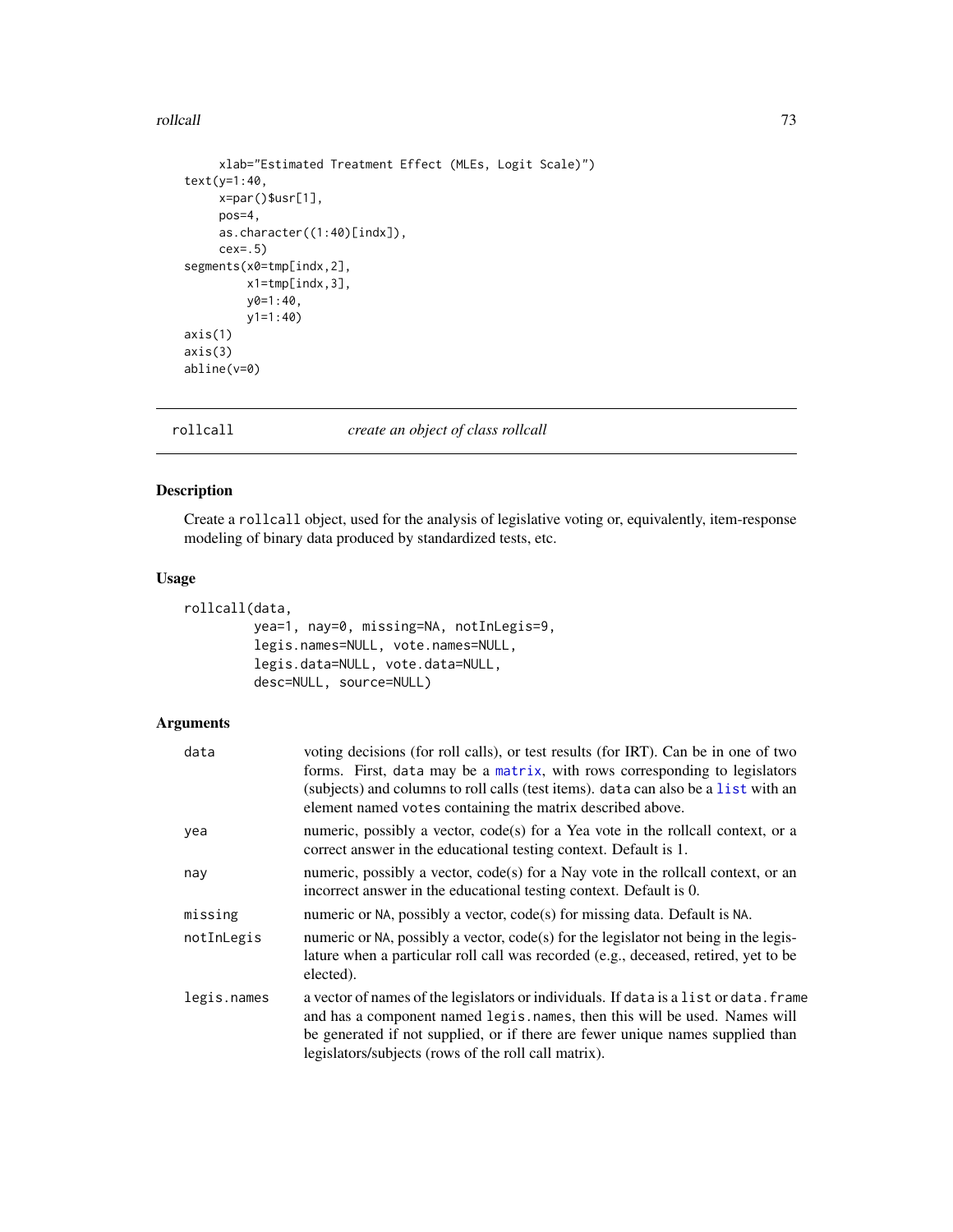<span id="page-73-0"></span>

| vote.names | a vector of names or labels for the votes or items. If data is a list or data. frame<br>and has a component named vote.names, then this will be used. Names will<br>be generated if not supplied, or if there are fewer unique names supplied than<br>votes/test-items (columns of the roll call matrix). |
|------------|-----------------------------------------------------------------------------------------------------------------------------------------------------------------------------------------------------------------------------------------------------------------------------------------------------------|
| legis.data | a matrix or data. frame containing covariates specific to each legislator/test-<br>taker; e.g., party affiliation, district-level covariates. If this object does not have<br>the same number of rows as data, an error is returned.                                                                      |
| vote.data  | a matrix or data. Frame containing covariates specific to each roll call vote or<br>test item; e.g., a timestamp, the bill sponsor, descriptive text indicating the type<br>of vote. If this object does not have the same number of row as the number of<br>columns in data, an error is returned.       |
| desc       | character, a string providing an (optional) description of the data being used. If<br>data is a list and contains an element named desc, then this will be used.                                                                                                                                          |
| source     | character, a string providing an (optional) description of where the roll call data<br>originated (e.g., a URL or a short-form reference). Used in print and summary<br>methods.                                                                                                                          |

### Details

See below for methods that operate on objects of class rollcall.

#### Value

An object of class rollcall, a list with the following components:

| votes      | a matrix containing voting decisions, with rows corresponding to legislators<br>(test subjects) and columns to roll call votes (test items). Legislators (test sub-<br>jects) and items (or votes) have been labeled in the dimnames attribute of this<br>matrix, using the legis.names and/or vote.names arguments, respectively.                                 |
|------------|--------------------------------------------------------------------------------------------------------------------------------------------------------------------------------------------------------------------------------------------------------------------------------------------------------------------------------------------------------------------|
| codes      | a list with named components yea, nay, not InLegis and missing, each com-<br>ponent a numeric vector (possibly of length 1 and possibly NA), indicating how<br>entries in the votes component of the rollcall object should be considered.<br>This list simply gathers up the values in the yea, nay, not InLegis and missing<br>arguments passed to the function. |
| n          | numeric, number of legislators, equal to dim(votes)[1]                                                                                                                                                                                                                                                                                                             |
| m          | numeric, number of votes, equal to dim(votes)[2]                                                                                                                                                                                                                                                                                                                   |
| legis.data | user-supplied data on legislators/test-subjects.                                                                                                                                                                                                                                                                                                                   |
| vote.data  | user-supplied data on rollcall votes/test-items.                                                                                                                                                                                                                                                                                                                   |
| desc       | any user-supplied description. If no description was provided, defaults desc<br>defaults to NULL.                                                                                                                                                                                                                                                                  |
| source     | any user-supplied source information (e.g., a url or a short-form reference). If<br>no description is provided, source defaults to NULL.                                                                                                                                                                                                                           |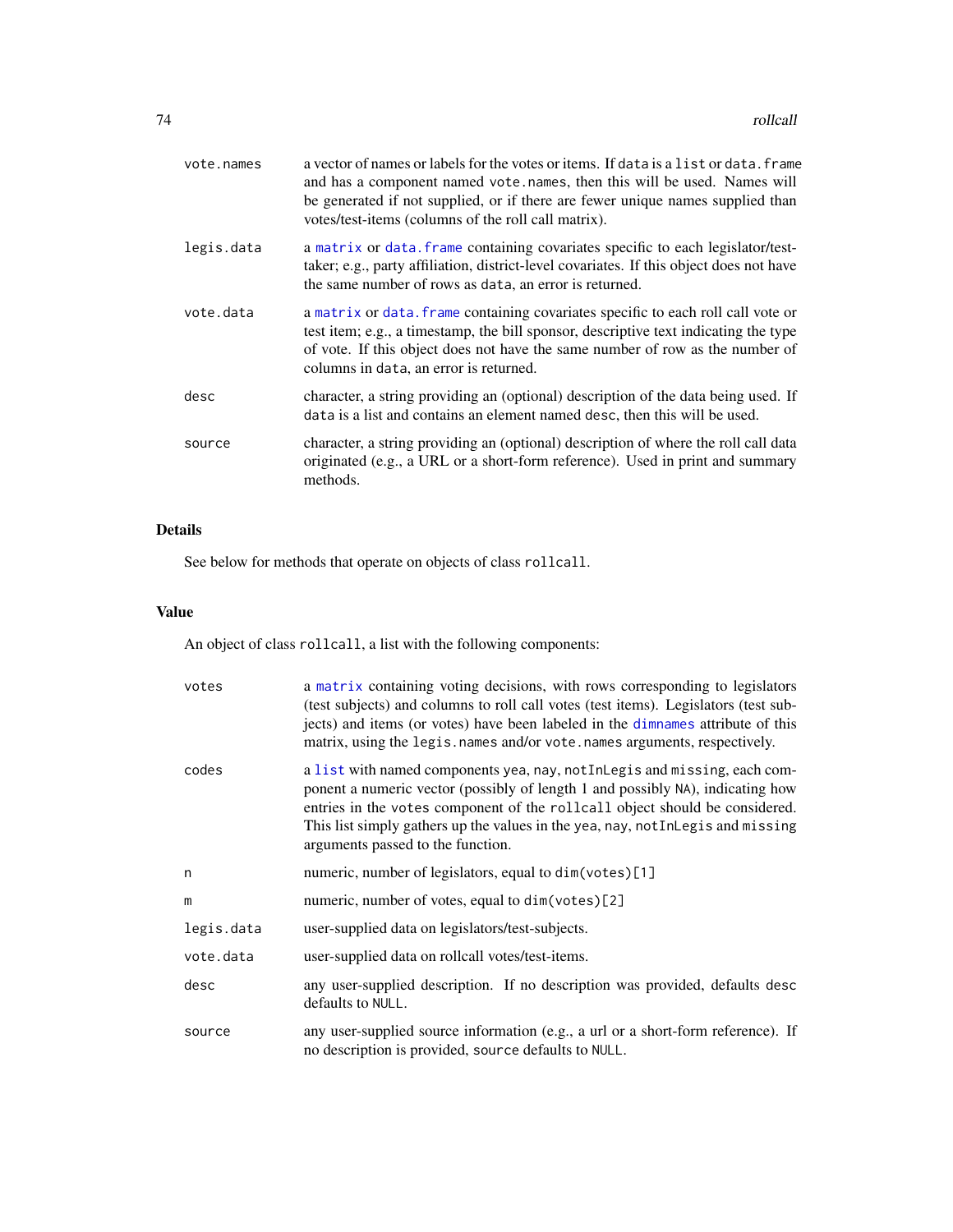<span id="page-74-0"></span> $s109$  75

#### See Also

[readKH](#page-67-0) for creating objects from files (possibly over the web), in the format used for data from the United States Congress used by Keith Poole and Howard Rosenthal (and others).

[summary.rollcall](#page-83-0), [ideal](#page-32-0) for model fitting.

#### Examples

```
## generate some fake roll call data
set.seed(314159265)
fakeData <- matrix(sample(x=c(0,1),size=5000,replace=TRUE),
                  50,100)
rc <- rollcall(fakeData)
is(rc,"rollcall") ## TRUE
rc At the rollcall object on screen
data(sc9497) \# Supreme Court example data
rc <- rollcall(data=sc9497$votes,
              legis.names=sc9497$legis.names,
              desc=sc9497$desc)
summary(rc,verbose=TRUE)
## Not run:
## s107
## could use readKH for this
dat <- readLines("sen107kh.ord")
dat <- substring(dat,37)
mat <- matrix(NA,ncol=nchar(dat[1]),nrow=length(dat))
for(i in 1:103){
 mat[i,] <- as.numeric(unlist(strsplit(dat[i],
                                      split=character(0))))
}
s107 <- rollcall(mat,
                yea=c(1,2,3),
                nay=c(4,5,6),
                missing=c(7,8,9),
                notInLegis=0,
                desc="107th U.S. Senate",
                source="http://voteview.ucsd.edu")
summary(s107)
## End(Not run)
```
s109 *rollcall object, 109th U.S. Senate (2005-06).*

#### Description

A sample rollcall object, generated using a collection of the rollcalls of the 109th U.S. Senate (2005-2006).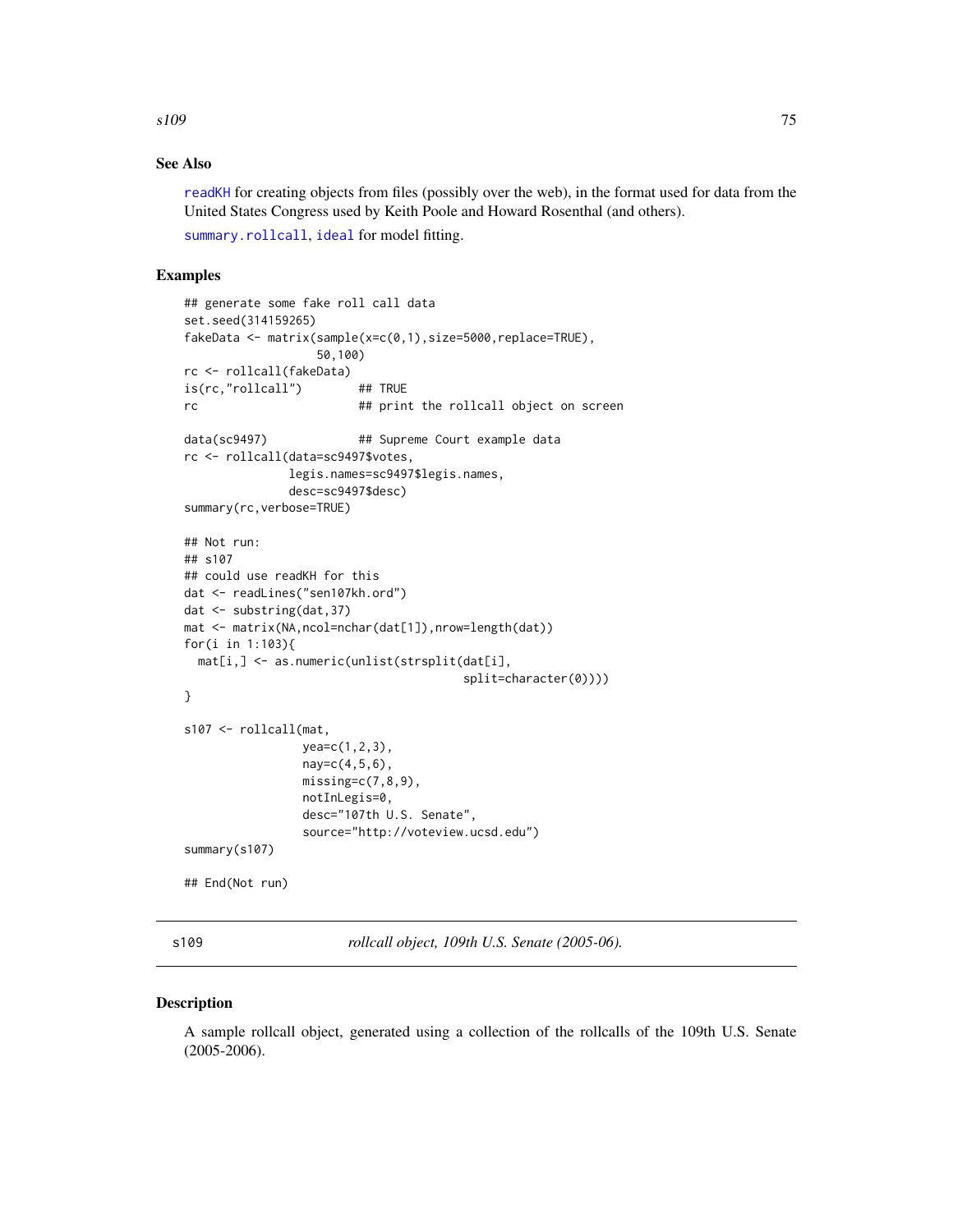#### <span id="page-75-0"></span>Usage

data(s109)

#### Format

A [rollcall](#page-72-0) object containing the recorded votes of the 109th U.S. Senate, plus information identifying the legislators and the rollcalls.

#### Details

Note the coding scheme used by Poole and Rosenthal; Yea (1), Nay (6) etc.

#### Source

Keith Poole's web site: <http://voteview.com/senate109.htm>

Originally scraped from the Senate's web site by Jeff Lewis: see [http://adric.sscnet.ucla.](http://adric.sscnet.ucla.edu/rollcall/static/S109.ord) [edu/rollcall/static/S109.ord](http://adric.sscnet.ucla.edu/rollcall/static/S109.ord)

Information identifying the votes is available at [ftp://voteview.com/dtaord/s109desc\\_final.](ftp://voteview.com/dtaord/s109desc_final.csv) [csv](ftp://voteview.com/dtaord/s109desc_final.csv)

#### Examples

```
require(pscl)
data(s109)
is(s109,"rollcall") ## TRUE
s109 ## print method for class rollcall
summary(s109) ## summary method
summary(s109,verbose=TRUE)
## Not run:
## how s109 was created
require(pscl)
s109 <- readKH("ftp://voteview.com/dtaord/sen109kh.ord",
              desc="109th U.S. Senate",
              debug=TRUE)
url <- "ftp://voteview.com/dtaord/s109desc_final.csv"
s109$vote.data <- data.frame(read.csv(file=url,header=TRUE))
s109$vote.data$date <- as.Date(s109$vote.data$date,
                              format="
dimnames(s109$votes)[[2]] <- paste(s109$vote.data$session,
                                 s109$vote.data$number,sep="-")
```
## End(Not run)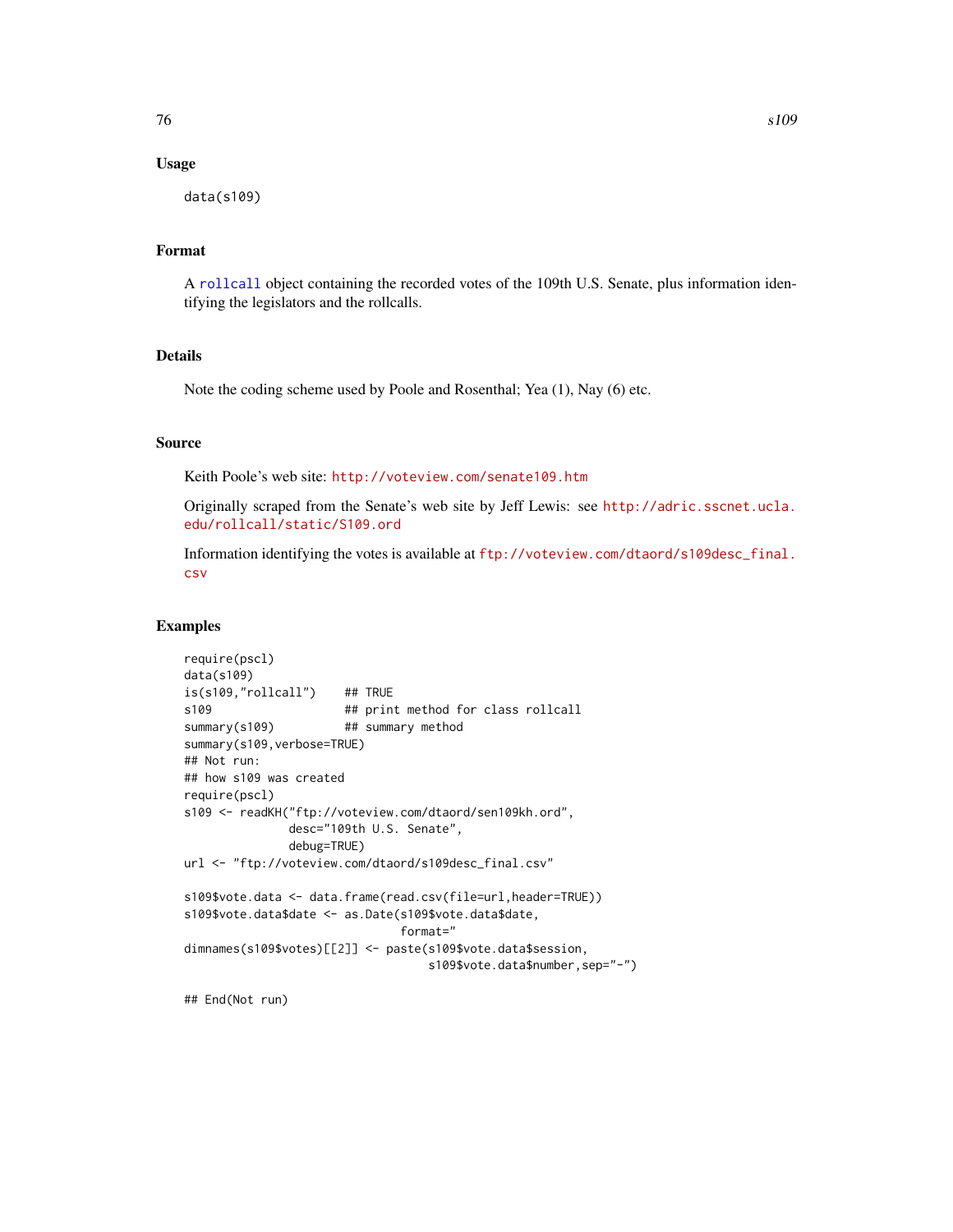<span id="page-76-0"></span>

#### Description

This data set provides information on the United States Supreme Court from 1994-1997. Votes included are non-unanimous.

#### Usage

data(sc9497)

#### Format

A list containing the elements:

votes a matrix of the votes, 0=Nay, 1=Yea, NA=Abstained or missing data. The matrix columns are labeled with vote.names and the rows are labeled with legis.names.

legis.names a vector of the names of the nine Justices sitting on the court at this time.

party NULL; exists for consistency with House and Senate data sets.

state NULL; exists for consistency with House and Senate data sets.

district NULL; exists for consistency with House data sets.

id NULL; exists for consistency with House and Senate data sets.

vote.names a vector of strings numbering the cases simply to distinguish them from one another.

desc a description of the data set.

#### Source

Harold J. Spaeth (1999). *United States Supreme Court Judicial Database, 1953-1997 Terms*. Ninth edition. Inter-university Consortium for Political and Social Research. Ann Arbor, Michigan. <http://www.icpsr.umich.edu/>

seatsVotes *A class for creating seats-votes curves*

#### Description

Convert a vector of vote shares into a seats-vote curve object, providing estimates of partisan bias.

#### Usage

```
seatsVotes(x, desc = NULL, method = "uniformSwing")
```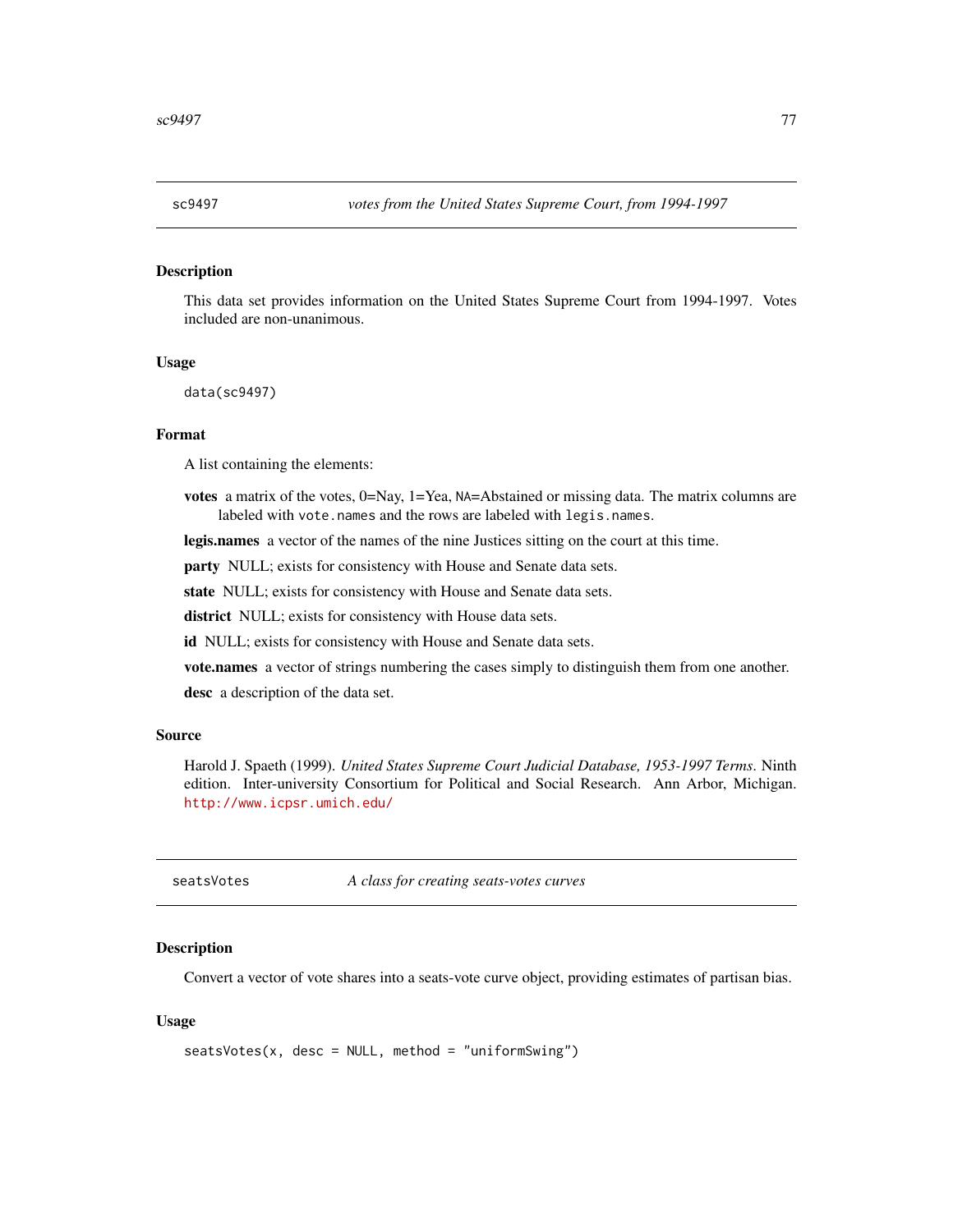<span id="page-77-0"></span>**78** seatsVotes

#### **Arguments**

|        | a vector of vote shares for a specific party (either proportions or percentages)                |
|--------|-------------------------------------------------------------------------------------------------|
| desc   | descriptive text                                                                                |
| method | how to simulate a seats-vote curve; the only supported method at this stage is<br>uniformSwing. |

#### Details

Simulation methods are required to induce a seats-votes curve given a vector of vote shares from one election. The uniform swing method simply slides the empirical distribution function of the vote shares "up" and "down", computing the proportion of the vote shares that lie above .5 (by construction, the winning percentage in a two-party election) for each new location of the vector of vote shares. That is, as the empirical CDF of the observed vote shares slides up or down, more or less seats cross the .5 threshold. A seats-votes curve is formed by plotting the seat share above .5 as a function of the average district-level vote share (a weakly monotone function, since the empirical CDF constitutes a set of sufficient statistics for this problem). The simulation is run so as to ensure that average district-level vote shares range between 0 and 1.

The extent to which the seats-votes curve departs from symmetry is known as bias. More specifically, the vertical displacement of the seats-votes curve from .5 when average district-level vote share is .5 is conventionally reported as an estimate of the bias of the electoral system.

Different methods produce different estimates of seats-votes curves and summary estimands such as bias. The uniform swing method is completely deterministic and does not produce any uncertainty assessment (e.g., confidence intervals etc).

#### Value

An object of class seatsVotes, with components

| -S           | Estimated seat shares over the range of simulated average, district-level vote<br>shares |
|--------------|------------------------------------------------------------------------------------------|
| $\mathsf{v}$ | Simulated average district-level vote shares                                             |
| $\mathsf{x}$ | observed seat shares, with missing data removed                                          |
| desc         | user-supplied descriptive character string                                               |
| call         | a list of class call, the call to the function                                           |
|              |                                                                                          |

#### Note

Additional methods to come later.

#### Author(s)

Simon Jackman <jackman@stanford.edu>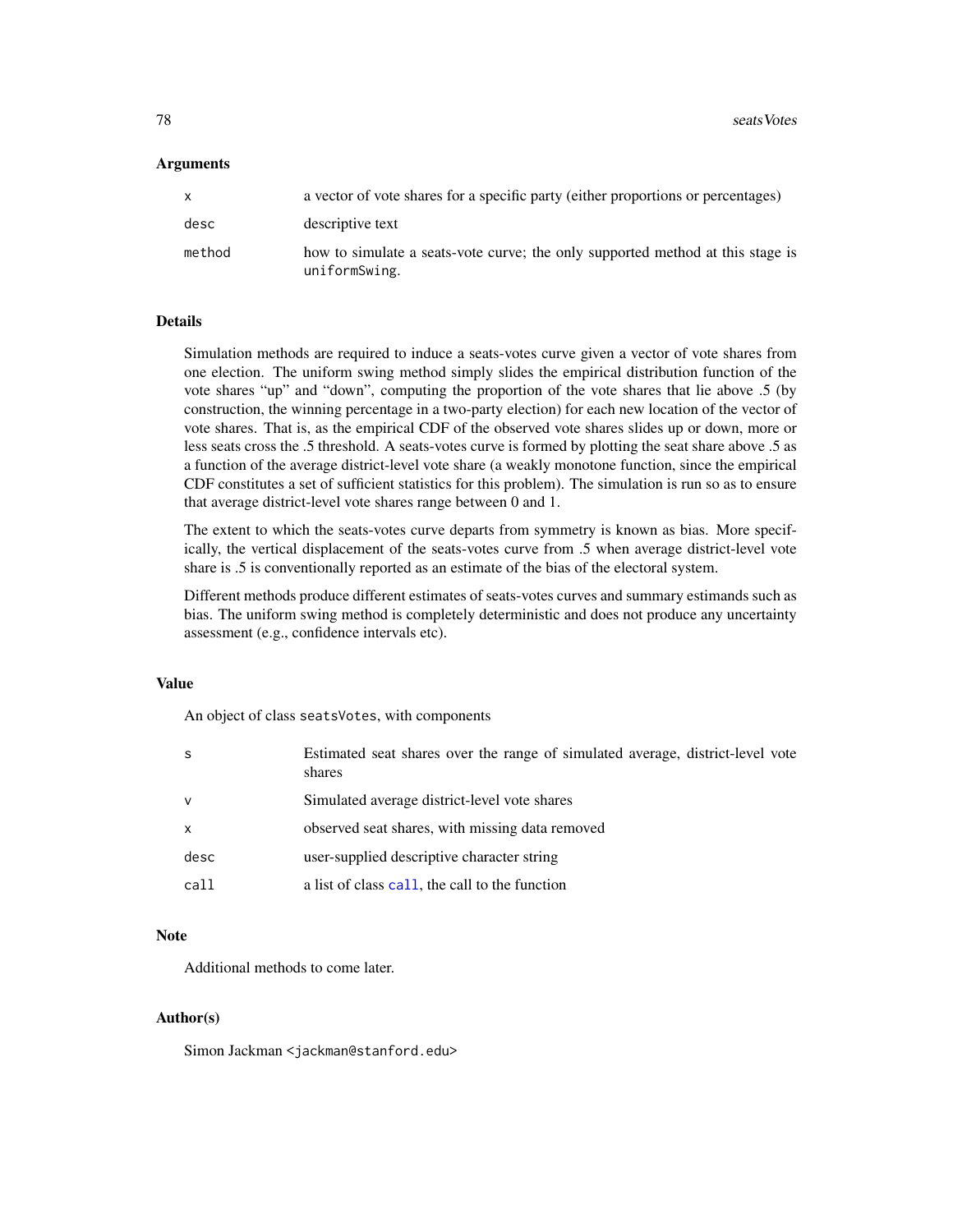<span id="page-78-0"></span>simpi 1999 - 1999 - 1999 - 1999 - 1999 - 1999 - 1999 - 1999 - 1999 - 1999 - 1999 - 1999 - 1999 - 199

#### References

Tufte, Edward R. 1973. The Relationship Between Seats and Votes in Two-Party Systems. *American Political Science Review*. 67(2):540-554.

Gelman, Andrew and Gary King. 1990. Estimating the Consequences of Electoral Redistrictring. *Journal of the American Statistical Association*. 85:274-282.

Jackman, Simon. 1994. Measuring Electoral Bias: Australia, 1949-93. *British Journal of Political Science*. 24(3):319-357.

#### See Also

[plot.seatsVotes](#page-49-0) for plotting methods.

#### Examples

```
data(ca2006)
x <- ca2006$D/(ca2006$D+ca2006$R)
sv <- seatsVotes(x,
                 desc="Democratic Vote Shares, California 2006 congressional elections")
```
simpi *Monte Carlo estimate of pi (3.14159265...)*

#### Description

Monte Carlo estimation of pi

#### Usage

simpi(n)

#### **Arguments**

n integer, number of Monte Carlo samples, defaults to 1000

#### Details

A crude Monte Carlo estimate of  $\pi$  can be formed as follows. Sample from the unit square many times (i.e., each sample is formed with two independent draws from a uniform density on the unit interval). Compute the proportion  $p$  of sampled points that lie inside a unit circle centered on the origin; such points  $(x, y)$  have distance from the origin  $d = \sqrt{x^2 + y^2}$  less than 1. Four times p is a Monte Carlo estimate of  $\pi$ . This function is a wrapper to a simple C function, bringing noticable speed gains and memory efficiencies over implementations in native R.

Contrast this Monte Carlo method with Buffon's needle and refinements thereof (see the discussion in Ripley (1987, 193ff).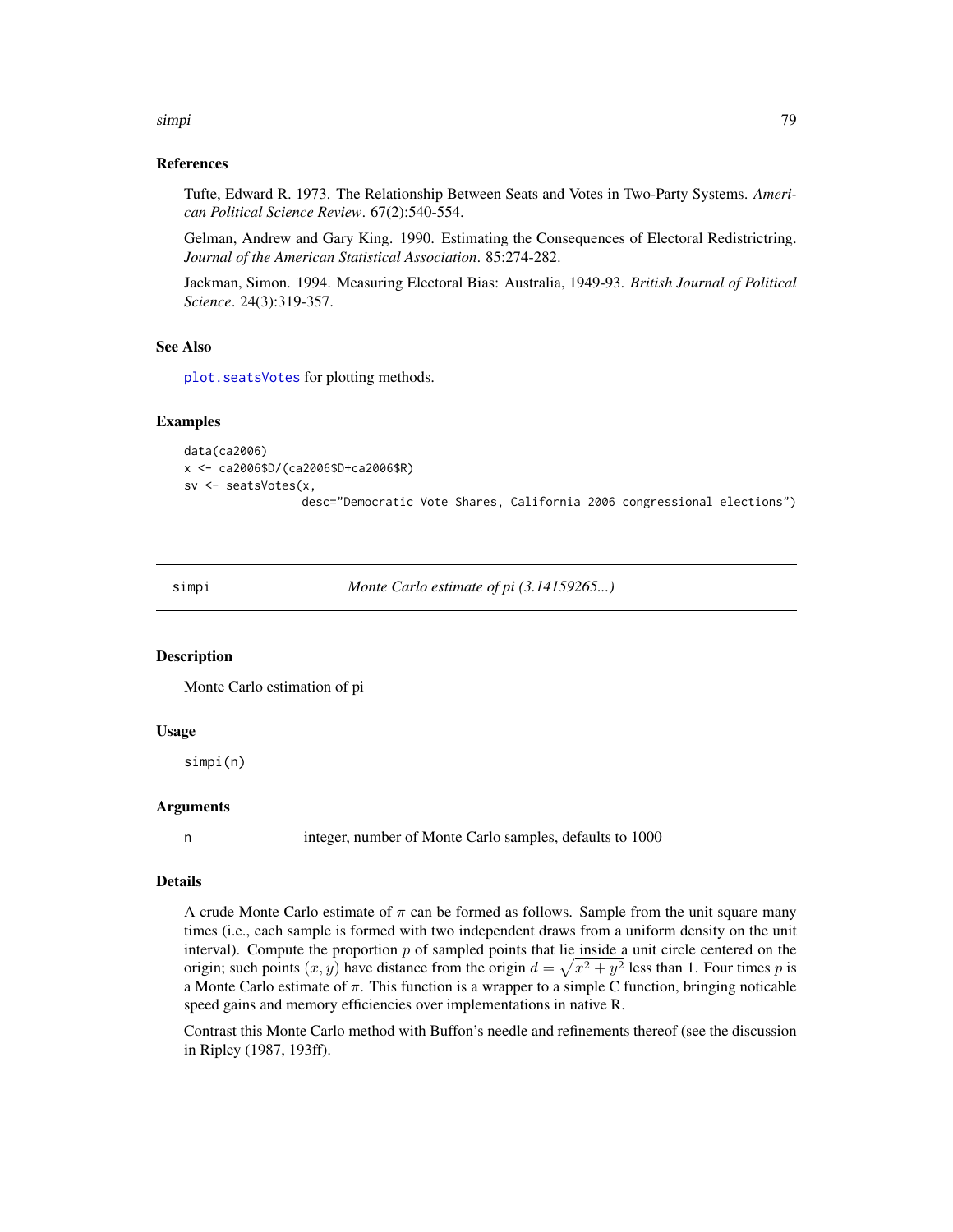#### Value

the Monte Carlo estimate of  $\pi$ 

#### Author(s)

Simon Jackman <jackman@stanford.edu>

#### References

Ripley, Brain D. 1987 [2006]. *Stochastic Simulation*. Wiley: Hoboken, New Jersey.

### Examples

```
seed <- round(pi*10000) ## hah hah hah
m < - 6z \leq -\text{rep}(NA, m)lim <- rep(NA,m)
for(i in 1:m){
  cat(paste("simulation for ",i,"\n"))
  set.seed(seed)
  timings <- system.time(z[i] <- simpi(10^i))
  print(timings)
  cat("\n'\n')lim[i] <- qbinom(prob=pi/4,size=10^i,.975)/10^i * 4
}
## convert to squared error
z < -(z - pi)^2\lim <- (\lim - \pi)^2
plot(x=1:m,
     y=z,
     type="b",
     pch=16,
     log="y"axes=FALSE,
     ylim=range(z,lim),
     xlab="Monte Carlo Samples",
     ylab="Log Squared Error")
lines(1:m,lim,col="blue",type="b",pch=1)
legend(x="topright",
       legend=c("95% bound",
         "Realized"),
       pch=c(1,16),
       lty=c(1,1),col=c("blue","black"),
       bty="n")
axis(1, at=1:m,labels=c(expression(10^{1}),
       expression(10^{2}),
       expression(10^{3}),
       expression(10^{4}),
```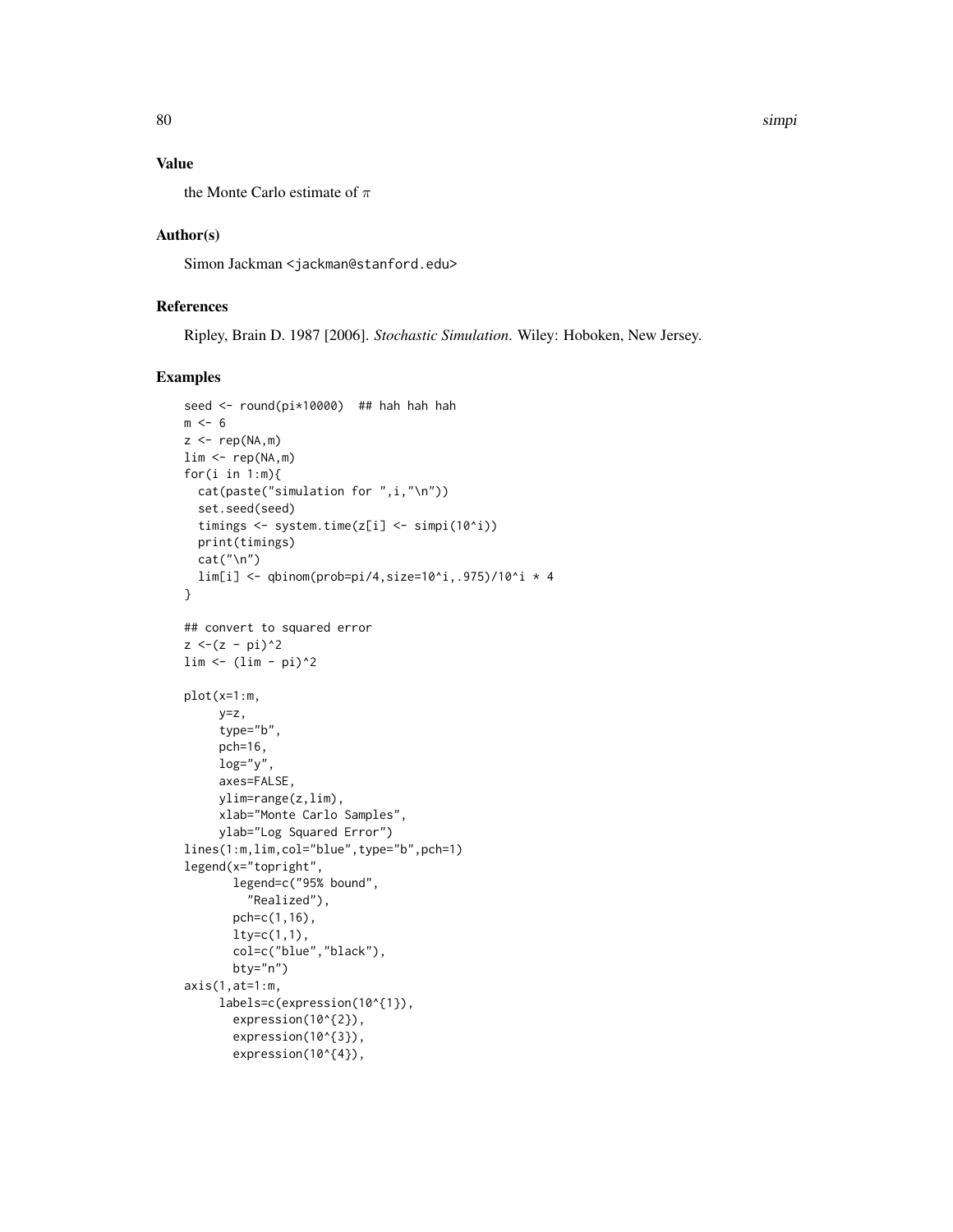```
expression(10^{5}),
       expression(10^{6})))
axis(2)
```
state.info *information about the American states needed for U.S. Congress*

#### Description

Numeric codes and names of 50 states and the District of Columbia, required to parse Keith Poole and Howard Rosenthal's collections of U.S. Congressional roll calls.

#### Usage

data(state.info)

#### Format

icpsr integer, numeric code for state used by the Inter-university Consortium for Political and Social Research

state character, name of state or Washington D.C.

year numeric or NA, year of statehood

#### Details

The function [readKH](#page-67-0) converts the integer ICPSR codes into strings, via a table lookup in this data frame. Another table lookup in [state.abb](#page-0-0) provides the 2-letter abbreviation commonly used in identifying American legislators, e.g., KENNEDY, E (D-MA).

#### Source

Various ICPSR codebooks. <http://www.icpsr.umich.edu>

#### See Also

[state](#page-0-0)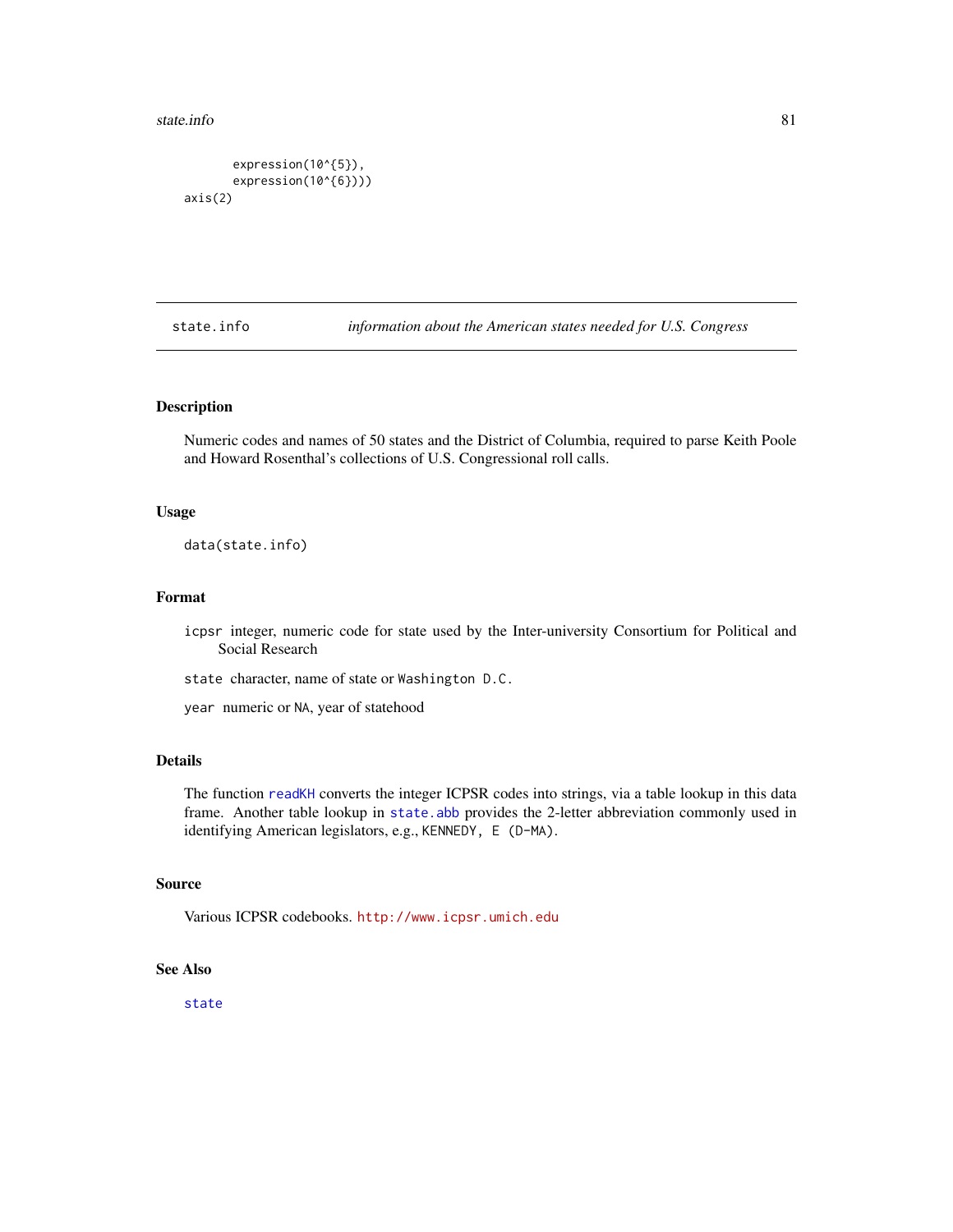<span id="page-81-0"></span>

#### Description

Provides a summary of the output from ideal point estimation contained in an object of class ideal.

#### Usage

```
## S3 method for class 'ideal'
summary(object, prob=.95,
              burnin=NULL,
              sort=TRUE,
              include.beta=FALSE,...)
```
#### Arguments

| object       | an object of class ideal.                                                                                                                                                     |  |
|--------------|-------------------------------------------------------------------------------------------------------------------------------------------------------------------------------|--|
| prob         | scalar, a proportion between 0 and 1, the content of the highest posterior density<br>(HPD) interval to compute for the parameters                                            |  |
| burnin       | of the recorded MCMC samples, how many to discard as burnin? Default is<br>NULL, in which case the value of burnin in the ideal object is used.                               |  |
| sort         | logical, default is TRUE, indicating that the summary of the ideal points be sorted<br>by the estimated posterior means (lowest to highest)                                   |  |
| include.beta | whether or not to calculate summary statistics of beta, if beta is available. If<br>the item parameters were not stored in the ideal object, then include beta is<br>ignored. |  |
| $\cdots$     | further arguments passed to or from other functions                                                                                                                           |  |

#### Details

The test of whether a given discrimination parameter is distinguishible from zero first checks to see if the two most extreme quantiles are symmetric around .5 (e.g., as are the default value of .025 and .975). If so, the corresponding quantiles of the MCMC samples for each discrimination parameter are inspected to see if they have the same sign. If they do, then the corresponding discrimination parameter is flagged as distinguishible from zero; otherwise not.

#### Value

An item of class summary.ideal with elements:

| object | the name of the ideal object as an unevaluated expression, produced by<br>$match.call()$ \$object |
|--------|---------------------------------------------------------------------------------------------------|
| xm     | n by d matrix of posterior means for the ideal points                                             |
| xsd    | n by d matrix of posterior means for the ideal points                                             |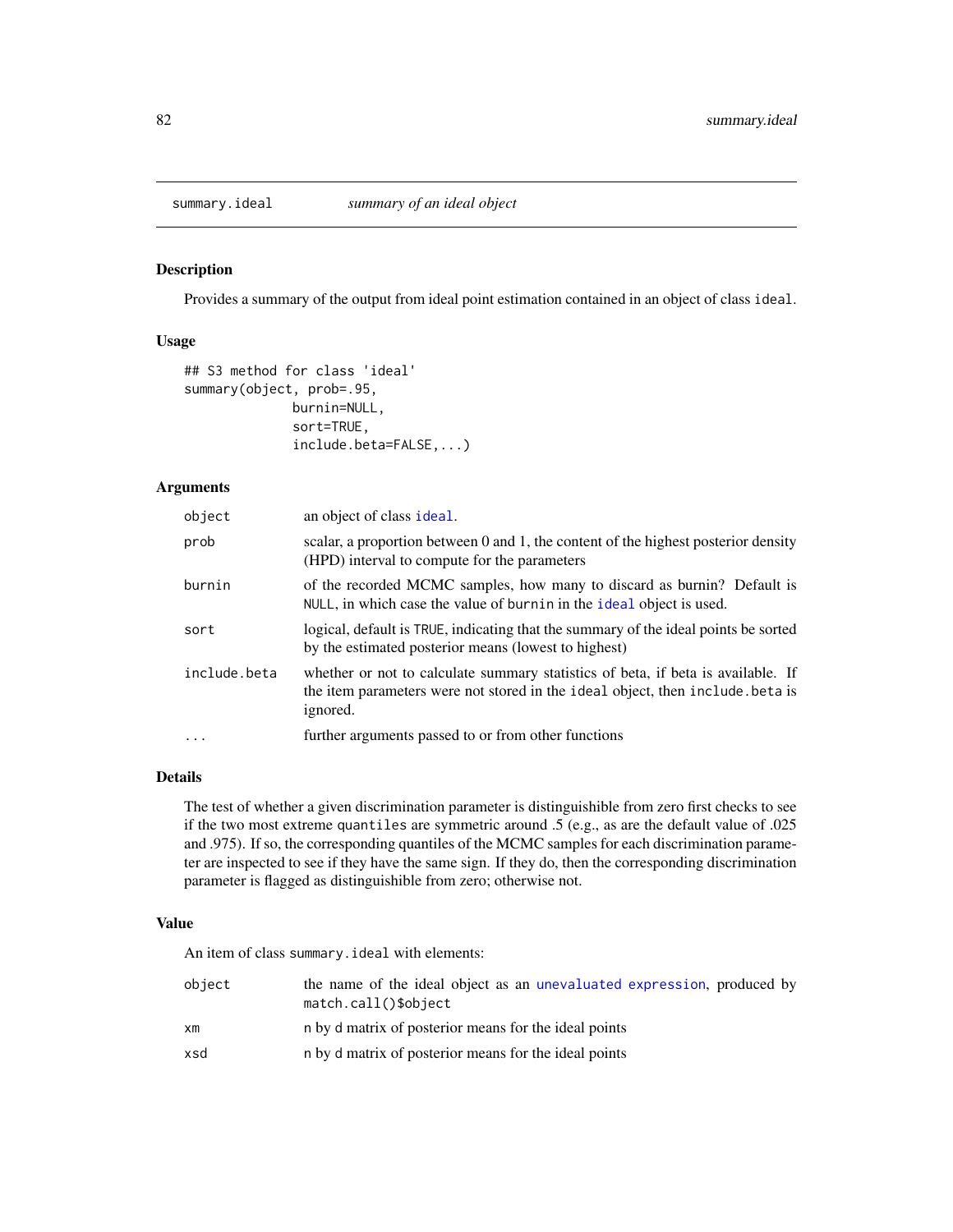<span id="page-82-0"></span>

| <b>xHDR</b> | n by 2 by d array of HDRs for the ideal points                                                                                                                                                                                                                                        |
|-------------|---------------------------------------------------------------------------------------------------------------------------------------------------------------------------------------------------------------------------------------------------------------------------------------|
| bm          | $m$ by $d+1$ matrix of posterior means for the item parameters                                                                                                                                                                                                                        |
| bsd         | m by d+1 matrix of posterior standard deviation for the item parameters                                                                                                                                                                                                               |
| bHDR        | m by 2 by d+1 array of HDRs for the item parameters                                                                                                                                                                                                                                   |
| bSig        | a list of length d, each component a vector of length m, of mode logical, equal<br>to TRUE if the corresponding discrimination parameter is distinguishible from<br>zero; see Details. If store.item was set to FALSE when ideal was invoked,<br>then b Sig is a list of length zero. |
| party.quant | if party information is available through the rollcall object that was used<br>to run ideal, then party quant gives the posterior mean of the legislators'<br>ideal points by party, by dimension. If no party information is available, then<br>party.quant=NULL.                    |

#### Note

When specifying a value of burnin different from that used in fitting the [ideal](#page-32-0) object, note a distinction between the iteration numbers of the stored iterations, and the number of stored iterations. That is, the n-th iteration stored in an [ideal](#page-32-0) object will not be iteration n if the user specified thin>1 in the call to [ideal](#page-32-0). Here, iterations are tagged with their iteration number. Thus, if the user called [ideal](#page-32-0) with thin=10 and burnin=100 then the stored iterations are numbered 100, 110, 120, .... Any future subsetting via a burnin refers to this iteration number.

#### Author(s)

Simon Jackman <jackman@stanford.edu>

#### See Also

[ideal](#page-32-0)

#### Examples

```
## fake example
set.seed(314159265)
fakeData <- matrix(sample(x=c(0,1),size=1000,replace=TRUE),
                   10,100)
rc <- rollcall(fakeData)
## short-run for demo purposes
idFake <- ideal(rc,maxiter=500,burnin=100,thin=10)
summary(idFake)
## Supreme Court Example
data(sc9497)
```

```
rc <- rollcall(data=sc9497$votes,
              legis.names=sc9497$legis.names,
               desc=sc9497$desc)
id1 <- ideal(rc)
summary(id1)
```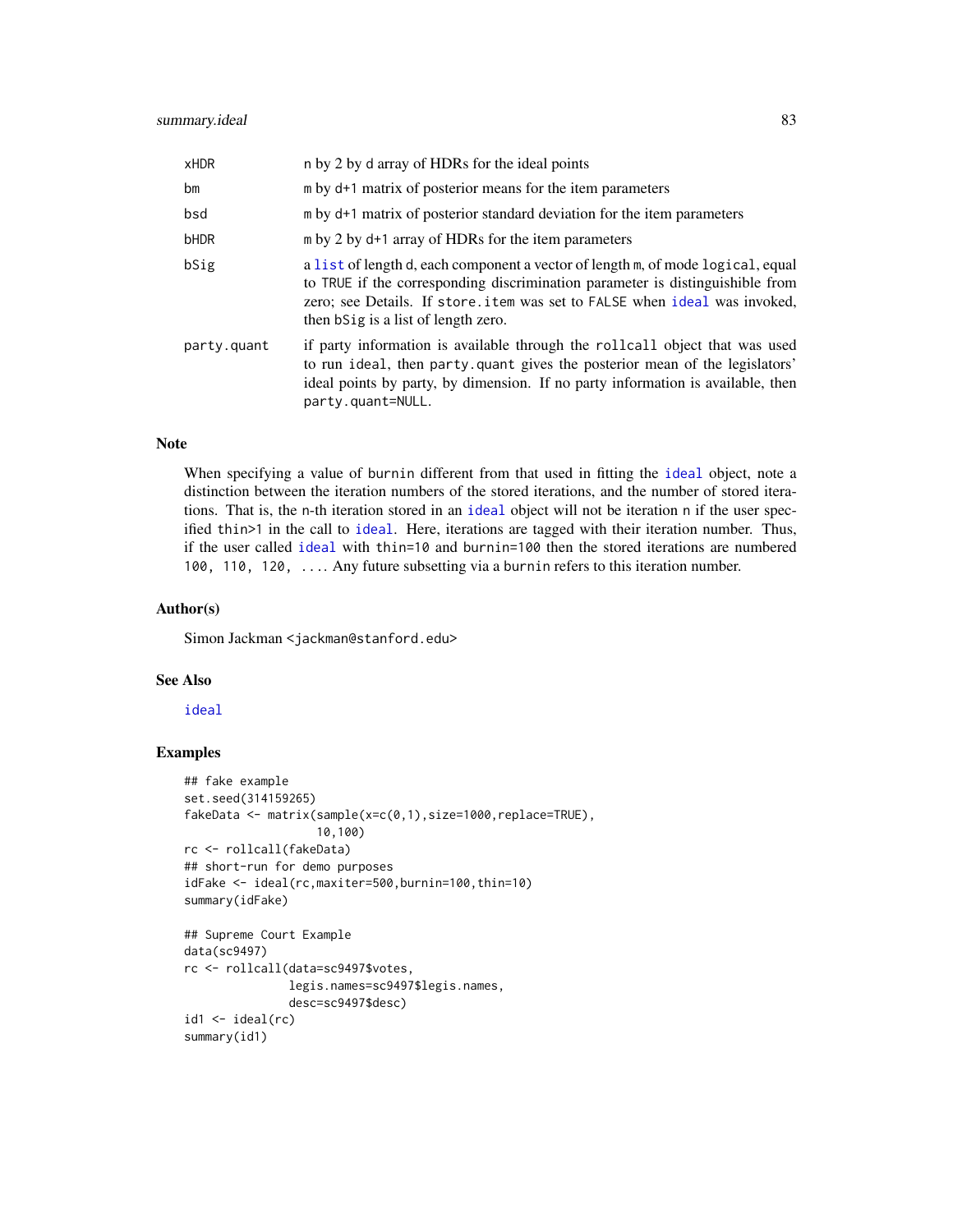```
## Not run:
data(s109)
cl2 <- constrain.legis(s109,
                       x=list("KENNEDY (D MA)"=c(-1,0),
                         "ENZI (R WY)"=c(1,0),
                         "CHAFEE (R \ R1)' = c(0, -.5),
                       d=2)
id2Constrained <- ideal(s109,
                        d=2,
                        priors=cl2, ## priors (w constraints)
                        startvals=cl2, ## start value (w constraints)
                        store.item=TRUE,
                        maxiter=5000,
                        burnin=500,
                        thin=25)
summary(id2Constrained,
        include.items=TRUE)
## End(Not run)
```
<span id="page-83-0"></span>summary.rollcall *summarize a rollcall object*

#### Description

Provides a summary of the information about votes, legislators, etc in a [rollcall](#page-72-0) object.

#### Usage

```
## S3 method for class 'rollcall'
summary(object,
                  dropList=NULL,
                  verbose=FALSE, debug=FALSE, ...)
## S3 method for class 'summary.rollcall'
print(x, \text{ digits=1}, \ldots)
```
## Arguments

| object   | an rollcall object.                                                                                                                  |
|----------|--------------------------------------------------------------------------------------------------------------------------------------|
| dropList | a list or alist, listing voting decisions, legislators and/or votes to be dropped<br>from the summary; see dropRollCall for details. |
| verbose  | logical, if TRUE, compute legislator-specific and vote-specific Yea/Nay/NA sum-<br>maries                                            |
| debug    | logical, if TRUE, print messages to console during processing of the rollcall<br>object                                              |
| x        | an object of class summary.rollcall                                                                                                  |

<span id="page-83-1"></span>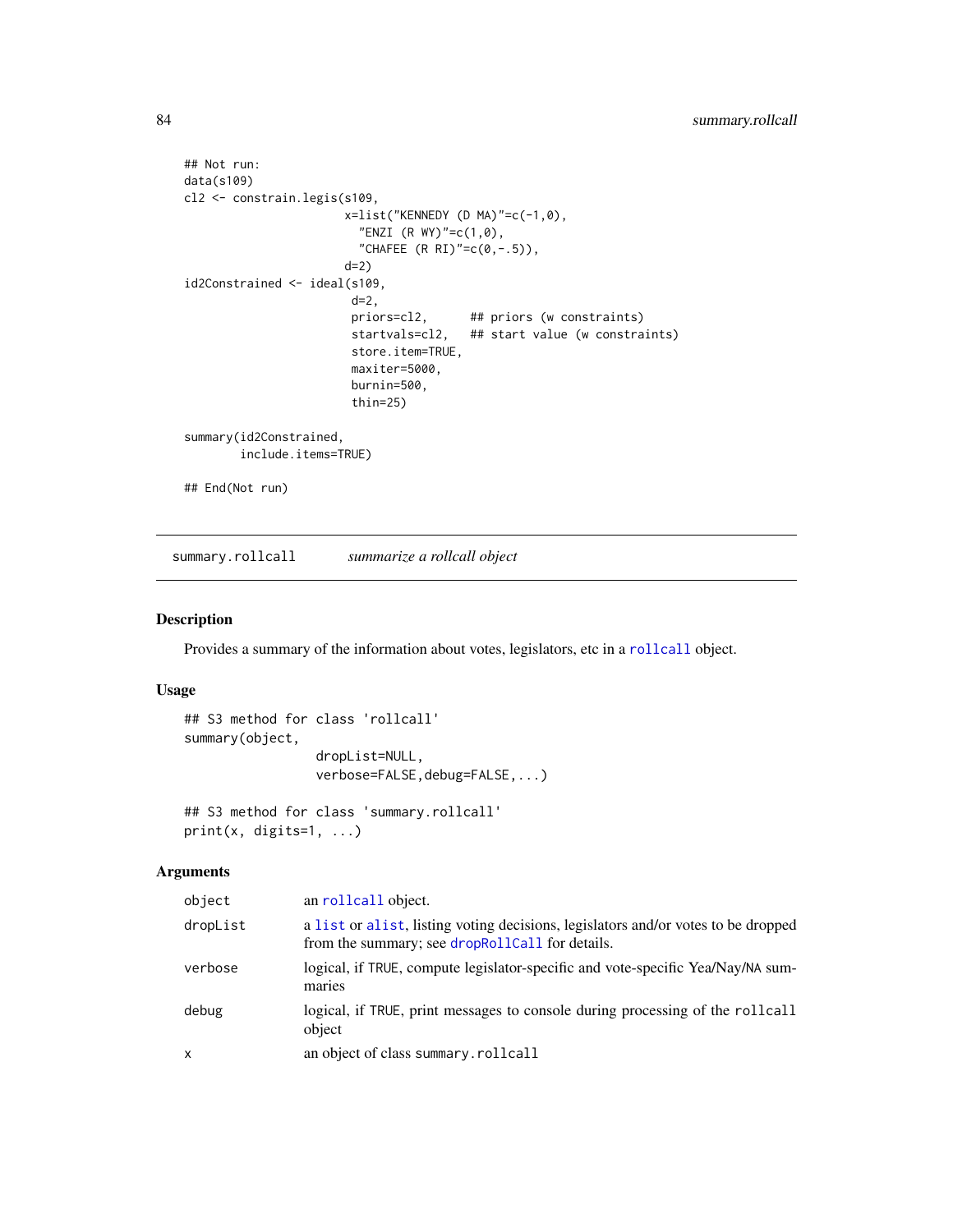#### <span id="page-84-0"></span>summary.rollcall 85

| digits                  | number of decimal places in printed display        |
|-------------------------|----------------------------------------------------|
| $\cdot$ $\cdot$ $\cdot$ | further arguments passed to or from other methods. |

### Value

An object of class summary.rollcall with the following elements (depending on the logical flag verbose):

| n            | number of legislators in the rollcall object, after processing the dropList                                                                                                                        |
|--------------|----------------------------------------------------------------------------------------------------------------------------------------------------------------------------------------------------|
| m            | number of roll call votes in the rollcall object, after processing the dropList                                                                                                                    |
| codes        | a list that describes how the voting decisions in the rollcall matrix (object \$votes)<br>map into "Yea" and "Nay" etc, after processing the dropList; see rollcall for<br>more details            |
| allVotes     | a matrix containing a tabular breakdown of all votes in the rollcall matrix<br>(object\$votes), after processing the dropList                                                                      |
| partyTab     | a tabular breakdown of the legislators' party affiliations, after processing the<br>dropList, and only if party affiliations are supplied asobject\$legis.data\$party;<br>see rollcall for details |
| lopSided     | a tabular summary of the frequency of lop-sided roll call votes in the rollcall<br>object, again, after processing the dropList                                                                    |
| legisTab     | a tabular summary of each legislators' voting history                                                                                                                                              |
| partyLoyalty | the proportion of times that each legislator votes the way that a majority of his<br>or her fellow partisans did, provided party affiliations are available                                        |
| voteTab      | a tabular summary of each rollcall's votes                                                                                                                                                         |
| call         | the matched call used to invoke summary.rollcall                                                                                                                                                   |
|              |                                                                                                                                                                                                    |

#### See Also

#### [rollcall](#page-72-0)

#### Examples

```
set.seed(314159265)
fakeData <- matrix(sample(x=c(0,1),size=1000,replace=TRUE),
                   10,100)
rc <- rollcall(fakeData)
rc
data(sc9497)
rc <- rollcall(sc9497)
summary(rc)
data(s109)
summary(s109)
summary(s109,verbose=TRUE)
```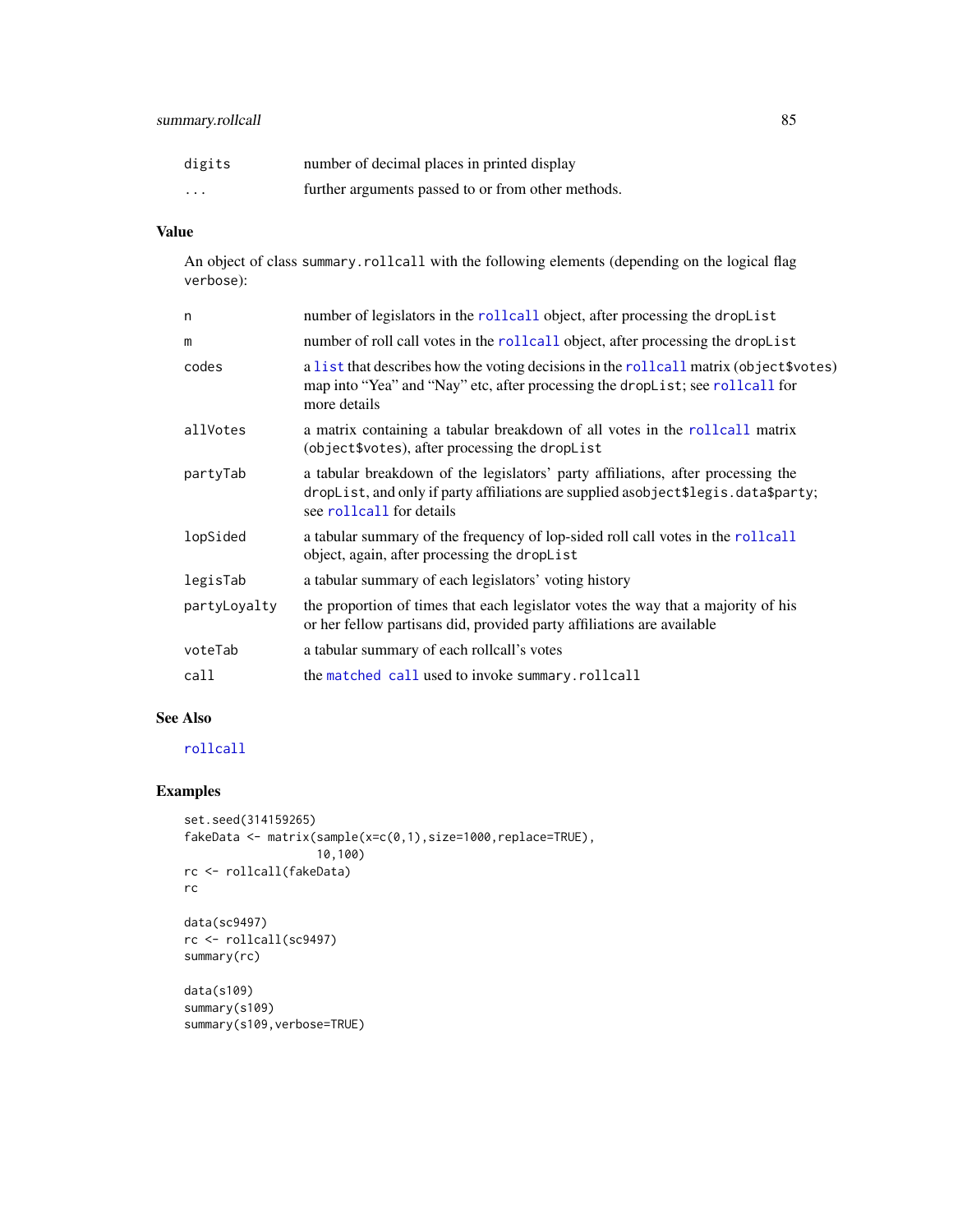<span id="page-85-0"></span>

#### Description

Produces a trace plot of the MCMC samples from the posterior density of legislators' [ideal](#page-32-0) points.

#### Usage

```
tracex(object, legis=NULL, d=1, conf.int=0.95,
      multi = FALSE, burnin=NULL,span=.25,
      legendLoc="topright")
```
#### Arguments

| object    | an object of class ideal.                                                                                                                                                         |
|-----------|-----------------------------------------------------------------------------------------------------------------------------------------------------------------------------------|
| legis     | a vector of either the names of legislators (or partial matches of the names as<br>given in the dimnames of object\$x.                                                            |
| d         | numeric, either a scalar or a vector of length two, the dimension(s) to be traced.                                                                                                |
| conf.int  | numeric, the level of the confidence interval on the posterior mean to be plotted.                                                                                                |
| multi     | logical, multiple plotting panels, one per legislators? If FALSE (default) and<br>$length(d) = 2$ , display traces for all selected legislators' ideal points on the one<br>plot. |
| burnin    | of the recorded MCMC samples, how many to discard as burnin? Default is<br>NULL, in which case the value of burnin in the ideal object is used.                                   |
| span      | numeric, a proportion, the span to be used when calling loess to generate a<br>moving average for trace plots when d=1                                                            |
| legendLoc | numeric or character, and possibly a vector, specifying where to place the legend<br>when d=1; setting legendLoc=NULL will suppress the legend for all requested<br>trace plots   |

#### Details

Produces a trace plot showing the history of the MCMC iterations for the ideal point of each of the legislators (partially) named in legis. For d=1, each trace plot includes a trace over iterations, the cumulative mean, a moving average, the MCMC-based estimate of the mean of the posterior, and a confidence interval (specified by conf.int) around the mean of the posterior (using the estimated [quantiles](#page-0-0)) of the respective MCMC iterates). All of these values are calculated discarding the initial burnin iterations.

When d is a vector of length two, a 2-dimensional trace plot is displayed, with the d[1] dimension on the horizontal axis, and the d[2] dimension on the vertical axis.

When d=1, a legend will be placed on the plot; the option legendLoc controls the placing of the legend. legendLoc may be a vector, specifying a unique legend location for each requested trace plots. If legendLoc is of length 1, it will be [rep](#page-0-0)licated to have length equal to the number of requested trace plots.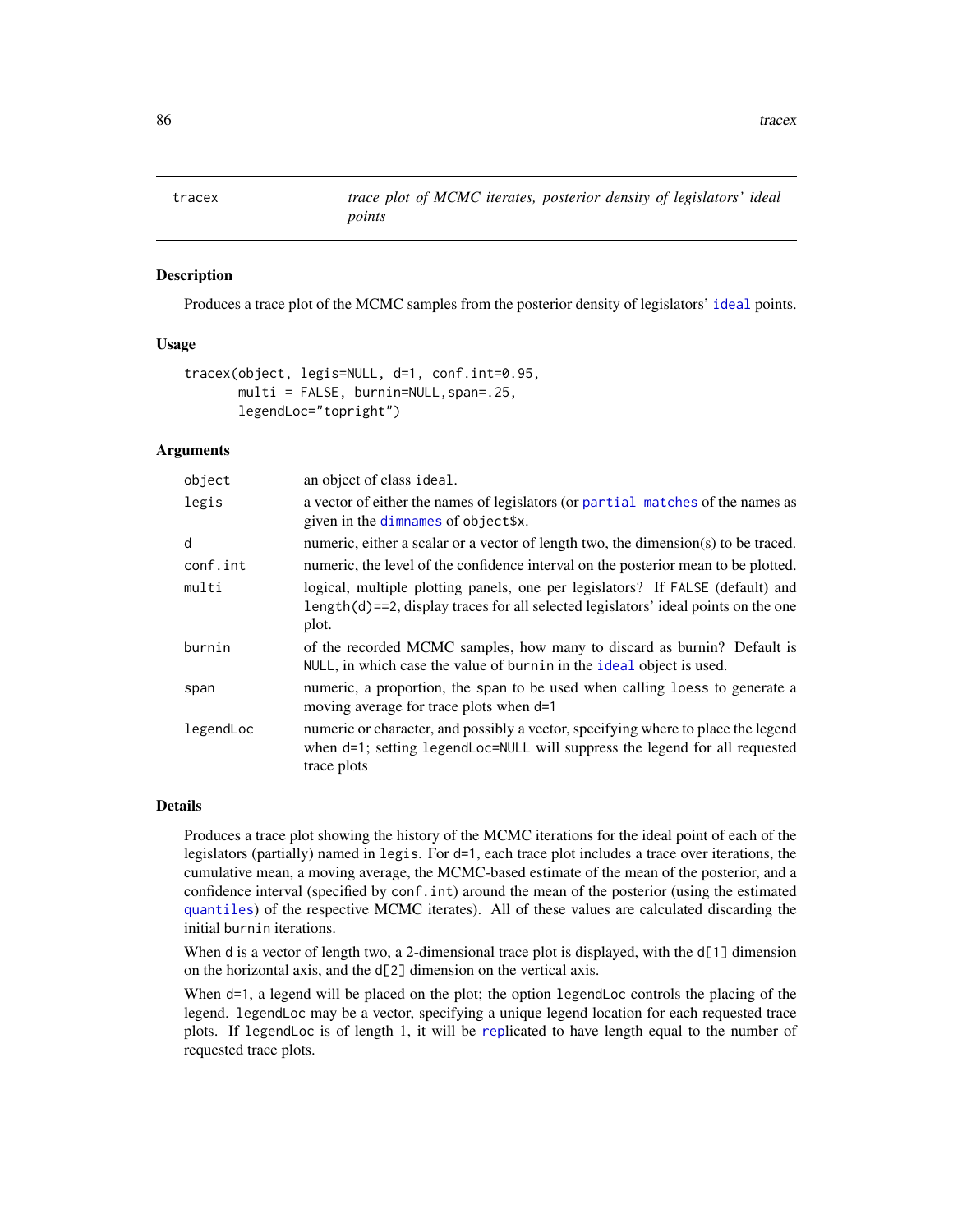#### <span id="page-86-0"></span>UKHouseOfCommons 87

#### See Also

[ideal](#page-32-0); [pmatch](#page-0-0) for matching legislators' names. See [legend](#page-0-0) for valid options to legendLoc.

#### Examples

```
data(s109)
## short run for demo purposes only
id1 <- ideal(s109,
            normalize=TRUE,
            maxiter=500,
            burnin=100,thin=10,
            verbose=TRUE)
tracex(id1,legis="KENN")
## n.b., no such legislator named Thomas Bayes
tracex(id1,legis=c("KENN","BOX","KYL","Thomas Bayes"))
## Not run:
id2 <- ideal(s109,
            d=2, ## unidentified!
            maxiter=5000,
            burnin=0,
            thin=50)
tracex(id2,d=1,legis=c("KENNEDY","BOXER","KYL","Thomas Bayes"))
tracex(id2,d=2,legis=c("KENNEDY","BOXER","KYL","Thomas Bayes"))
tracex(id2,d=1:2,
      legis=c("KENNEDY","BOXER","KYL","Thomas Bayes"))
## partial matching
tracex(id2,d=1:2,
      legis=c("KENN","BOX","BID","SNO","SPEC","MCCA","KYL",
               "Thomas Bayes"),
      multi=TRUE)
## End(Not run)
```
UKHouseOfCommons *1992 United Kingdom electoral returns*

#### Description

Electoral returns, selected constituencies, 1992 general election for the British House of Commons

#### Usage

data(UKHouseOfCommons)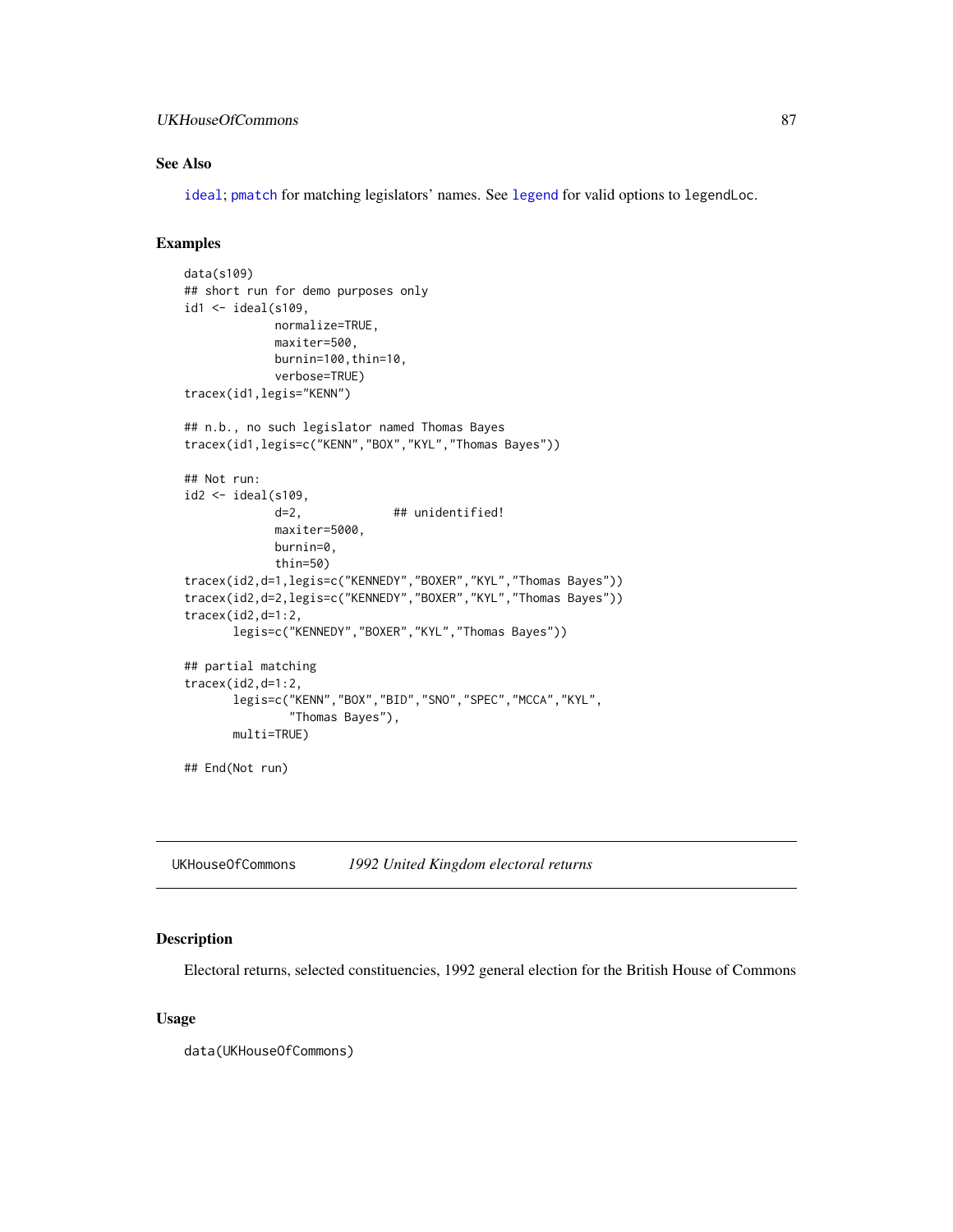A data frame with 521 observations on the following 12 variables.

constituency a character vector, name of the House of Commons constituency

county a character vector, county of the House of Commons constituency

y1 a numeric vector, log-odds of Conservative to LibDem vote share

y2 a numeric vector, log-odds of Labor to LibDem vote share

y1lag a numeric vector, y1 from previous election

y2lag a numeric vector, y2 from previous election

coninc a numeric vector, 1 if the incumbent is a Conservative, 0 otherwise

labinc a numeric vector, 1 if the incumbent is from the Labor Party, 0 otherwise

libinc a numeric vector, 1 if the incumbent is from the LibDems, 0 otherwise

v1 a numeric vector, Conservative vote share (proportion of 3 party vote)

v2 a numeric vector, Labor vote share (proportion of 3 party vote)

v3 a numeric vector, LibDem vote share (proportion of 3 party vote)

#### Details

These data span only 521 of the 621 seats in the House of Commons at the time of 1992 election. Seats missing either a Conservative, Labor, or a LibDem candidate appear to have been dropped.

The original Katz and King data set does not have case labels. I used matches to an additional data source to recover a set of constituency labels for these data; labels could not recovered for two of the constituencies.

#### Source

Jonathan Katz; Gary King. 1999. "Replication data for: A Statistical Model of Multiparty Electoral Data", <http://hdl.handle.net/1902.1/QIGTWZYTLZ>

Martin Baxter. [http://www.electoralcalculus.co.uk/electdata\\_1992ob.txt](http://www.electoralcalculus.co.uk/electdata_1992ob.txt)

#### References

Katz, Jonathan and Gary King. 1999. "A Statistical Model for Multiparty Electoral Data". *American Political Science Review*. 93(1): 15-32.

Jackman, Simon. 2009. *Bayesian Analysis for the Social Sciences*. Wiley: Chichester. Example 6.9.

#### Examples

```
data(UKHouseOfCommons)
tmp <- UKHouseOfCommons[,c("v1","v2","v3")]
summary(apply(tmp,1,sum))
col <- rep("black",dim(tmp)[1])
```
col[UKHouseOfCommons\$coninc==1] <- "blue"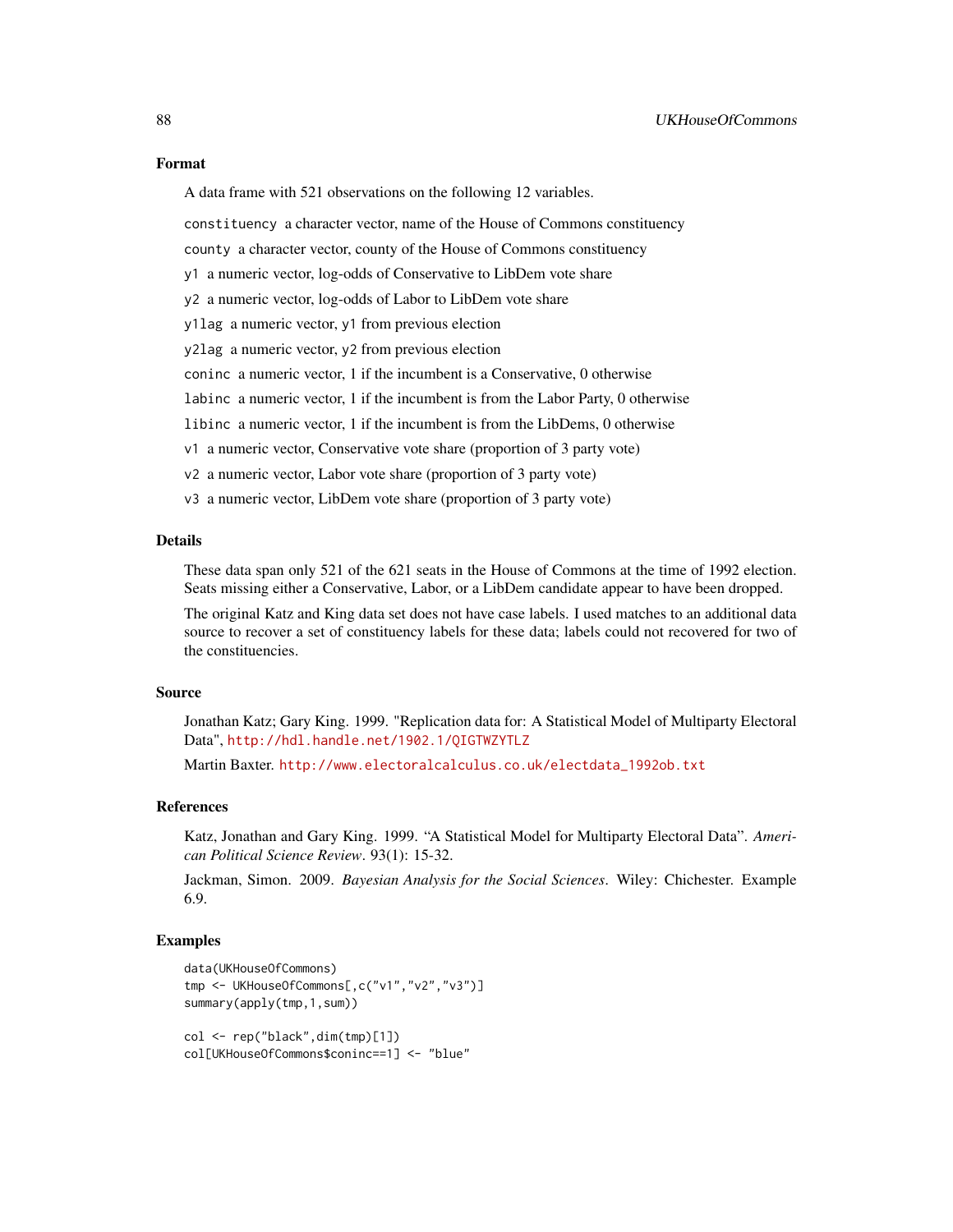#### <span id="page-88-0"></span>unionDensity 89

```
col[UKHouseOfCommons$labinc==1] <- "red"
col[UKHouseOfCommons$libinc==1] <- "orange"
library(vcd)
vcd::ternaryplot(tmp,
                 dimnames=c("Cons","Lab","Lib-Dem"),
                 labels="outside",
                 col=col,
                 pch=1,
                 main="1992 UK House of Commons Election",
                 cex=.75)
```
unionDensity *cross national rates of trade union density*

#### Description

Cross-national data on relative size of the trade unions and predictors, in 20 countries. Two of the predictors are highly collinear, and are the source of a debate between Stephens and Wallerstein (1991), later reviewed by Western and Jackman (1994).

#### Usage

data(unionDensity)

#### Format

- unionnumeric, percentage of the total number of wage and salary earners plus the unemployed who are union members, measured between 1975 and 1980, with most of the data drawn from 1979
- leftnumeric, an index tapping the extent to which parties of the left have controlled governments since 1919, due to Wilensky (1981).
- sizenumeric, log of labor force size, defined as the number of wage and salary earners, plus the unemployed
- concennumeric, percentage of employment, shipments, or production accounted for by the four largest enterprises in a particular industry, averaged over industries (with weights proportional to the size of the industry) and the resulting measure is normalized such that the United States scores a 1.0, and is due to Pryor (1973). Some of the scores on this variable are imputed using procedures described in Stephens and Wallerstein (1991, 945).

#### Source

Pryor, Frederic. 1973. *Property and Industrial Organization in Communist and Capitalist Countries*. Bloomington: Indiana University Press.

Stephens, John and Michael Wallerstein. 1991. Industrial Concentration, Country Size and Trade Union Membership. *American Political Science Review* 85:941-953.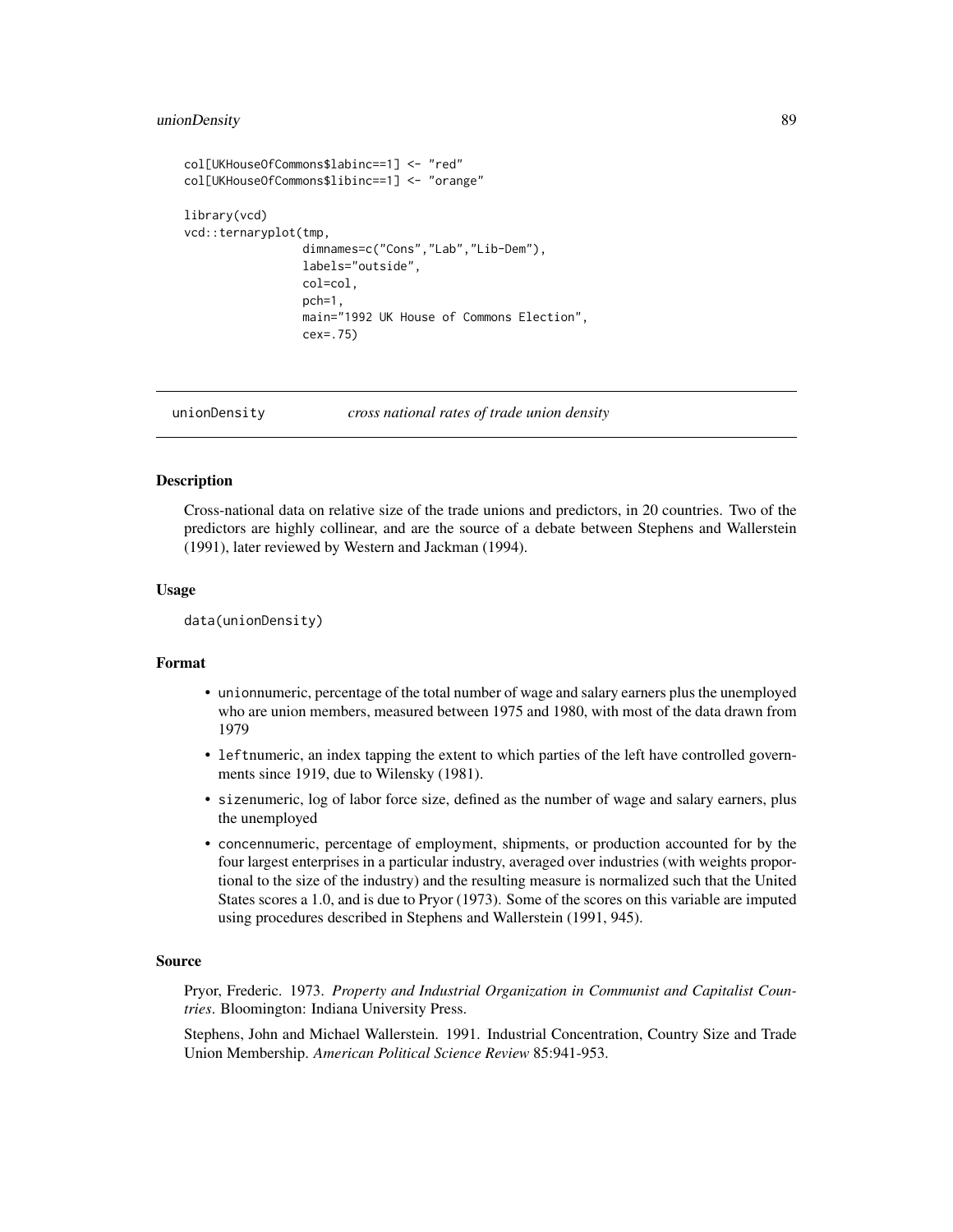Western, Bruce and Simon Jackman. 1994. Bayesian Inference for Comparative Research. *American Political Science Review* 88:412-423.

Wilensky, Harold L. 1981. Leftism, Catholicism, Democratic Corporatism: The Role of Political Parties in Recemt Welfare State Development. In *The Development of Welfare States in Europe and America*, ed. Peter Flora and Arnold J. Heidenheimer. New Brunswick: Transaction Books.

#### References

Jackman, Simon. 2009. *Bayesian Analysis for the Social Sciences*. Wiley: Hoboken, New Jersey.

#### Examples

```
data(unionDensity)
summary(unionDensity)
pairs(unionDensity,
      labels=c("Union\nDensity",
        "Left\nGovernment",
        "log Size of\nLabor Force",
        "Economic\nConcentration"),
      lower.panel=function(x,y,digits=2){
        r \leftarrow cor(x, y)par(usr=c(0,1,0,1))
        text(.5,.5,
             format(c(r,0.123456789),digits=digits)[1],
             cex=1.5)
      }
      )
ols <- lm(union ~ left + size + concen,
          data=unionDensity)
summary(ols)
```
vectorRepresentation *convert roll call matrix to series of vectors*

#### Description

Extract the information in a roll call matrix as a series of vectors with voting decision, a unique identifier for the legislator and a unique identifier for the roll call.

#### Usage

```
vectorRepresentation(object, dropList = list(codes = c("missing", "notInLegis")))
```
#### **Arguments**

| object   | an object of class rollcall  |
|----------|------------------------------|
| dropList | a dropList; see dropRollCall |

<span id="page-89-0"></span>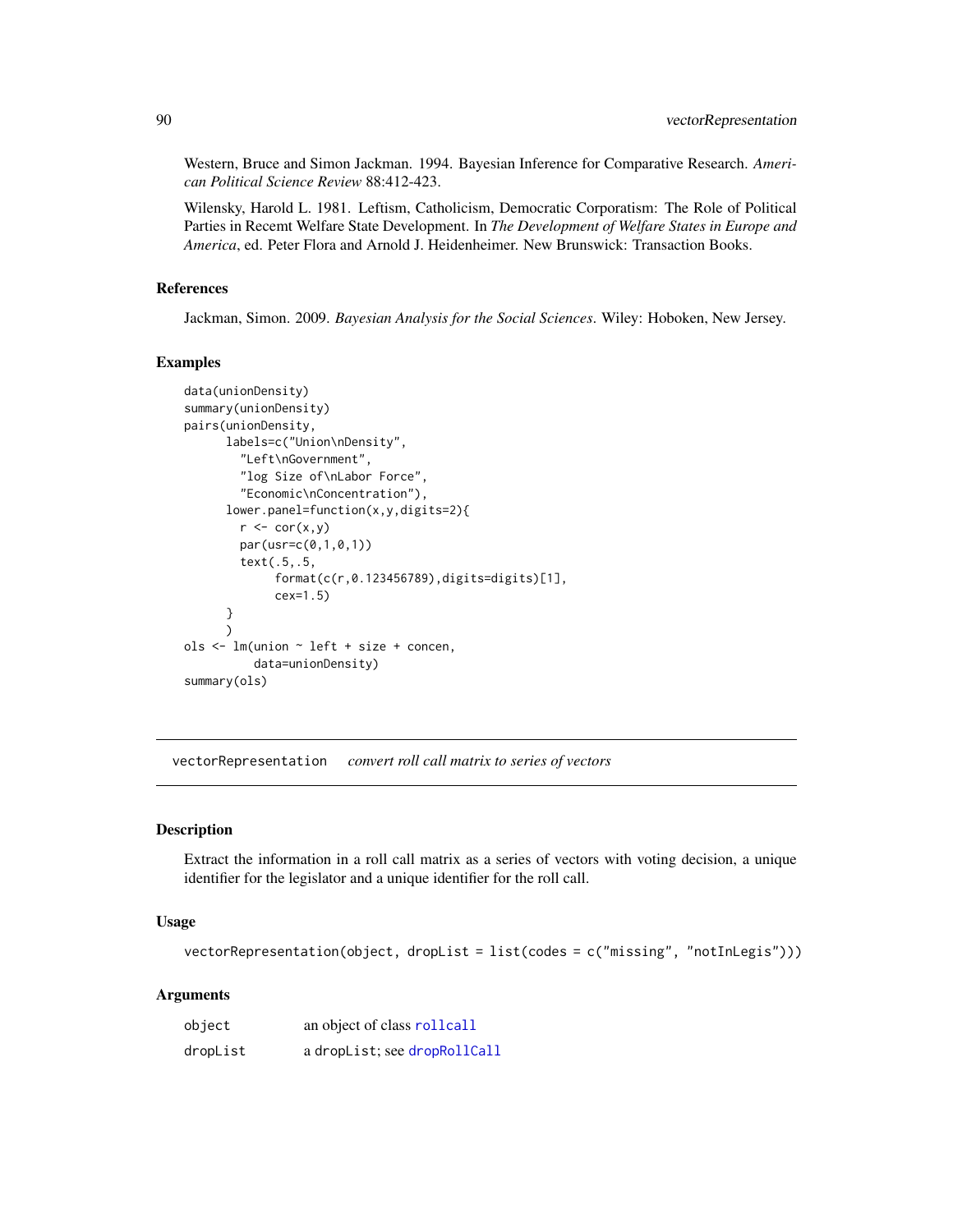#### <span id="page-90-0"></span> $vote92$  91

#### Details

It is often the case that roll call matrices are sparse, say, when the roll call matrix has an "overlapping generations" structure; e.g., consider forming data by pooling across a long temporal sequence of legislatures such that relatively few of the legislators in the data set actually vote on any given roll call. In such a case, representing the data as a roll call matrix is not particularly helpful nor efficient, either for data summaries or modeling.

### Value

A [matrix](#page-0-0) with z rows, where z is the number of non-missing entries in object\$votes, with 'missingness' defined by the codes component of the dropList. The matrix has 3 columns:

| vote | the voting decision, either a 1 if the corresponding element of the roll call<br>matrix object\$votes is in the yea component of object\$codes, or a 0 if<br>the corresponding element of the roll call matrix is in the nay component of<br>object \$codes. Non-missing entries of the roll call matrix are not stored. |
|------|--------------------------------------------------------------------------------------------------------------------------------------------------------------------------------------------------------------------------------------------------------------------------------------------------------------------------|
| j.   | the row of the roll call matrix object \$votes that supplied the voting decision;<br>i.e., a unique identifier for the legislator generating this vote                                                                                                                                                                   |
| j    | the column of the roll call matrix object words that supplied the vote; i.e., a<br>unique identifier for the vote.                                                                                                                                                                                                       |

#### Author(s)

Simon Jackman <jackman@stanford.edu>

#### See Also

#### [rollcall](#page-72-0)

#### Examples

```
data(s109)
y <- vectorRepresentation(s109)
apply(y,2,table,exclude=NULL)
```
vote92 *Reports of voting in the 1992 U.S. Presidential election.*

#### Description

Survey data containing self-reports of vote choice in the 1992 U.S. Presidential election, with numerous covariates, from the 1992 American National Election Studies.

#### Usage

data(vote92)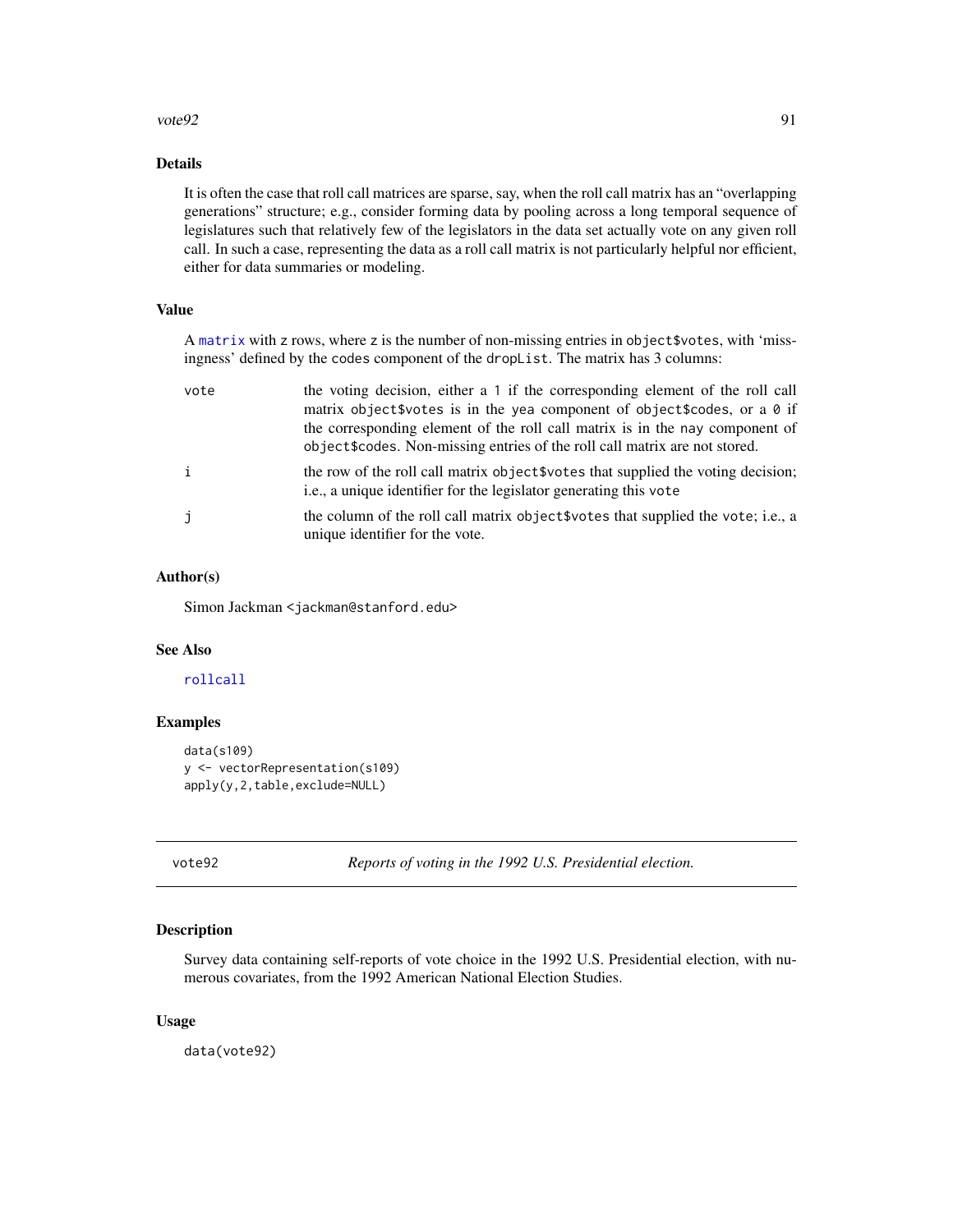#### Format

A data frame with 909 observations on the following 10 variables.

vote a factor with levels Perot Clinton Bush

- dem a numeric vector, 1 if the respondent reports identifying with the Democratic party, 0 otherwise.
- rep a numeric vector, 1 if the respondent reports identifying with the Republican party, 0 otherwise

female a numeric vector, 1 if the respondent is female, 0 otherwise

- persfinance a numeric vector, -1 if the respondent reports that their personal financial situation has gotten worse over the last 12 months, 0 for no change, 1 if better
- natlecon a numeric vector, -1 if the respondent reports that national economic conditions have gotten worse over the last 12 months, 0 for no change, 1 if better
- clintondis a numeric vector, squared difference between respondent's self-placement on a scale measure of political ideology and the respondent's placement of the Democratic candidate, Bill Clinton
- bushdis a numeric vector, squared ideological distance of the respondent from the Republican candidate, President George H.W. Bush
- perotdis a numeric vector, squared ideological distance of the respondent from the Reform Party candidate, Ross Perot

#### Details

These data are unweighted. Refer to the original data source for weights that purport to correct for non-representativeness and non-response.

#### Source

Alvarez, R. Michael and Jonathan Nagler. 1995. Economics, issues and the Perot candidacy: Voter choice in the 1992 Presidential election. *American Journal of Political Science*. 39:714-44.

Miller, Warren E., Donald R. Kinder, Steven J. Rosenstone and the National Election Studies. 1999. *National Election Studies, 1992: Pre-/Post-Election Study*. Center for Political Studies, University of Michigan: Ann Arbor, Michigan.

Inter-University Consortium for Political and Social Research. Study Number 1112. [http://dx.](http://dx.doi.org/10.3886/ICPSR01112) [doi.org/10.3886/ICPSR01112](http://dx.doi.org/10.3886/ICPSR01112).

#### References

Jackman, Simon. 2009. *Bayesian Analysis for the Social Sciences*. Wiley: Hoboken, New Jersey. Examples 8.7 and 8.8.

#### Examples

data(vote92) summary(vote92)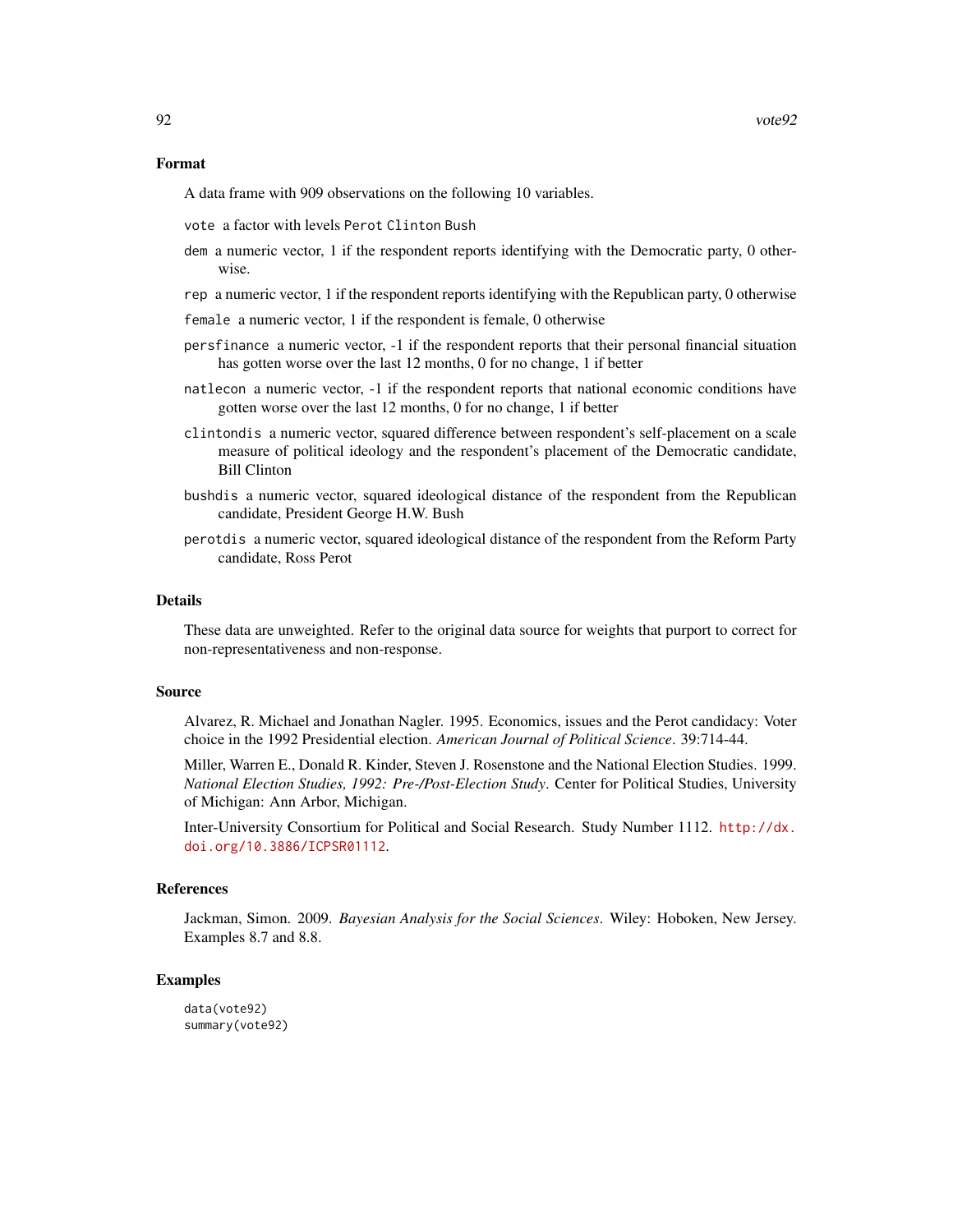<span id="page-92-0"></span>

#### Description

Compares two models fit to the same data that do not nest via Vuong's non-nested test.

#### Usage

vuong(m1, m2, digits = getOption("digits"))

#### Arguments

| m1     | model 1, an object inheriting from class glm, negbin or zeroinfl |
|--------|------------------------------------------------------------------|
| m2     | model 2, as for model 1                                          |
| digits | significant digits in printed result                             |

#### Details

The Vuong non-nested test is based on a comparison of the predicted probabilities of two models that do not nest. Examples include comparisons of zero-inflated count models with their nonzero-inflated analogs (e.g., zero-inflated Poisson versus ordinary Poisson, or zero-inflated negativebinomial versus ordinary negative-binomial). A large, positive test statistic provides evidence of the superiority of model 1 over model 2, while a large, negative test statistic is evidence of the superiority of model 2 over model 1. Under the null that the models are indistinguishable, the test statistic is asymptotically distributed standard normal.

The function will fail if the models do not contain identical values in their respective components named y (the value of the response being modeled).

#### Value

nothing returned, prints the test-statistic and  $p$  value and exits silently.

#### Author(s)

Simon Jackman <jackman@stanford.edu>

#### References

Vuong, Q.H. 1989. Likelihood ratio tests for model selection and non-nested hypotheses. *Econometrica*. 57:307-333.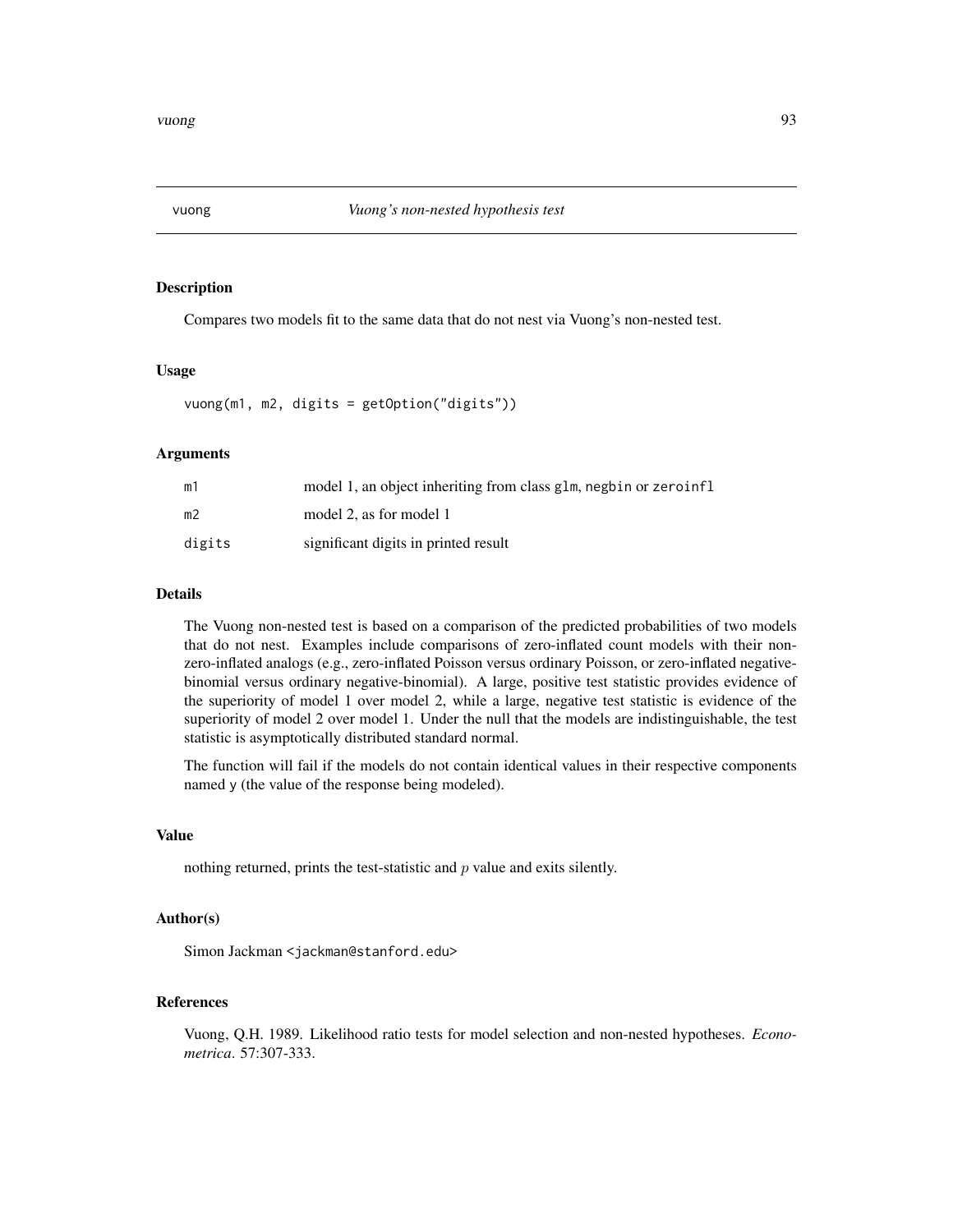#### Examples

```
data("bioChemists")
## compare Poisson GLM and ZIP
glm1 \leftarrow glm(art \sim ., data = bioChemists, family = poisson)zip \leftarrow zeroinfl(art \sim . \mid ., data = bioChemists, EM = TRUE)vuong(glm1, zip)
## Not run:
## compare negbin with zero-inflated negbin
nb1 <- glm.nb(art ~ ., data=bioChemists)
zinb \le zeroinfl(art \sim . | ., data = bioChemists, dist = "negbin", EM = TRUE)
vuong(nb1, zinb)
## End(Not run)
```
<span id="page-93-0"></span>zeroinfl *Zero-inflated Count Data Regression*

#### Description

Fit zero-inflated regression models for count data via maximum likelihood.

#### Usage

```
zeroinfl(formula, data, subset, na.action, weights, offset,
  dist = c("poisson", "negbin", "geometric"),
 link = c("logit", "probit", "cloglog", "cauchit", "log"),
  control = zeroinfl.control(...),model = TRUE, y = TRUE, x = FALSE, ...)
```
#### Arguments

| formula                 | symbolic description of the model, see details.                                                                                                                   |
|-------------------------|-------------------------------------------------------------------------------------------------------------------------------------------------------------------|
| data, subset, na.action |                                                                                                                                                                   |
|                         | arguments controlling formula processing via model. frame.                                                                                                        |
| weights                 | optional numeric vector of weights.                                                                                                                               |
| offset                  | optional numeric vector with an a priori known component to be included in the<br>linear predictor of the count model. See below for more information on offsets. |
| dist                    | character specification of count model family (a log link is always used).                                                                                        |
| link                    | character specification of link function in the binary zero-inflation model (a bi-<br>nomial family is always used).                                              |
| control                 | a list of control arguments specified via zeroinfl.control.                                                                                                       |
| model, y, x             | logicals. If TRUE the corresponding components of the fit (model frame, re-<br>sponse, model matrix) are returned.                                                |
| $\cdots$                | arguments passed to zeroinfl. control in the default setup.                                                                                                       |

<span id="page-93-1"></span>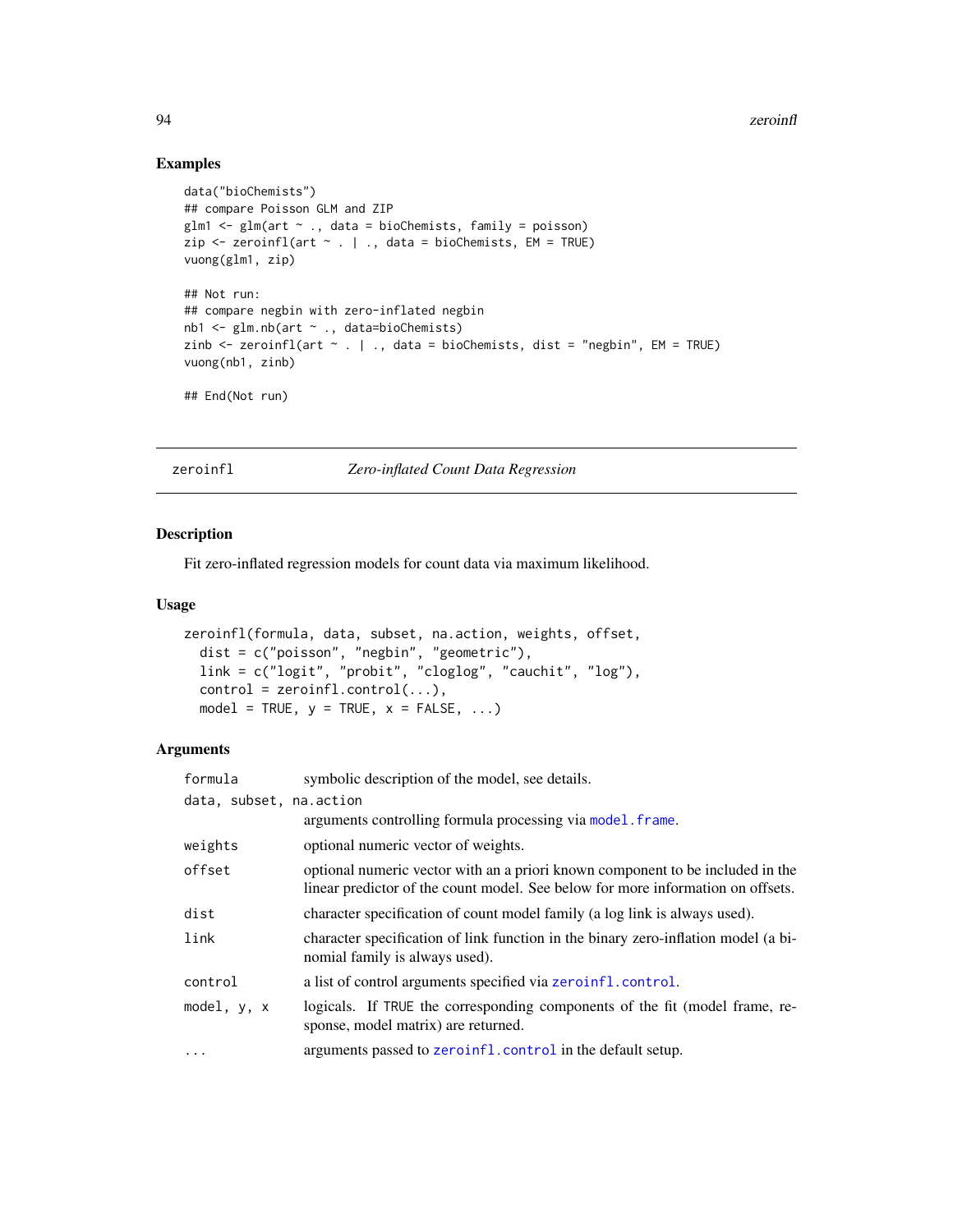#### <span id="page-94-0"></span>zeroinfl<sup>95</sup> and the set of the set of the set of the set of the set of the set of the set of the set of the set of the set of the set of the set of the set of the set of the set of the set of the set of the set of the set

#### Details

Zero-inflated count models are two-component mixture models combining a point mass at zero with a proper count distribution. Thus, there are two sources of zeros: zeros may come from both the point mass and from the count component. Usually the count model is a Poisson or negative binomial regression (with log link). The geometric distribution is a special case of the negative binomial with size parameter equal to 1. For modeling the unobserved state (zero vs. count), a binary model is used that captures the probability of zero inflation. in the simplest case only with an intercept but potentially containing regressors. For this zero-inflation model, a binomial model with different links can be used, typically logit or probit.

The formula can be used to specify both components of the model: If a formula of type  $y \sim x1 + x2$ is supplied, then the same regressors are employed in both components. This is equivalent to  $y \sim x1 + x2$  | x1 + x2. Of course, a different set of regressors could be specified for the count and zero-inflation component, e.g.,  $y \sim x1 + x2$  | z1 + z2 + z3 giving the count data model y  $\sim$  x1 + x2 conditional on () the zero-inflation model y  $\sim$  z1 + z2 + z3. A simple inflation model where all zero counts have the same probability of belonging to the zero component can by specified by the formula  $y \sim x1 + x2 + 1$ .

Offsets can be specified in both components of the model pertaining to count and zero-inflation model:  $y \sim x1 + \text{offset}(x2)$  | z1 + z2 + offset(z3), where x2 is used as an offset (i.e., with coefficient fixed to 1) in the count component and z3 analogously in the zero-inflation component. By the rule stated above  $y \sim x1 + \text{offset}(x2)$  is expanded to  $y \sim x1 + \text{offset}(x2)$  | x1 + offset(x2). Instead of using the offset() wrapper within the formula, the offset argument can also be employed which sets an offset only for the count model. Thus, formula =  $y \sim x1$  and offset =  $x2$ is equivalent to formula =  $y \sim x1 + \text{offset}(x2)$  | x1.

All parameters are estimated by maximum likelihood using [optim](#page-0-0), with control options set in [zeroinfl.control](#page-96-0). Starting values can be supplied, estimated by the EM (expectation maximization) algorithm, or by  $g \ln f$  f it (the default). Standard errors are derived numerically using the Hessian matrix returned by [optim](#page-0-0). See [zeroinfl.control](#page-96-0) for details.

The returned fitted model object is of class "zeroinfl" and is similar to fitted "glm" objects. For elements such as "coefficients" or "terms" a list is returned with elements for the zero and count component, respectively. For details see below.

A set of standard extractor functions for fitted model objects is available for objects of class "zeroinfl", including methods to the generic functions [print](#page-0-0), [summary](#page-0-0), [coef](#page-0-0), [vcov](#page-0-0), [logLik](#page-0-0), [residuals](#page-0-0), [predict](#page-0-0), [fitted](#page-0-0), [terms](#page-0-0), [model.matrix](#page-0-0). See [predict.zeroinfl](#page-60-0) for more details on all methods.

#### Value

An object of class "zeroinfl", i.e., a list with components including

| coefficients  | a list with elements "count" and "zero" containing the coefficients from the<br>respective models. |
|---------------|----------------------------------------------------------------------------------------------------|
| residuals     | a vector of raw residuals (observed - fitted).                                                     |
| fitted.values | a vector of fitted means,                                                                          |
| optim         | a list with the output from the optim call for minimizing the negative log-<br>likelihood,         |
| control       | the control arguments passed to the optimical.                                                     |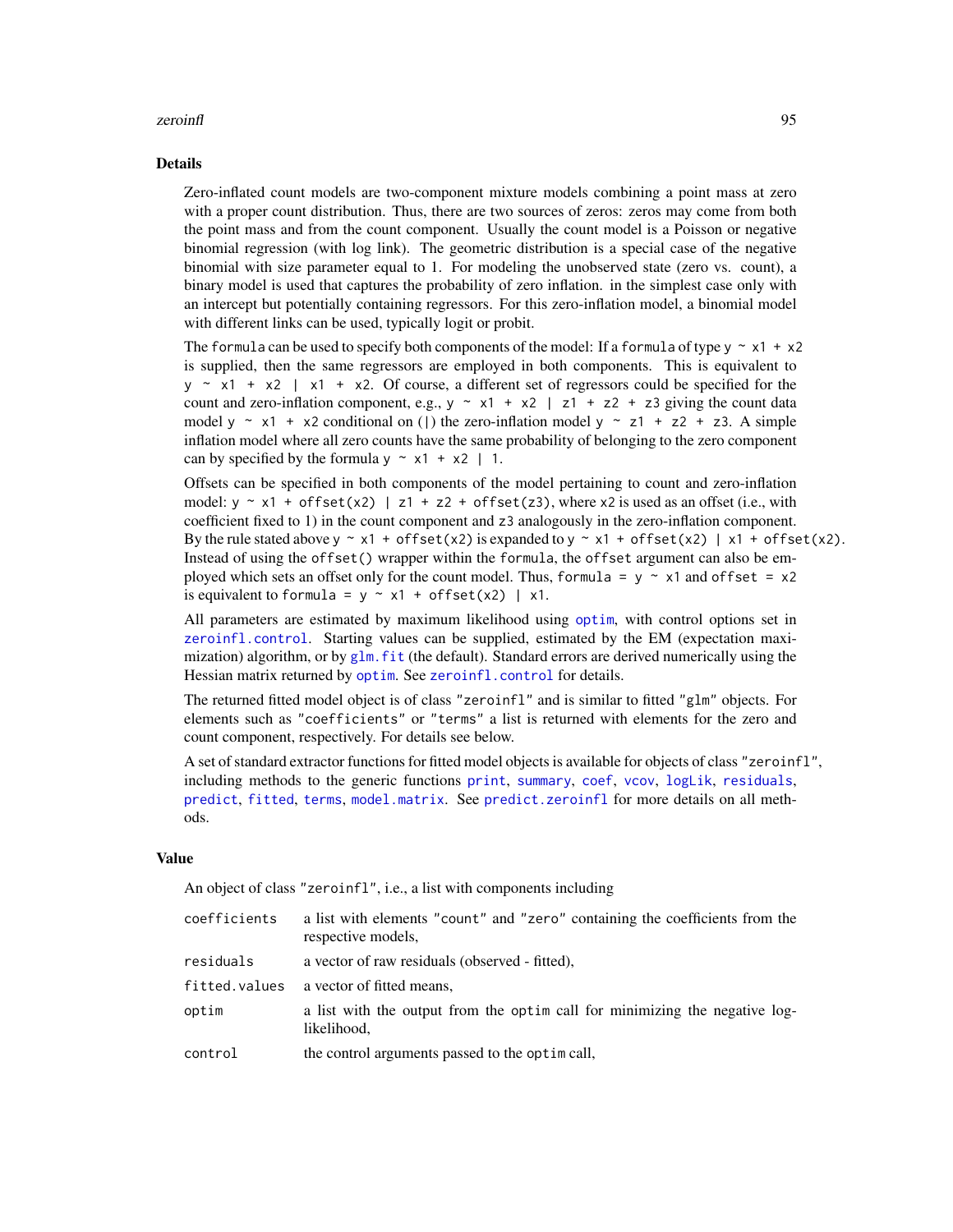#### 96 zeroinfl

| start       | the starting values for the parameters passed to the optim call,                                                               |
|-------------|--------------------------------------------------------------------------------------------------------------------------------|
| weights     | the case weights used,                                                                                                         |
| offset      | a list with elements "count" and "zero" containing the offset vectors (if any)<br>from the respective models,                  |
| n           | number of observations (with weights $> 0$ ),                                                                                  |
| df.null     | residual degrees of freedom for the null model $(= n - 2)$ ,                                                                   |
| df.residual | residual degrees of freedom for fitted model,                                                                                  |
| terms       | a list with elements "count", "zero" and "full" containing the terms objects<br>for the respective models,                     |
| theta       | estimate of the additional $\theta$ parameter of the negative binomial model (if a neg-<br>ative binomial regression is used), |
| SE.logtheta | standard error for $log(\theta)$ ,                                                                                             |
| loglik      | log-likelihood of the fitted model,                                                                                            |
| <b>VCOV</b> | covariance matrix of all coefficients in the model (derived from the Hessian of<br>the optim output),                          |
| dist        | character string describing the count distribution used,                                                                       |
| link        | character string describing the link of the zero-inflation model,                                                              |
| linkinv     | the inverse link function corresponding to link,                                                                               |
| converged   | logical indicating successful convergence of optim,                                                                            |
| call        | the original function call,                                                                                                    |
| formula     | the original formula,                                                                                                          |
| levels      | levels of the categorical regressors,                                                                                          |
| contrasts   | a list with elements "count" and "zero" containing the contrasts corresponding<br>to levels from the respective models,        |
| model       | the full model frame (if model $=$ TRUE),                                                                                      |
| У           | the response count vector (if $y = TRUE$ ),                                                                                    |
| X           | a list with elements "count" and "zero" containing the model matrices from<br>the respective models (if $x = TRUE$ ),          |

#### Author(s)

Achim Zeileis <Achim.Zeileis@R-project.org>

#### References

Cameron, A. Colin and Pravin K. Trevedi. 1998. *Regression Analysis of Count Data.* New York: Cambridge University Press.

Cameron, A. Colin and Pravin K. Trivedi. 2005. *Microeconometrics: Methods and Applications*. Cambridge: Cambridge University Press.

Lambert, Diane. 1992. "Zero-Inflated Poisson Regression, with an Application to Defects in Manufacturing." *Technometrics*. 34(1):1-14

Zeileis, Achim, Christian Kleiber and Simon Jackman 2008. "Regression Models for Count Data in R." *Journal of Statistical Software*, 27(8). URL <http://www.jstatsoft.org/v27/i08/>.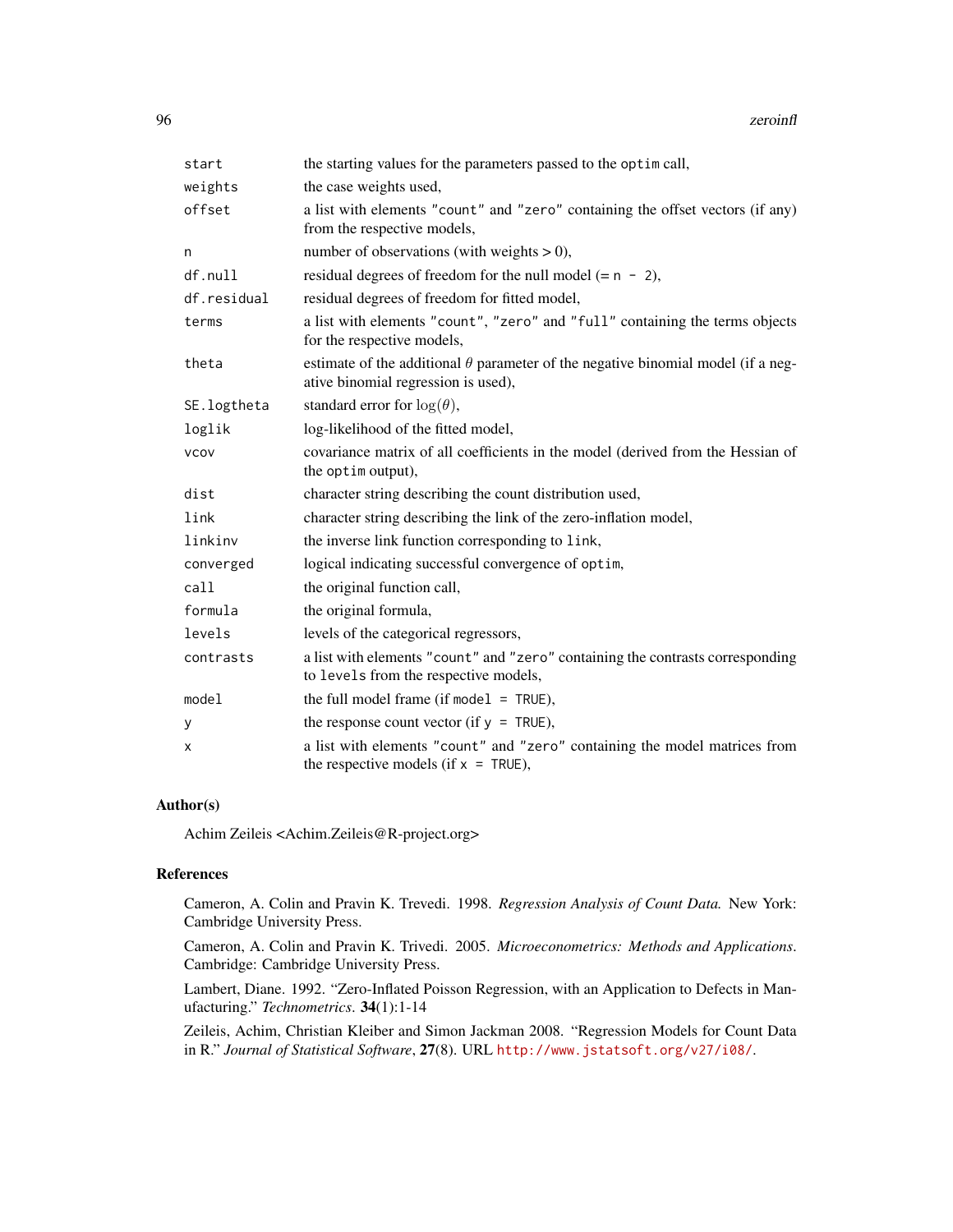#### <span id="page-96-1"></span>zeroinfl.control 97

#### See Also

[zeroinfl.control](#page-96-0), [glm](#page-0-0), [glm.fit](#page-0-0), [glm.nb](#page-0-0), [hurdle](#page-26-0)

#### Examples

```
## data
data("bioChemists", package = "pscl")
## without inflation
## ("art \sim ." is "art \sim fem + mar + kid5 + phd + ment")
fm_pois <- glm(art ~ ., data = bioChemists, family = poisson)
fm_qpois <- glm(art ~ ., data = bioChemists, family = quasipoisson)
fm_nb <- glm.nb (art \sim ., data = bioChemists)
## with simple inflation (no regressors for zero component)
fm\_zip \leftarrow zeroinfl(art \sim . \mid 1, data = bioChemists)fm_zinb <- zeroinfl(art \sim . | 1, data = bioChemists, dist = "negbin")
## inflation with regressors
## ("art ~ . | ." is "art ~ fem + mar + kid5 + phd + ment | fem + mar + kid5 + phd + ment")
fm\_zip2 \leq zeroinfl(art \sim . \mid ., data = bioChemists)fm\_zinh2 \leftarrow zeroinfl(art \sim . \mid ., data = bioChemists, dist = "negbin")
```
<span id="page-96-0"></span>zeroinfl.control *Control Parameters for Zero-inflated Count Data Regression*

#### Description

Various parameters that control fitting of zero-inflated regression models using [zeroinfl](#page-93-0).

#### Usage

```
zeroinfl.control(method = "BFGS", maxit = 10000, trace = FALSE,
 EM = FALSE, start = NULL, ...)
```
#### Arguments

| method   | characters string specifying the method argument passed to optim.                                                                           |
|----------|---------------------------------------------------------------------------------------------------------------------------------------------|
| maxit    | integer specifying the maxit argument (maximal number of iterations) passed<br>to optim.                                                    |
| trace    | logical or integer controlling whether tracing information on the progress of the<br>optimization should be produced (passed to optim).     |
| EM       | logical. Should starting values be estimated by the EM (expectation maximiza-<br>tion) algorithm? See details.                              |
| start    | an optional list with elements "count" and "zero" (and potentially "theta")<br>containing the coefficients for the corresponding component. |
| $\cdots$ | arguments passed to optim.                                                                                                                  |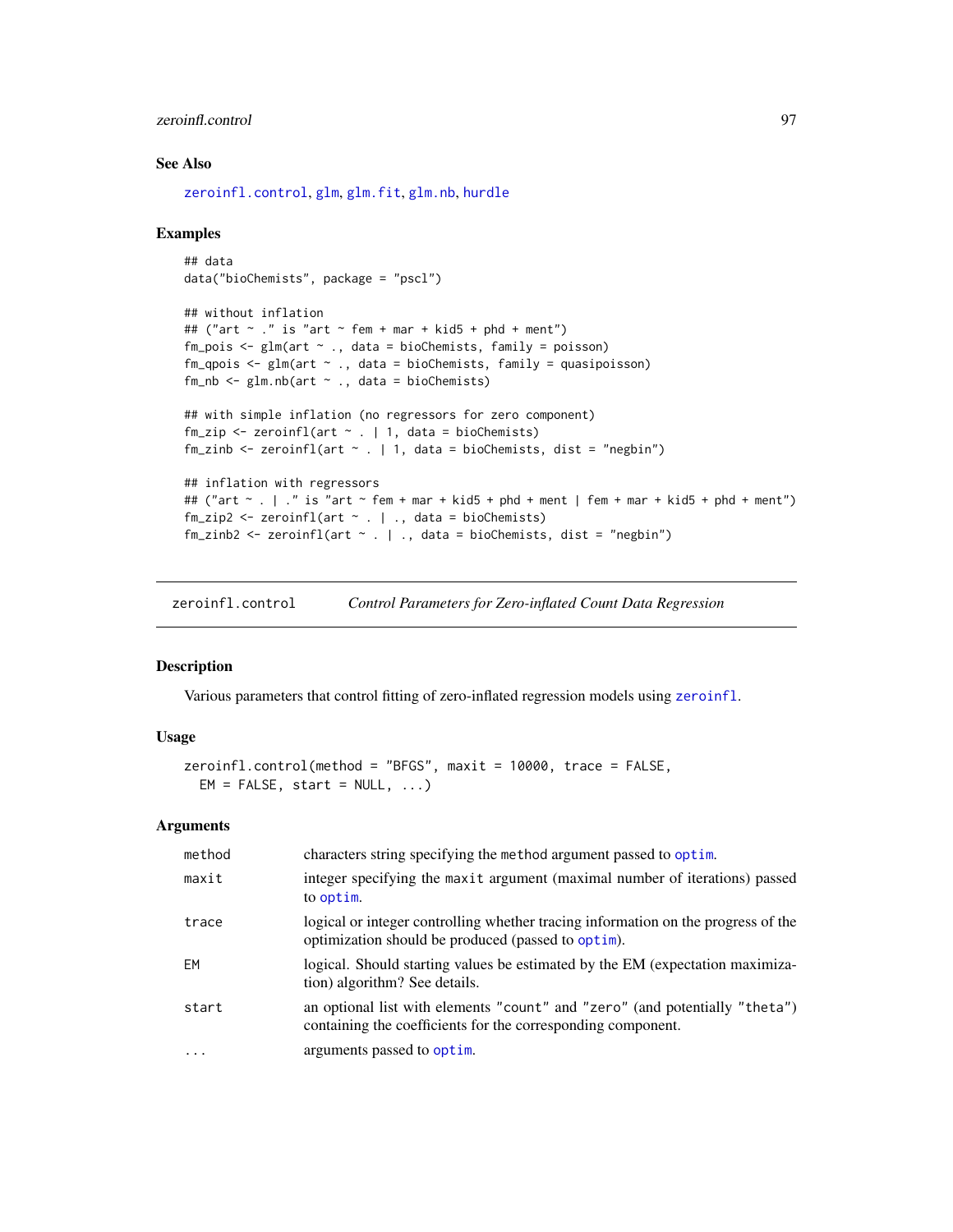#### <span id="page-97-0"></span>Details

All parameters in [zeroinfl](#page-93-0) are estimated by maximum likelihood using [optim](#page-0-0) with control options set in [zeroinfl.control](#page-96-0). Most arguments are passed on directly to optim, only trace is also used within zeroinfl and EM/start control the choice of starting values for calling optim.

Starting values can be supplied, estimated by the EM (expectation maximization) algorithm, or by [glm.fit](#page-0-0) (the default). Standard errors are derived numerically using the Hessian matrix returned by [optim](#page-0-0). To supply starting values, start should be a list with elements "count" and "zero" and potentially "theta" (for negative binomial components only) containing the starting values for the coefficients of the corresponding component of the model.

#### Value

A list with the arguments specified.

#### Author(s)

Achim Zeileis <Achim.Zeileis@R-project.org>

#### See Also

[zeroinfl](#page-93-0)

#### Examples

```
data("bioChemists", package = "pscl")
## default start values
fm1 \le zeroinfl(art \sim ., data = bioChemists)
## use EM algorithm for start values
fm2 \le zeroinfl(art \sim ., data = bioChemists, EM = TRUE)
## user-supplied start values
fm3 <- zeroinfl(art ~ ., data = bioChemists,
  start = list(count = c(0.7, -0.2, 0.1, -0.2, 0, 0), zero = -1.7))
```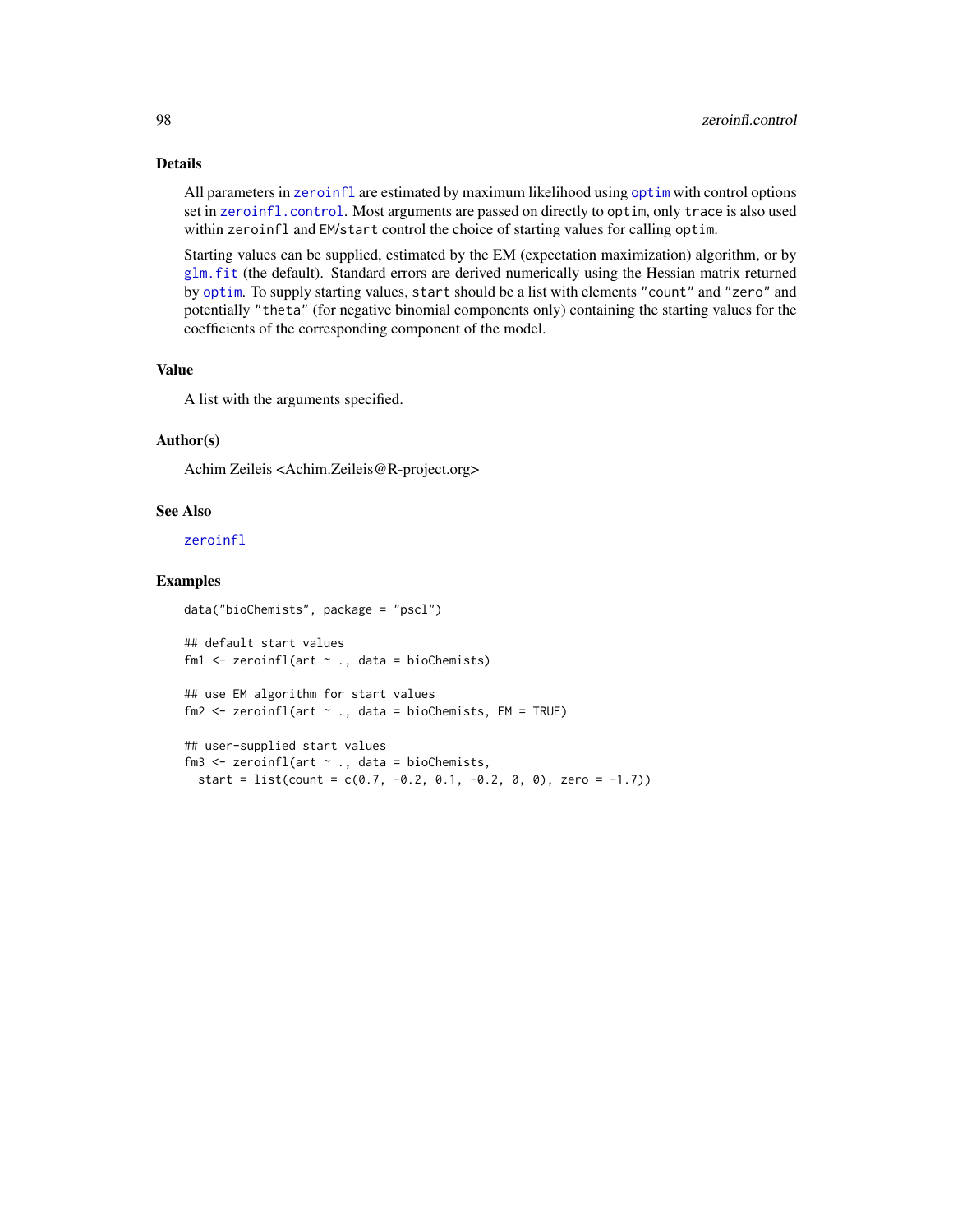# **Index**

∗Topic classes idealToMCMC, [38](#page-37-0) predict.ideal, [59](#page-58-0) summary.ideal, [82](#page-81-0) summary.rollcall, [84](#page-83-1) ∗Topic datagen constrain.items, [15](#page-14-0) constrain.legis, [17](#page-16-0) ∗Topic datasets absentee, [3](#page-2-0) admit, [5](#page-4-0) AustralianElectionPolling, [6](#page-5-0) AustralianElections, [8](#page-7-0) bioChemists, [11](#page-10-0) ca2006, [12](#page-11-0) EfronMorris, [24](#page-23-0) iraqVote, [42](#page-41-0) nj07, [43](#page-42-0) partycodes, [46](#page-45-0) politicalInformation, [51](#page-50-0) presidentialElections, [66](#page-65-0) prussian, [67](#page-66-0) readKH, [68](#page-67-1) RockTheVote, [71](#page-70-0) s109, [75](#page-74-0) sc9497, [77](#page-76-0) state.info, [81](#page-80-0) UKHouseOfCommons, [87](#page-86-0) unionDensity, [89](#page-88-0) vote92, [91](#page-90-0) ∗Topic distribution betaHPD, [9](#page-8-0) igamma, [39](#page-38-0) ∗Topic hplot plot.ideal, [47](#page-46-0) plot.predict.ideal, [49](#page-48-0) plot.seatsVotes, [50](#page-49-1) tracex, [86](#page-85-0) ∗Topic manip

computeMargins, [13](#page-12-0) convertCodes, [19](#page-18-0) dropRollCall, [20](#page-19-1) dropUnanimous, [22](#page-21-0) rollcall, [73](#page-72-1) vectorRepresentation, [90](#page-89-0) ∗Topic methods predprob.ideal, [65](#page-64-0) ∗Topic misc seatsVotes, [77](#page-76-0) simpi, [79](#page-78-0) ∗Topic models extractRollCallObject, [25](#page-24-0) hitmiss, [26](#page-25-0) ideal, [33](#page-32-1) postProcess, [53](#page-52-0) pR2, [55](#page-54-0) predprob, [63](#page-62-0) predprob.glm, [64](#page-63-0) predprob.ideal, [65](#page-64-0) vuong, [93](#page-92-0) ∗Topic print ntable, [44](#page-43-0) ∗Topic regression hurdle, [27](#page-26-1) hurdle.control, [31](#page-30-0) hurdletest, [32](#page-31-0) odTest, [45](#page-44-0) predict.hurdle, [57](#page-56-0) predict.zeroinfl, [61](#page-60-1) predprob, [63](#page-62-0) predprob.glm, [64](#page-63-0) zeroinfl, [94](#page-93-1) zeroinfl.control, [97](#page-96-1) ∗Topic utilities vectorRepresentation, [90](#page-89-0) absentee, [3](#page-2-0) admit, [5](#page-4-0) AIC, *[58](#page-57-0)*, *[62](#page-61-0)*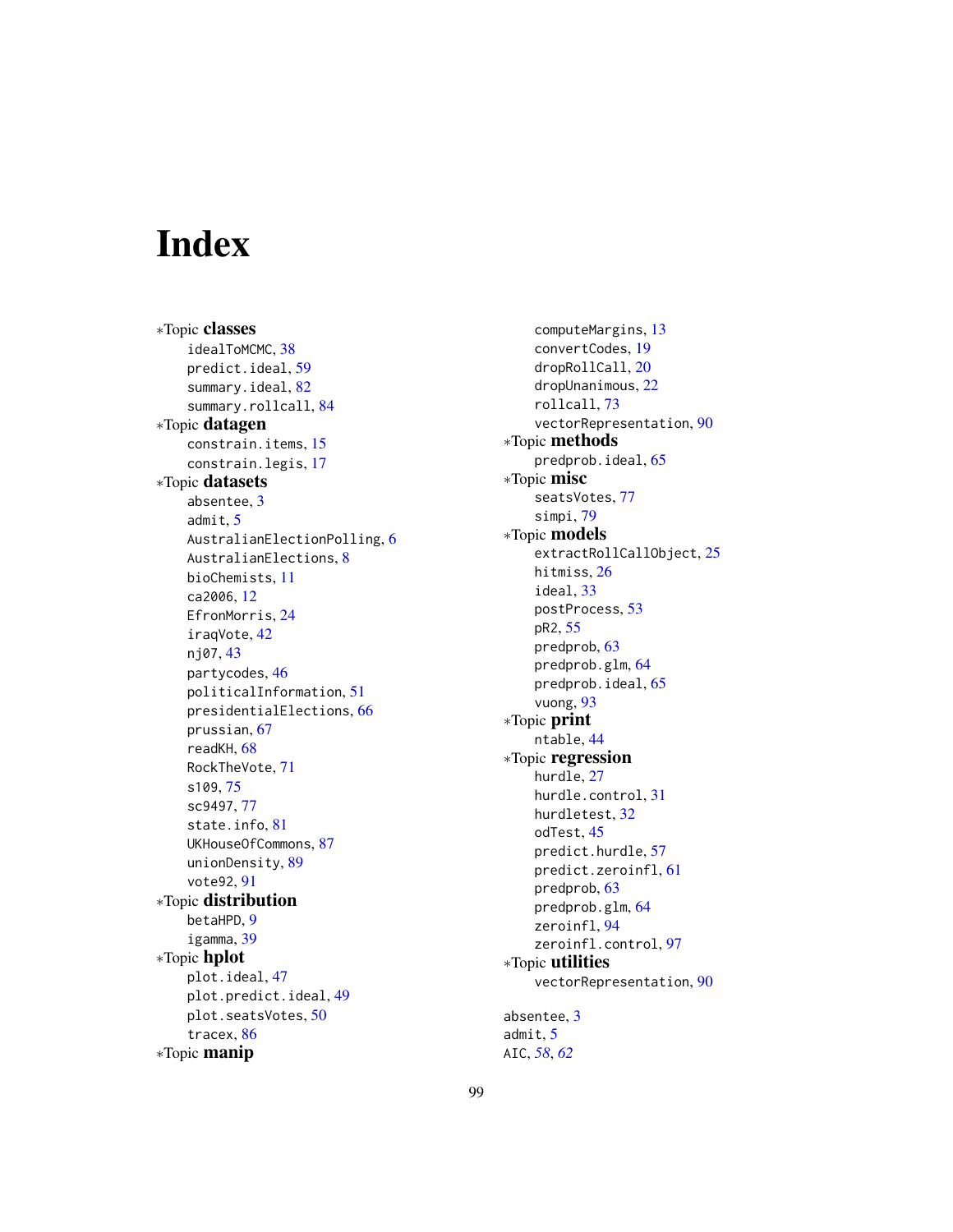#### 100 INDEX

alist, *[14,](#page-13-0) [15](#page-14-0)*, *[17](#page-16-0)*, *[20](#page-19-1)[–22](#page-21-0)*, *[34](#page-33-0)*, *[84](#page-83-1)* array, *[37](#page-36-0)* AustralianElectionPolling, [6](#page-5-0) AustralianElections, [8](#page-7-0) base, *[41](#page-40-0)* betaHPD, [9](#page-8-0) binomial, *[36](#page-35-0)*, *[64](#page-63-0)* bioChemists, [11](#page-10-0) ca2006, [12](#page-11-0) call, *[37](#page-36-0)*, *[78](#page-77-0)* coef, *[29](#page-28-0)*, *[58](#page-57-0)*, *[62](#page-61-0)*, *[95](#page-94-0)* coef.hurdle *(*predict.hurdle*)*, [57](#page-56-0) coef.zeroinfl *(*predict.zeroinfl*)*, [61](#page-60-1) computeMargins, [13](#page-12-0) constrain.items, [15,](#page-14-0) *[18](#page-17-0)*, *[35](#page-34-0)*, *[38](#page-37-0)* constrain.legis, *[15](#page-14-0)[–17](#page-16-0)*, [17,](#page-16-0) *[35,](#page-34-0) [36](#page-35-0)*, *[38](#page-37-0)* convertCodes, *[14](#page-13-0)*, [19](#page-18-0) data.frame, *[69,](#page-68-0) [70](#page-69-0)*, *[74](#page-73-0)* Date, *[8](#page-7-0)*, *[70](#page-69-0)* dbeta, *[10,](#page-9-0) [11](#page-10-0)* densigamma *(*igamma*)*, [39](#page-38-0) density, *[50,](#page-49-1) [51](#page-50-0)* dgamma, *[41](#page-40-0)* digamma, *[41](#page-40-0)* dimnames, *[74](#page-73-0)*, *[86](#page-85-0)* dropRollCall, *[14,](#page-13-0) [15](#page-14-0)*, *[17,](#page-16-0) [18](#page-17-0)*, [20,](#page-19-1) *[23](#page-22-0)*, *[25](#page-24-0)*, *[34](#page-33-0)*, *[84](#page-83-1)*, *[90](#page-89-0)* dropUnanimous, *[22](#page-21-0)*, [22](#page-21-0) EfronMorris, [24](#page-23-0) environment, *[21](#page-20-0)* eval, *[21](#page-20-0)*, *[60](#page-59-0)* expression, *[20,](#page-19-1) [21](#page-20-0)*, *[82](#page-81-0)* extractAIC, *[27](#page-26-1)*, *[56](#page-55-0)* extractAIC.hurdle *(*predict.hurdle*)*, [57](#page-56-0) extractAIC.zeroinfl *(*predict.zeroinfl*)*, [61](#page-60-1) extractRollCallObject, [25](#page-24-0) factor, *[44](#page-43-0)*, *[68](#page-67-1)* fitted, *[29](#page-28-0)*, *[58](#page-57-0)*, *[62](#page-61-0)*, *[95](#page-94-0)* fitted.hurdle *(*predict.hurdle*)*, [57](#page-56-0) fitted.zeroinfl *(*predict.zeroinfl*)*, [61](#page-60-1) formula, *[46](#page-45-0)* gamma, *[40,](#page-39-0) [41](#page-40-0)* glm, *[30](#page-29-0)*, *[46](#page-45-0)*, *[97](#page-96-1)*

glm.fit, *[28](#page-27-0)*, *[30,](#page-29-0) [31](#page-30-0)*, *[95](#page-94-0)*, *[97,](#page-96-1) [98](#page-97-0)* glm.nb, *[30](#page-29-0)*, *[45,](#page-44-0) [46](#page-45-0)*, *[64](#page-63-0)*, *[97](#page-96-1)* glms, *[36](#page-35-0)* hitmiss, [26](#page-25-0) hurdle, [27,](#page-26-1) *[31](#page-30-0)[–33](#page-32-1)*, *[57,](#page-56-0) [58](#page-57-0)*, *[97](#page-96-1)* hurdle.control, *[28](#page-27-0)*, *[30,](#page-29-0) [31](#page-30-0)*, [31](#page-30-0) hurdletest, [32](#page-31-0) ideal, *[15,](#page-14-0) [16](#page-15-0)*, *[18](#page-17-0)*, *[22,](#page-21-0) [23](#page-22-0)*, *[25](#page-24-0)*, [33,](#page-32-1) *[38,](#page-37-0) [39](#page-38-0)*, *[47](#page-46-0)[–50](#page-49-1)*, *[53](#page-52-0)[–55](#page-54-0)*, *[59,](#page-58-0) [60](#page-59-0)*, *[65](#page-64-0)*, *[75](#page-74-0)*, *[82,](#page-81-0) [83](#page-82-0)*, *[86,](#page-85-0) [87](#page-86-0)* idealToMCMC, *[38](#page-37-0)*, [38](#page-37-0) igamma, [39](#page-38-0) igammaHDR *(*igamma*)*, [39](#page-38-0) iraqVote, [42](#page-41-0) legend, *[87](#page-86-0)* linearHypothesis, *[32,](#page-31-0) [33](#page-32-1)* link, *[36](#page-35-0)* list, *[14,](#page-13-0) [15](#page-14-0)*, *[17](#page-16-0)*, *[20](#page-19-1)*, *[34](#page-33-0)*, *[36](#page-35-0)*, *[73,](#page-72-1) [74](#page-73-0)*, *[83](#page-82-0)[–85](#page-84-0)* lm, *[21](#page-20-0)* logical, *[21](#page-20-0)*, *[34,](#page-33-0) [35](#page-34-0)*, *[47](#page-46-0)* logLik, *[29](#page-28-0)*, *[46](#page-45-0)*, *[56](#page-55-0)*, *[58](#page-57-0)*, *[62](#page-61-0)*, *[95](#page-94-0)* logLik.hurdle *(*predict.hurdle*)*, [57](#page-56-0) logLik.zeroinfl *(*predict.zeroinfl*)*, [61](#page-60-1) matrix, *[19](#page-18-0)*, *[23](#page-22-0)*, *[37](#page-36-0)*, *[65](#page-64-0)*, *[73,](#page-72-1) [74](#page-73-0)*, *[91](#page-90-0)* mcmc, *[39](#page-38-0)* MCMCirt1d, *[38](#page-37-0)* MCMCirtKd, *[38](#page-37-0)* model.frame, *[27](#page-26-1)*, *[94](#page-93-1)* model.matrix, *[29](#page-28-0)*, *[58](#page-57-0)*, *[62](#page-61-0)*, *[95](#page-94-0)* model.matrix.hurdle *(*predict.hurdle*)*, [57](#page-56-0) model.matrix.zeroinfl *(*predict.zeroinfl*)*, [61](#page-60-1) nj07, [43](#page-42-0) ntable, [44](#page-43-0) numeric, *[37](#page-36-0)* odTest, [45](#page-44-0) optim, *[28](#page-27-0)*, *[31](#page-30-0)*, *[95](#page-94-0)*, *[97,](#page-96-1) [98](#page-97-0)* optimize, *[10](#page-9-0)* pairs, *[48](#page-47-0)* partycodes, [46](#page-45-0) pbeta, *[10,](#page-9-0) [11](#page-10-0)* pgamma, *[41](#page-40-0)* pigamma *(*igamma*)*, [39](#page-38-0)